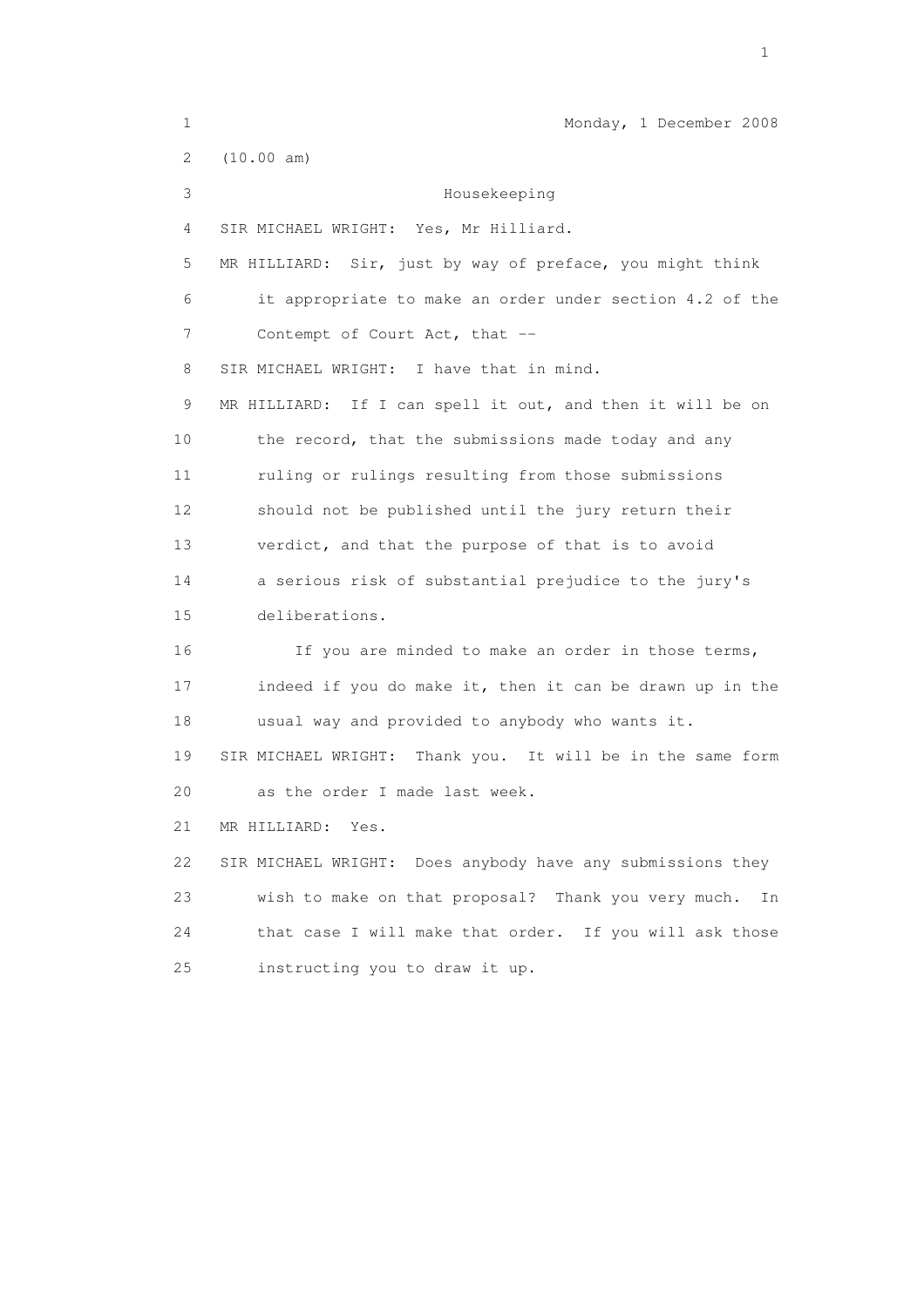1 MR HILLIARD: Certainly. Perhaps we can make it plain at 2 this stage for the avoidance of doubt that obviously 3 nothing in that order would prevent reporting of 4 anything that is in your summing-up. 5 SIR MICHAEL WRIGHT: No. 6 MR HILLIARD: I am very grateful. 7 Sir, the first matter just to raise is this, that 8 I think you are aware, and as a result certainly 9 Mr Hough and I are, that there is a juror who has 10 a personal commitment and we can provide details in due 11 course, that is, I think, unavoidable and will require 12 travel out of this country, and I think I am right in 13 saying that the last day that that juror would be 14 available is Wednesday 10th of next week. 15 SIR MICHAEL WRIGHT: He is actually leaving on the 11th, 16 I think. 17 MR HILLIARD: Yes. If your summing-up begins, as we 18 anticipate that it will, tomorrow morning and as we 19 anticipate that the jury will go out early on Wednesday 20 morning -- 21 SIR MICHAEL WRIGHT: Don't be too optimistic. It might be 22 lunchtime on Wednesday. 23 MR HILLIARD: All right, but that would still give 24 a substantial period, as we understand it, whilst that 25 juror is here.

 $\overline{2}$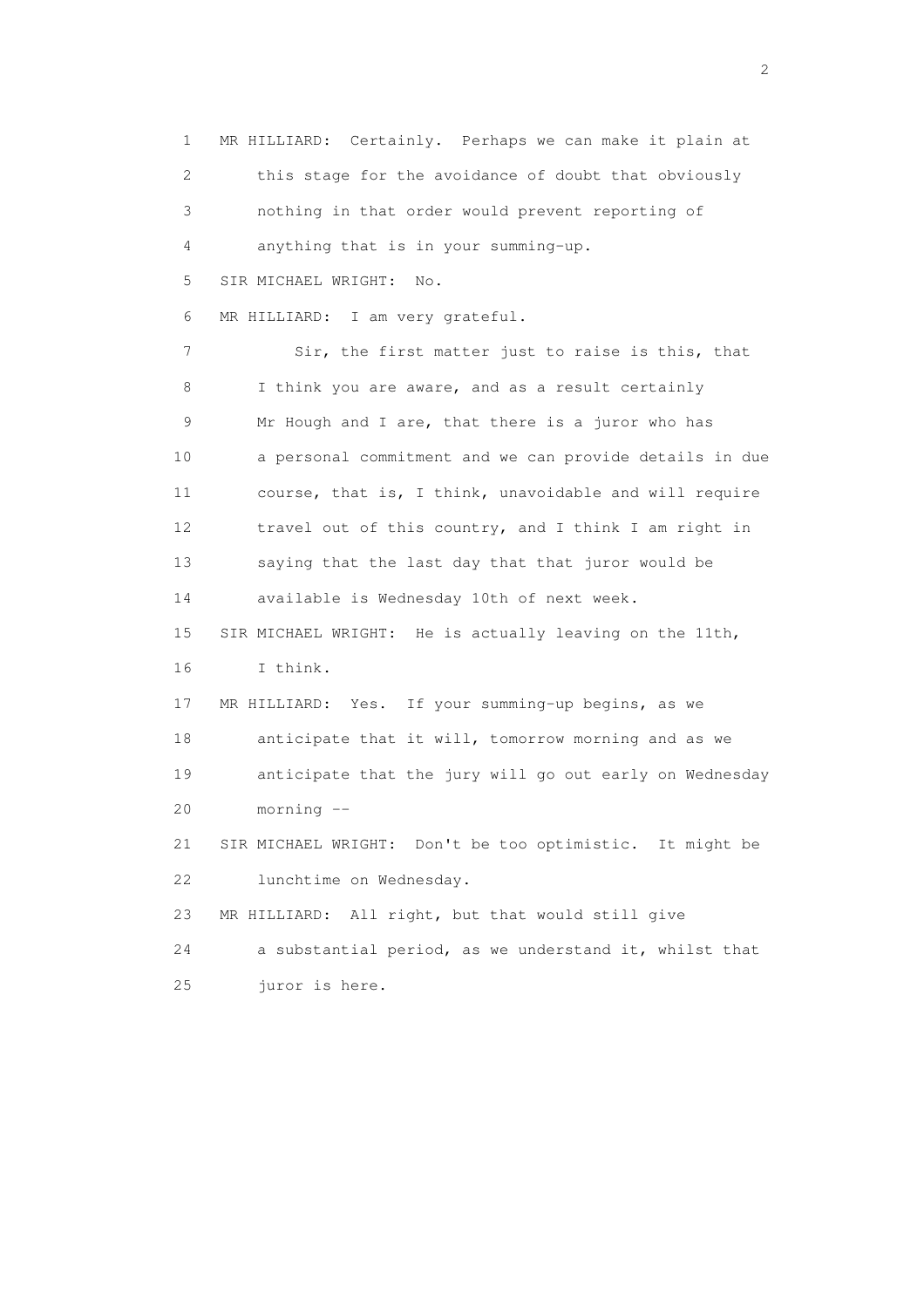1 SIR MICHAEL WRIGHT: It will give eight days. Well, seven 2 days at any rate. I'm aware that there has been a case 3 in the past where a juror left or had to leave after the 4 jury had been deliberating for some time. 5 MR HILLIARD: I think it was because of a holiday where the 6 Court of Appeal said that that was permissible. 7 SIR MICHAEL WRIGHT: Are you proposing that he should stay 8 effectively until the last moment? 9 MR HILLIARD: Effectively, yes. 10 SIR MICHAEL WRIGHT: That is my inclination. I do not want 11 to lose a juror if I can possibly help it, and I do not 12 suppose anybody else does. Does anybody see any 13 difficulties or have any objections to raise to the 14 proposal that the juror should be asked to remain at any 15 rate as long as he can? I think that must be the right 16 approach. 17 MR HILLIARD: As Mr Horwell says, it's really just to 18 ventilate it in broad terms, so long as they all realise 19 that they don't have to stop when he does, but we can 20 make all those things clear. 21 SIR MICHAEL WRIGHT: They can be told about that in due 22 course. 23 MR HILLIARD: Yes. 24 SIR MICHAEL WRIGHT: Thank you very much. That is the 25 course I will follow in that case.

 $\sim$  3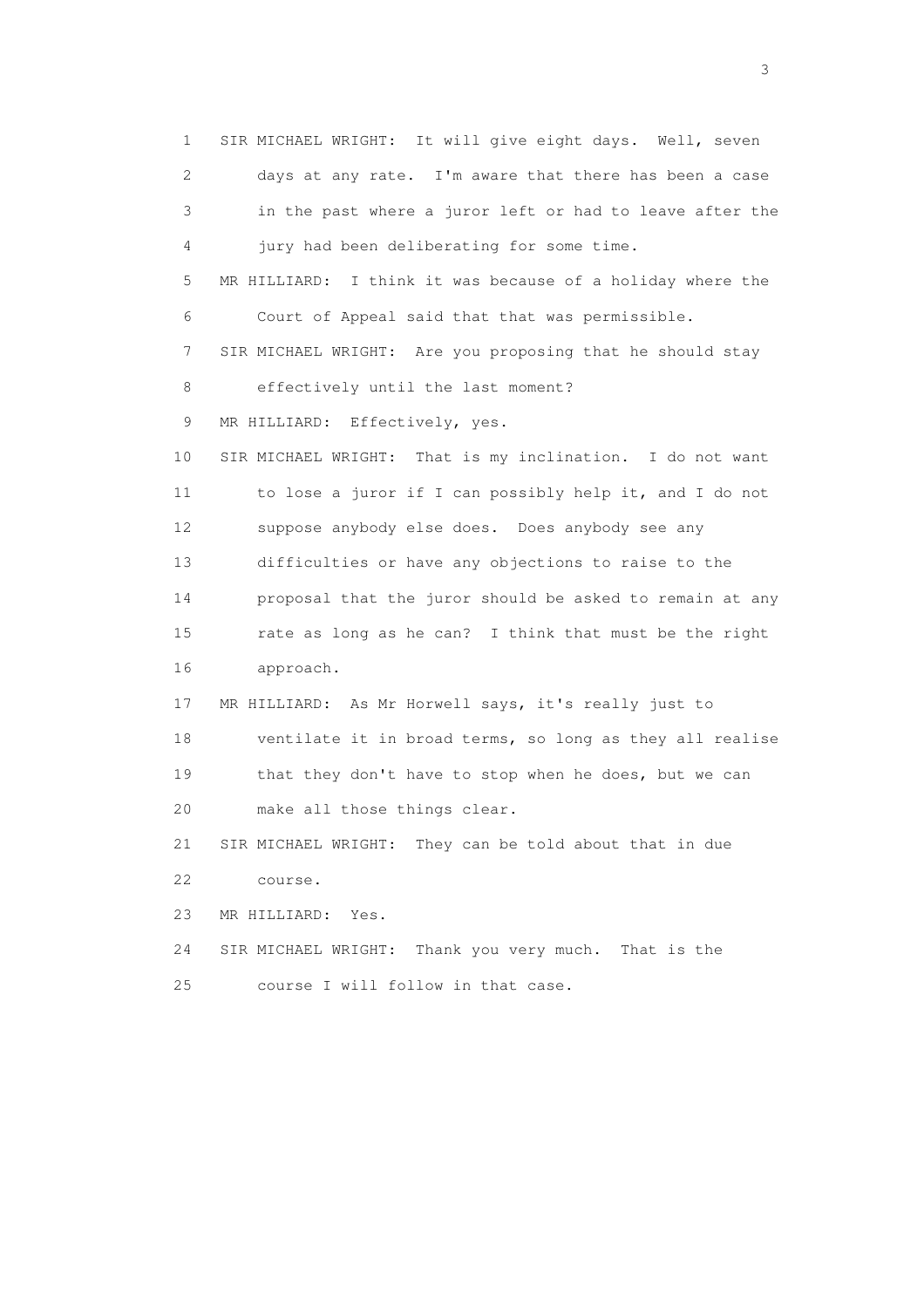1 MR HILLIARD: I am grateful, sir. The second point is this: 2 that Commander Stewart has, if I may say so, very 3 helpfully provided a thorough statement dealing with 4 a topic that I think you are -- I think both you and 5 Mr Mansfield raised at an earlier stage, which was the 6 question of what the Metropolitan Police response had 7 been to these events and any steps that had been taken. 8 SIR MICHAEL WRIGHT: You are thinking in terms of rule 43? 9 MR HILLIARD: Absolutely, and that was the question it went 10 to. That has been provided to us. Obviously, indeed he 11 was the person who asked for it first of all, that must 12 be provided to Mr Mansfield.

13 SIR MICHAEL WRIGHT: Yes.

 14 MR HILLIARD: There is no difficulty about that. I'm told 15 that some redaction may be required to it. Obviously if 16 we stick to the hope that we are going to be over by 17 midday this afternoon, it may be possible to do that 18 this afternoon. Because obviously we are anxious that 19 Mr Mansfield has that as soon as possible. 20 SIR MICHAEL WRIGHT: Is it a bulky document, Mr Horwell? 21 MR HORWELL: The statement isn't that long. What it 22 exhibits fills at least two files. It's been prepared 23 for you. We have, of course, no objection to its wider 24 dissemination. We need to ensure that there is nothing 25 in it that should not be made available to the public.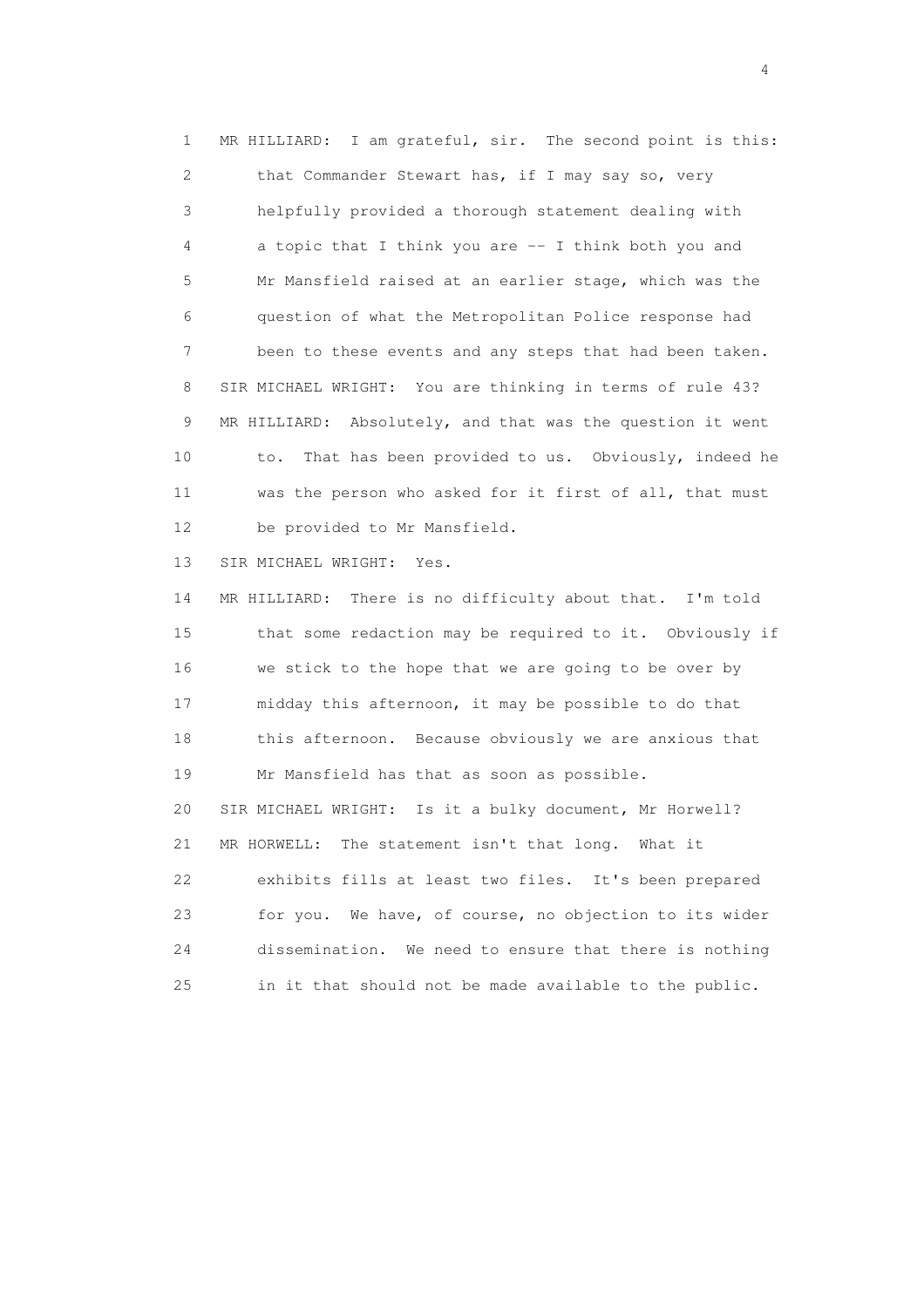1 SIR MICHAEL WRIGHT: Certainly.

 2 MR HORWELL: It shouldn't take too long. I will not 3 guarantee we will have finished the process by the end 4 of today, but I think we will be a long way there. 5 SIR MICHAEL WRIGHT: Let me tell you, first of all, I have 6 no difficulty at all about allowing any interested 7 person to make submissions to me as to what they suggest 8 I ought to include in the rule 43 letter, in the light 9 of Commander Stewart's documents. I have no doubt that, 10 Mr Mansfield, it may be that other IPs will want to make 11 submissions about it, and I am very happy that they 12 should.

 13 I would like to be able to do it simply for the 14 economical use of time, really pretty soon after the 15 jury have gone out. If those instructing you could 16 possibly produce a document in what you would regard as 17 a proper form, with all the necessary redactions, by 18 tomorrow? Then given a day and a half of the 19 summing-up, people will have had time to look at it, and 20 I have no idea how long this jury will be out, but it 21 may be that they may be a little time to think about 22 these things once they have gone out.

 23 MR HORWELL: By the end of the court proceedings tomorrow, 24 we will have completed our work, I can guarantee that. 25 SIR MICHAEL WRIGHT: Very well. The sooner the better

 $\sim$  5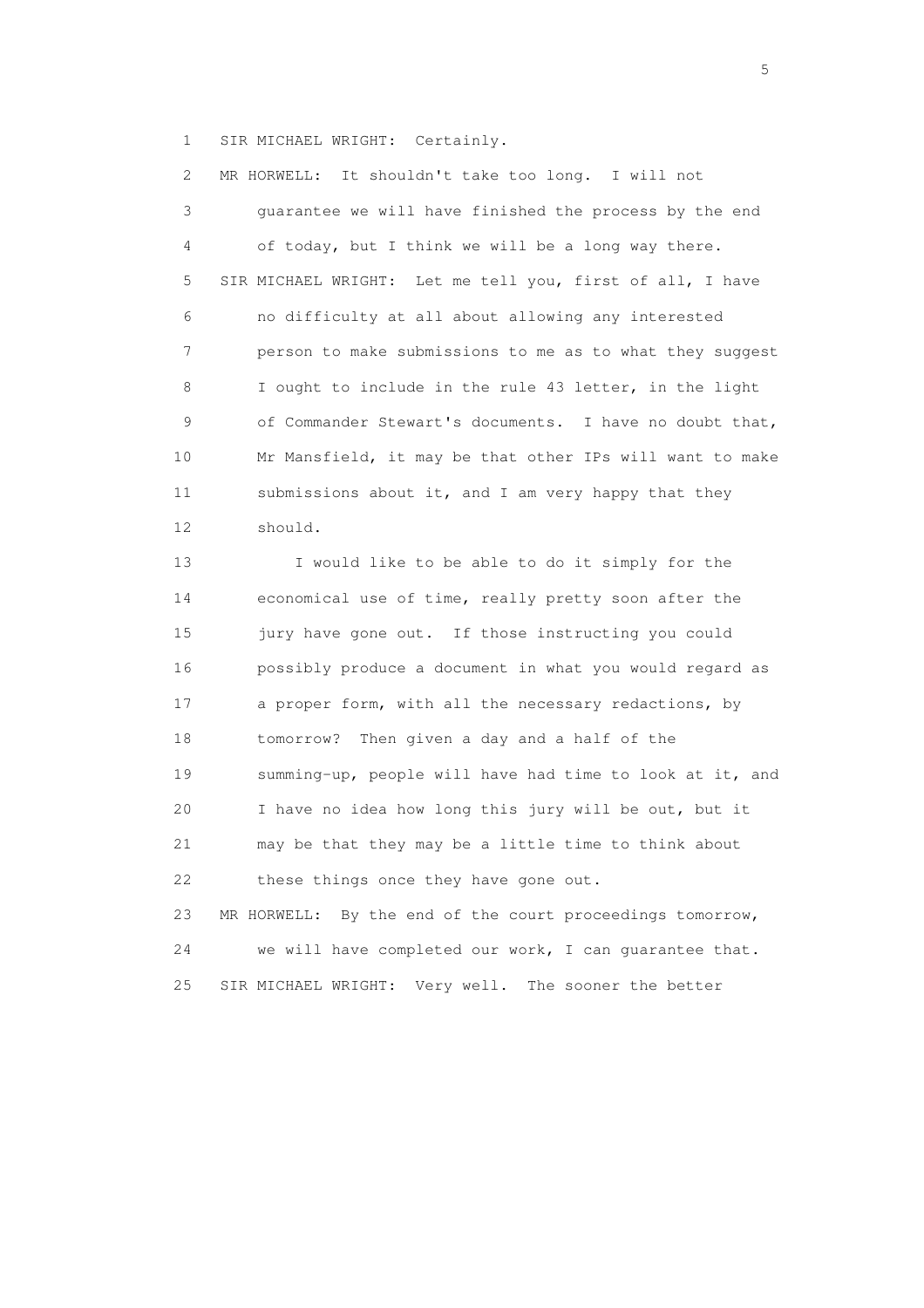1 I will say but that would be quite acceptable. Very 2 well, thank you very much. 3 Yes, Mr Hilliard. 4 MR HILLIARD: The next topic convenient to deal with is 5 Mr Mansfield and Ms Hill in their most recent document, 6 it's paragraph 21 at page 8, just helpfully suggested 7 some amendments to the ruling. 8 SIR MICHAEL WRIGHT: I won't disclose any secrets when I say 9 that you and Mr Hough and I have looked at these, and 10 some of them at any rate are correct. 11 MR HILLIARD: Yes. It really comes to this, but we will 12 provide in due course an amended version of the ruling, 13 but just so that Mr Mansfield and everybody know what 14 I think your view is, number 1 is agreed; number 2, 15 I think every time somebody says 9.33 someone else says 16 9.34, every time somebody says 9.34, somebody else says 17 9.33. So I think you are minded to put both times in. 18 Then we keep everyone happy. 19 SIR MICHAEL WRIGHT: It's a fairly pusillanimous way of 20 dealing with it, but at least it stops people arguing. 21 MR HILLIARD: That's what it's intended to do. Then number 22 3, that is right, his evidence was that he shouted those 23 words after Ivor took action, quite right. Number 4 is, 24 I think, not agreed because paragraph 47 is talking

25 about the essence of the strategy and, as I understand

 $\sim$  6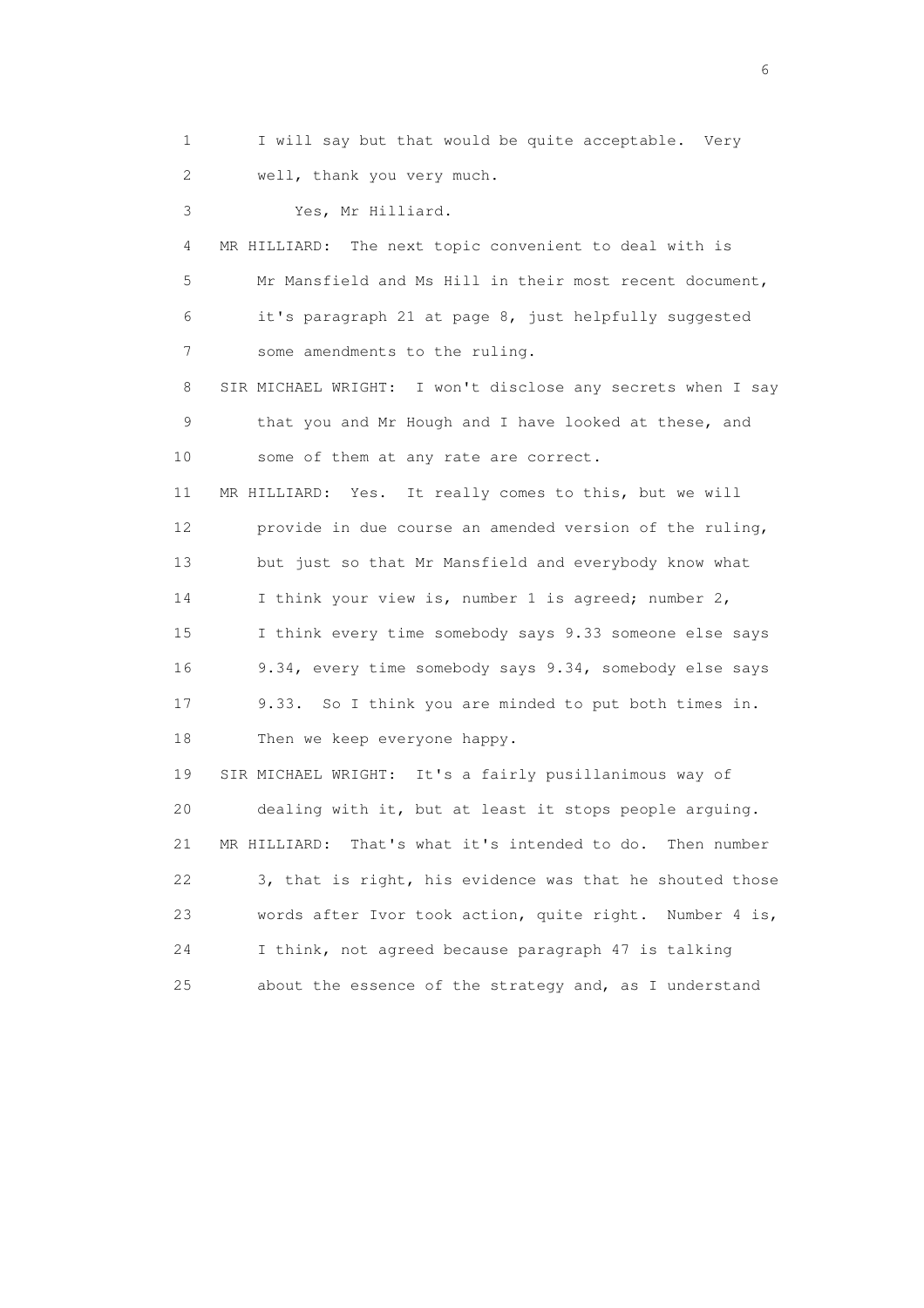1 it, you may not be minded to alter that. 2 SIR MICHAEL WRIGHT: That's right. Because by that time he 3 was talking about (inaudible). 4 MR HILLIARD: No, not really, it's really the reason I think 5 that I gave, which is that the way it was expressed in 6 that paragraph is talking about the essence of the 7 strategy, and if -- 8 SIR MICHAEL WRIGHT: It's paragraph 47, isn't it? 9 MR HILLIARD: Yes. 10 SIR MICHAEL WRIGHT: Yes, that's right. 11 MR HILLIARD: I think that's the reason. 12 SIR MICHAEL WRIGHT: Sorry, that is the point, you are quite 13 right. 14 MR HILLIARD: Then number 5, absolutely right, that 15 "tactical" should be "strategic". So we are grateful 16 for all of those, and that will be prepared and provided 17 in due course. 18 SIR MICHAEL WRIGHT: Thank you. 19 Submissions on transcript availability to jury 20 Submissions by MR HILLIARD 21 MR HILLIARD: The next matter is this: that, as you know, 22 the jury have asked whether they can have the transcript 23 that is obviously available of the proceedings. I think 24 originally their note requested a copy of all statements 25 that had been made. You answered that in the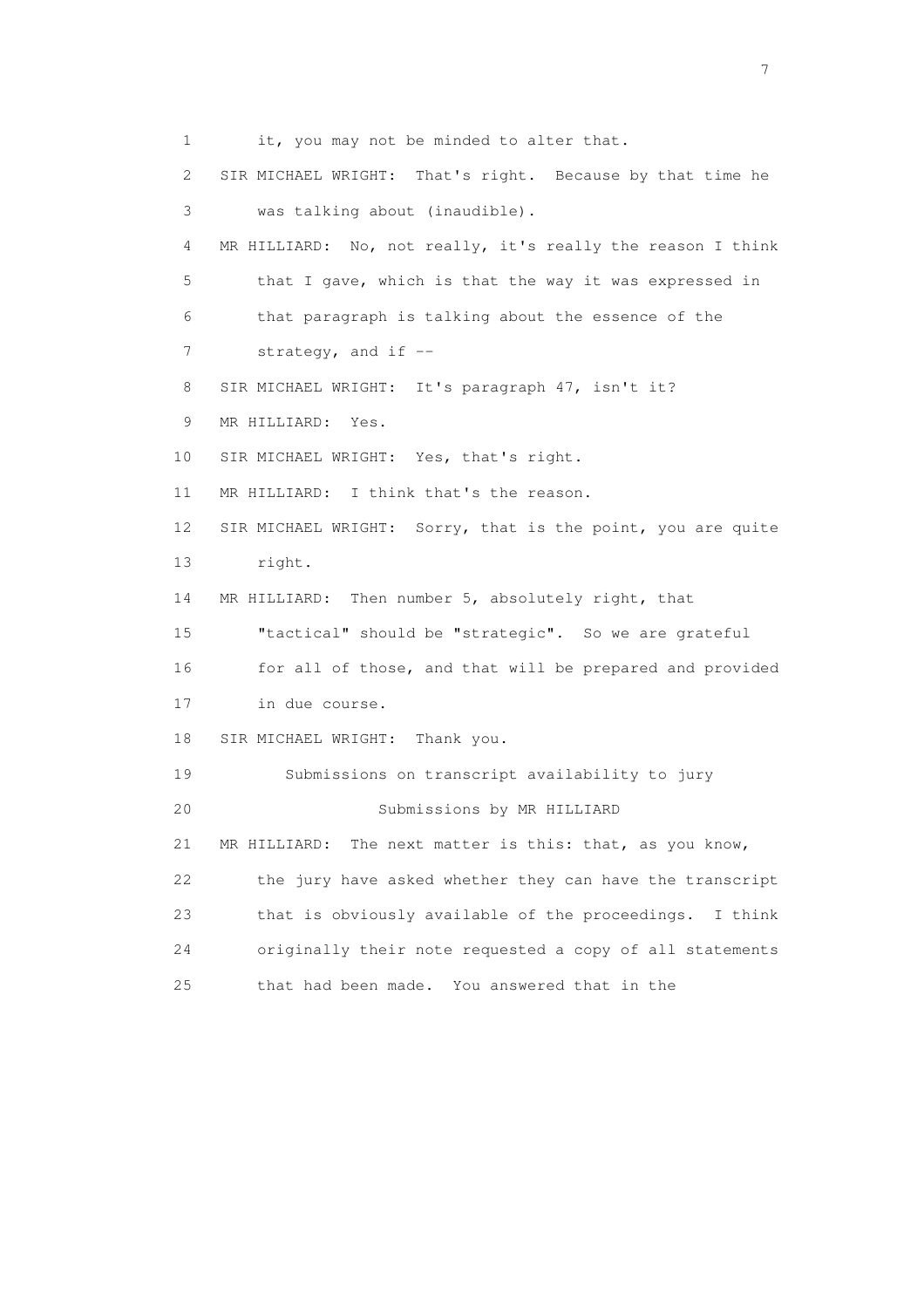1 traditional way.

 2 SIR MICHAEL WRIGHT: I have to say I took them literally, 3 and when they said "statements", I thought that's what 4 they meant.

 5 MR HILLIARD: Yes, but I think then as I was saying, it 6 became plain that what they actually wanted was the 7 transcript.

 8 Can I just say this: for our part we would have no 9 objection to them being provided with a copy of the 10 transcript that is obviously confined to those parts of 11 the proceedings that the jury have heard -- they 12 obviously couldn't have any more than that -- so long as 13 you were to give them in due course appropriate 14 directions about, for example, it being undesirable to 15 try to read it all through, and also that the 16 impressions they have gained of witnesses and evidence 17 as we have gone along are just as important as what 18 appears in a transcript.

 19 As you and others will know, those are the 20 directions that Lord Justice Scott Baker gave. 21 SIR MICHAEL WRIGHT: I am aware that I am based on fairly 22 sound precedent. 23 MR HILLIARD: He took a similar course when faced with

 24 a similar request. In our submission, it is potentially 25 a very useful source of reference to the jury. The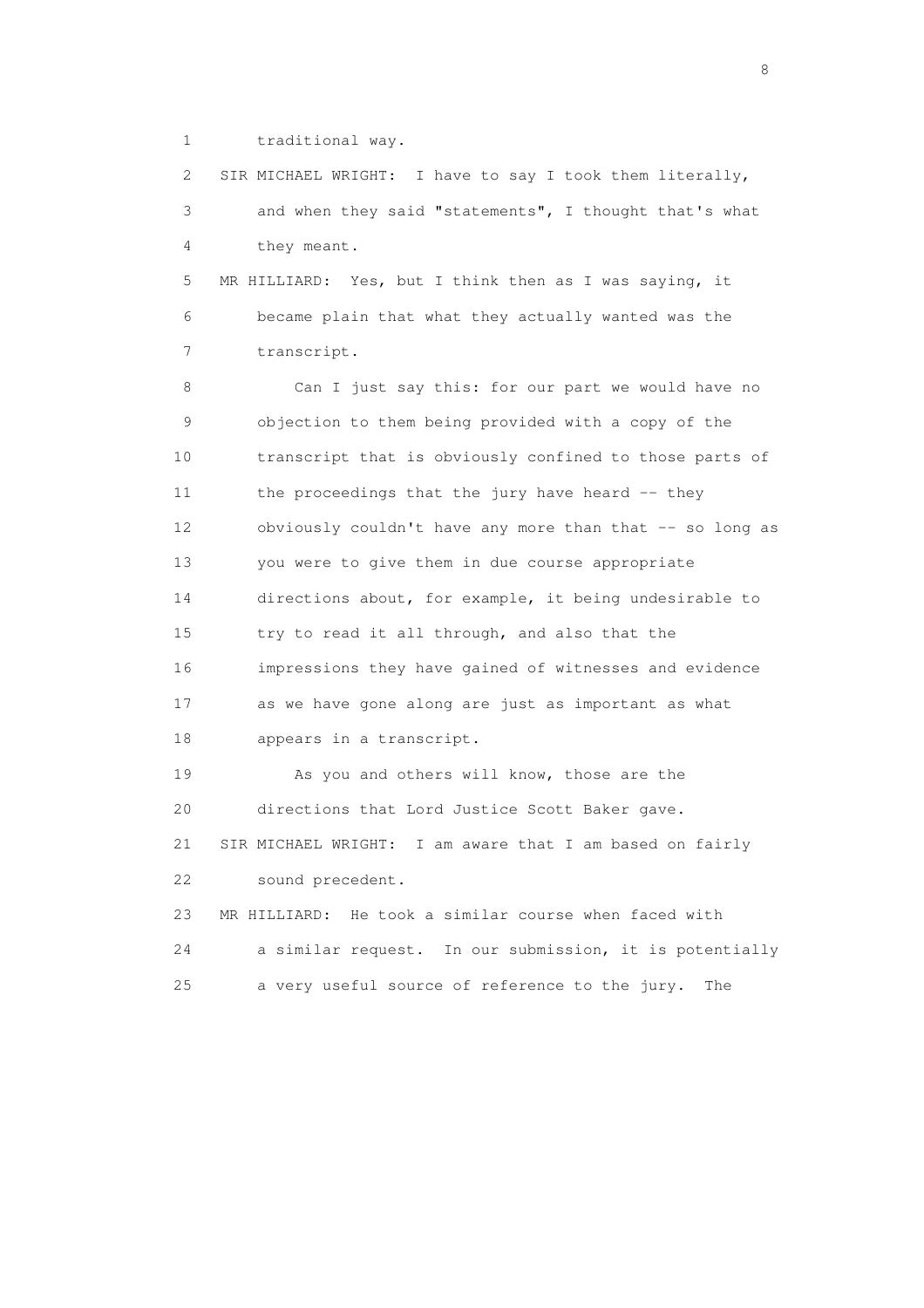1 alternative is that they are using their own notes or 2 recollections which may be less than wholly accurate, 3 and in our submission it's really desirable that they 4 should have the best resource. Obviously the usual 5 answer is, which is given when the jury ask for the 6 transcript of particular witnesses' evidence, is that -- 7 SIR MICHAEL WRIGHT: It's already read to them. 8 MR HILLIARD: First of all that it's not available, but 9 secondly that if it were, it could be unbalanced because 10 they haven't got a transcript of all the proceedings. 11 Of course the usual answers that are given just 12 don't apply here. We have a transcript of the whole of 13 the proceedings available, and given that they have 14 asked for it, in our submission, to do otherwise would 15 mean that if somebody has pretty good but not perfect 16 shorthand, you would allow them to use that but not 17 have -- 18 SIR MICHAEL WRIGHT: I know they have been taking notes but 19 I don't know that anybody has shorthand. 20 MR HILLIARD: Even if they had, they probably won't have 21 been able to get down every word. So in our submission, 22 subject to suitable directions being given, because they 23 have asked, we would have no objection to them having 24 it. 25 SIR MICHAEL WRIGHT: Very well. I know that people are

en de la construction de la construction de la construction de la construction de la construction de la constr<br>1911 : la construction de la construction de la construction de la construction de la construction de la const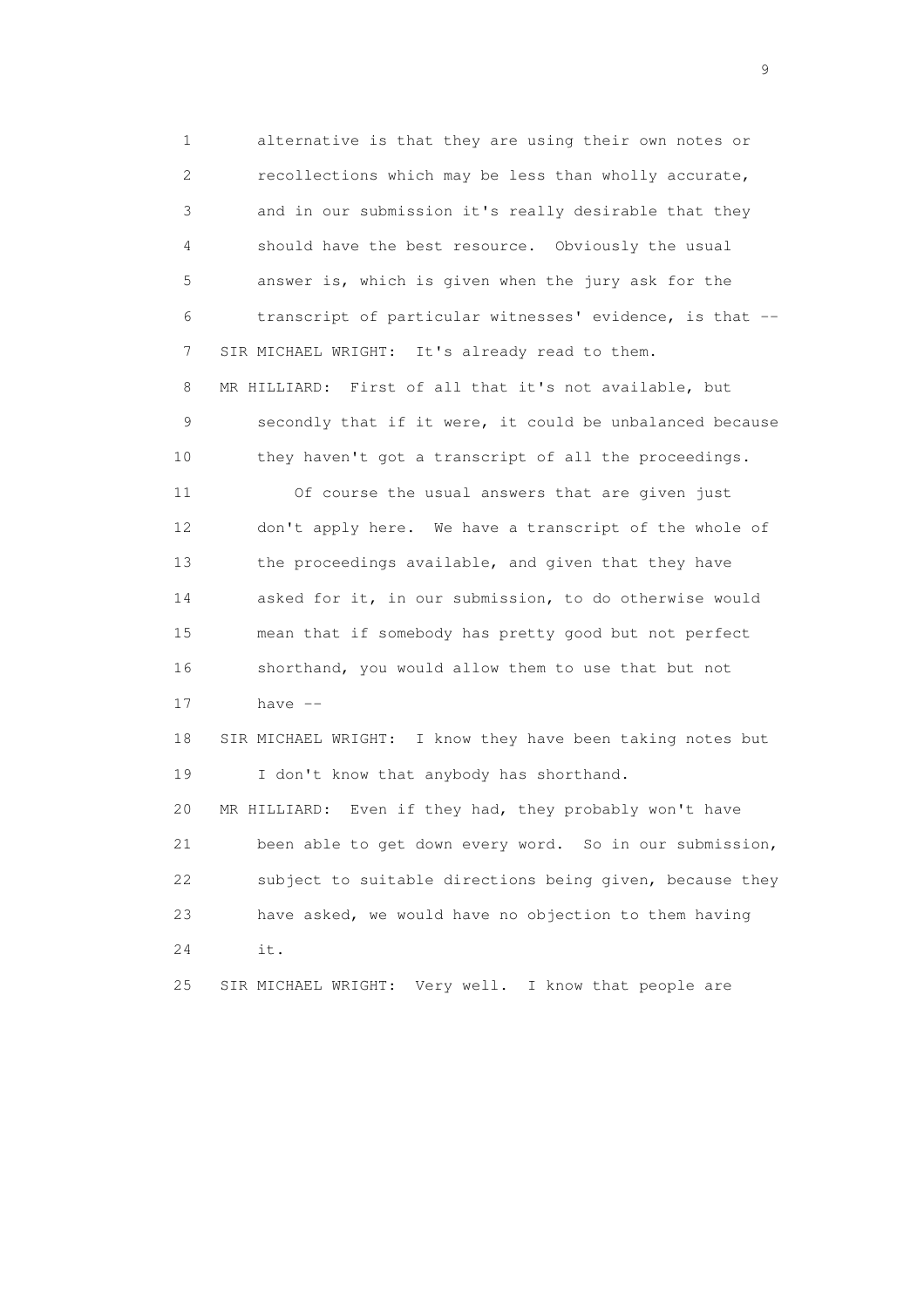1 expressing concern about this, so I will invite any 2 other submissions on that point. Mr Mansfield. 3 Submissions by MR MANSFIELD 4 MR MANSFIELD: Yes, we would support the jury having 5 a transcript of proceedings they have heard. 6 SIR MICHAEL WRIGHT: Yes, anything that's taken place out of 7 their presence will be edited out. 8 MR MANSFIELD: Yes. There is a clear precedent for this. 9 It occurred in the Diana inquest. A transcript was 10 provided. The only addition I would -- 11 SIR MICHAEL WRIGHT: That was rather more than six volumes. 12 MR MANSFIELD: Yes, I don't know how many volumes it ran to, 13 but it was certainly provided, and of course it saved 14 them coming back into court and asking questions, or to 15 be reminded and so on, the usual kind of thing that 16 often does in a long-ish case arise. 17 One of the additional matters might be the provision 18 of an index. 19 SIR MICHAEL WRIGHT: The LiveNote has got it. Do you mean 20 index of witnesses? 21 MR MANSFIELD: Yes, so they can find very quickly the 22 witness they are looking for, the cross-examination -- 23 SIR MICHAEL WRIGHT: It's already there. 24 MR MANSFIELD: Then I don't object. 25 SIR MICHAEL WRIGHT: Yes. Take it in any order you like.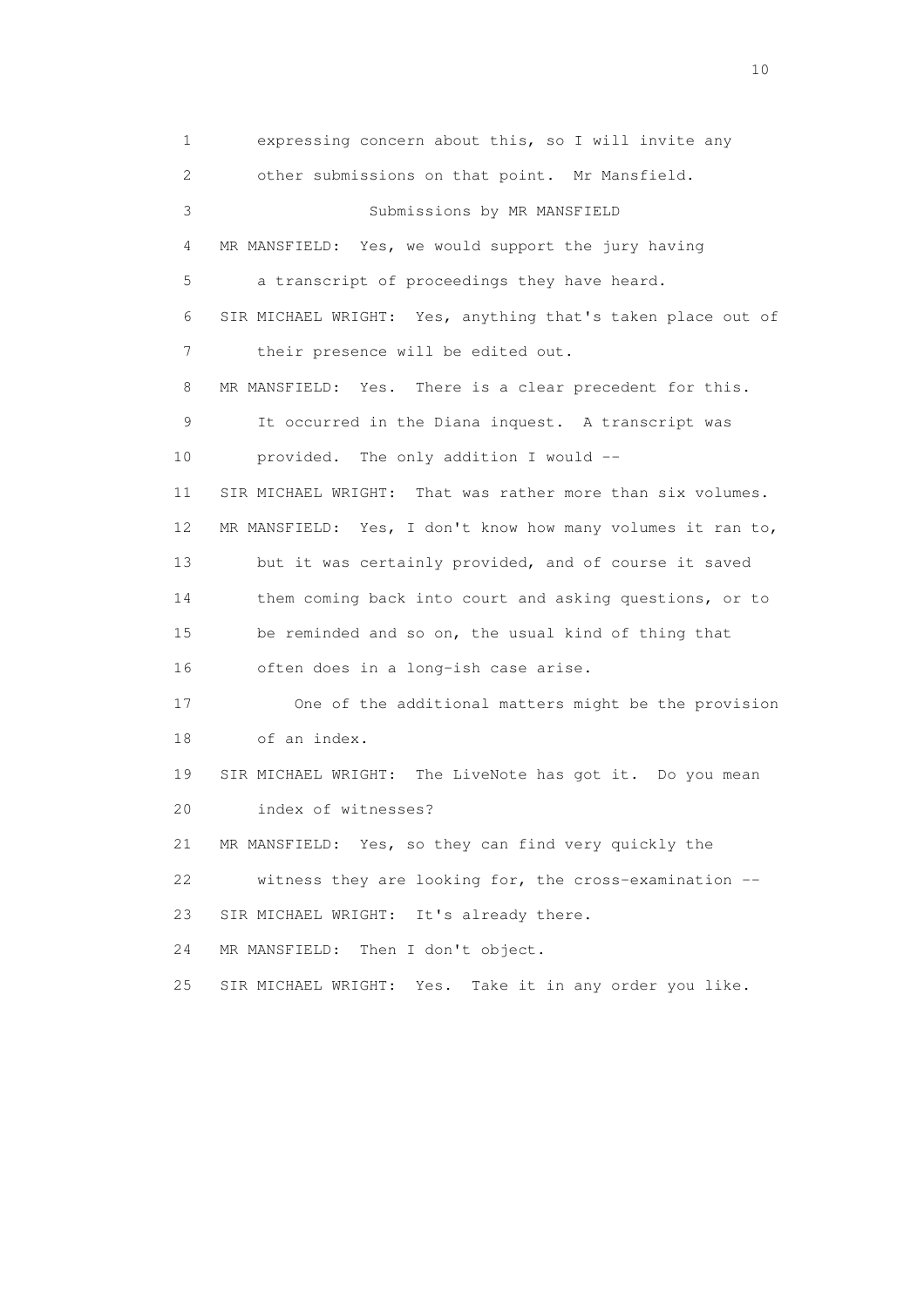1 Mr Stern.

| 2  | Submissions by MR STERN                                        |
|----|----------------------------------------------------------------|
| 3  | Sir, I do have concerns about the jury having the<br>MR STERN: |
| 4  | full transcript and the concerns are in large measure          |
| 5  | practical. Although if you said that the jury are to be        |
| 6  | advised or to be directed that they shouldn't read             |
| 7  | through all the transcript, the question then of course        |
| 8  | is why bother to give them the transcript in the first         |
| 9  | place if they are not going to be able to read it all?         |
| 10 | If this case is to be concluded within a reasonably            |
| 11 | short period of time, then of course giving a jury 35          |
| 12 | days of evidence is counterintuitive to that.                  |
| 13 | It is inevitable that the jury will spend some time            |
| 14 | looking at it. It is inevitable that they will want to         |
| 15 | read it, and my concerns which --                              |
| 16 | SIR MICHAEL WRIGHT: The difficulty here is that they have      |
| 17 | asked for it.                                                  |
| 18 | MR STERN: I appreciate that, but sometimes juries ask for      |
| 19 | it when there are transcripts available, for example in        |
| 20 | long fraud trials, and they are not given it.<br>The           |
| 21 | reason they are not given it is because they are given         |
| 22 | a proper, concise and incisive summing-up, as I am sure        |
| 23 | they will in this case, in relation to the evidence that       |
| 24 | they have heard, which directs them to the issues, which       |
| 25 | points out the relevant material.                              |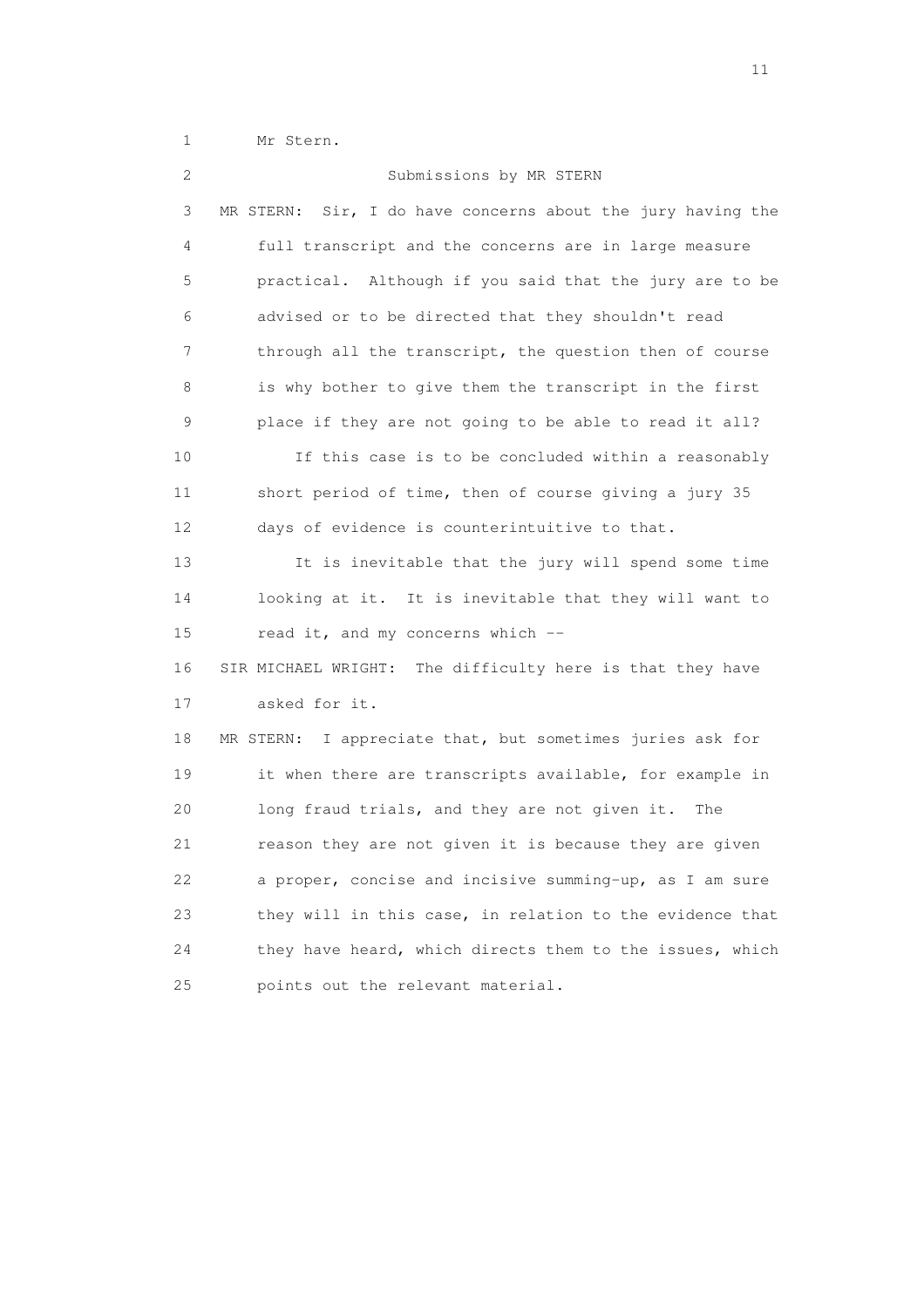1 SIR MICHAEL WRIGHT: I would undoubtedly be minded to say to 2 them: you have this facility, for heaven's sake don't 3 sit down and try and read it. It's a reference book to 4 enable you to pick up any points where there is 5 disagreement or uncertainty as to what a witness 6 actually said.

 7 My difficulty is this: having asked, if I say, "No, 8 you can't, you must simply do the best you can with my 9 summing-up and your notes", the notes may or may not be 10 accurate.

 11 MR STERN: What juries, as you know, do is that they ask if 12 there are parts of the evidence that they want to be 13 reminded of and they come back into court and they are 14 reminded of that evidence.

15 SIR MICHAEL WRIGHT: Yes.

 16 MR STERN: The danger, of course, with having a transcript 17 is that it may be that one or more juror is keener on 18 reading the transcripts than others, and that that juror 19 or the other members of the jury will have to listen to 20 what one particular juror feels is the appropriate part 21 of the evidence. So there is a danger that there will 22 be a selective view of the evidence as a result of the 23 impressions gained by one particular juror.

 24 So I think there are dangers, if I may say so, with 25 respect, in relation to this, and dangers that we will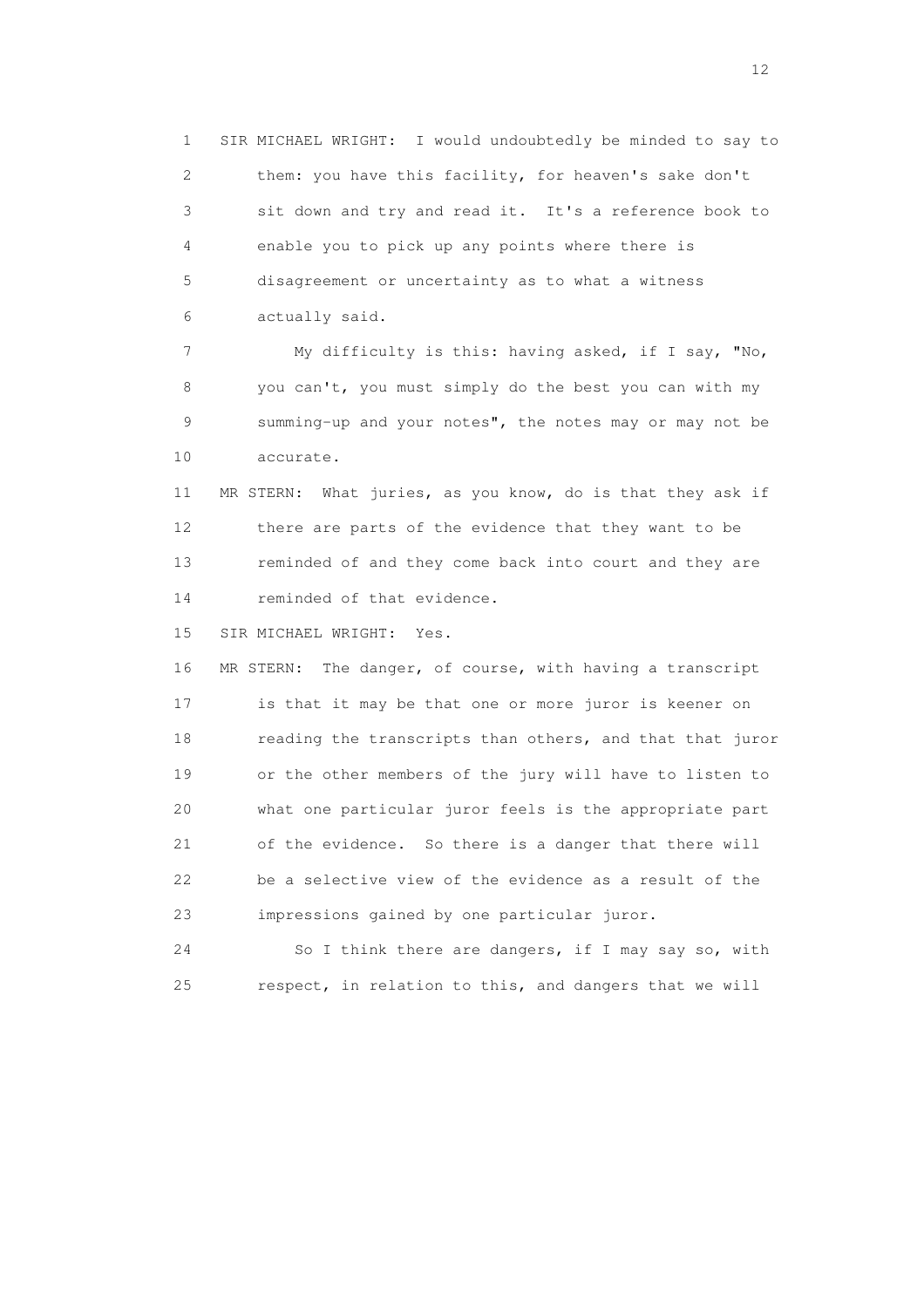1 never know fully how they have been dealt with.

 2 The position is this: that if there are questions 3 and they want reminding of certain evidence, then it is 4 important the jury come back and are reminded of all the 5 relevant evidence in relation to that particular issue. 6 The difficulty is that if they are not reminded of all 7 the relevant evidence by, sir, you, who is able to look 8 at what is the relevant evidence that goes to 9 a particular issue, it may that be the jury would be 10 floundering, looking at considerable bodies of evidence 11 or indeed omit various parts of the evidence that are 12 relevant that they have just forgotten relates to 13 a particular incident.

 14 Sir, there are concerns from a practical point of 15 view, and sir, in my submission, those concerns are felt 16 and agreed in relation to all criminal and all civil 17 jury trials. I don't believe it's with precedent that 18 juries in either of those two areas that had 19 transcripts -- it may be, I did not have the pleasure of 20 appearing in the Princess of Wales inquest, but it may 21 be that there was agreement by all sides and that was 22 the reason why the transcript went before the jury, 23 I don't know.

24 SIR MICHAEL WRIGHT: Nor do I.

25 MR STERN: But to say that there is precedent --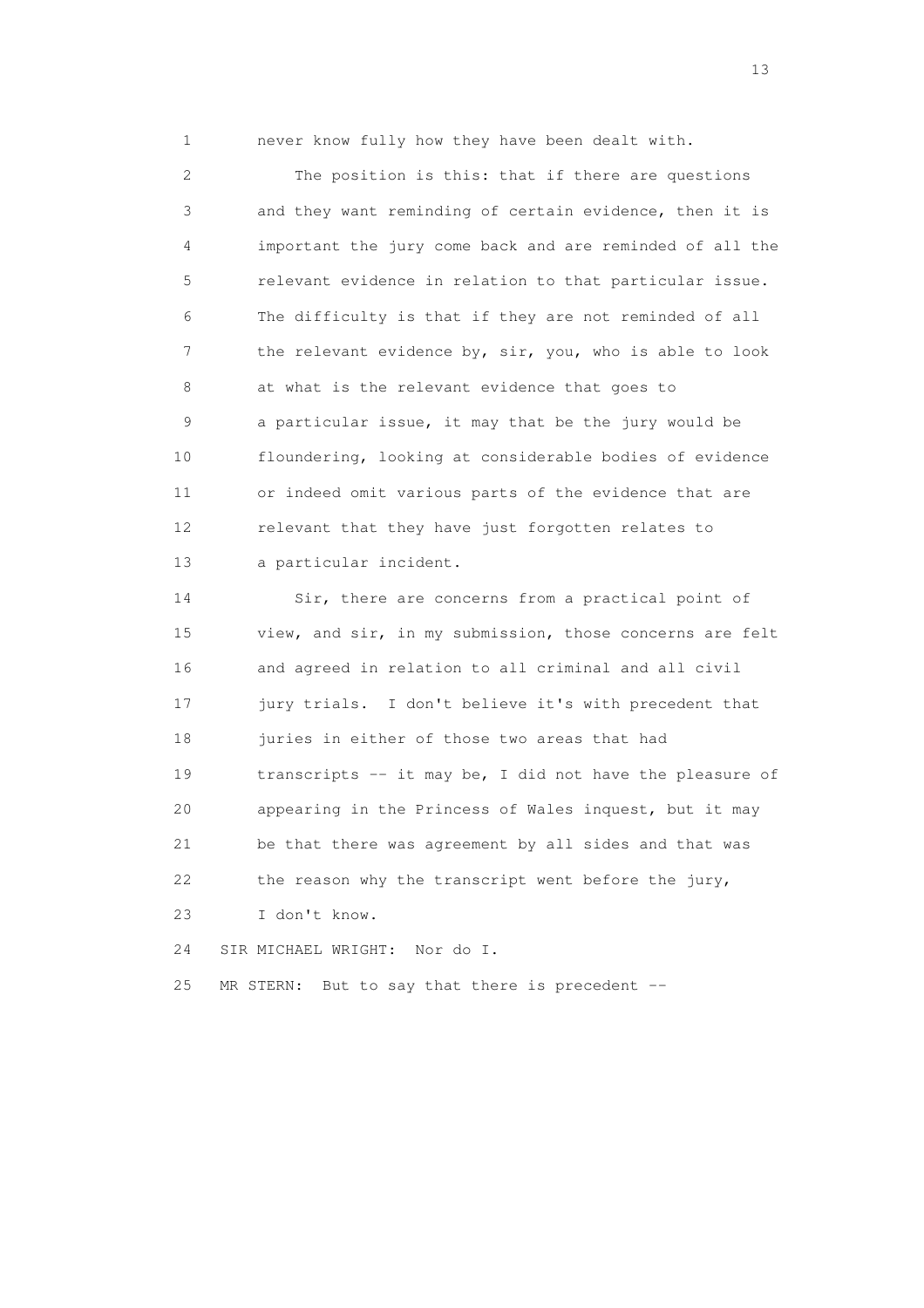1 SIR MICHAEL WRIGHT: We have a number of witnesses. I dare 2 say we could examine them all to find out what the 3 answer was. Was it objected to? Mr Hilliard was there. 4 Was it objected to? 5 MR HILLIARD: Mr Horwell, I think ... 6 SIR MICHAEL WRIGHT: Mr Horwell knows. Was it objected to? 7 MR HORWELL: I objected simply because my background is 8 crime, and the thought of giving the entire transcript 9 to a criminal jury would never occur at all. It was 10 an intuitive objection rather than one based on the 11 nature of the inquest. 12 SIR MICHAEL WRIGHT: Yes, I understand. Thank you. That's 13 one way of putting it, I suppose. Yes, Mr Stern. 14 MR STERN: The point is applicable, although as I understand 15 it, it's equally applicable to the civil jurisdiction. 16 So there are good reasons why courts up and down the 17 country do not give transcripts to juries. 18 SIR MICHAEL WRIGHT: I understand that. The fact is that 19 Lord Justice Scott Baker, in a much longer inquest than 20 this one, thought it was an appropriate thing to do. 21 I am bound to say at the moment once we have had the 22 request, I think it may be that I have to do something 23 to meet that request, and this may be the only practical 24 way of doing it. 25 MR STERN: The request can be met, in my submission, I do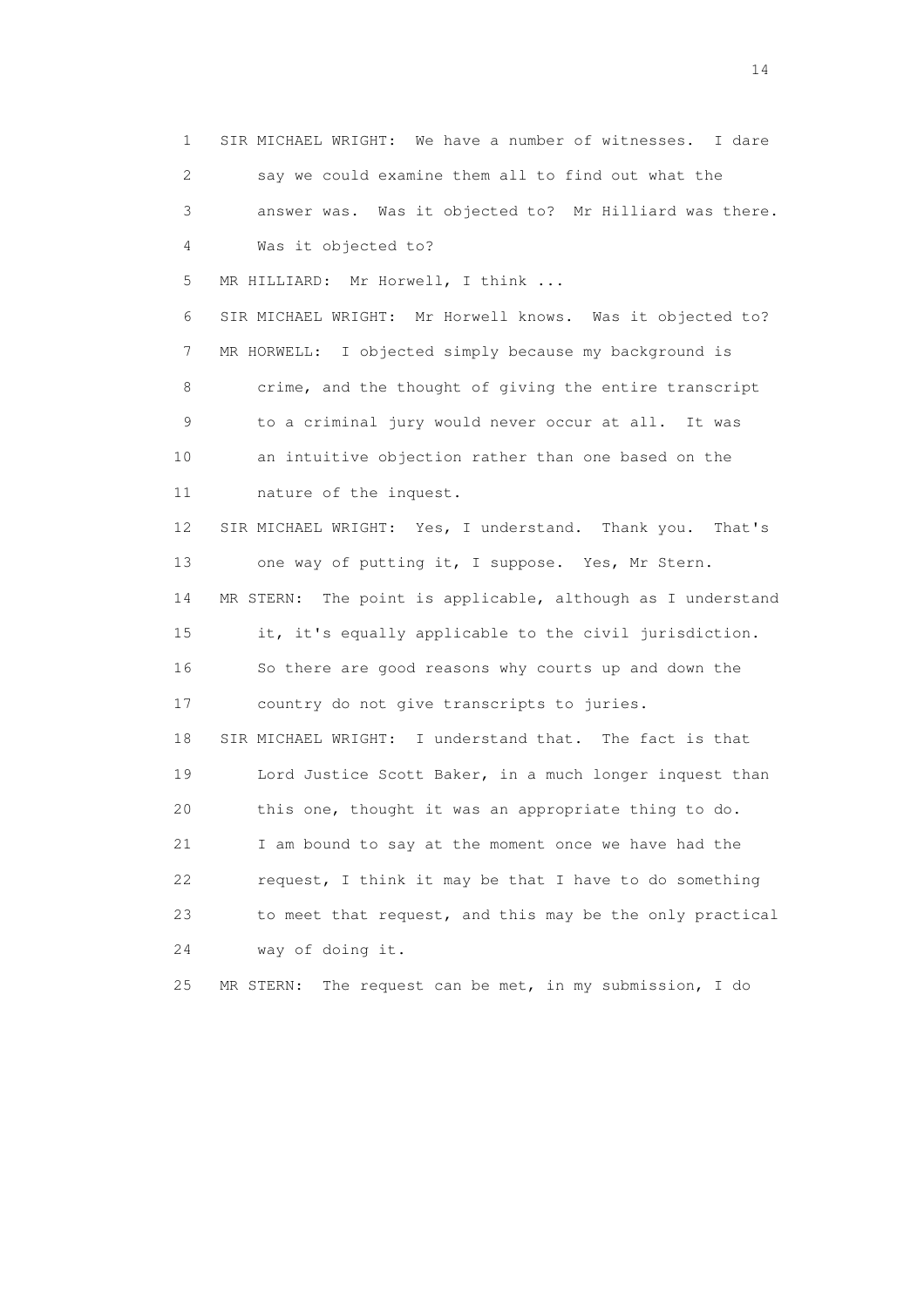1 not want to go over the same ground because the points 2 are the same, by telling the jury that you will give 3 them a full and proper summing-up and if there are any 4 parts of the evidence they need to be reminded of, of 5 course you will do so. 6 SIR MICHAEL WRIGHT: All right. I understand that. 7 MR STERN: Which is the way that it would be done in any 8 ordinary trial. 9 SIR MICHAEL WRIGHT: I understand your point. Thank you 10 very much. Anybody else want to say anything about 11 this? Mr Gibbs. 12 Submissions by MR GIBBS 13 MR GIBBS: A member of the jury having asked for it, it is 14 obviously not an attractive proposition to say, "No, you 15 may not have it". But I would counsel you against the 16 provision of the transcript. That they have asked for 17 it doesn't mean to say necessarily that they will be 18 better off with it. 19 Part, no doubt, of the purpose of a summing-up is 20 precisely to strip out from the full transcript of the 21 evidence not only those parts which have proven in the 22 end to be relevant, but -- 23 SIR MICHAEL WRIGHT: I have to tell the jury effectively one 24 of the standard directions with which you are all 25 familiar, that the fact that I might omit a piece of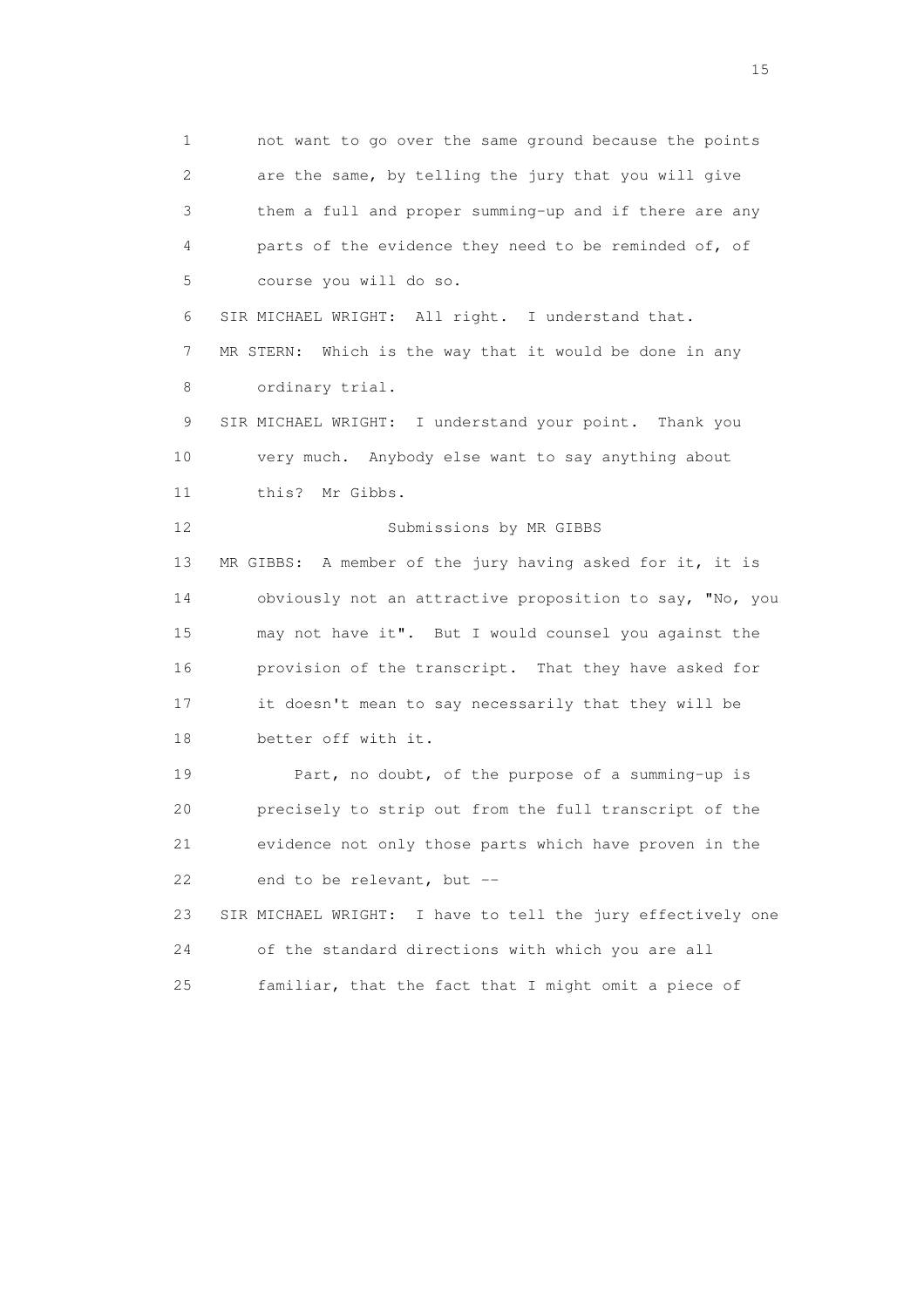1 evidence in the course of the summing-up which they 2 think is important should not discourage them in any way 3 or deflect them from taking that evidence into account. 4 MR GIBBS: Quite. 5 SIR MICHAEL WRIGHT: If they say in the course of their 6 deliberations: well, so-so said such and such and I 7 think it's important, let's have a look at it. 8 MR GIBBS: Indeed, or perhaps that one or more of them may 9 have formed a particular impression, not a textual 10 analysis but an impression of a witness which may be 11 different from that which they detect, if they detect 12 any impression at all, in the summing-up that you give 13 them, and they will always on your direction prefer 14 their impression to yours. 15 We have noticed, and I am not sure that we have ever 16 seen the entire script of each of them, that the jury 17 has asked a large number of questions. 18 SIR MICHAEL WRIGHT: Indeed they have. They are all 19 available to be seen if you want them. 20 MR GIBBS: We have not, I think, asked to examine them, but 21 it may be that we have detected from your reaction to 22 some of the questions that not all of them have been 23 acutely on point. And of course -- 24 SIR MICHAEL WRIGHT: I think I will be frank about it, you 25 are quite right, I have to say, blaming myself, that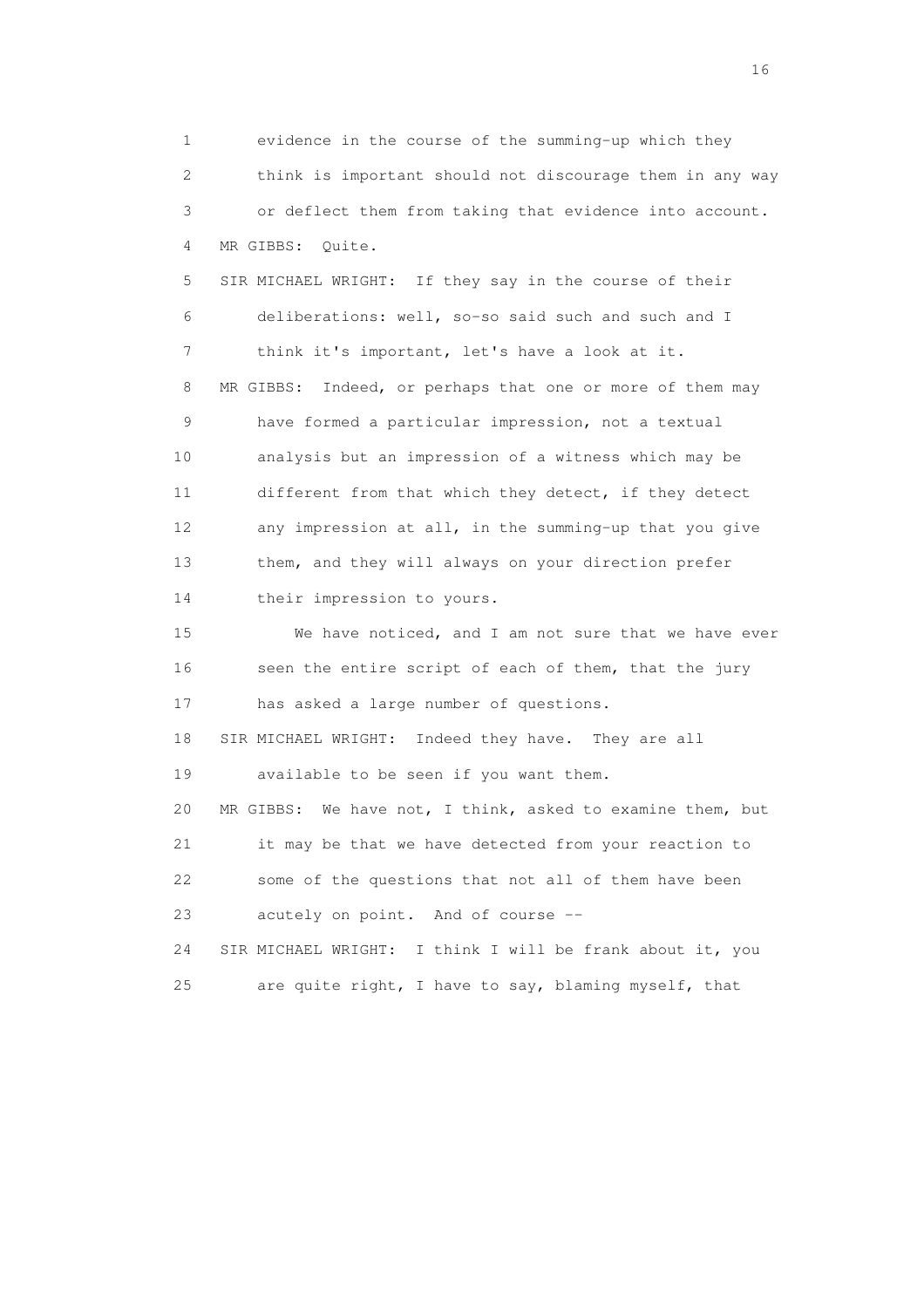1 every now and again I have put the question and the 2 answer has turned out to be rather more informative than 3 I would otherwise have expected. You can't be sure 4 about anything, Mr Gibbs.

 5 MR GIBBS: No, well, I am obviously poorly informed because 6 I have not seen the content of all of the questions. 7 But we have been reminded more than once that there is 8 an important distinction to be drawn between the scope 9 of the issues to be covered in the inquiry in evidence 10 and the scope of the issues to be determined in verdict, 11 and that is a distinction which will not be reflected in 12 the provision of the entire transcript to the jury.

 13 In addition, the entire transcript, as we know from 14 having ourselves looked back and sought to take out the 15 parts which matter for the process of creating 16 submissions for you as to relevant verdicts to leave, 17 the transcript contains not only answers but some very 18 long questions, some of which contain a number of 19 propositions or suggestions which are not part of the 20 evidence. So, returning to where I began, the purpose 21 or part of the purpose, surely, of your summing-up is to 22 strip out of the full transcript the evidence, that is 23 the answers based on the relevant part of the question, 24 away from the propositions or suggestions or theories 25 advanced in the question, and only those answers which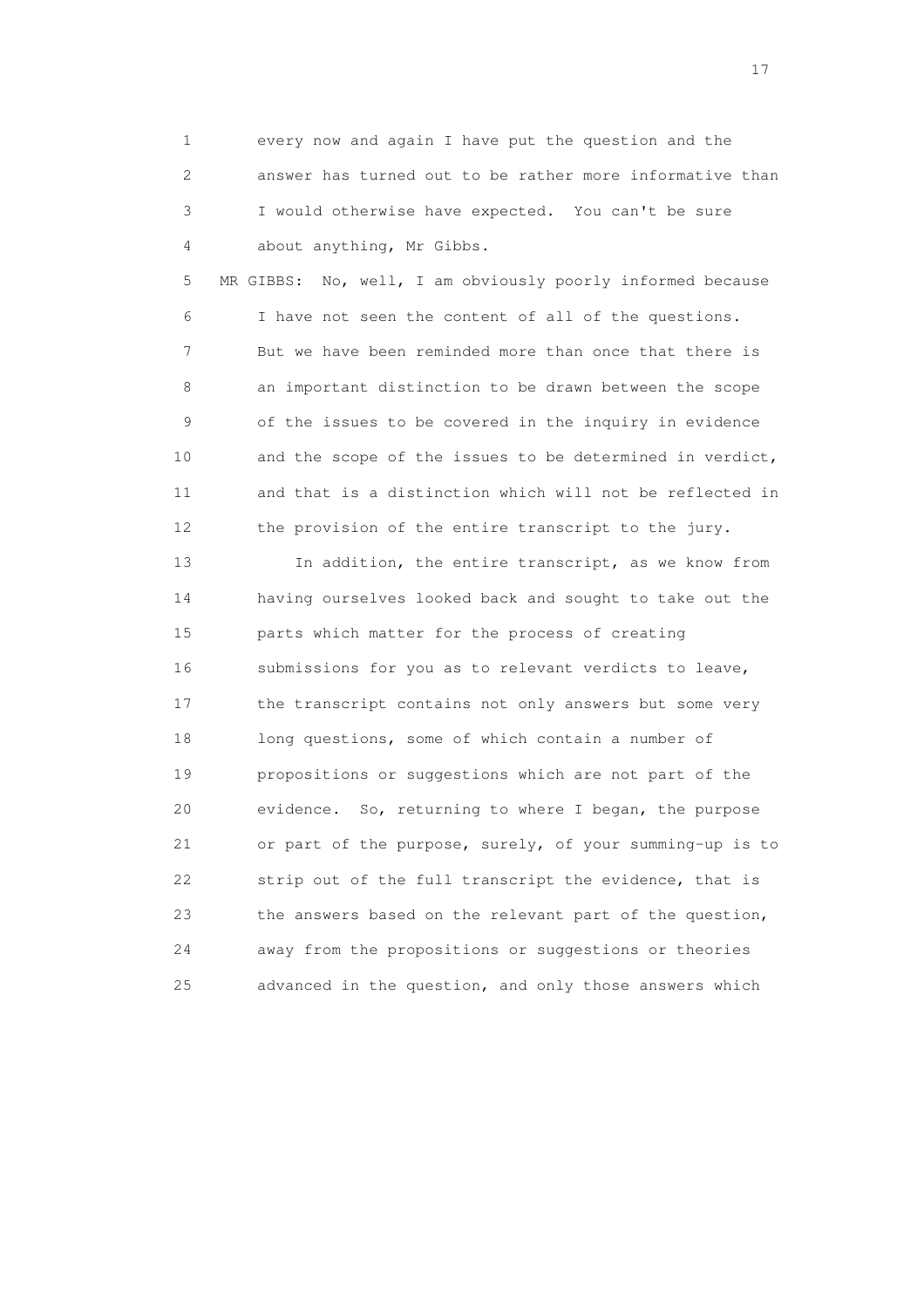1 go to issues which are relevant to the verdicts which 2 are to be left. 3 SIR MICHAEL WRIGHT: Yes. Very well. 4 MR GIBBS: So it remains unattractive to say, "No, you may 5 not", but in fact it's my submission that a jury will be 6 better off without it. They are not best placed to know 7 that, but we are. 8 SIR MICHAEL WRIGHT: I see, thank you very much. Anyone 9 else? Ms Leek. 10 Submissions by MS LEEK 11 MS LEEK: Sir, I support the submissions of Mr Stern and 12 Mr Gibbs. Sir, the fact that a jury has asked for 13 something clearly doesn't mean that they should have it. 14 The jury do not know the distinction necessarily between 15 what is relevant and what is just interesting. What my 16 learned friend Mr Gibbs has said about the distinction 17 between long questions with theories and the actual 18 evidence given by individuals in the witness box, in my 19 submission, is really the beginning and end of it. 20 Sir, you, I think, have hit the nail on the head by 21 saying that you will be saying to them, "You have got 22 it, for heaven's sake don't sit down and try to read 23 it". 24 SIR MICHAEL WRIGHT: I suspect that none of them will want 25 to do that.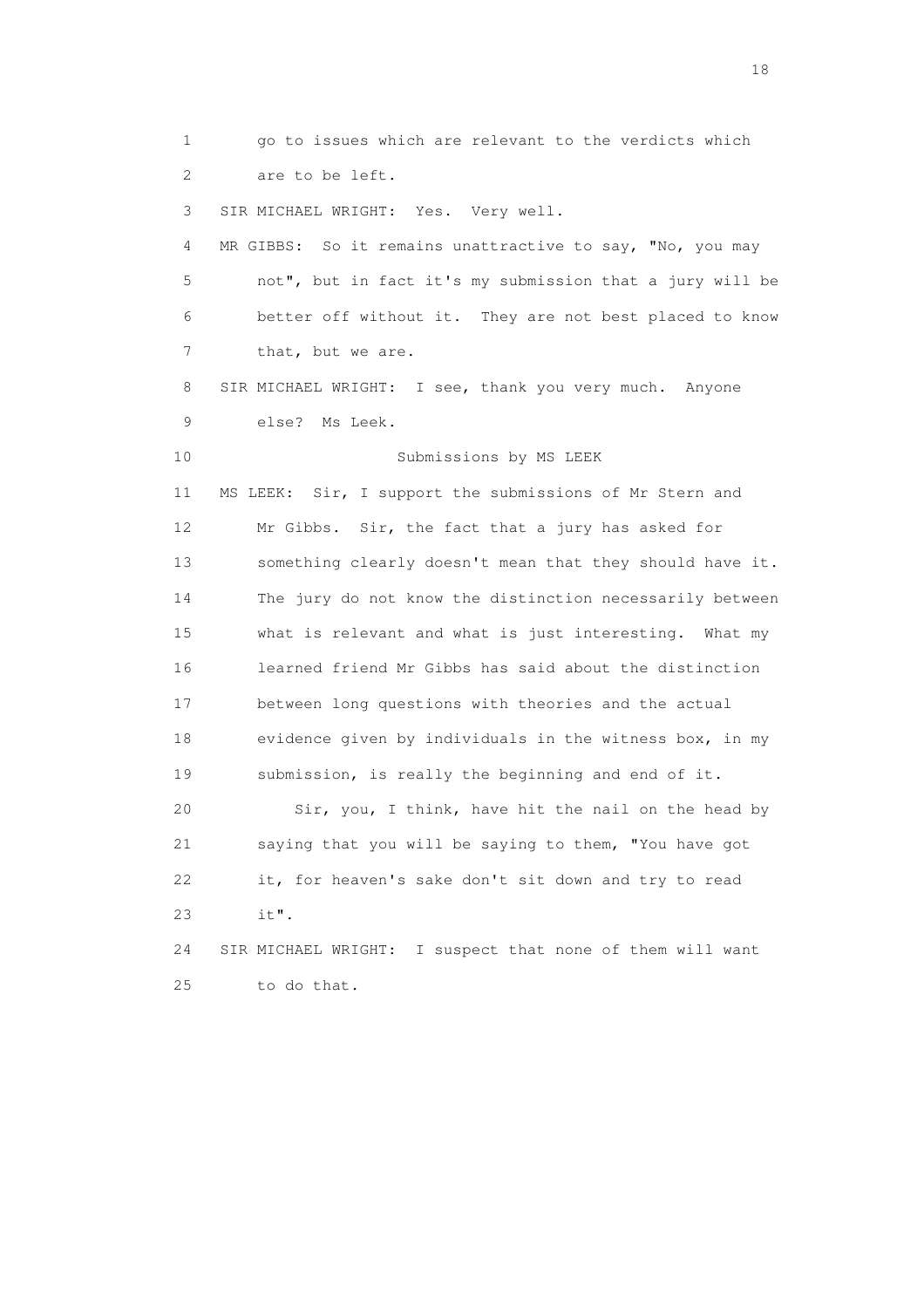1 MS LEEK: Sir, the most practical way of encouraging them 2 not to do it must surely be not to give it to them in 3 the first place. If they do have any questions about 4 any particular part of the evidence, then you can sum up 5 that part of the evidence and refresh their memory about 6 that part of the evidence in context and in connection 7 with the issues to which it relates. 8 SIR MICHAEL WRIGHT: Very well, thank you. Anyone else? 9 MR PERRY: No, thank you, sir. 10 SIR MICHAEL WRIGHT: Mr King. 11 Submissions by MR KING 12 MR KING: Sir, briefly, if I may, the difficulty here, if 13 I may so submit, and the distinction in this case from a 14 criminal or civil trial such as my learned friend 15 Mr Stern was mentioning, is that of course the entirety 16 of the transcript has been available publicly on the 17 website since the beginning of this inquest. 18 Now, presumably it's going to remain publicly 19 available, so that if they are not given a copy of the 20 transcript for all of them to look at together -- 21 SIR MICHAEL WRIGHT: They can look at it later. 22 MR KING: Well, they can do teamwork: you go and look at 23 what so-and-so said and you go and look at -- and then 24 it will be second-hand and it will be poorly -- or there 25 is a risk that it may be poorly transcribed or reported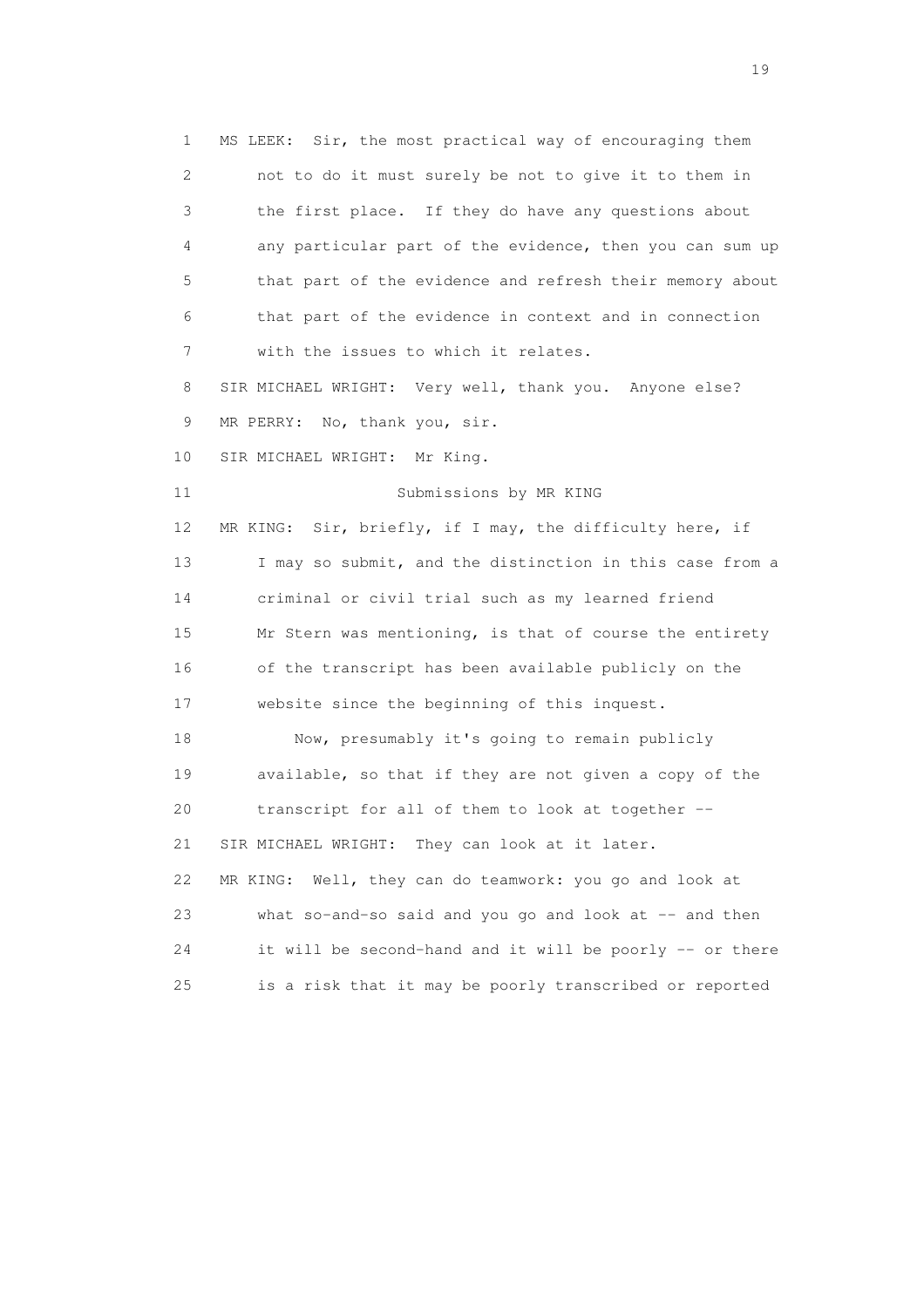1 by hand, as it were. Or indeed there may be, even if 2 you were to say that it should now come off the website 3 to avoid this sort of risk, it may be that individuals 4 have taken it upon themselves for perfectly good and 5 legitimate reasons to print off bits over the last 6 few weeks, bits that particularly interested them. 7 Although I would submit that the practical concerns 8 that have been voiced are very genuine ones and that it 9 will be regrettable if the process is extended, 10 nonetheless the better course, I would submit, is that 11 given that they can gain access to the transcript, 12 individually on their own time at home, as long as they 13 have an internet connection, it's better frankly that 14 there should be one copy of the transcript for them to 15 use as a reference point. 16 SIR MICHAEL WRIGHT: In their room. 17 MR KING: Yes. 18 SIR MICHAEL WRIGHT: I understand that. 19 Mr Horwell. 20 Submissions by MR HORWELL 21 MR HORWELL: Sir, the answer to that is that the system is 22 based on the proposition that a jury will follow and 23 obey the directions of a judge or a coroner. 24 SIR MICHAEL WRIGHT: Including hopefully the direction: 25 don't sit down and read it right through.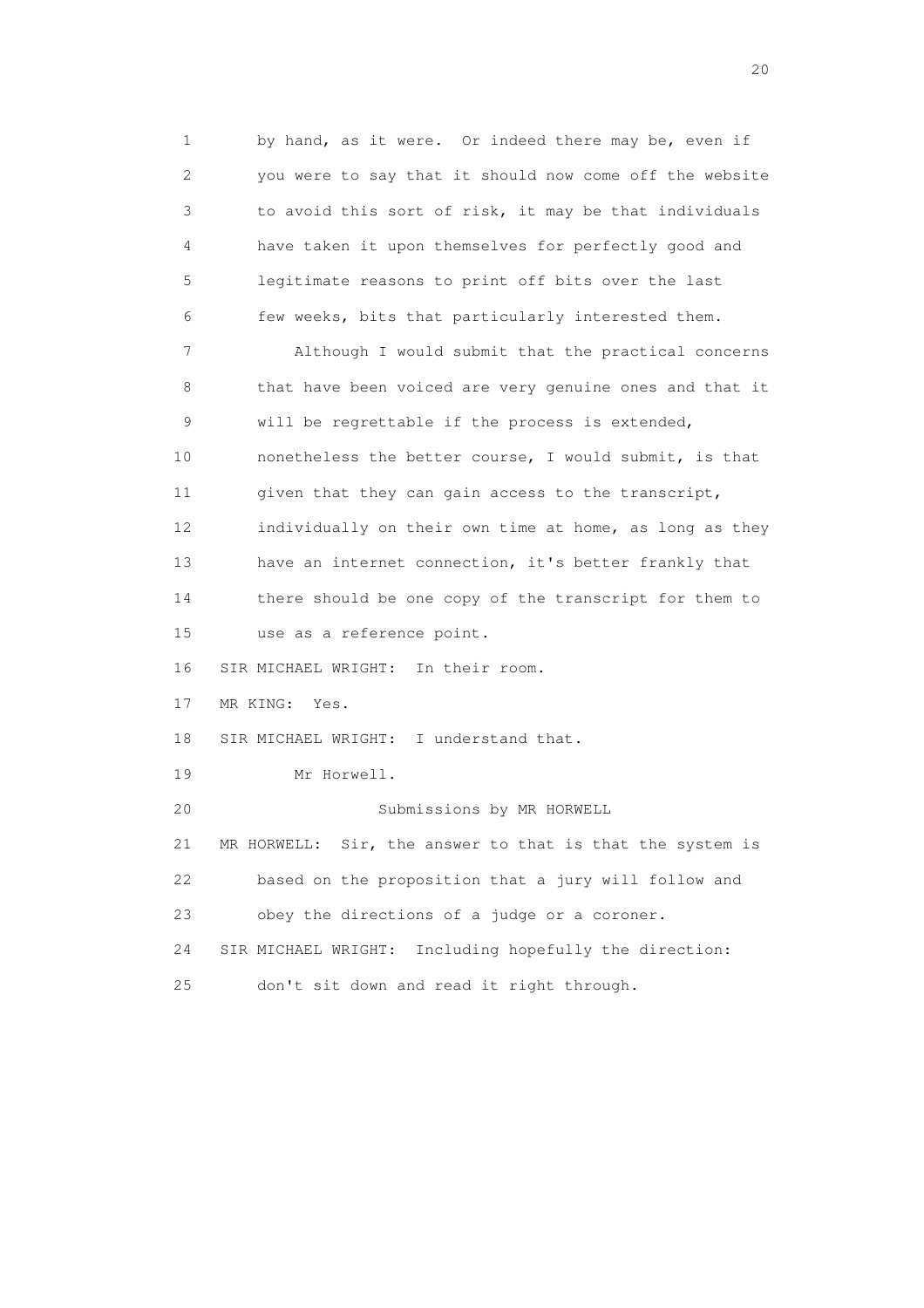1 MR HORWELL: Exactly. There are advantages and 2 disadvantages to the course that is proposed. We simply 3 suggest that the disadvantages outweigh the advantages. 4 We are trained and experienced in the use of 5 transcripts. The jury almost certainly is not. It is 6 a formidable body of evidence. Anyone who has printed 7 each day's transcript will realise the phenomenal volume 8 of evidence that has been heard over the last few 9 months, and it's only if you are trained and experienced 10 in identifying the relevant passages, if one simply goes 11 to one cross-examination without looking at the others, 12 then there can be unfairness, and that is why the system 13 that does operate, certainly in the criminal courts, of 14 a jury asking the judge to remind them of a certain 15 section of evidence; and the judge then doesn't select 16 just one passage of cross-examination, the judge will 17 remind the jury of a balanced view of the evidence and 18 if that were to happen here, that would be done. 19 So we do submit that of course there are advantages,

 20 we can all see that, but they are outweighed by the 21 disadvantages, in our submission.

 22 SIR MICHAEL WRIGHT: How long was the Princess Diana jury 23 out?

 24 MR HORWELL: They were out for about a week, I think 25 slightly possibly more.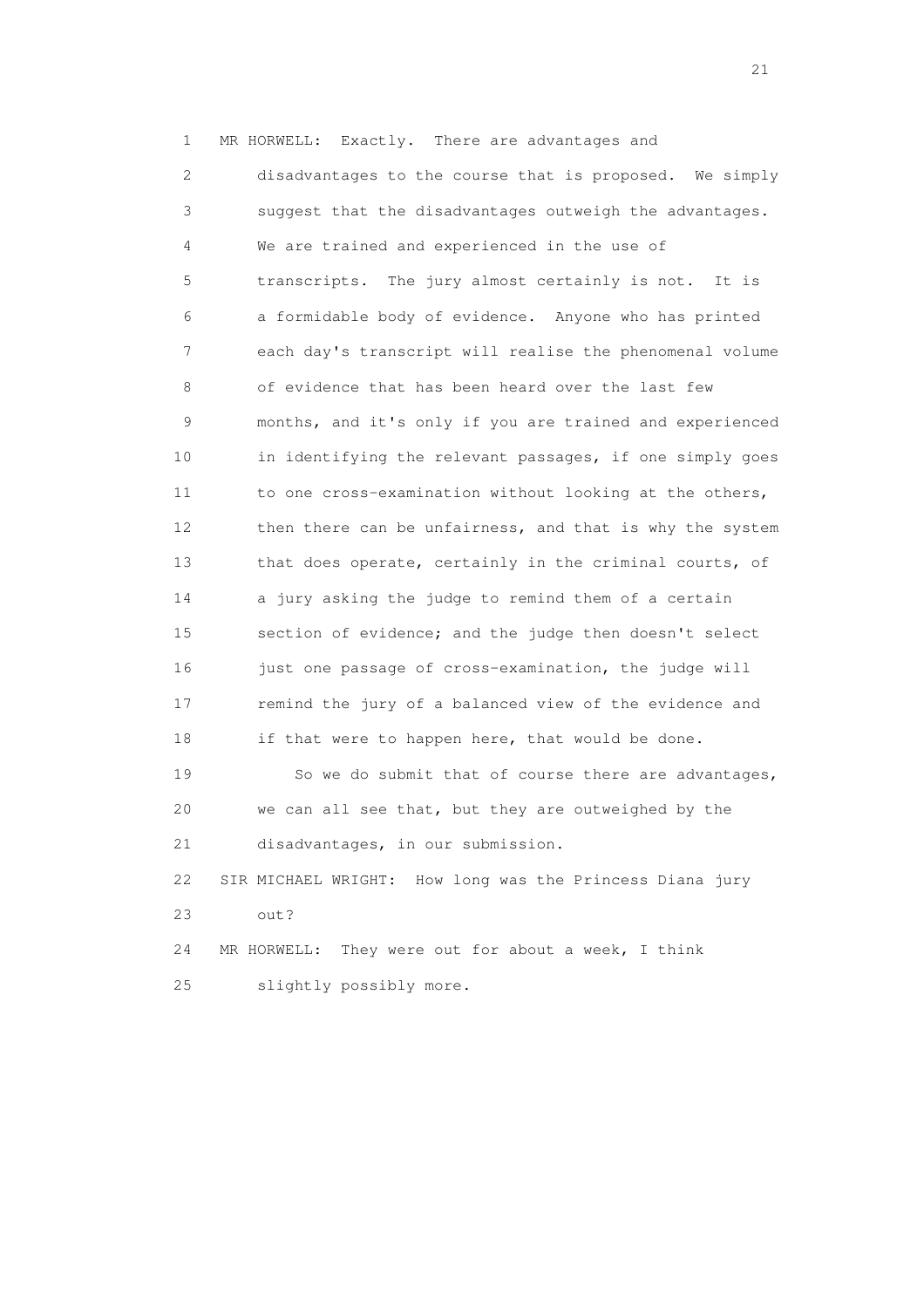1 SIR MICHAEL WRIGHT: Doesn't sound as if they spent much 2 time reading the transcripts. 3 MR HORWELL: No, but what if this jury decides to? They 4 could be here until March of next year. 5 SIR MICHAEL WRIGHT: I can't help feeling that that was the 6 biggest objection, unexpressed in everybody's mind. 7 MR HORWELL: It is a concern, what is the point of giving 8 the jury all of these transcripts if one is then going 9 to say to them, "Well, don't read them, please". 10 SIR MICHAEL WRIGHT: I understand the point. Thank you. 11 Mr Hilliard. 12 Further submissions by MR HILLIARD 13 MR HILLIARD: Nothing to add, and no doubt you will give us 14 the answer now or in due course. 15 SIR MICHAEL WRIGHT: Fairly shortly, yes. 16 MR HILLIARD: Can I just say this: that if your decision is 17 that the jury should have a copy of the transcript 18 available, as I understand it, lest that were your 19 decision, a copy has been prepared and we have 20 endeavoured to ensure that there is nothing in it that 21 is a transcript of anything which occurred when the jury 22 were not there. But we would ask that somebody on 23 behalf of the interested persons makes that check as 24 well, because it would obviously be disastrous if we 25 have got that wrong and there is no harm in our work

22 and 22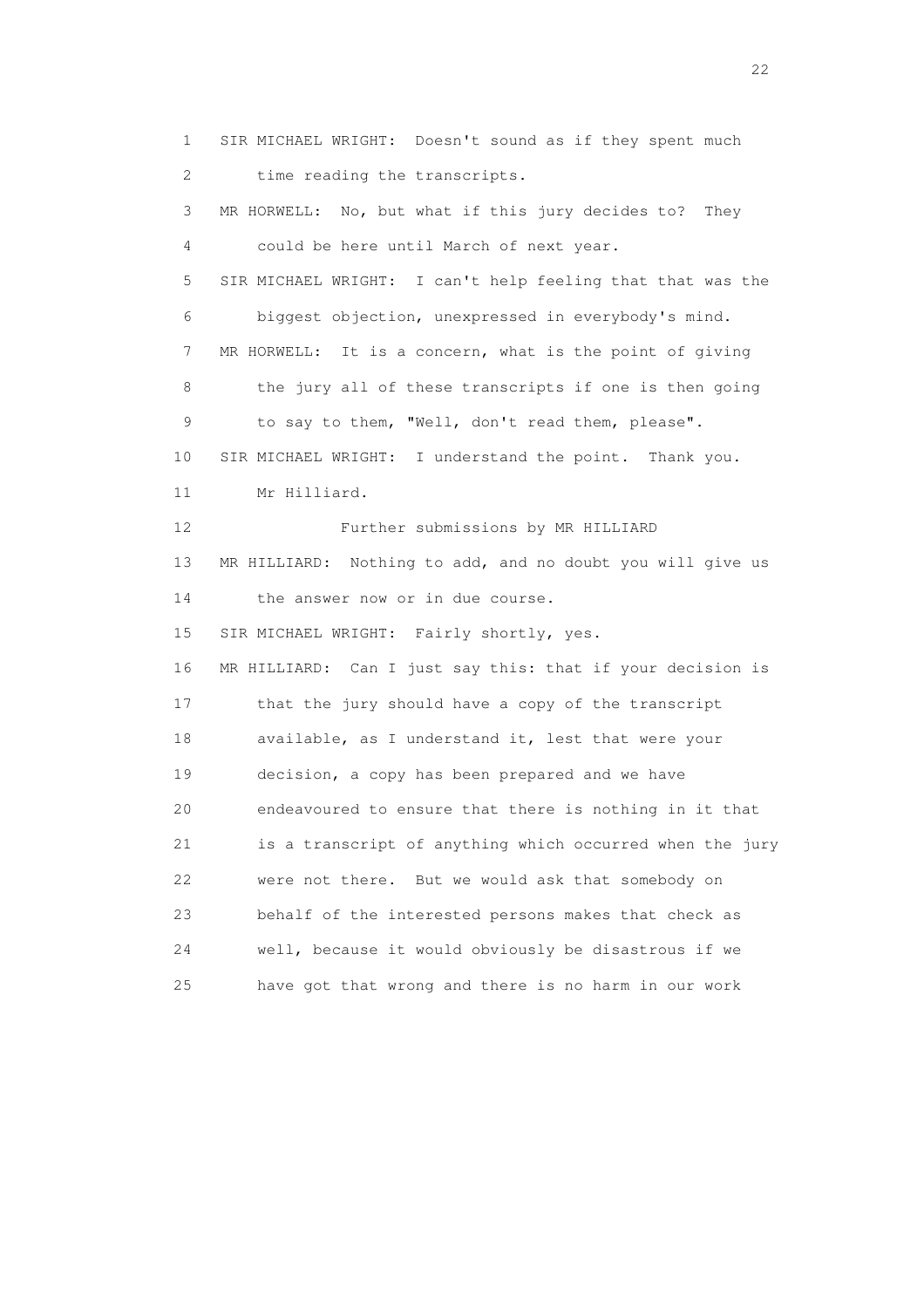1 being checked, so we would be grateful --

## 2 RULING

 3 SIR MICHAEL WRIGHT: I think what I will do, Mr Hilliard, 4 I have been thinking about it while you speak, I have 5 made up my mind about this, having had the request, 6 I think I have to do something to accede to it, and I'm 7 going to provide the jury with a transcript suitably 8 edited and I will echo, if I may, what you have just 9 asked, that if somebody from the interested persons, no 10 doubt can take on the task on behalf of everybody else, 11 just to check through the transcripts to make sure that 12 there is nothing that has been accidentally left in. 13 MR HILLIARD: Yes, it's here, so that could be done this 14 afternoon. 15 SIR MICHAEL WRIGHT: Excellent, so much the better. For my 16 part I will endeavour to meet as many of the anxieties 17 as have been expressed by the directions that I give to 18 the jury as to the use they should make of this 19 material. 20 Submissions on questions to jury 21 Submissions by MR HILLIARD 22 MR HILLIARD: Yes. I am very grateful, sir. 23 Then the last point, I think, to deal with in court 24 is the question of the questions that are to be asked of 25 the jury. Can I just outline it in this way: as you

23 and 23 and 23 and 23 and 23 and 23 and 23 and 23 and 23 and 23 and 23 and 23 and 23 and 23 and 23 and 23 and 24 and 25 and 25 and 25 and 26 and 26 and 26 and 26 and 26 and 26 and 26 and 26 and 26 and 26 and 26 and 26 an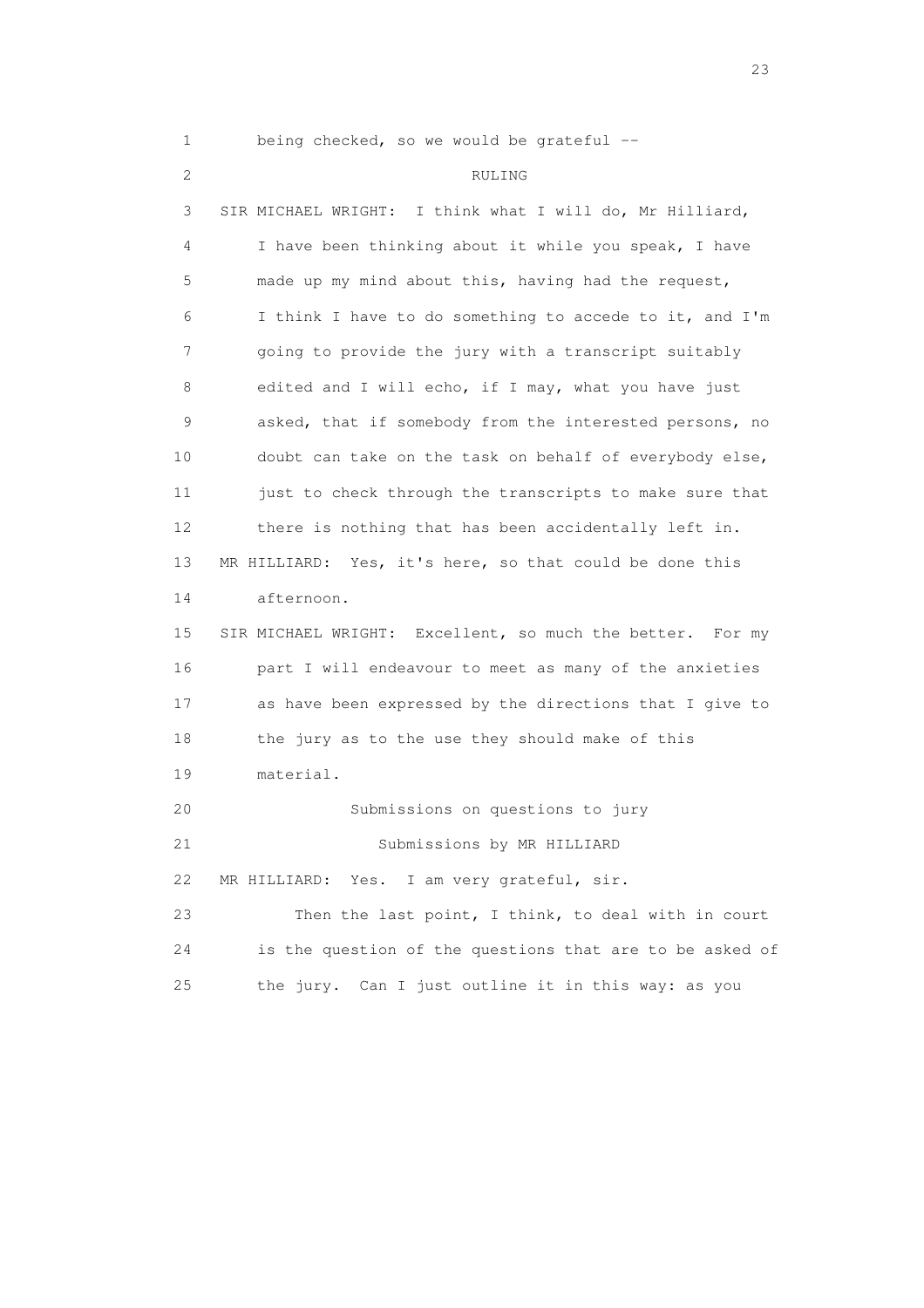1 know, representations have been received from Mr Stern 2 and Mr Mansfield, and if I can perhaps just deal with 3 Mr Stern's submissions first of all.

 4 His submissions, you will recall, are directed 5 towards what are at present questions 1, 2 and 3. 6 SIR MICHAEL WRIGHT: Yes.

 7 MR HILLIARD: He, if I may say so, has kept us fully 8 informed at all stages of his concerns and as to what 9 his submissions might be, and we are grateful for that, 10 and in return I am just about to make the point that 11 I am afraid I didn't mention to him when we spoke 12 earlier today: it does seem to us, I think, that 13 question 1 could sensibly be confined to officer C12, 14 and I say that because the evidence of C2 was that 15 immediately before he fired -- so at a time when he had 16 reached over Ivor -- that he shouted "armed police" at 17 that stage. But it may be that that's not 18 a particularly central line of enquiry, because plainly 19 that is but a split second before the shots are fired. 20 The significant question which has arisen is really as 21 to C12, and -- I am very grateful, I think Mr Mansfield 22 is happy and Mr Stern is. So, subject to your view and 23 anything anybody else wants to say, that's that one. 24 Then Mr Stern has suggested that in questions 2 and 25 3, if they both remain -- I'll come back to that in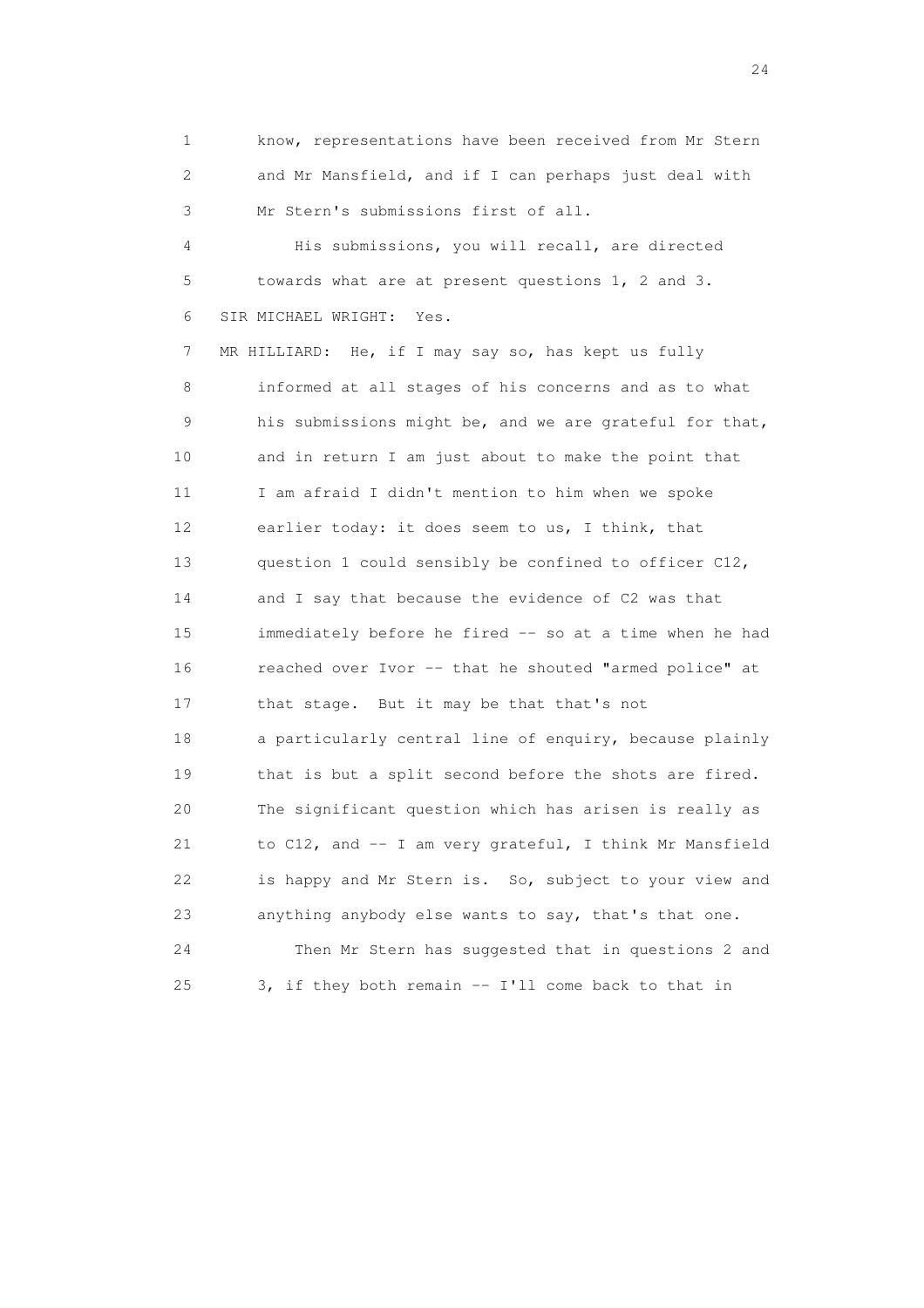1 a minute -- that the words "and before he was grabbed in 2 a bear hug by Ivor" should appear at the end of 3 questions 2 and 3. As I understand it, nobody has 4 voiced any objection to that, and I think Mr Mansfield 5 has explicitly said he is neutral about that. 6 SIR MICHAEL WRIGHT: Yes, he has. 7 MR HILLIARD: So in those circumstances, if you, sir, are 8 content -- 9 SIR MICHAEL WRIGHT: I am content. 10 MR HILLIARD: -- then we can add that. 11 Penultimately, I think, Mr Stern has made 12 submissions about the way the questions are asked and 13 the desirability of eliciting answers that: "yes, 14 something probably did happen"; "no, it probably 15 didn't"; or finally, "don't know". 16 Again -- 17 SIR MICHAEL WRIGHT: Room for "don't know" strikes me as 18 being sensible. 19 MR HILLIARD: We are content with all three of those 20 versions, that you get a "probably did happen"; 21 "probably didn't happen"; or "can't say". 22 SIR MICHAEL WRIGHT: Mr Stern is also proposing that the 23 balance of probability test should be introduced to all 24 three questions, or is he now not bothered about that? 25 MR HILLIARD: That's really part of what -- as I say, we are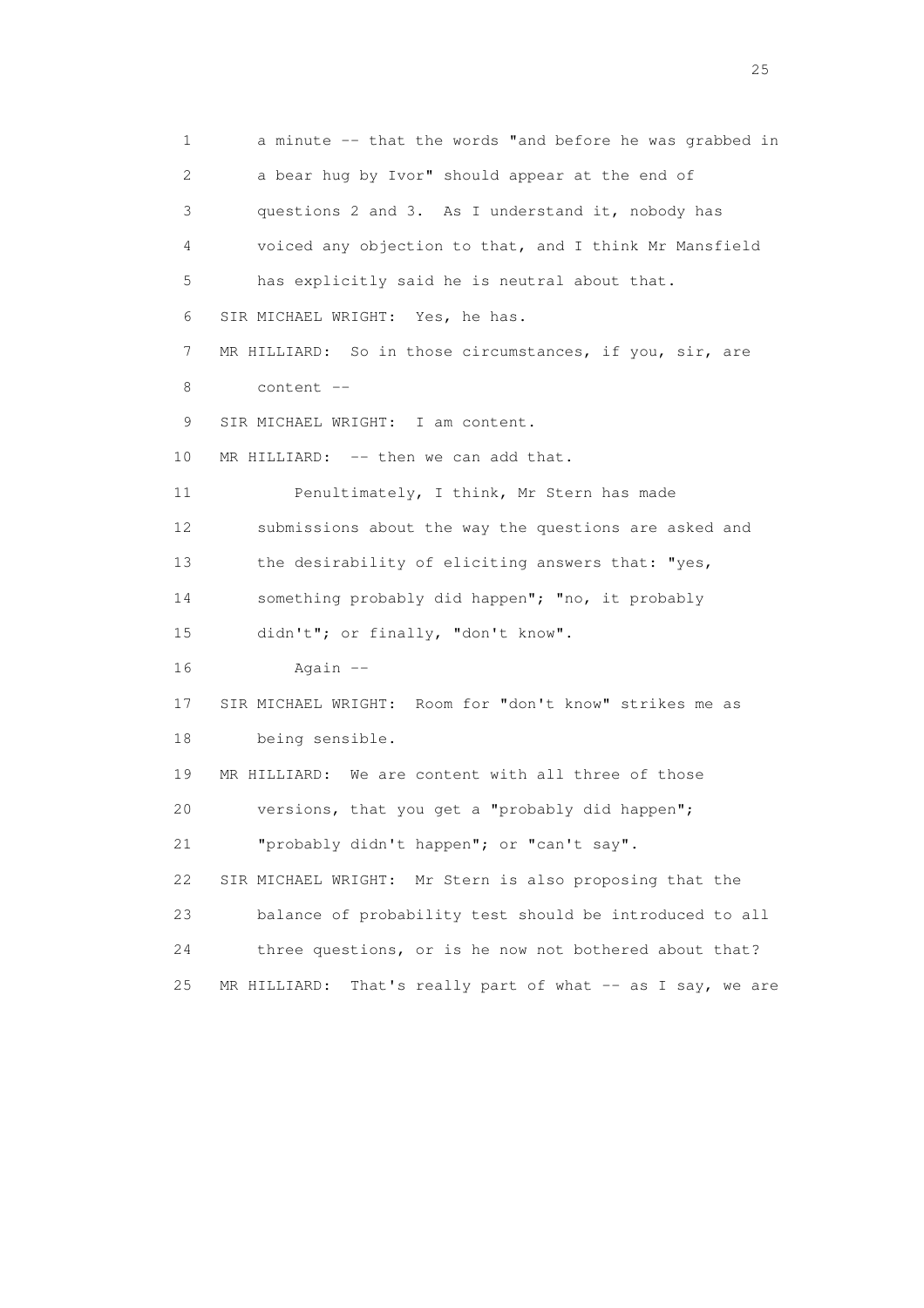1 happy and we are going to draft matters appropriately so 2 that we get a "probably did", "probably didn't" or 3 "don't know", so it's really all encompassed in that.

 4 Then finally, I think, unless I have missed 5 anything, Mr Stern has raised concerns about question 2, 6 and as to whether that question should either appear or, 7 if it does, whether you should direct the jury if it 8 appears that the answer to that question should be 9 "yes".

 10 So far as our submissions on that are concerned, in 11 our submission, it's a question that should remain. 12 It's potentially an important one. In our submission, 13 it would not be appropriate to direct them that the 14 answer was "yes", but it would certainly be appropriate 15 to tell the jury that the weight of the evidence is in 16 favour of that proposition, and to remind them of it.

17 The caveat is simply this: it may be unlikely, but 18 in our submission it is not impossible that a juror 19 could say: I reject the police account of events in the 20 carriage, I'm afraid I think it is contrived; and the 21 weight of the evidence may be in that direction but, as 22 I say, I'm not content about the source of that 23 evidence; and although as I say that may be unlikely, in 24 our submission it's not completely out of the question. 25 In those circumstances we would say it's not appropriate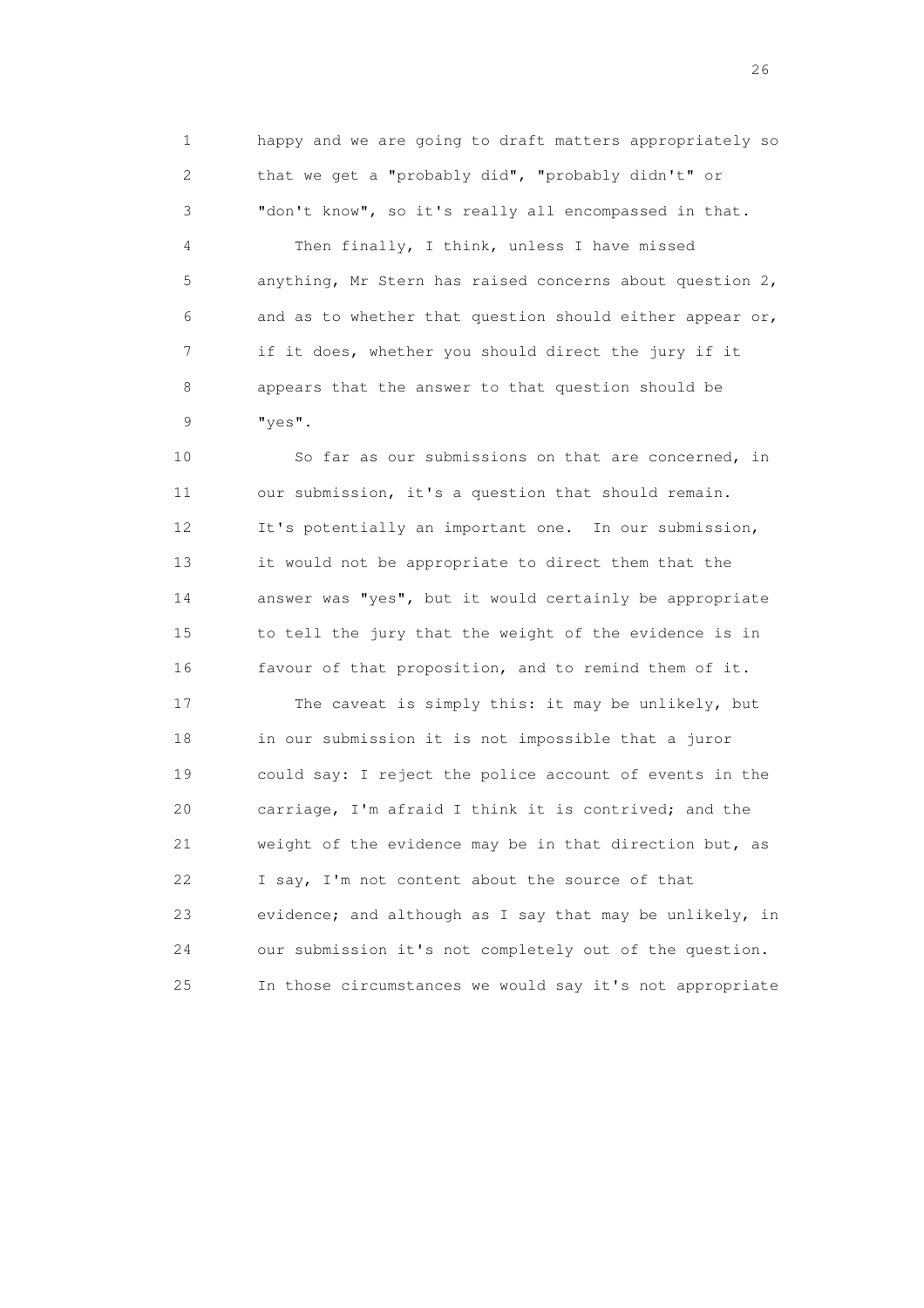1 to direct the answer, "yes", but that it would be 2 appropriate to tell the jury, as it were, where the 3 weight of the evidence points. 4 So it may be there is not much between us. 5 SIR MICHAEL WRIGHT: This is Mr Stern's proposal. I think 6 most of your points have been met? 7 Submissions by MR STERN 8 MR STERN: Yes, they have, sir. Yes. I included the 9 balance of probability because initially in your ruling 10 I had not understood that the standard of proof was to 11 apply to the first three questions, but in discussions 12 with my learned friends -- 13 SIR MICHAEL WRIGHT: I think it was going to go into my 14 general directions to the jury. 15 MR STERN: Sir, I understand that, which is why I put it in 16 that way. 17 Can I just deal with question 2, and the short point 18 is this: that it occurred to me that once question 2, as 19 with other questions, appear within the verdict form at 20 paragraph 4, then they are subject to the Galbraith 21 test. 22 If there is no evidence, and there is no evidence, 23 that Mr de Menezes did not stand up -- I think are the 24 words -- from his seat, then that is a question that 25 should not be left on precisely the same principles that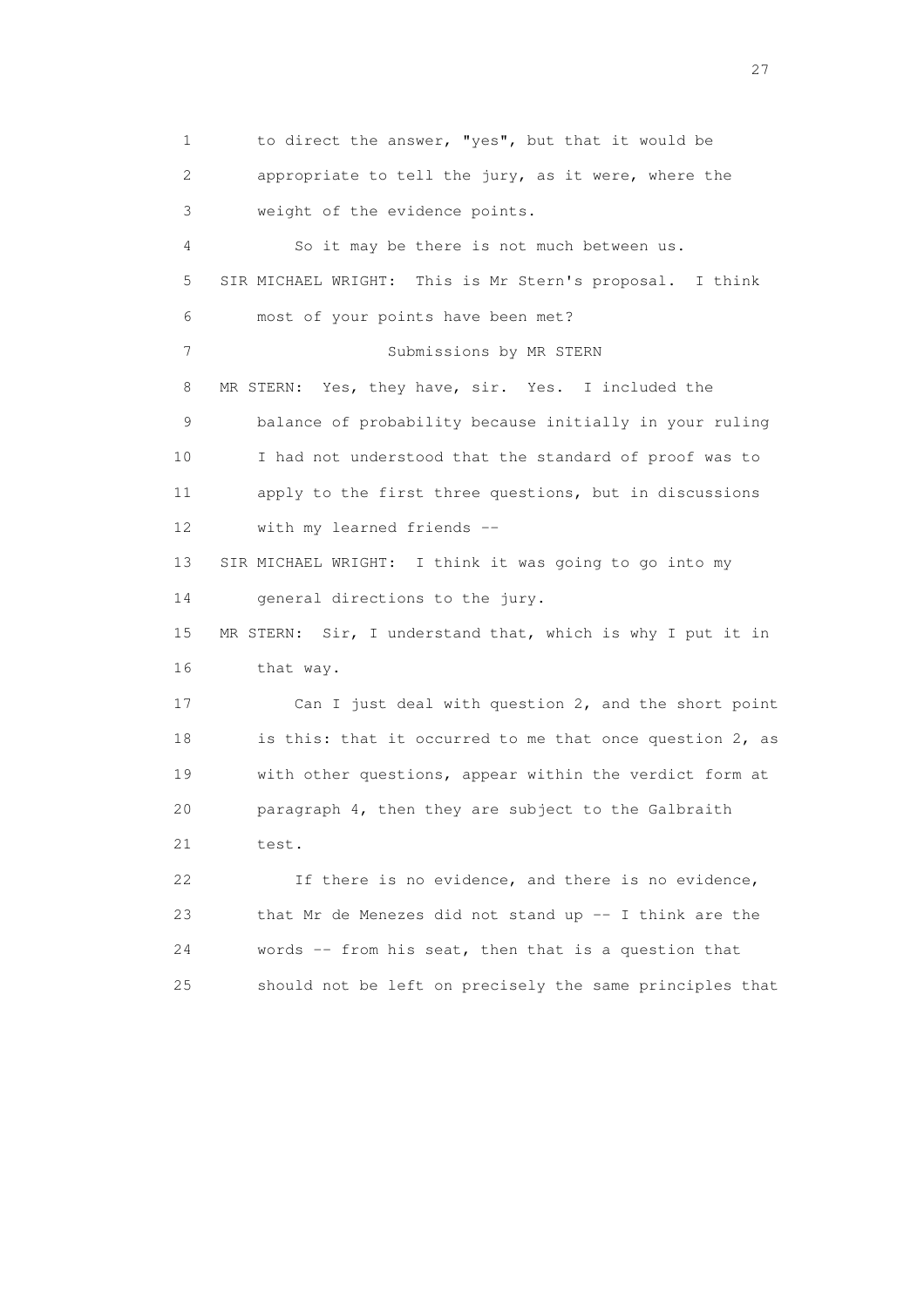1 you have applied in your earlier ruling. That is the 2 short point.

3 SIR MICHAEL WRIGHT: Very well.

 4 MR STERN: So when my learned friend Mr Hilliard says, 5 "A juror could say, 'I reject the police account in the 6 carriage because I think it's contrived'", as 7 an example, that would be the only basis and that would 8 be an improper and perverse basis because it would not 9 reflect the evidence. It is your task, in my 10 submission, to filter out the injustice, to use the 11 quote from the cases; if it's not a proper basis in law, 12 then it should not be left; whether or not one could, as 13 it were, include in the mind some fantasy that it was 14 contrived, which is all it would be, it would not be on 15 safe and logical evidence. That, as I say, is the short 16 point. 17 SIR MICHAEL WRIGHT: Thank you very much. Now, who -- 18 sorry? 19 MR STERN: I just wondered on whether you wanted to hear me 20 on Mr Mansfield's new version? 21 SIR MICHAEL WRIGHT: I will come back to you on that. Does 22 anybody wish to make submissions on the second question? 23 Mr Mansfield. 24 Submissions by MR MANSFIELD 25 MR MANSFIELD: Yes, if I may, and it's with regard to the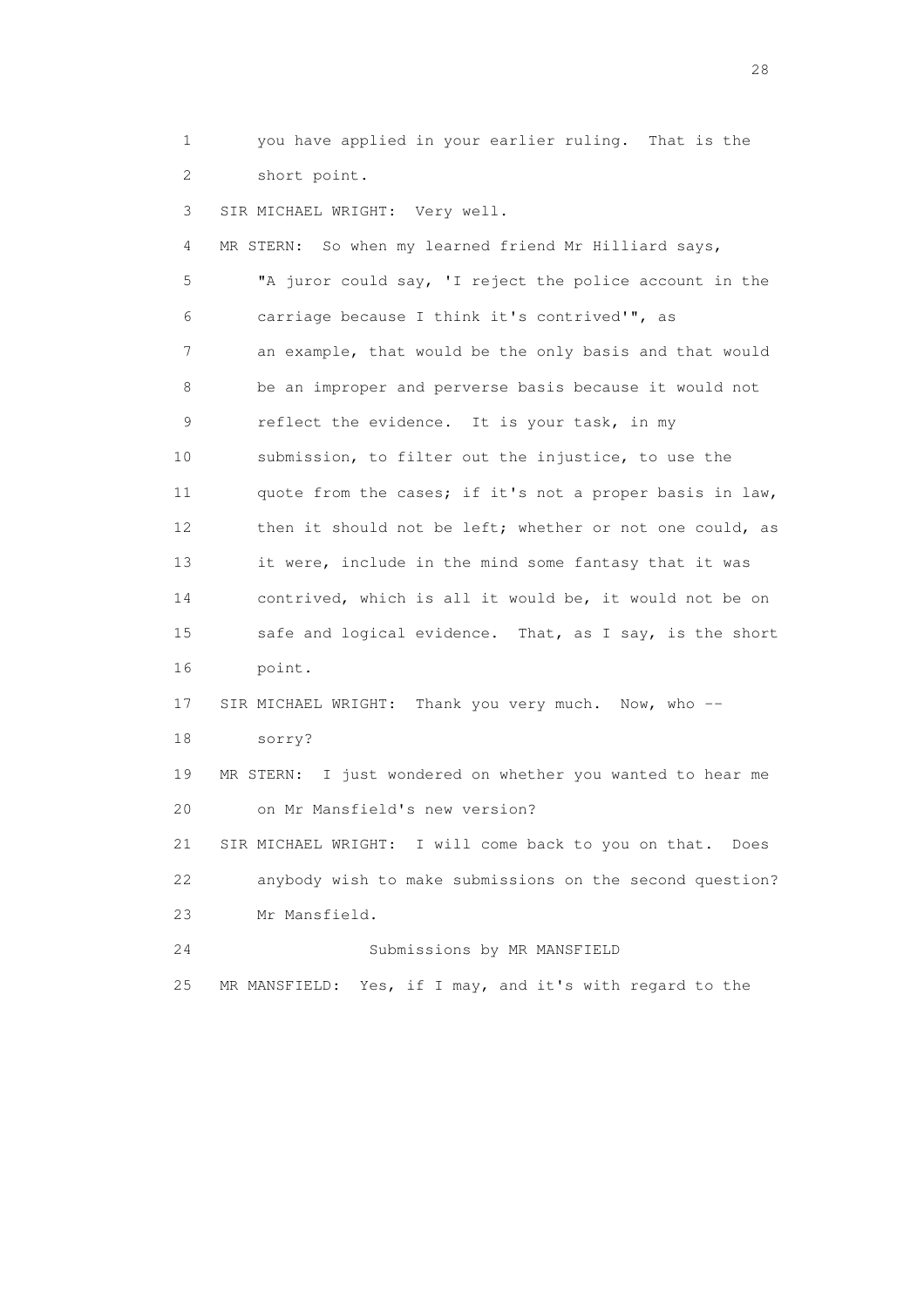1 aspect of indicating to the jury the weight of the 2 evidence. Sir, I wonder if you would be kind enough to 3 refer back to our original submissions, because it will 4 save having to revisit the transcripts at this point. 5 On page 9 ... 6 SIR MICHAEL WRIGHT: Sorry, I'm rapidly disappearing under 7 a pile of paper. 8 MR MANSFIELD: May I just make the point and save you 9 looking it up? 10 SIR MICHAEL WRIGHT: Yes, please do. 11 MR MANSFIELD: I'll just give the reference. On pages 9 and 12 10 of the original submissions in relation to this, we 13 set out in considerable detail as a footnote, it's 14 footnote number 3 on page 9 that goes on to page -- 15 SIR MICHAEL WRIGHT: I remember this, yes. 16 MR MANSFIELD: A synopsis of the passenger evidence that is 17 relevant to two issues, that is whether the words "armed 18 police" were shouted at the pertinent moment, in other 19 words towards Mr de Menezes, but also the other aspect 20 is dealt with or referred to on page 10, concerning 21 whether he got up or he didn't. 22 Now, in fact I have checked the references, and can 23 I just expand on them now? 24 SIR MICHAEL WRIGHT: Yes, please. 25 MR MANSFIELD: Because one needs to bear in mind, when one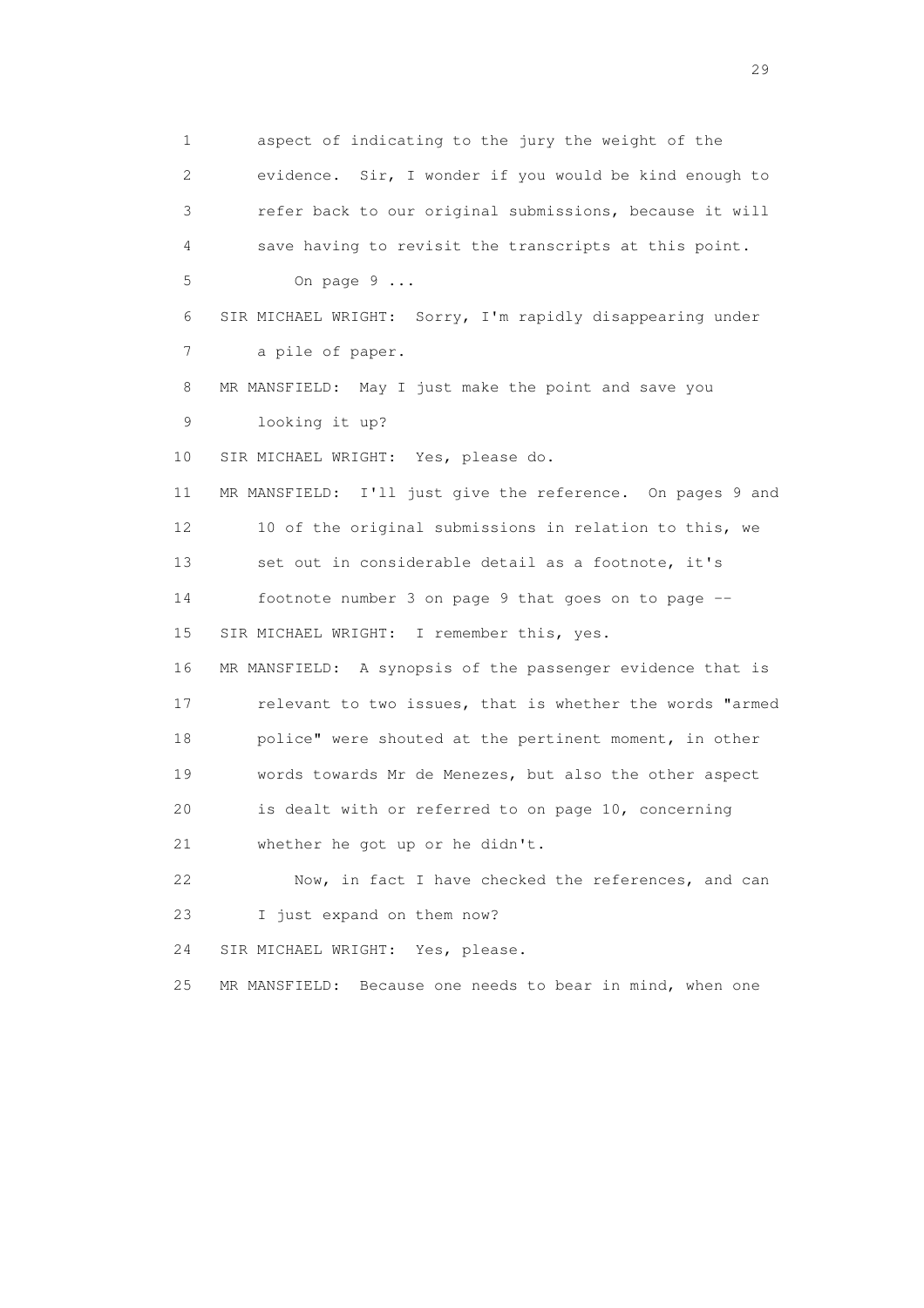1 is talking about weight, this is the issue, it's not so 2 much a question of there may be four police officers who 3 say he did and three passengers who say he didn't, and 4 I'll come to that, because we say that would be in part 5 replacing the jury's function by a direction of that 6 kind. In other words, clearly the jury would have to 7 assess what was seen by any witness because the point 8 that's been emphasised by everybody is of course some 9 people might miss something, but that includes police 10 officers as well as passengers.

 11 Therefore the question is: who was in the best 12 position to see whether something like this happened? 13 I have concentrated primarily if one goes back to 14 tab 35, on the three witnesses, two right opposite, 15 that's Rachel Wilson and Ralph Livock, and the one that 16 is adjacent in a seat alongside not immediately but 17 maybe one or two, Anna Dunwoodie.

 18 In relation to those three, none of them give 19 evidence to the effect that he stood up. 20 SIR MICHAEL WRIGHT: Yes, I accept that. 21 MR MANSFIELD: In fact therefore there is evidence, of 22 course the jury may consider whether all three of them 23 missed it, but in fact, put very fairly by all three 24 witnesses, and in particular the references for 25 Livock --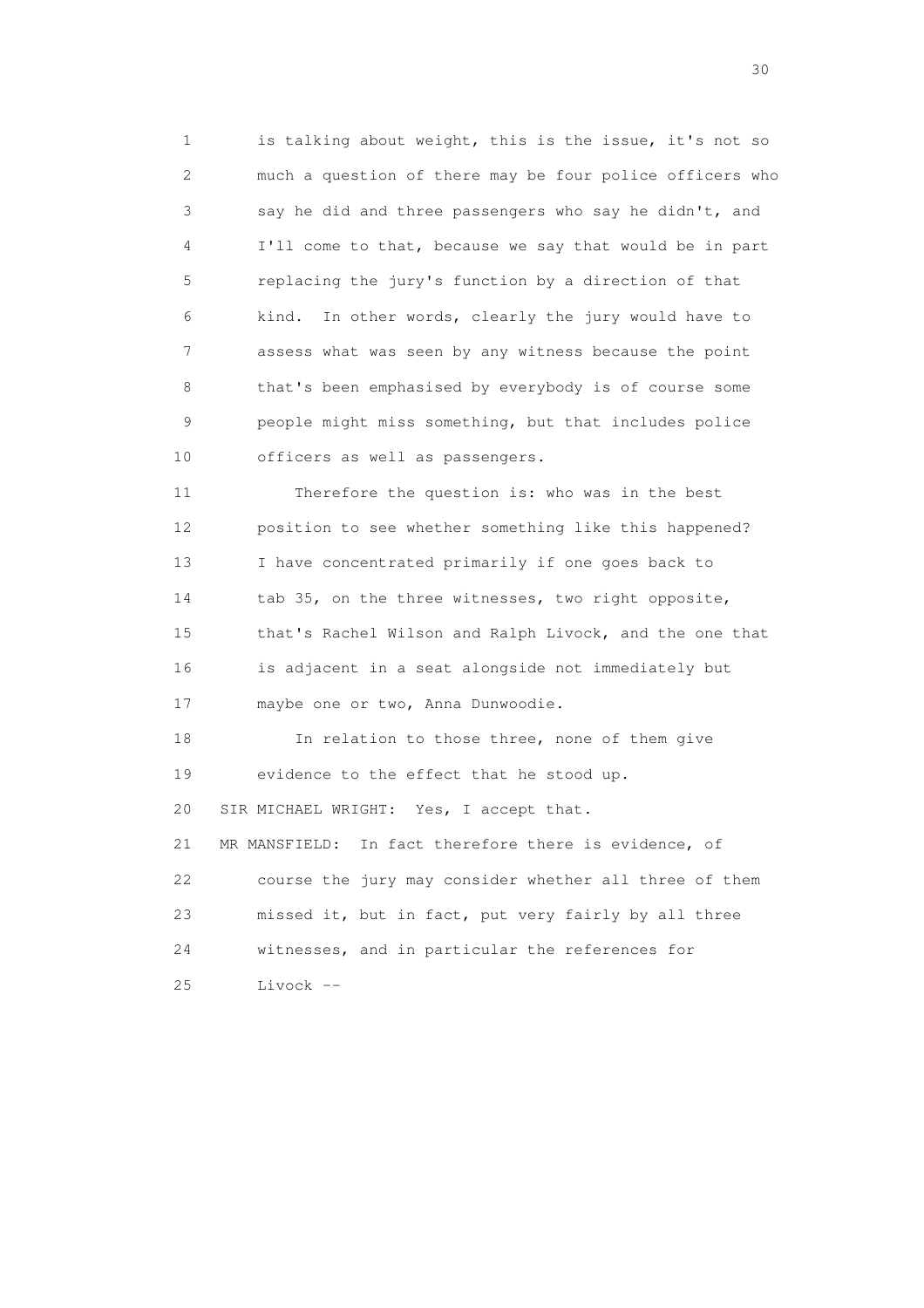1 SIR MICHAEL WRIGHT: In a sentence, Mr Mansfield, it's this, 2 isn't it: you submit that you are entitled to say, or 3 you would be if you were able to address the jury, if he 4 stood up they would have seen it. 5 MR MANSFIELD: Yes. 6 SIR MICHAEL WRIGHT: That's it, isn't it? 7 MR MANSFIELD: It is it, and those are -- the three 8 witnesses that I have mentioned, do not indicate -- in 9 fact they say as far as they are concerned he was 10 sitting. And they actually say that. Livock and Wilson 11 actually say that. I have the references. 12 SIR MICHAEL WRIGHT: Yes, I have them in mine. 13 MR MANSFIELD: So perhaps I do not need to go further on 14 that. That's why we say that there were three who were 15 in the best position, there are others, but those are 16 the three that are in that part of the carriage, and 17 it's for the jury to decide whether they are prepared to 18 rely on that recollection or the evidence of the police 19 officers. 20 SIR MICHAEL WRIGHT: Very well. Mr Stern, do you want to 21 say any more? 22 Further submissions by MR STERN 23 MR STERN: With respect, that's no evidence, because what 24 they all say -- and I can take you to the relevant 25 passage, we have them copied if you want them -- is that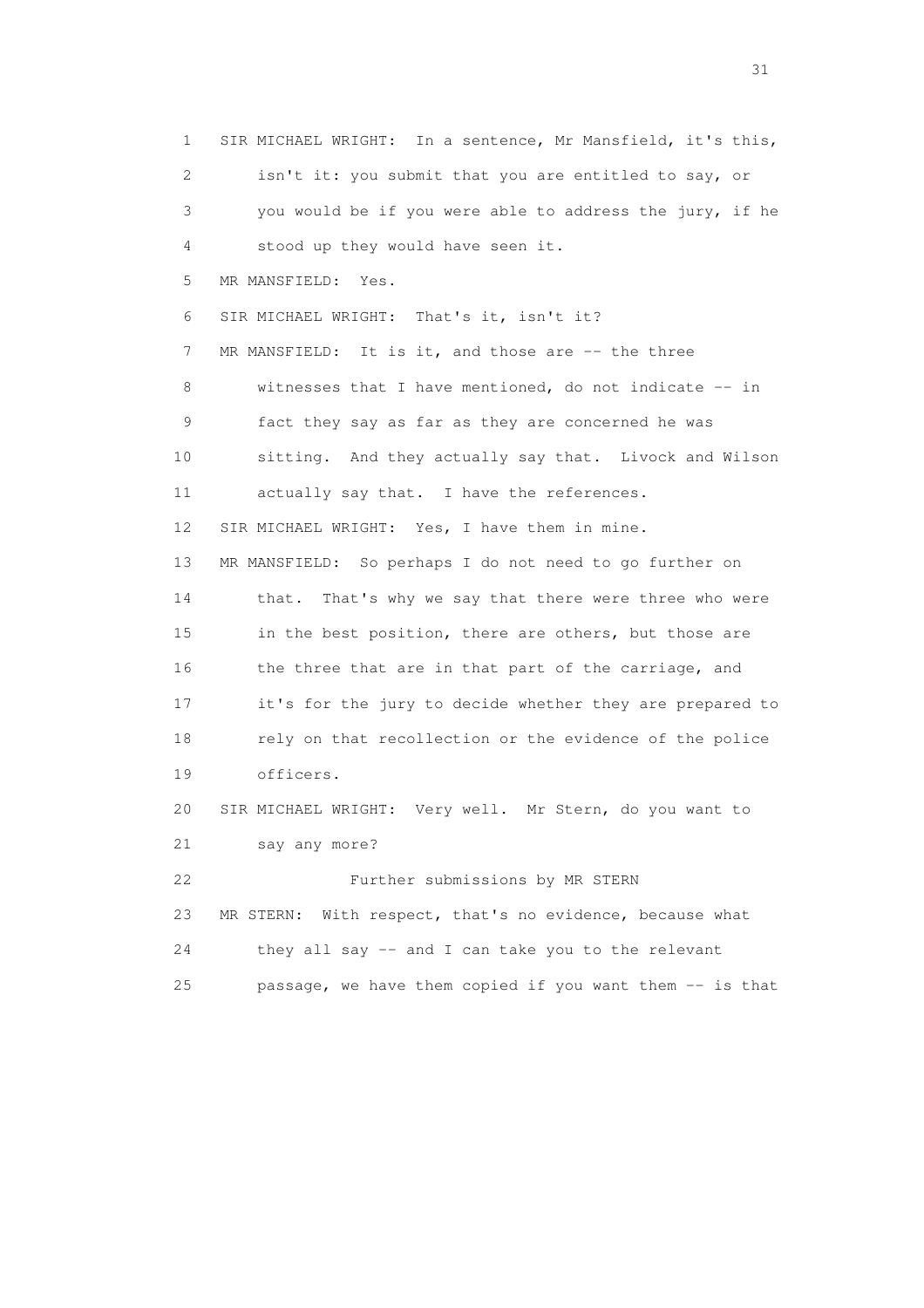1 they were not looking at the particular time or that 2 they were -- they don't remember seeing it, and they 3 accept that there were holes in the evidence. I am 4 paraphrasing it in the round but that's essentially what 5 it comes to. None of them have said, "I was looking at 6 him and when I was looking at him, I didn't see him move 7 from his seat". It's not enough to say, "Well, I did 8 not see something and therefore it did not happen". 9 That's not positive evidence. 10 SIR MICHAEL WRIGHT: Well, a juror might be persuaded if it 11 had happened they would have been bound to see it, 12 sitting directly opposite, as they were. 13 MR STERN: That is not an inference or a proper inference on 14 the evidence of these witnesses, because, as I say, 15 Livock says: 16 "... I am not sure what I can say other than I don't 17 remember seeing -- I don't remember him seeing -- I 18 don't remember seeing him anywhere other than in the 19 seat." 20 That's what he said. 21 SIR MICHAEL WRIGHT: That's right. 22 MR STERN: Rachel Wilson said she didn't see that particular 23 aspect: 24 "I was looking at the people with guns, trying to 25 work out what they were doing, but I wasn't aware of..."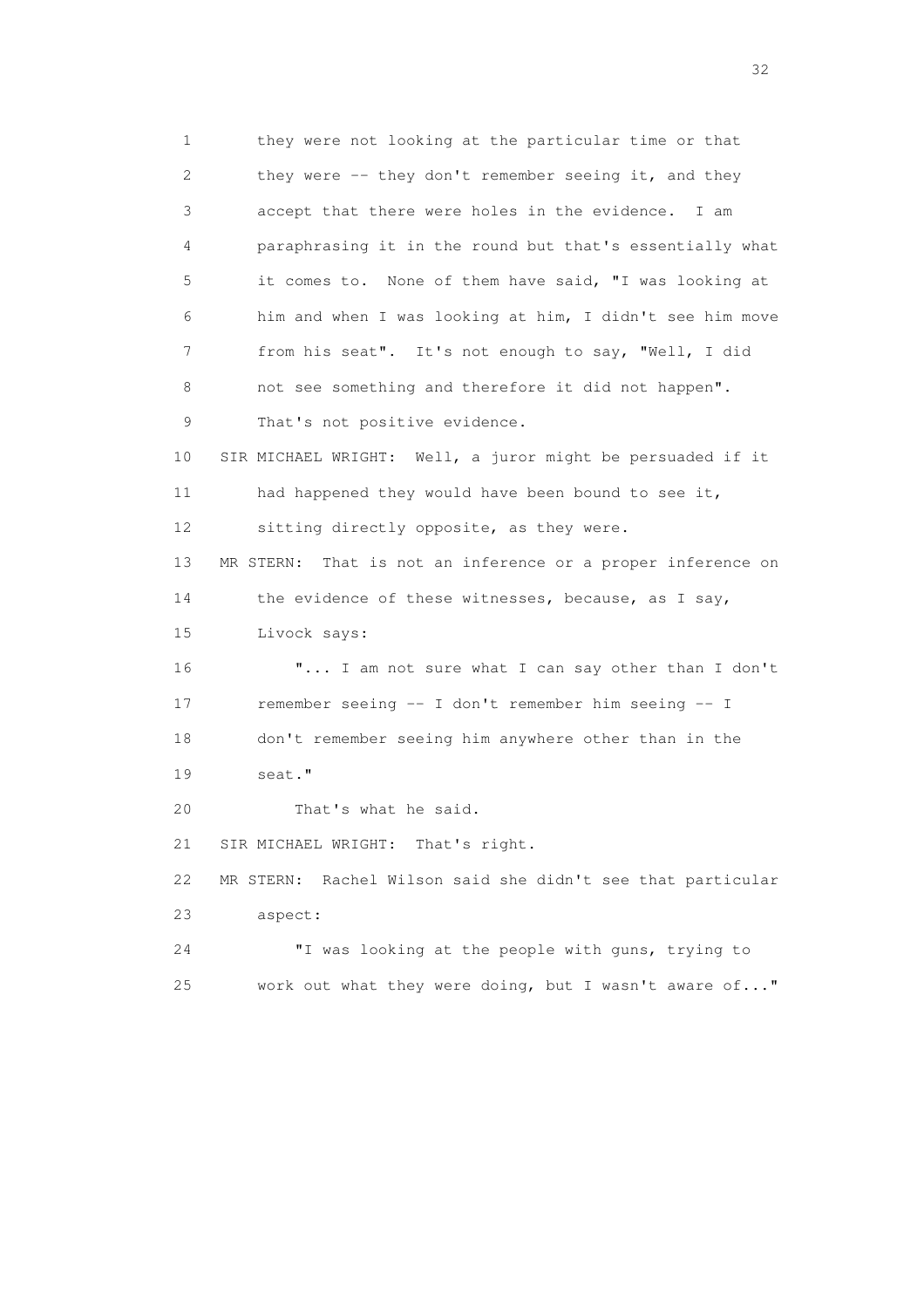1 Then there is a inaudible part. She was looking at 2 the man, as you remember, with the larger gun who was by 3 the doorway.

 4 So far as Dunwoodie is concerned, she said to my 5 learned Mr Hough, I think, that she remembers the 6 incident in separate short images rather than 7 a continuous flow:

 8 "I was looking directly at the ... lots of men, lots 9 of guns, sort of everything a bit fast, and then I ... 10 saw that there was a gun pressed to the place where the 11 neck joins the head of the passenger who was sitting 12 down to my right ... But really what I was looking at 13 was his face and the expression on his face..."

14 At that time.

 15 So there is no evidence upon which any of these 16 witnesses provide a foundation for a safe assertion to 17 the Galbraith test.

 18 SIR MICHAEL WRIGHT: I understand the point. It's a short 19 and simple point. Thank you very much. Mr Hilliard. 20 Further submissions by MR HILLIARD 21 MR HILLIARD: In our submission, there is material that does 22 justify the question being left, but equally in our 23 submission what it requires is a balanced direction, 24 pointing out that there is positive evidence from some 25 of the officers to one effect, and then referring to the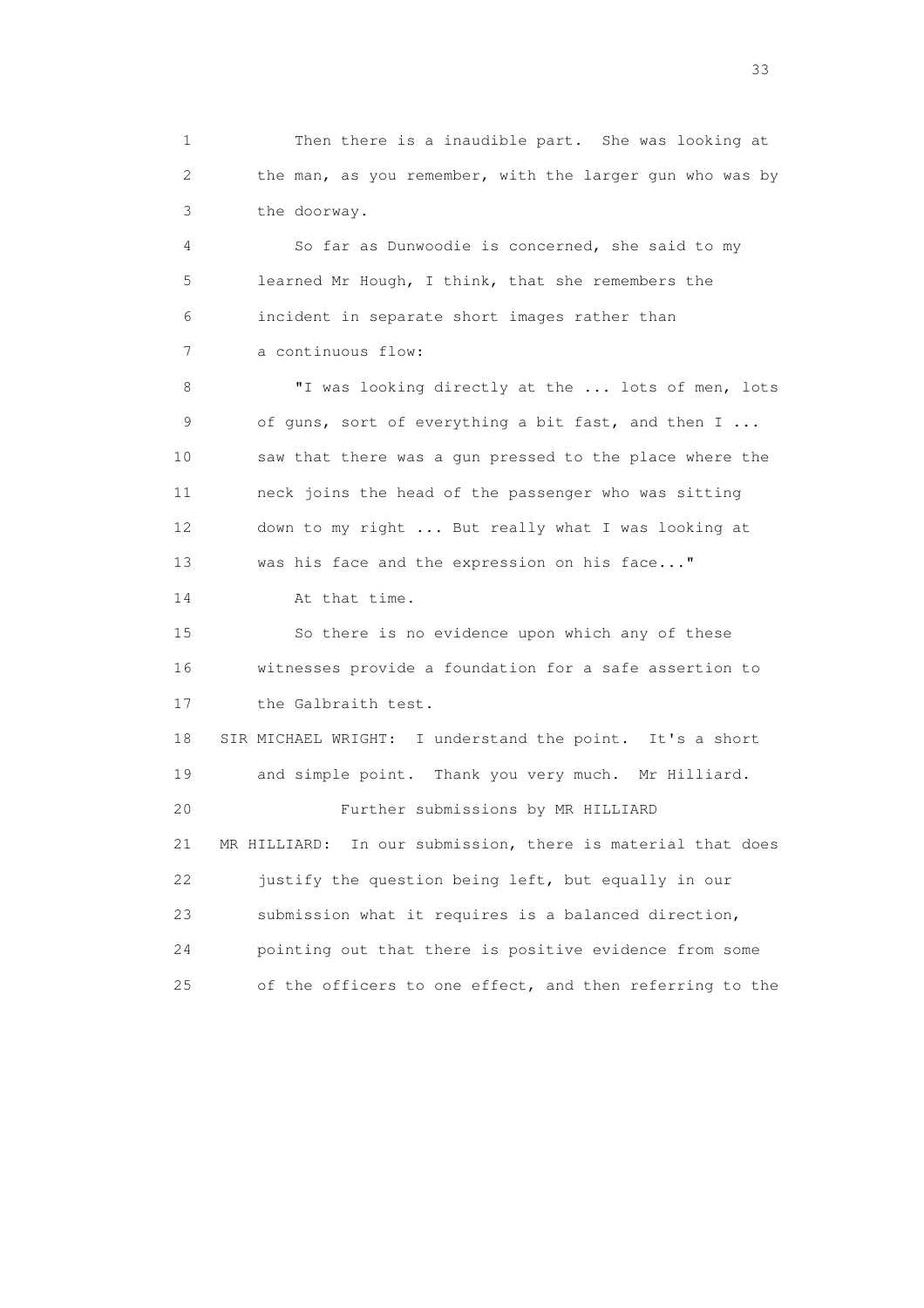| 1  | matters that Mr Mansfield has mentioned this morning,         |
|----|---------------------------------------------------------------|
| 2  | because in our submission there is a point there that         |
| 3  | there are limitations to it, and those ought to be            |
| 4  | expressed as well.                                            |
| 5  | RULING                                                        |
| 6  | SIR MICHAEL WRIGHT: Thank you very much.                      |
| 7  | Yes, I am clear about this. This is a crucial and             |
| 8  | central assertion made by the officers as part of the         |
| 9  | circumstances that led to their doing what they did.          |
| 10 | I fully understand the point that Mr Stern makes, that        |
| 11 | such evidence as there is the other way is not                |
| 12 | particularly potent, but I don't think it's                   |
| 13 | non-existent, and in any event I would be exceedingly         |
| 14 | reluctant to be seen to be directing the jury to produce      |
| 15 | a particular answer to such a central question and in         |
| 16 | the circumstances I propose to leave the question as it       |
| 17 | is.                                                           |
| 18 | Submissions on document re: questions to jury                 |
| 19 | Submissions by MR HILLIARD                                    |
| 20 | Then, sir, finally, I think for this morning,<br>MR HILLIARD: |
| 21 | there is the document which we have received from             |
| 22 | Mr Mansfield and Ms Hill, which deals with the same           |
| 23 | general topic which is the questions. Mostly, it's            |
| 24 | right to say that they are more than drafting                 |
| 25 | amendments, and you have heard argument as to the             |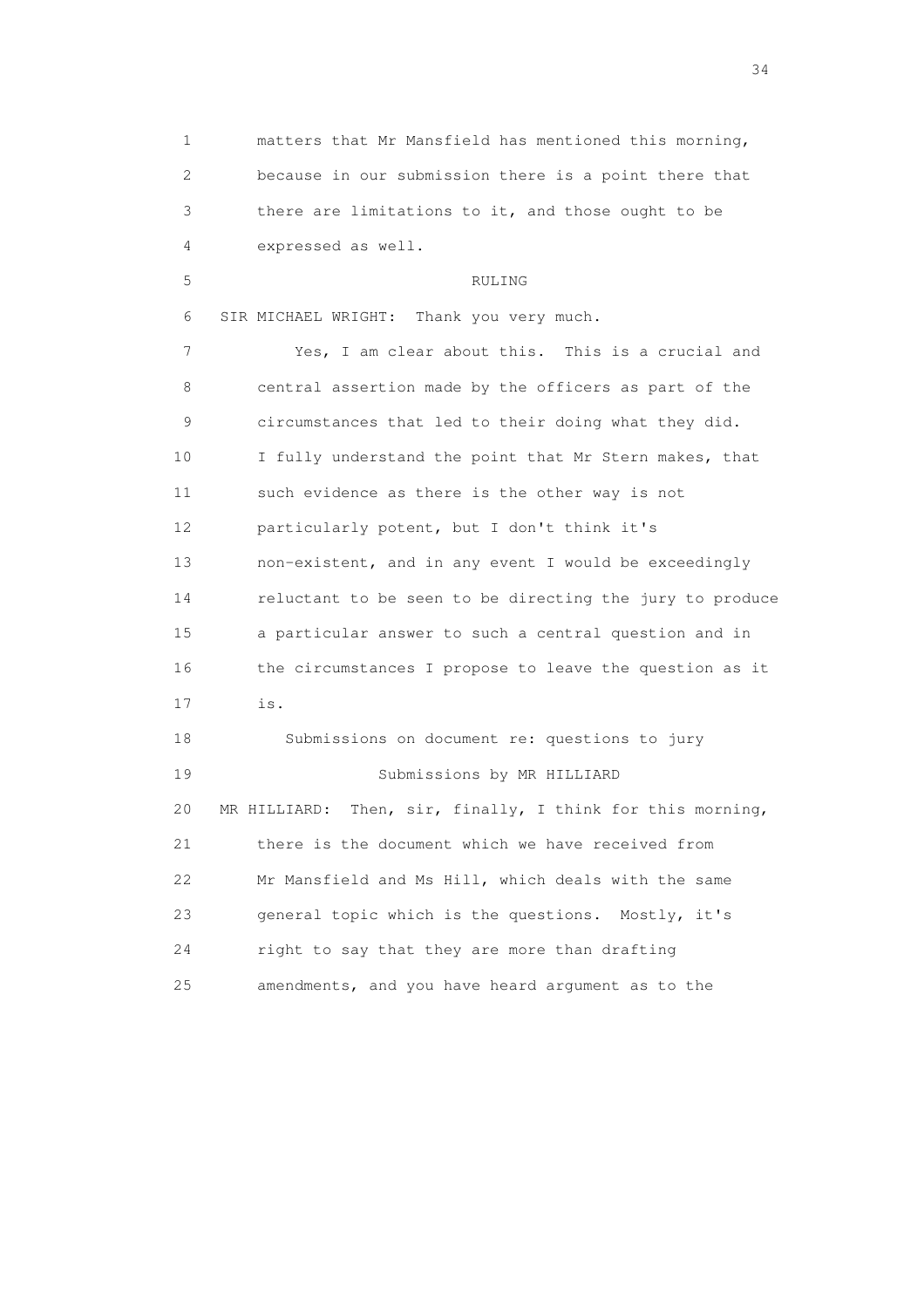1 principles involved, as Mr Perry has pointed out in the 2 document which the command team have helpfully provided. 3 SIR MICHAEL WRIGHT: Yes.

 4 MR HILLIARD: If, in the course of preparing the summing-up, 5 I suppose you have a fuller appreciation and a more 6 comprehensive overview of the central issues, then it 7 may be that that could potentially lead to changes. 8 I appreciate of course Mr Perry's point about the loss 9 at this stage of an opportunity to challenge a question 10 that is included, but the loss would only be at this 11 stage and not for all time. If any challenge were 12 upheld in due course, then that could obviously result 13 in a question and answer being deleted if that was the 14 decision.

15 SIR MICHAEL WRIGHT: Yes.

 16 MR HILLIARD: With that by way of preface, if I can just 17 turn to the substance of Mr Mansfield's suggestion, the 18 first topic I am going to deal with is the question of 19 the language used and, in our submission, there really 20 isn't, with great respect, anything in that.

 21 You will recall, and I have the transcript here, 22 that Mr Mansfield did say in the course of submissions 23 that it was perfectly possible to re-word questions, 24 changing the word "failure" to "the fact that" and said 25 that that could be done and it wasn't difficult. He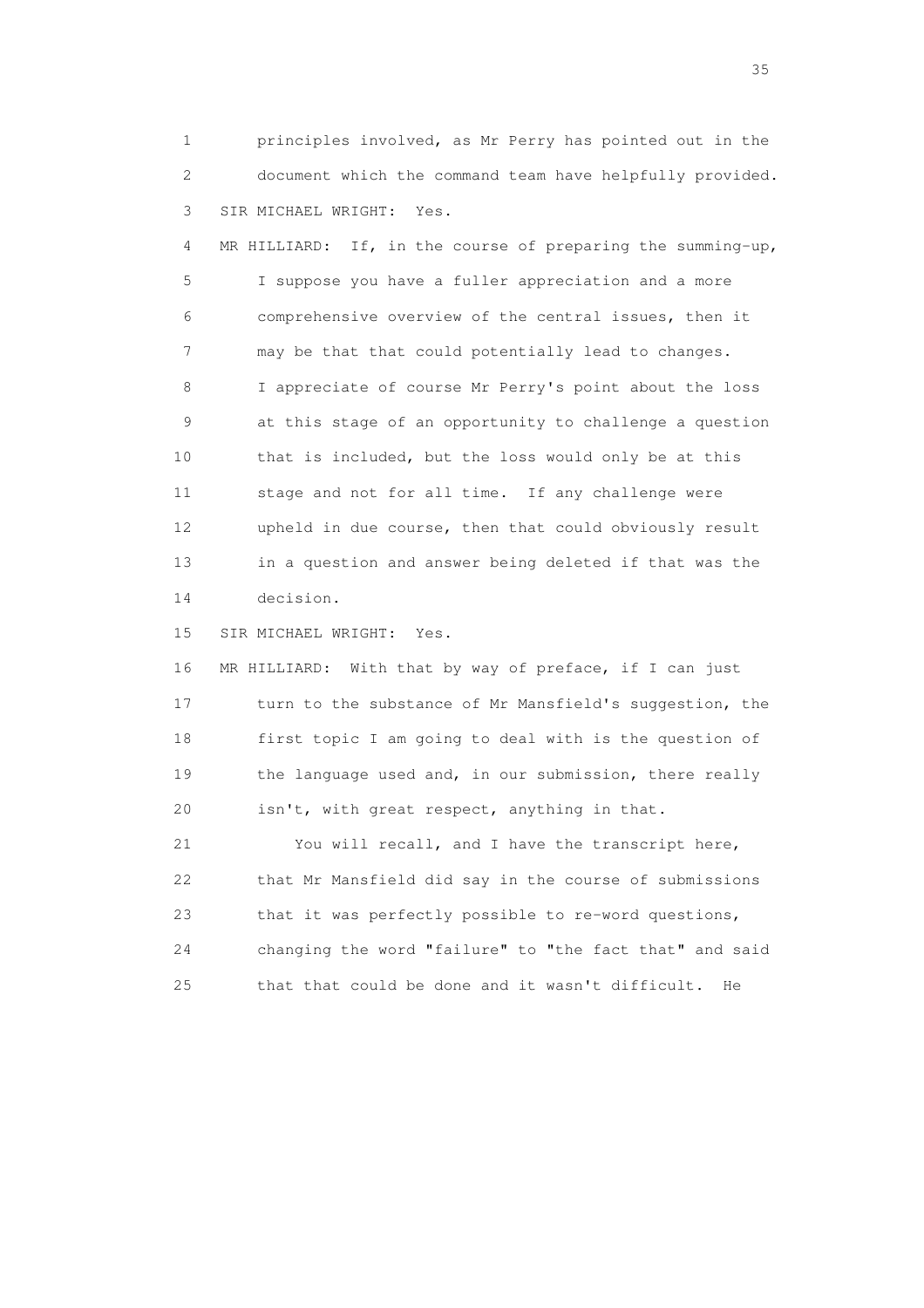1 said that it actually looked worse that way round but 2 that if that was wanted, that could easily be done, and 3 that has been done on some occasions and now complaint 4 is made about that. So in our submission there is 5 really not much in that point, save, there is just one 6 aspect that needs considering, the questions, in any 7 event where "the fact that" is used, in our submission, 8 they already incorporate what I'll call judgmental 9 issues, for example in (b), "better photographs" -- 10 SIR MICHAEL WRIGHT: If you get the answer "yes", there is 11 an implicit criticism. 12 MR HILLIARD: Yes, (e), accurately communicated, (f), 13 accurately known. 14 The only question, in our submission, that, with 15 great respect, there may be some merit in the point, is 16 perhaps in (g), and that could be worded -- just having 17 given it some thought -- I think it would have to be 18 along the following lines: 19 "The failure to decide at the time that surveillance 20 officers should still have been used..." 21 SIR MICHAEL WRIGHT: "should" or "could"? 22 MR HILLIARD: "should": 23 "... still have been used to carry out the stop on 24 Mr de Menezes at Stockwell station, even after it was 25 said that SO19 could perform the stop."

 $36<sup>2</sup>$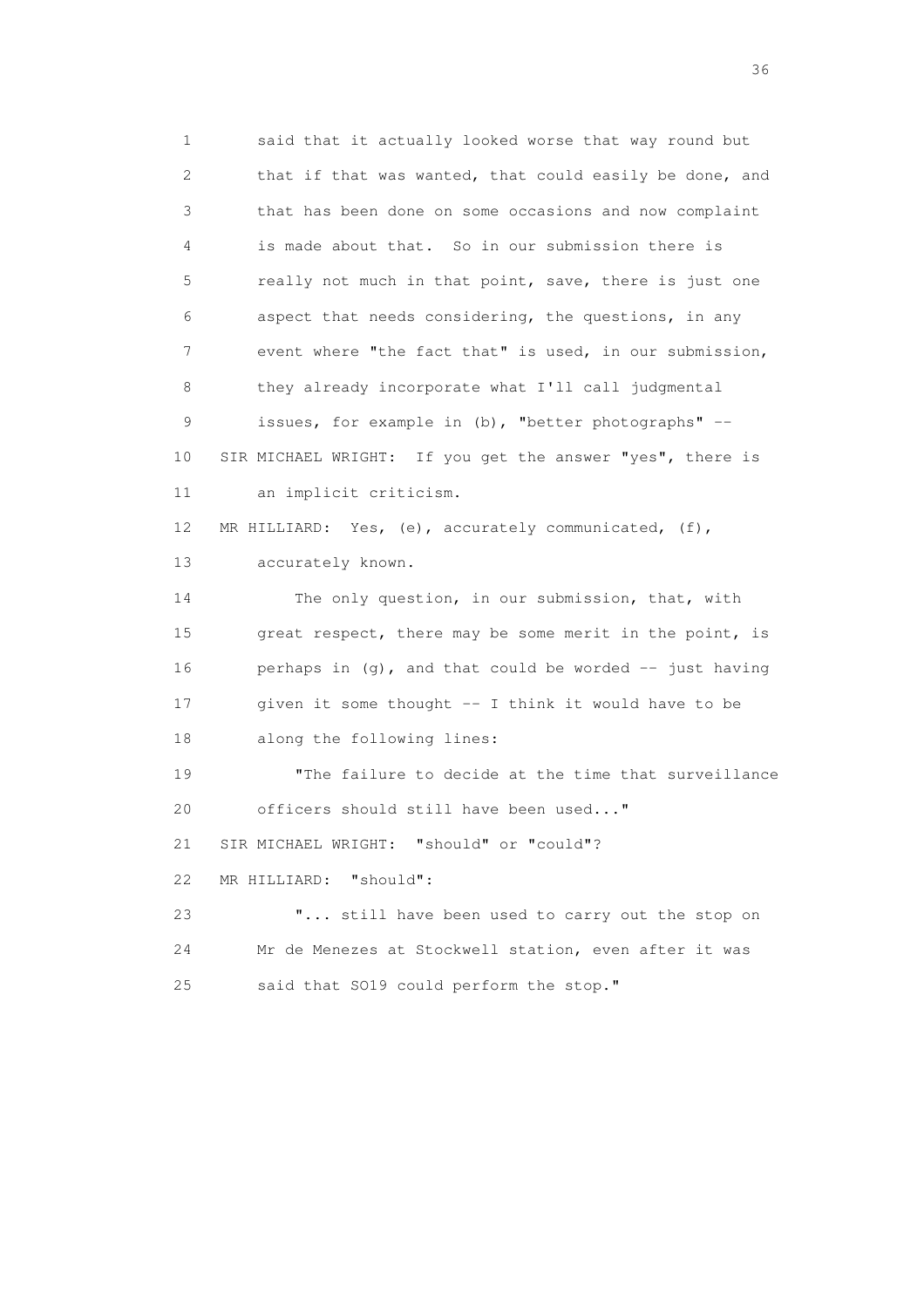1 Now, that would make it plain that what was being 2 looked at was a decision that was made at the time, not 3 a judgment about what an outcome would probably have 4 been with the benefit of hindsight. It may be that if 5 (g) were put in that way, it would be a rather more 6 informative conclusion. 7 SIR MICHAEL WRIGHT: That's very close to Mr Mansfield's 8 proposed, I think it was (j), actually. 9 MR HILLIARD: Is it? Then that would be a double benefit. 10 SIR MICHAEL WRIGHT: What Mr Mansfield has proposed is the 11 failure by the command team to ensure that the 12 surveillance officers were used -- it is rather a 13 different way round, isn't it? 14 MR HILLIARD: I think I am going to stick with mine, if 15 I may. 16 SIR MICHAEL WRIGHT: Yes. 17 MR HILLIARD: So far as the drafting is concerned, that, in 18 our submission, is the one question where "failure over 19 the fact" may add something. 20 So that's the first point. Perhaps if I can just 21 run through these and then leave others to comment. 22 So that's the drafting point. 23 Secondly, so far as further questions are concerned, 24 if you were to entertain the possibility of this, 25 perhaps for the reason I have given, it comes to this: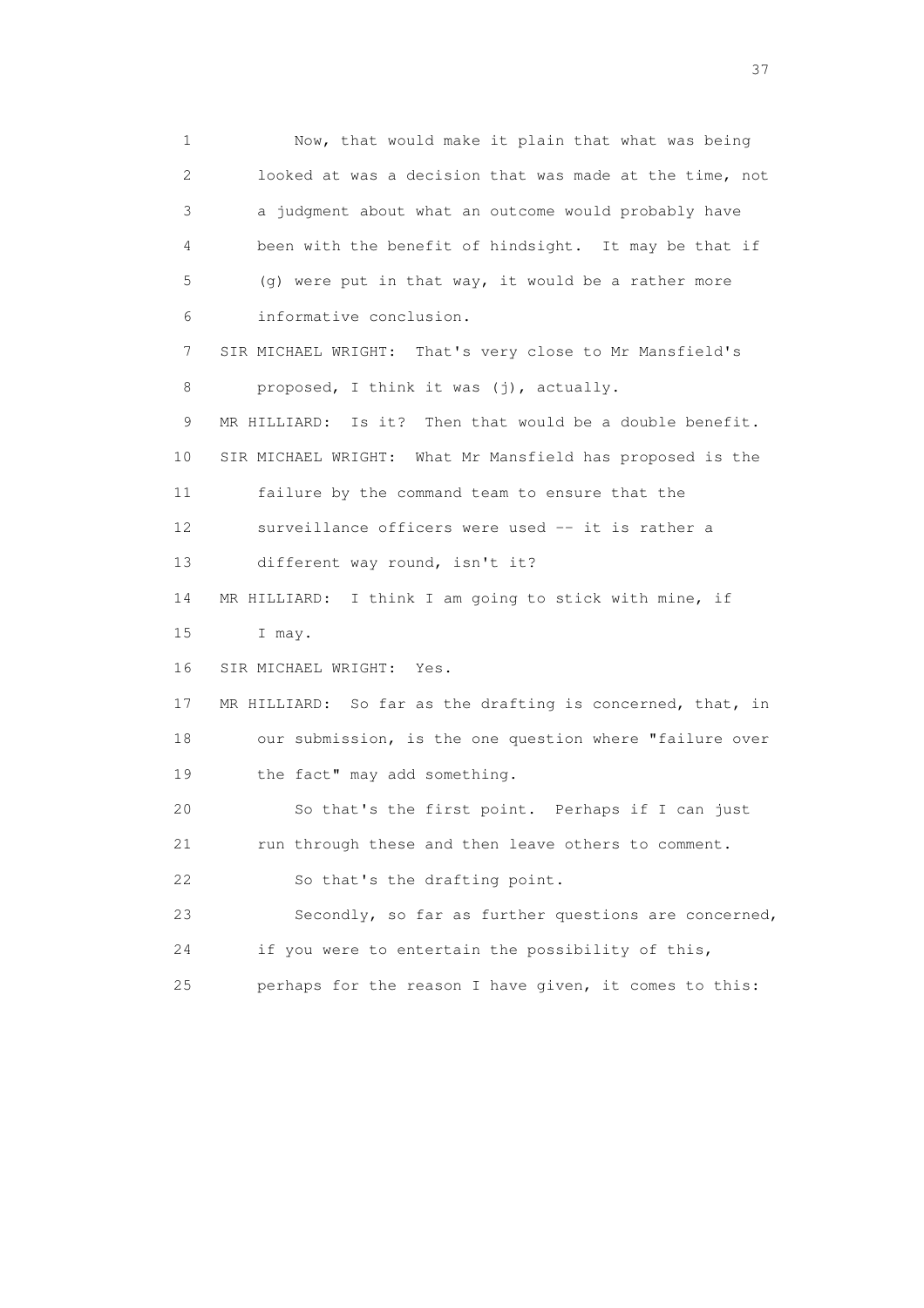1 obviously there is a longer list but Mr Mansfield 2 describes as the notable, I think the most notable 3 omissions from the current draft. If I can just outline 4 these. The first one is the content and tone of the 5 briefings.

6 SIR MICHAEL WRIGHT: Yes.

 7 MR HILLIARD: Second is the window of opportunity question. 8 The third is inadequacy of the communications system 9 generally. The fourth is the content and tone of the 10 order to stop. The fifth is that the general question 11 that it is sought to ask as to whether the jury have 12 anything else that they wish to add. Sixth, later in 13 the submissions document, is the question of, if there 14 was a shout of "armed police", could Mr de Menezes have 15 complied with that?

 16 So those, and I know I will be corrected if I'm 17 wrong, are certainly in the document, are put, and I see 18 a nod, as the most important matters.

 19 Of those six, then, in our submission if the right 20 central questions are identified by you, with the 21 assistance of the submissions that have been made, in 22 our submission that really is sufficient to deal with 23 the question of whether or not a general question should 24 be asked at the conclusion of all that.

25 In our submission, if you have identified a broad

and the state of the state of the state of the state of the state of the state of the state of the state of the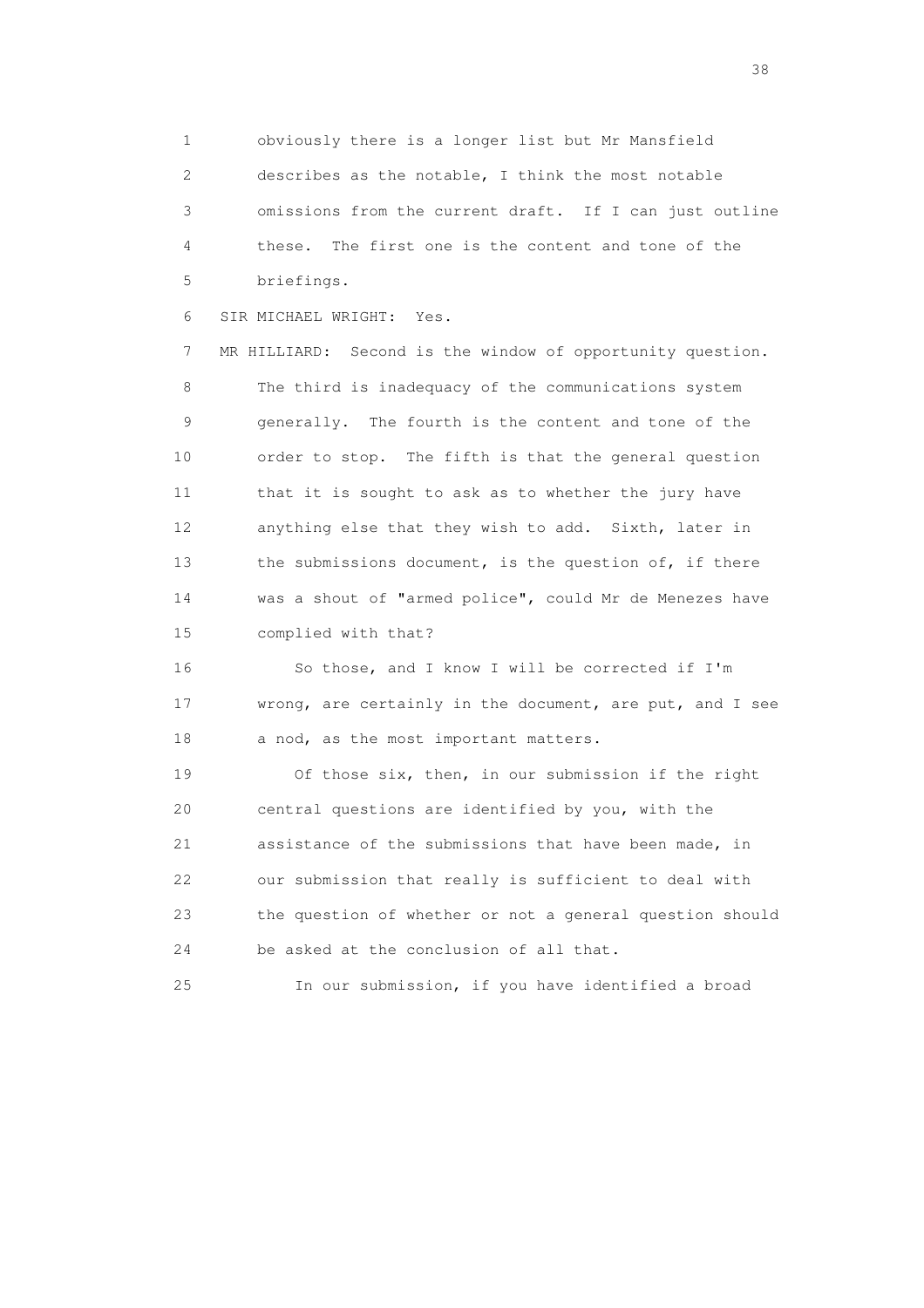1 range of central issues, then in our submission there 2 really is no need for that; and I think one only has 3 perhaps to look at the difficulty, and here we are 4 revisiting this question, because it's not easy, but if 5 one looks at the time that I think the various teams 6 have spent on these issues, they are not 7 straightforward. To leave the jury with that general 8 opportunity in our submission is very unlikely to be 9 productive, as I say, particularly if you have 10 identified the central questions.

 11 SIR MICHAEL WRIGHT: I have to say that what's troubled me 12 about that suggestion is that it's not only productive, 13 it might be counterproductive in the sense that the jury 14 might come up with an observation which was either 15 irrelevant or worse still might be inconsistent with 16 an answer that they have given previously. That's what 17 is worrying me about it. That's why at the moment my 18 inclination, subject to what Mr Mansfield might say to 19 me, is at least to do what we can to direct them to the 20 central issue.

 21 MR HILLIARD: Yes. In our submission, that is the 22 touchstone. So we would not be in favour of that 23 question.

 24 If I can just deal with two others, first of all. 25 The question as to whether or not "armed police" was

 $39<sup>2</sup>$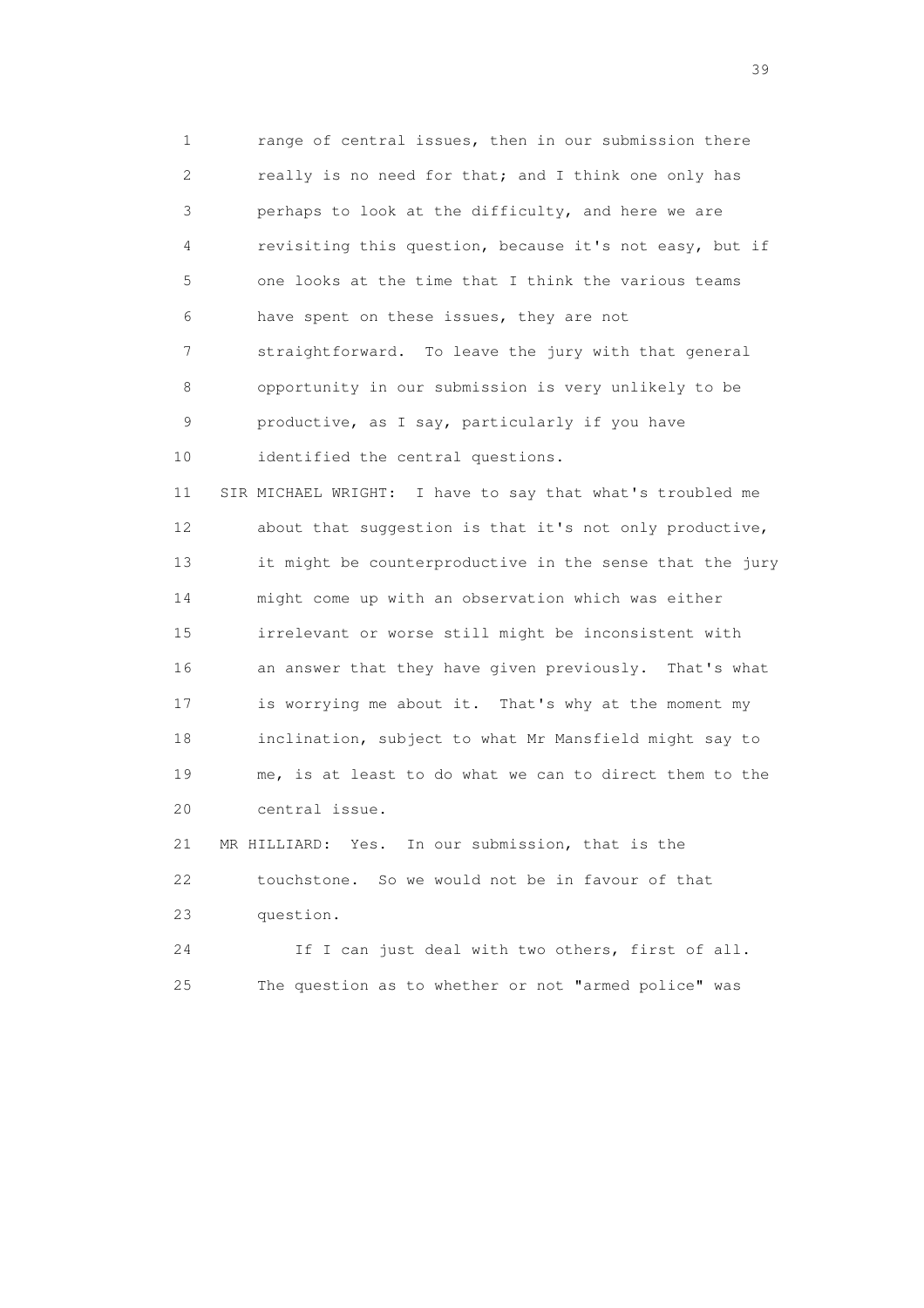1 an instruction with which he could reasonably have 2 complied. In our submission, that question is really 3 overtaken by one of the earlier questions you have 4 asked, which are really 1, 2 and 3, where we actually 5 have -- you, on the face of it, have the prospect of 6 eliciting the answers from the jury as to what in fact 7 Mr de Menezes' response was or wasn't to the shout of 8 "armed police", and in our submission that is really 9 more valuable material than a difficult discussion about 10 what in the circumstances an individual could or could 11 not be expected to do in response to that question. As 12 I say, in very difficult circumstances. A theoretical 13 answer to that, in our submission, is of less value than 14 the material that should be elicited in response to 15 questions 1, 2 and 3. 16 SIR MICHAEL WRIGHT: Yes. 17 MR HILLIARD: The content and tone of the order to stop, I'm 18 not clear whether that is, as it were, as spoken by 19 Commander Dick in the operations room -- 20 SIR MICHAEL WRIGHT: Or Trojan 84. 21 MR HILLIARD: Or Trojan 84 as it is passed on -- 22 SIR MICHAEL WRIGHT: It must be Trojan 84, I think is what 23 it must mean. 24 MR HILLIARD: I think it must be, unless there is 25 a suggestion that in what Commander Dick said, Trojan 84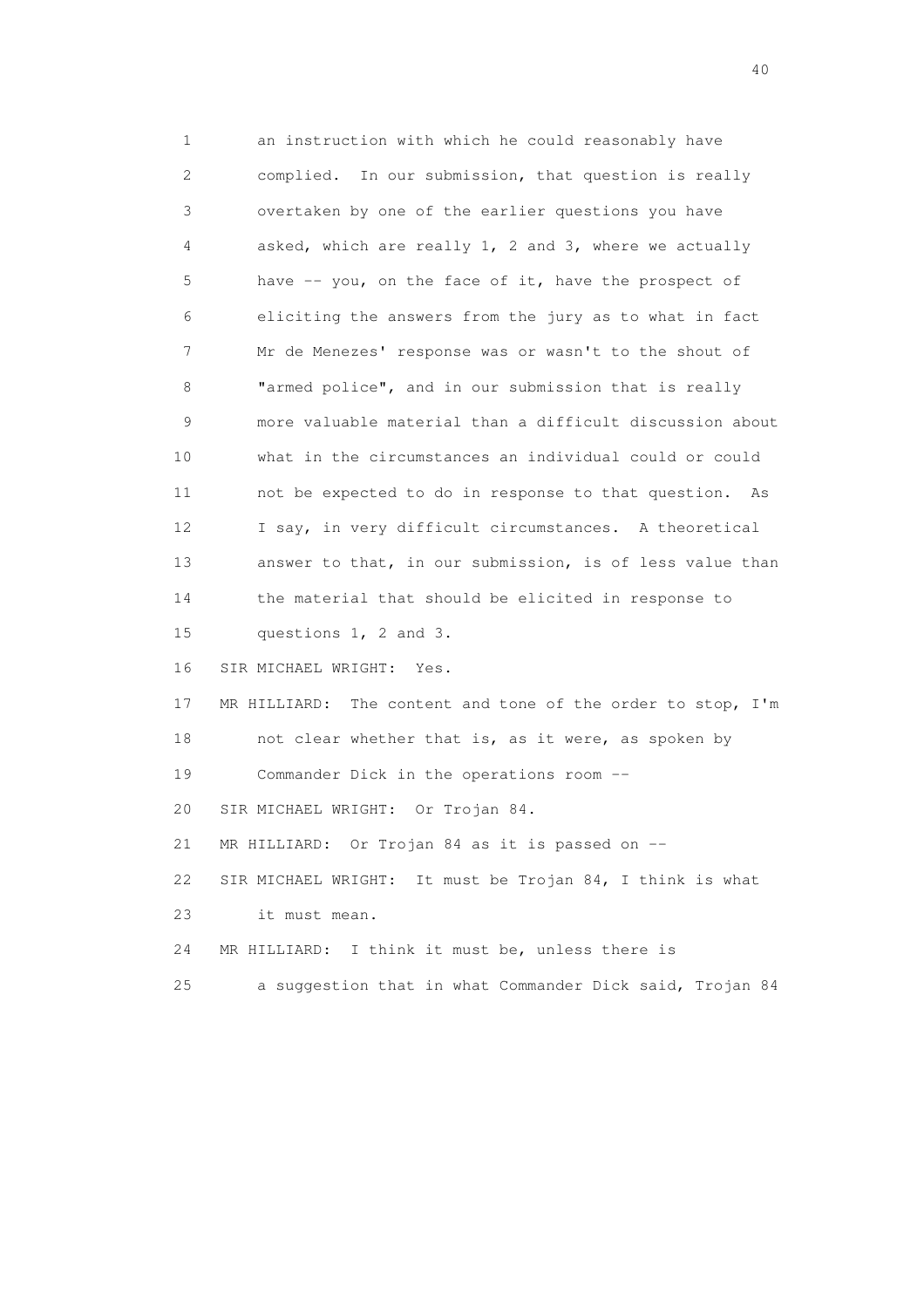1 I suppose that might be the suggestion, was improperly 2 influenced.

 3 But in our submission, there is no real issue as to 4 what was said. The officers have made it plain that 5 they didn't think they had been given an order for 6 a critical shot, that their judgment was still in play, 7 and that --

 8 SIR MICHAEL WRIGHT: On the other hand they did also say 9 that as soon as they heard it, it produced Ralph's order 10 state red and everybody piled out of the cars. 11 MR HILLIARD: Yes, and in our submission it's difficult to 12 think, so far as tone is concerned, that where one is 13 dealing with a suicide bomber that the tone would be 14 anything other than of a certain kind. In our 15 submission, with great respect, we don't think that that 16 is really either a central question -- 17 SIR MICHAEL WRIGHT: I am not sure, Mr Mansfield will tell 18 me in due course, whether the suggestion is that it was 19 too urgent or not urgent enough. 20 MR HILLIARD: No, well, that might just illustrate the 21 difficulty. In our submission, not really, with great 22 respect, although it's in the top six of the omissions, 23 not really properly described as a central question, and

 24 very difficult to extract an answer of real value from 25 that question.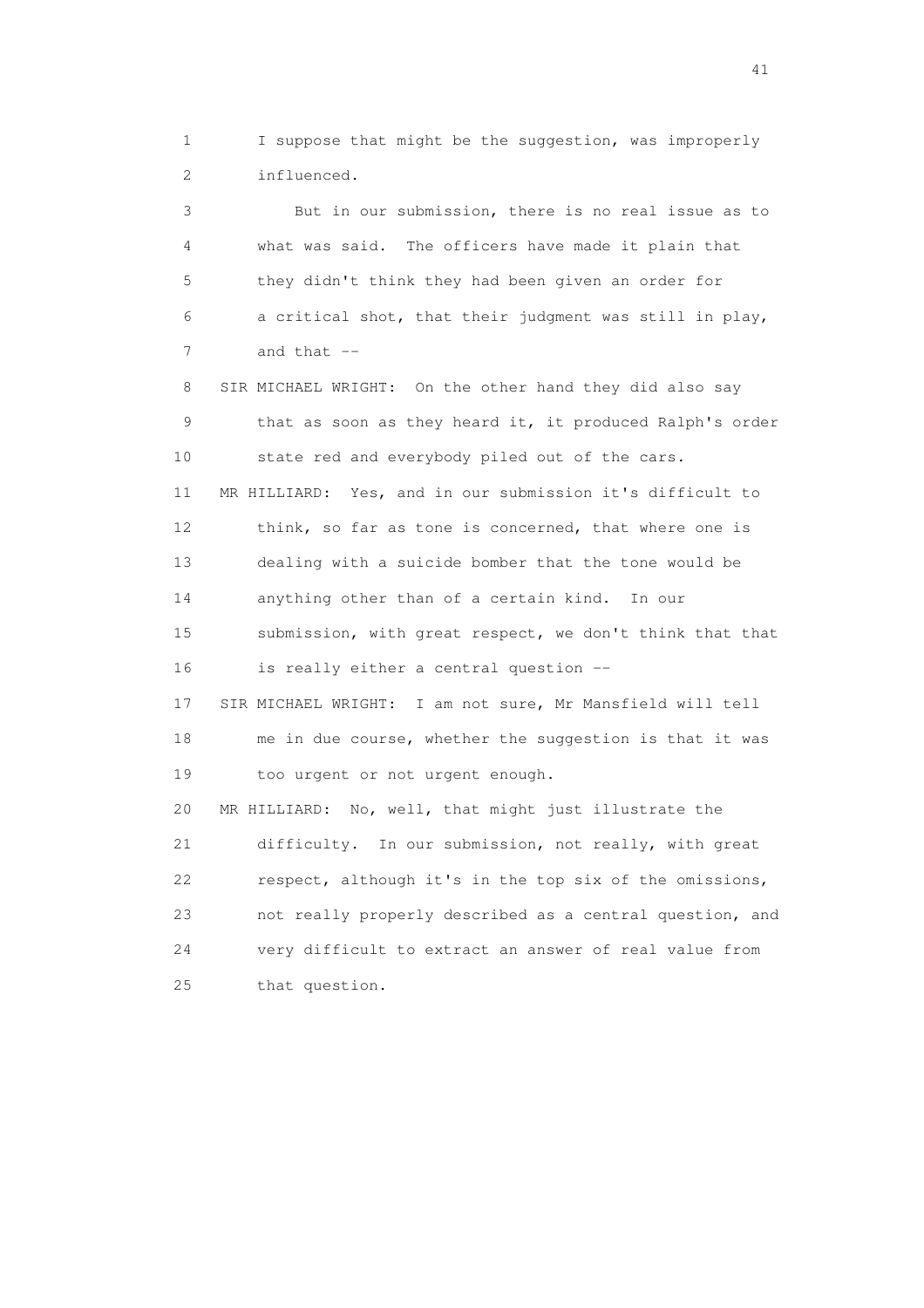1 So the remaining three, so far as the communications 2 system is concerned, which is, it's (i):

 3 "The failure to have efficient communications 4 systems operating between the various teams."

 5 I am bound to say that for our part, we don't see 6 much difficulty about that. It's been fairly well 7 ventilated in the course of the proceedings. I think, 8 indeed, you, sir, on many occasions asked witnesses 9 about it, and if that is thought to be one of the 10 central questions, as it were, one of the main central 11 questions that has not been included at the moment, if 12 that is the view about that, we don't, for our part, see 13 any great difficulty about in fact including that.

 14 Content and tone of briefings. Again, that is 15 obviously very much a matter for you, sir, but it is 16 an issue that has been ventilated and, again, it doesn't 17 seem to us that that is a question that would add 18 enormously to the jury's task. It wouldn't make it much 19 more difficult or anything of that sort, and if you were 20 minded to, again, although it's slightly more 21 contentious than the communication system, but none the 22 worse a question for that, if you think it's 23 appropriate, again we have no great objection to that. 24 Then finally, the window of opportunity question, 25 and I think there can be no doubt but that Mr Mansfield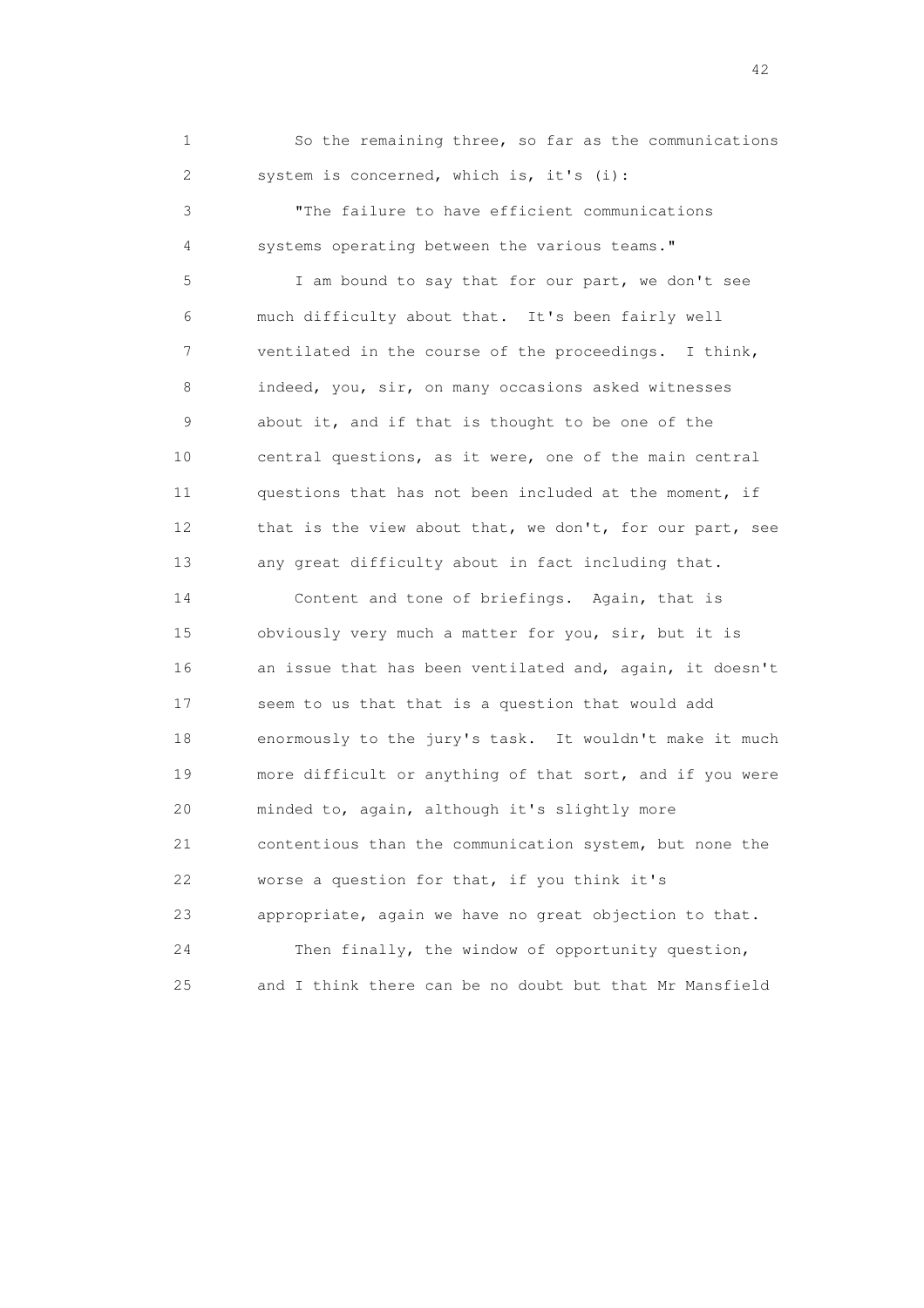1 did spend much time in the course of the proceedings -- 2 SIR MICHAEL WRIGHT: In the course of my ruling, in

 3 a different context, because I was talking of course in 4 terms of the criminal burden of proof, I have ruled and 5 concluded that the issues that were raised on this point 6 are not causative.

 7 MR HILLIARD: If I can just finish, that was the point I am 8 going to come to. It certainly has been canvassed by 9 Mr Mansfield, there is no doubt about that, that's the 10 first point.

 11 The second point, I think, is that if you were to 12 allow a question, then I think Mr Mansfield's question 13 is probably capable of considerable simplification.

 14 But the third point to make is this: that you could, 15 with respect, only allow a question if you took the view 16 that, although you had ruled that causation could not be 17 established to the criminal standard, so beyond 18 reasonable doubt, that causation could be made out on 19 the lower test of the balance of probabilities.

 20 So that would be the first issue, but if you took 21 that view, then certainly legally speaking it would be 22 open to you to include a question on those lines.

 23 As I understand it from Mr Mansfield, again he will 24 correct me if I'm wrong, as I understand his, I think, 25 explicit submission, he is not suggesting that if you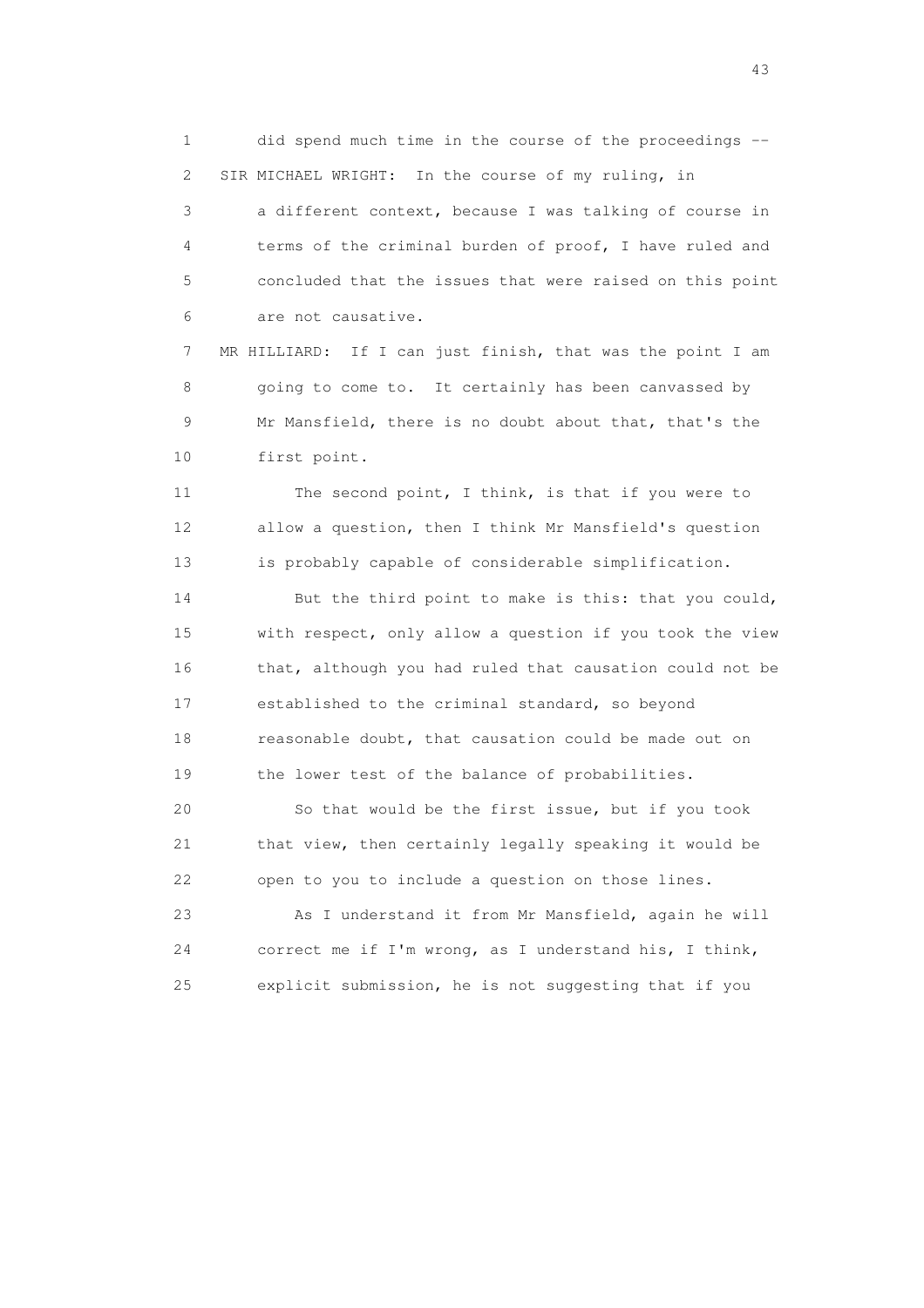1 allowed a question of that kind on the balance of 2 probabilities so far as causation is concerned, that 3 that would do violence or enable him to launch an attack 4 to your ruling, as I understand it, and I think I hear 5 him agree that that's not suggested. 6 SIR MICHAEL WRIGHT: It's really on the basis that -- 7 I mustn't descend to Latin -- it's a part of the history 8 rather than part of the causation in the criminal sense. 9 MR HILLIARD: No, I don't think so. I think the question is 10 simply this: in either respect you would have to be 11 satisfied that, as it were, the failure to take the 12 window of opportunity or to develop the window of 13 opportunity strategy caused or contributed to death. 14 SIR MICHAEL WRIGHT: I follow. 15 MR HILLIARD: What you have said in the ruling, as we 16 understand it, is that you do not think -- you did not 17 think that that could be established to the criminal 18 standard. The question here, it's still the same, 19 causation/contribution, would still have to be 20 established but to the lower standard. 21 SIR MICHAEL WRIGHT: Mr Horwell may have something to say 22 about that. 23 MR HILLIARD: I have no idea what Mr Horwell has to say 24 about it at all. So the first question would be whether 25 you were satisfied about that. Plainly it would be --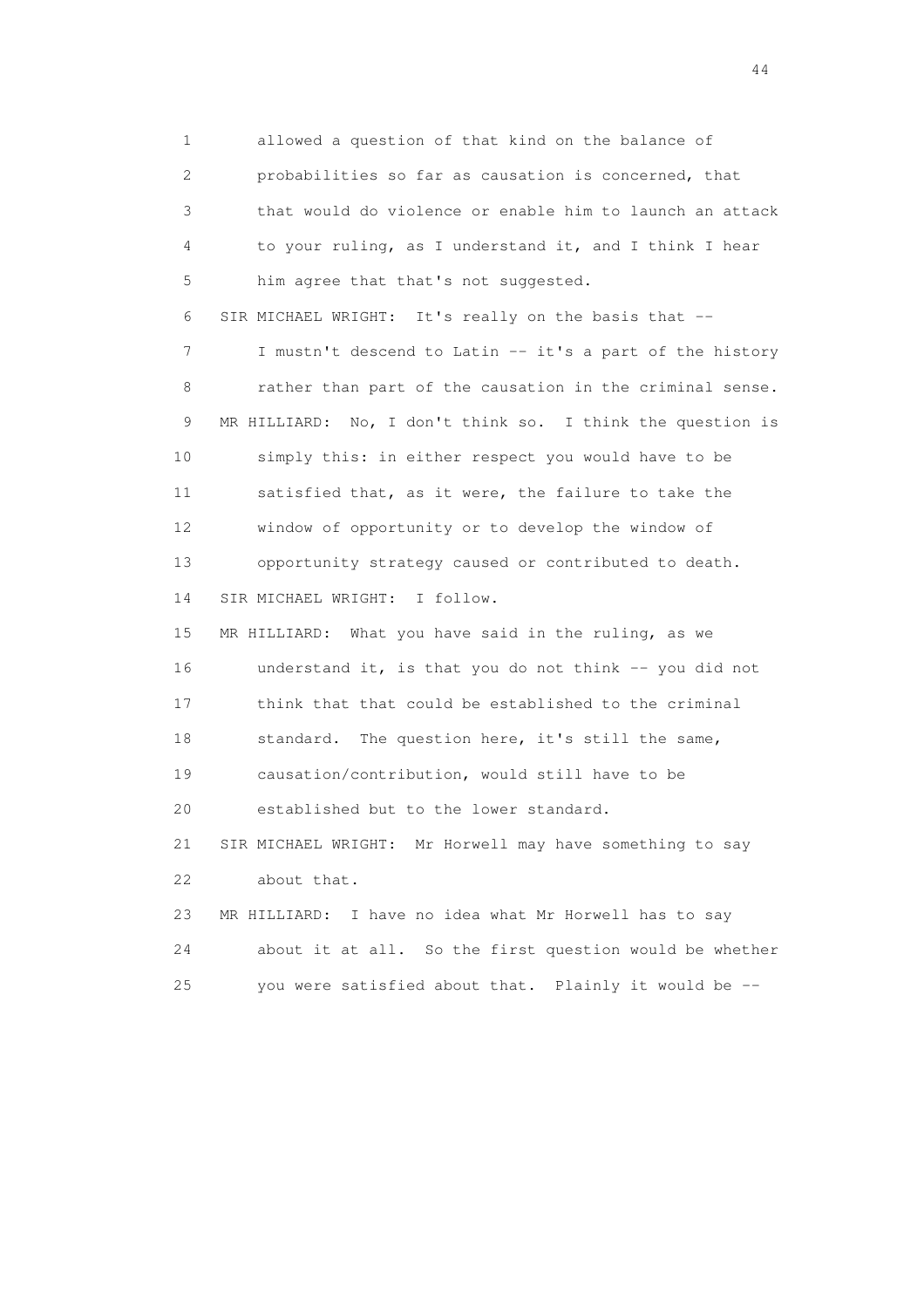1 it's possible, because they are different tests, and as 2 I say, Mr Mansfield's document indicates that if you did 3 take that view, that would not form a basis for 4 an attack upon the other conclusion. 5 SIR MICHAEL WRIGHT: On the ruling. 6 MR HILLIARD: Yes. 7 SIR MICHAEL WRIGHT: Very well. 8 MR HILLIARD: So those are our submissions. 9 SIR MICHAEL WRIGHT: Thank you very much. Well, now, 10 Mr Mansfield. 11 Submissions by MR MANSFIELD 12 MR MANSFIELD: Yes, thank you, sir. 13 SIR MICHAEL WRIGHT: Would you like to deal with that last 14 point first? 15 MR MANSFIELD: Yes, if I may. You may recall when I was 16 first asked to give an indication, this is now some time 17 ago, prior to any oral submissions, one of the points 18 I made then was that, so far as duty/responsibility, 19 duty in terms of the gross negligence argument, 20 responsibility in terms of causal factors, although 21 I didn't put it quite that way, I was indicating that 22 a jury may come to a conclusion on a lesser standard of 23 proof, and that we say particularly applies to 24 causation. 25 So, for example, just concentrating on the window of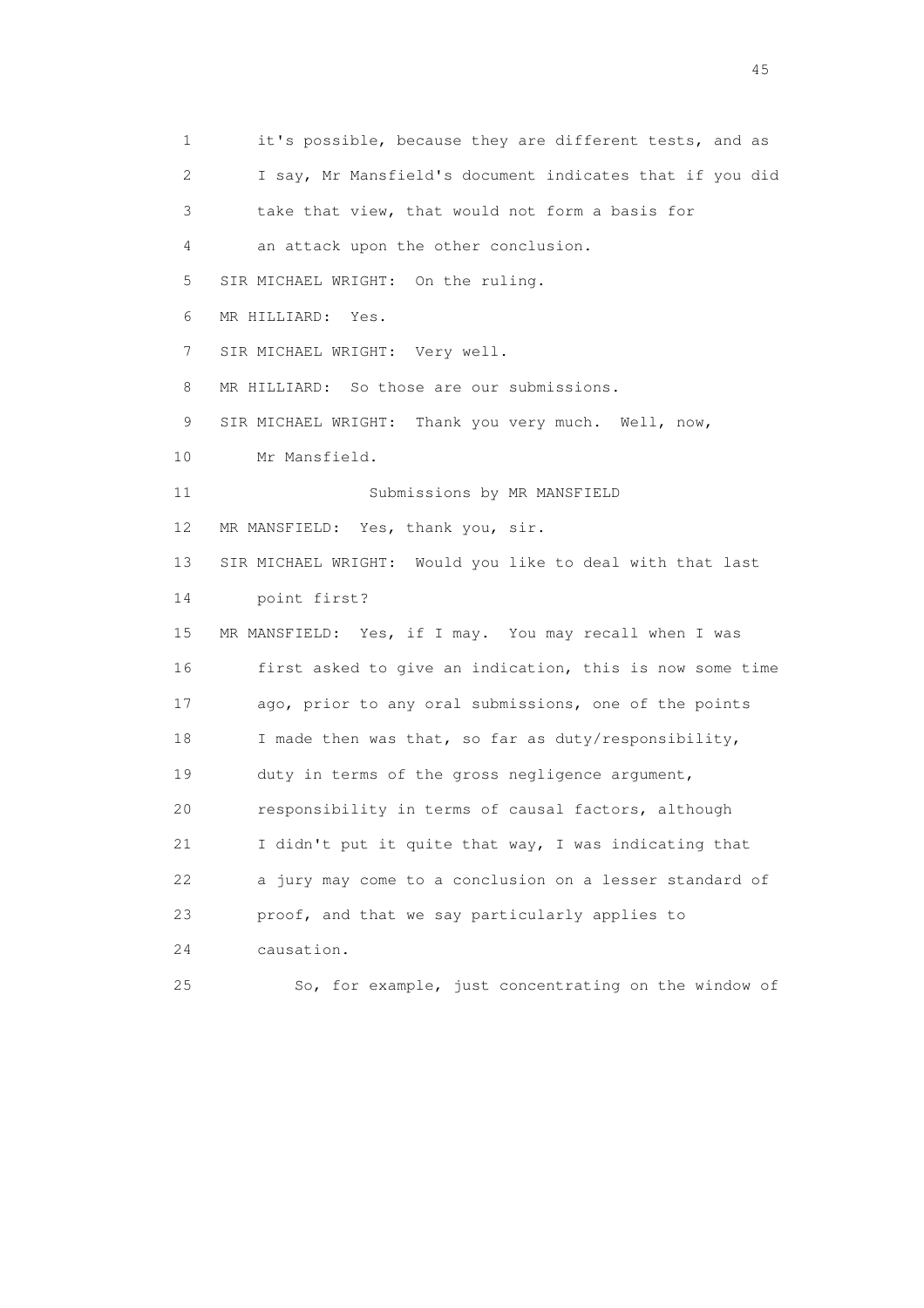1 opportunity, there are a number of factors -- and this 2 bears upon other issues in relation to the other 3 questions -- that bear upon the window of opportunity, 4 on the balance of probabilities may have contributed to 5 the death. 6 Now, the factors have been examined in the case, 7 I perhaps don't need to list them, but one of them is 8 the phrase that you use yourself in paragraph 54, 9 dealing with a different standard of proof. Perhaps if 10 you -- 11 SIR MICHAEL WRIGHT: Yes, I have it. 12 MR MANSFIELD: -- go to paragraph 54, where there is the 13 issue of an inability by, for example -- 14 SIR MICHAEL WRIGHT: Of course leaving the question if you 15 were to persuade me that it should be, doesn't depend on 16 the existence of a duty of care. 17 MR MANSFIELD: No, but it does bear upon -- that's why 18 I have put duty/responsibility, which hopefully 19 delineates the separation rather more clearly. In other 20 words, we say there was a responsibility at that stage 21 to be assessed by this jury as to whether, if you like, 22 an omission to ensure that the window was used given the 23 limited number of occasions on which somebody who might 24 be, and so forth, the arguments you have heard many 25 times, might be a potential suspect is stopped.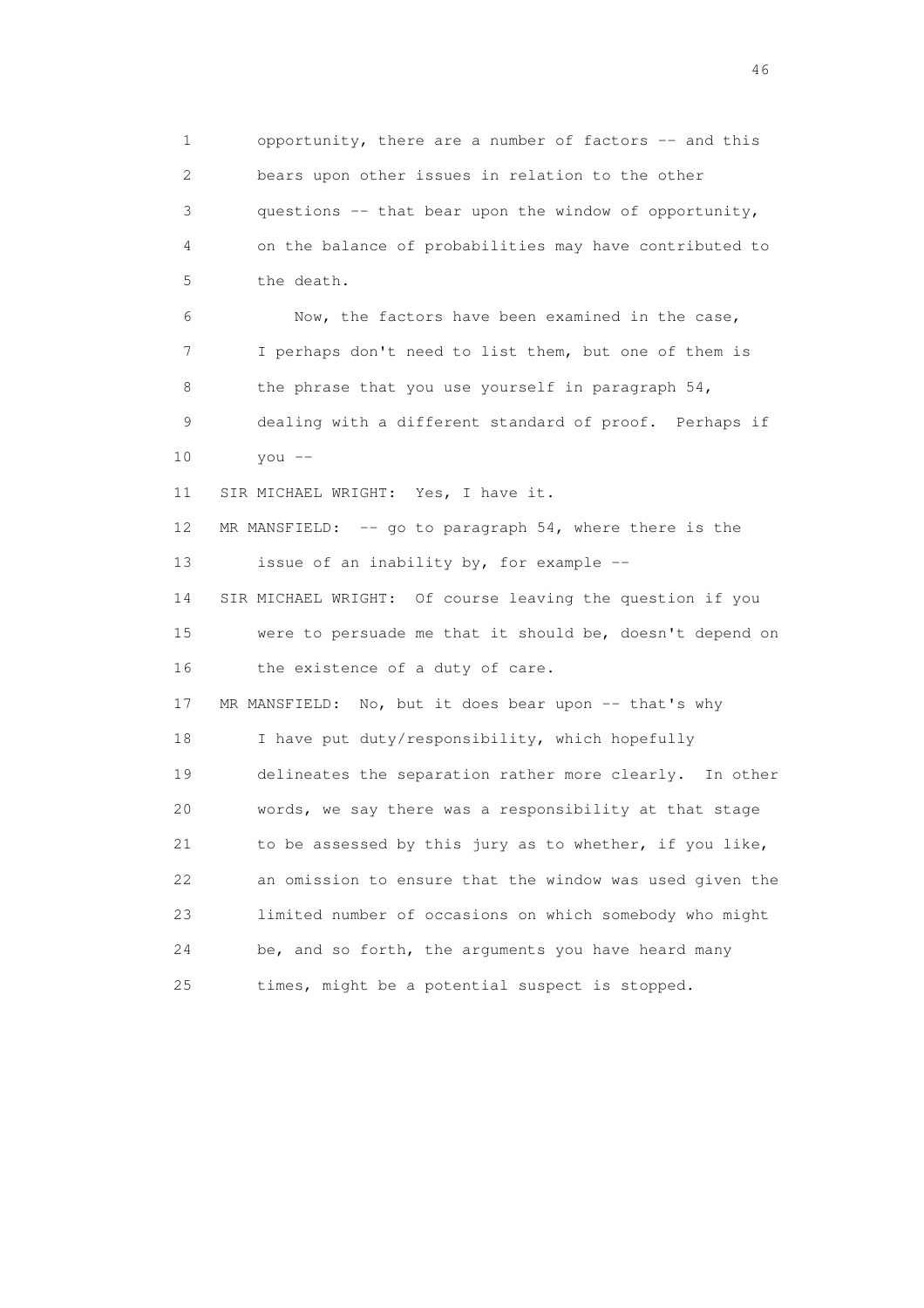1 We have always argued that this was the prime 2 occasion, and we say it's in line -- that's why I am 3 afraid to say we are being a bit pedantic about the use 4 of the words "strategy" and "tactics" -- that this was 5 in line with the strategy. The point that we have tried 6 to make, and it may not always have necessarily been 7 recognised as the point, is the failure to implement the 8 strategy rather than to have a strategy.

 9 There clearly was a strategy at 4.55. There was 10 a strategy -- whether you call it a tactic or not, we 11 say it's a strategy -- redefined by Cressida Dick after 12 7.15, not to let the person run. The real problem 13 arises in not perceiving, not so much a failure to 14 perceive what the objective should be, but a failure to 15 ensure that the objective is achieved at the best 16 possible time. That is a combination of failures which 17 we have mapped out on previous occasions to do with 18 a failure to notice them even leaving, that is at the 19 command stage, and a failure to have a location Silver 20 and so forth.

 21 So there are a number of factors that bear upon that 22 window, and in other words a failure to implement, and 23 a jury would be perfectly entitled to say, on the 24 balance of probabilities, that that had a contribution 25 into what happened thereafter. So it's the combination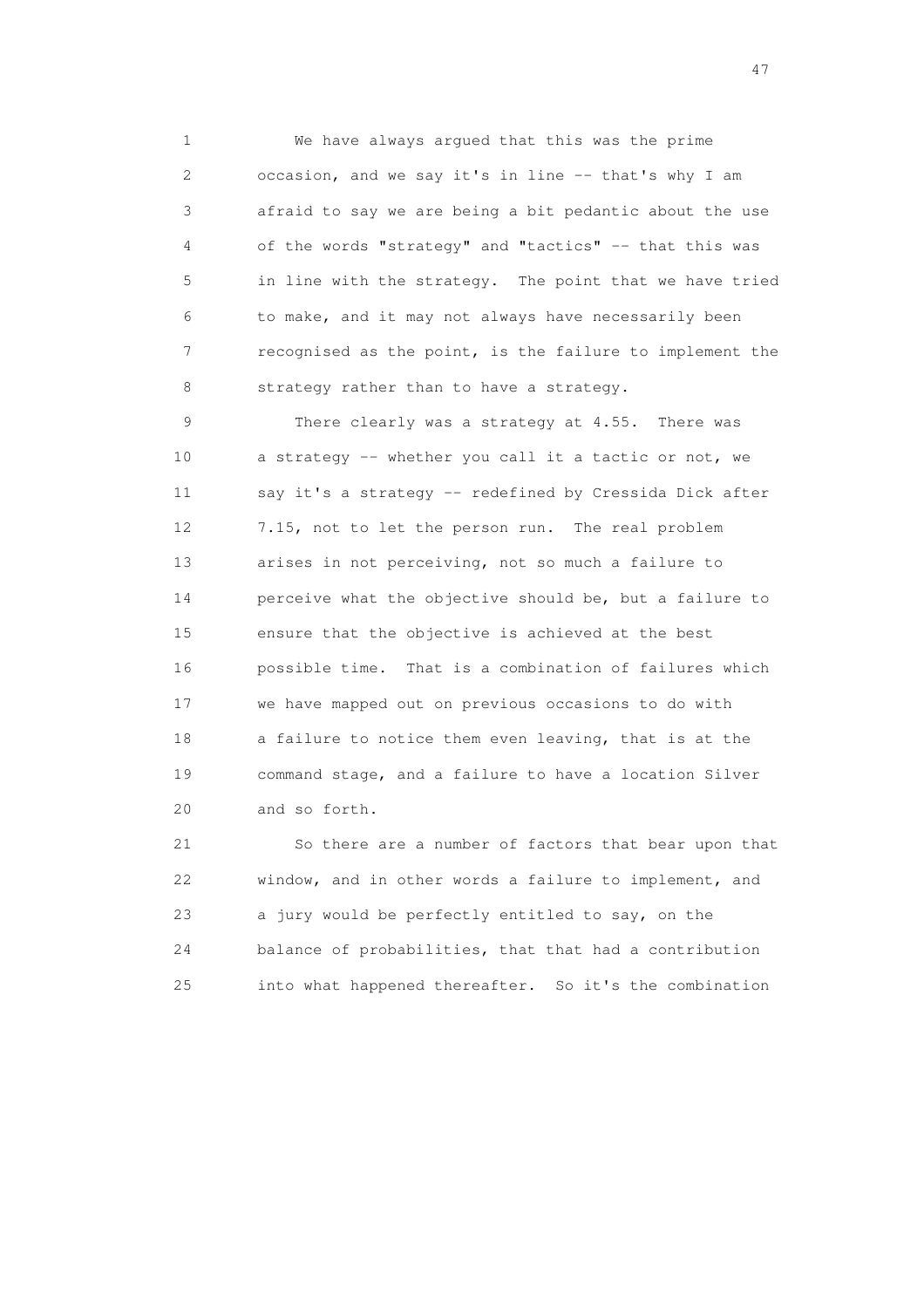1 of failures, and in this instance, because one's not 2 dealing with the duty of care situation, the jury can 3 aggregate a number of matters to consider whether in 4 fact they are factors, either taken separately or 5 collectively, that bear upon the death, that touch the 6 death, however it's expressed.

 7 So it's an entirely different context in which one 8 is judging it at this point.

 9 Sir, I don't go back through all the factors, I'm 10 sure you are aware of them, but they do bear upon the 11 ability of somebody to observe, the ability to have 12 people there who would take control, like Silver and so 13 on, and the facility of officers to report back quickly 14 and so forth. All those factors on that five-minute 15 window, I will call it the five-minute window, four, 16 five, six minutes, however defined.

 17 So we would say it's a perfectly legitimate 18 question. We say in fact of the questions we have 19 posed, it may be either the most important one, factor  $20$  --

> 21 SIR MICHAEL WRIGHT: It's always been at the forefront of 22 your cross-examination.

 23 MR MANSFIELD: Yes, it has, and may I say, it's something 24 the family have felt very strongly about, and clearly 25 for other reasons, not these reasons, reasons which we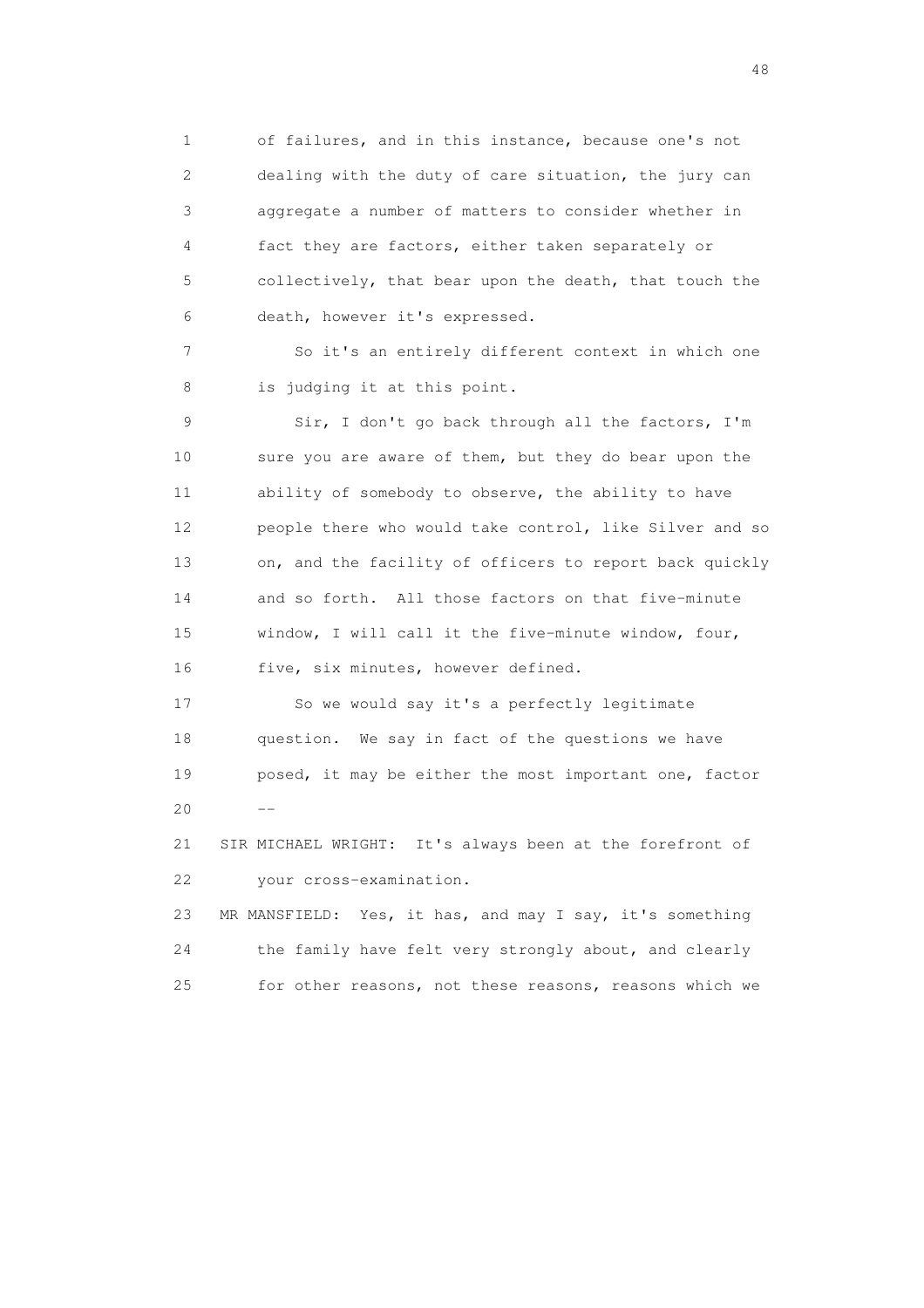1 don't pursue, it was also of course examined in some 2 detail, but that was in the Health and Safety trial, but 3 that was for a different purpose. I am examining it 4 here in relation to Jean Charles de Menezes. 5 So we would say it would be perfectly proper for you 6 to include a question that reflects the way we have put 7 it, even if the precise wording, as we have it at the 8 moment, as (e), for (e). 9 SIR MICHAEL WRIGHT: Are you content, this is what I really 10 want to know, that if you persuade me about this, that 11 it could be included without inconsistency with the 12 ruling? 13 MR MANSFIELD: Oh yes, because as I have indicated, we are 14 not dealing with duty, we are dealing with 15 responsibility. We are dealing with a situation in 16 which a number of factors come together which are 17 attributable to different people, and so in that sense 18 it's not transgressing the ruling at all. 19 SIR MICHAEL WRIGHT: Very well. 20 MR MANSFIELD: Sir, can I just deal with -- it arises out 21 of, but it's best illustrated by my coming straight to 22 the point in the particular questions, our additional 5 23 and 6 and 7 to some extent if one looks at the three 24 together -- 25 SIR MICHAEL WRIGHT: Are you looking in your draft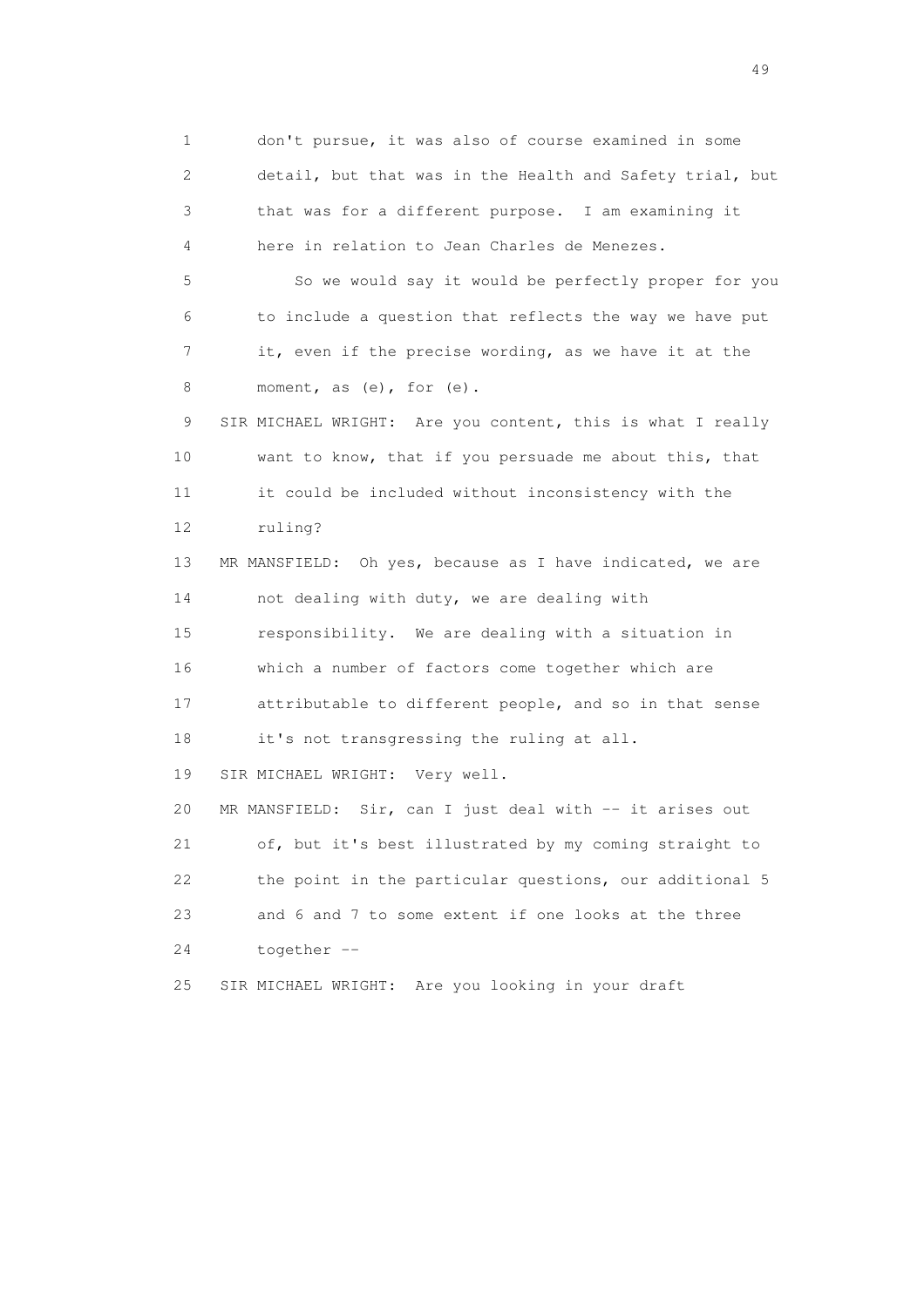1 questionnaire?

2 MR MANSFIELD: Yes.

3 SIR MICHAEL WRIGHT: Yes.

4 MR MANSFIELD: Because, could I start with 6?

5 SIR MICHAEL WRIGHT: Yes. The open question.

 6 MR MANSFIELD: The open question, and I want to illustrate 7 why we say this is extremely important in this case, it 8 may not arise in every case, but it certainly, we say, 9 arises in this case, because unless the jury have the 10 facility to clarify factors within a question, and I'll 11 illustrate exactly what we mean: in some questions there 12 may be no extra factors, but in some questions, it's 13 perfectly clear there are subfactors which would inform 14 you, sir, or the public of matters that have led them to 15 a particular conclusion, particularly if the answer to 16 the question is yes.

 17 That's one aspect of number 6. Particular factors 18 within a question. But there is also a much more 19 important even than that, and that is -- perhaps prefer 20 the wording "the level of contribution of a particular 21 factor" but that may be a little verbose. "gravity" is 22 the short word. The gravity or impact of the omission 23 or failure, however it's put, and this derives plainly 24 from the cases that you are aware of and that you have 25 cited yourself in your ruling, namely Cash, Smith and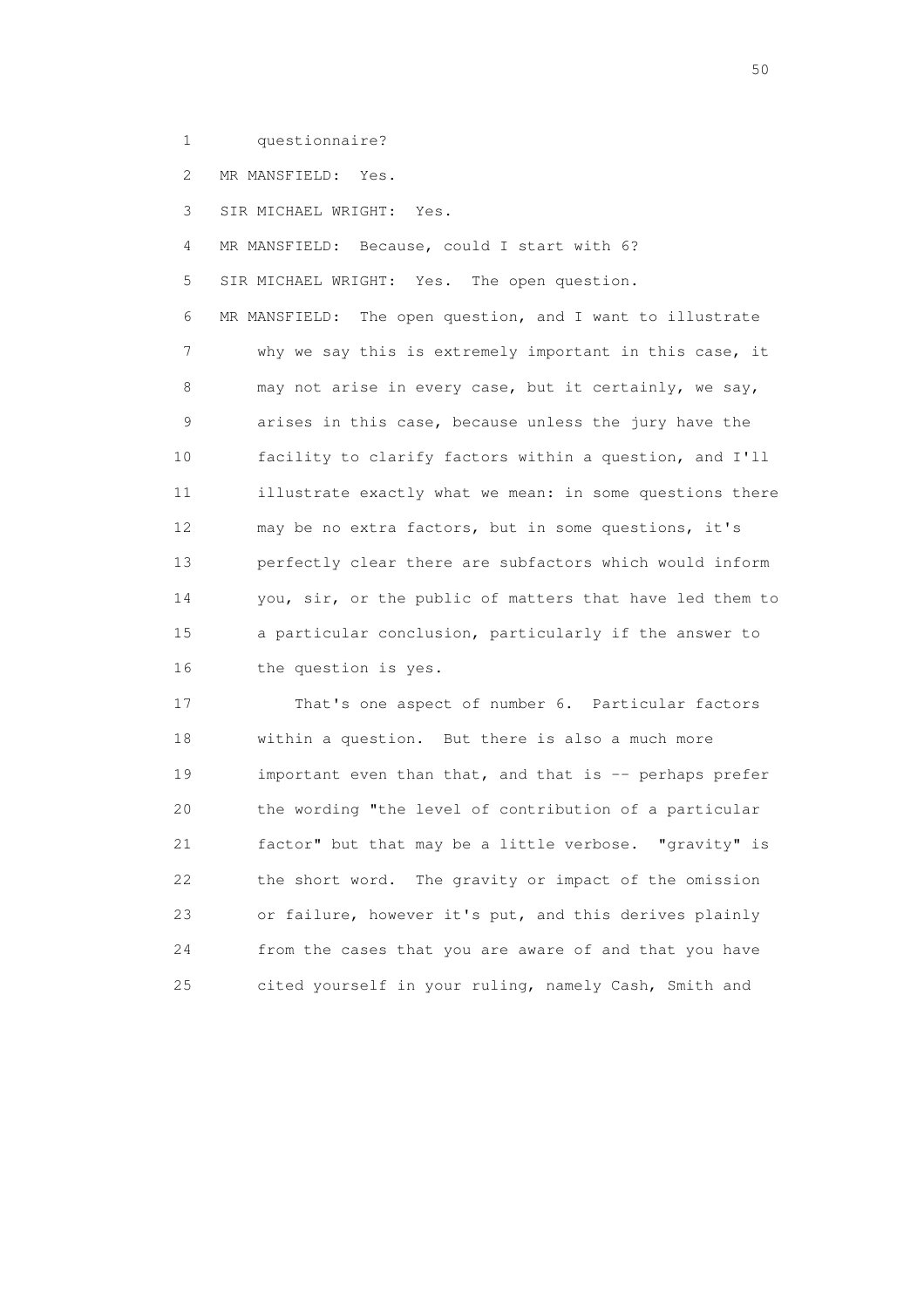1 others, a jury are perfectly entitled and in fact 2 encouraged because where you have an Article 2 case, 3 concerned with a death at the hands of the State, and 4 accountability, it is extremely important that if a jury 5 wished to, they are enabled to use language which is 6 just short of breaking the rules, is how it's put in one 7 of the cases. Very robust language can be used and one 8 shouldn't be afraid or "sensitive", to use a word that 9 has been raised before, to that fact. At the moment of 10 course the questions, although they have a judgmental 11 element or some of them, the jury aren't, unless I am 12 mistaken, I don't know exactly how you may decide to put 13 it eventually, but they are not being encouraged, for 14 example under question 7, about the words that are 15 appropriate for them to use in qualifying matters that 16 they found yes or no to.

 17 So one will never know whether in fact they thought 18 it was inappropriate, unsuitable, insufficient and so 19 forth. Those are the words we have suggested. They 20 don't have to use any particular words. Obviously they 21 must be discouraged from using words that are tantamount 22 to the ones we have put on the last page, which would 23 infringe the rules. But none of that is difficult to 24 indicate to a jury. It may take a little more time to 25 do it, but this is extremely important that they are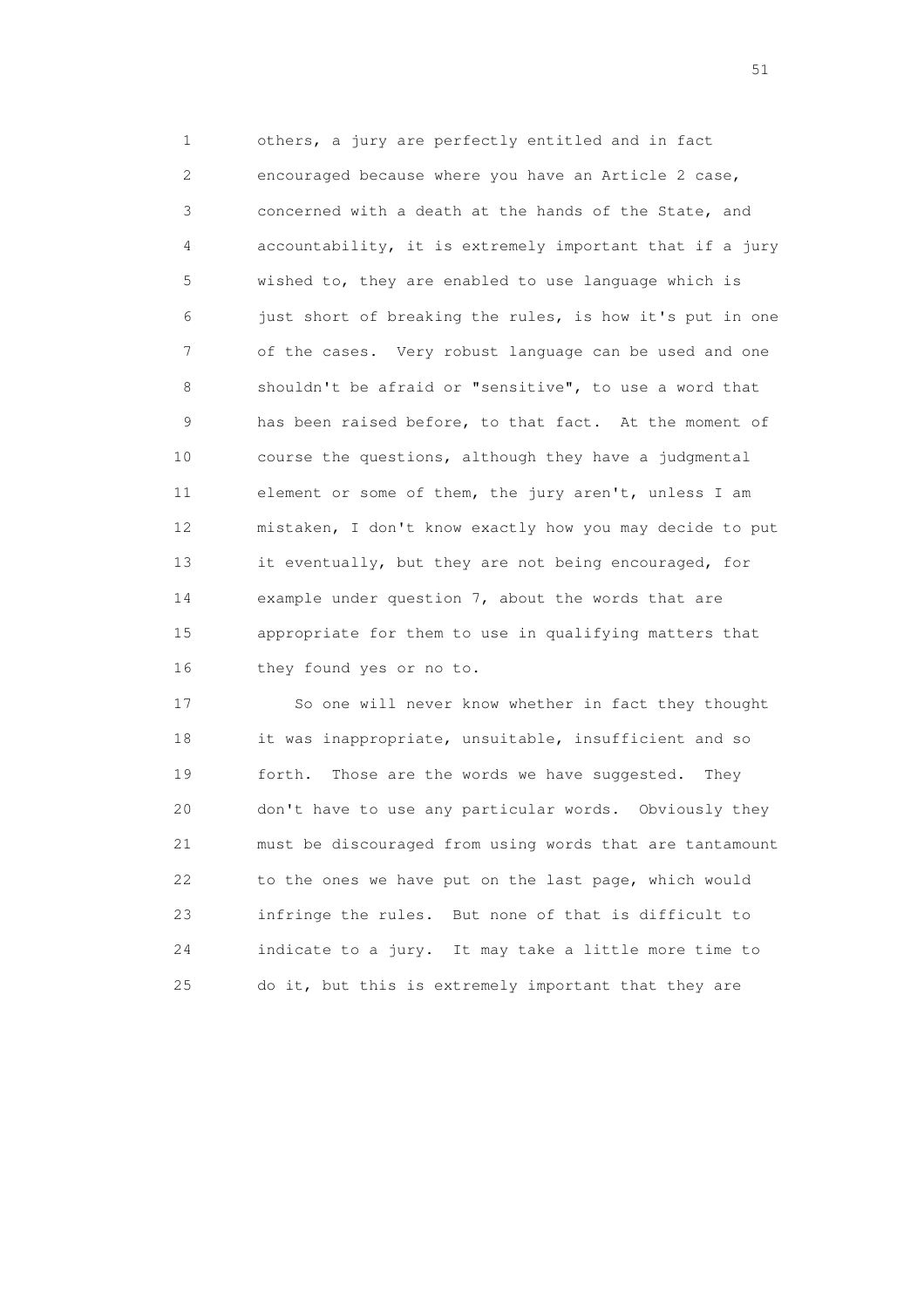1 given that facility.

 2 Why do we say that that is important? May I now 3 illustrate why we say the use of language and the use 4 of, at least the language to give a level of 5 contribution or gravity and also to identify factors, 6 otherwise one runs the risk here of doing, as it was 7 indicated in one of the cases, ending up with a rather 8 anodyne situation.

 9 Sir, may I go back therefore to some of the 10 questions as they stand at the moment. Let us take the 11 first question under 4. I'll come back to the first 12 three and the case of compliance at the end. I am just 13 dealing with paragraph 4 and the questions. Let us take 14 4(a). Now, if they are going to be asked whether this 15 is a cause, the suicide attacks and attempted attacks of 16 July 2005 and the pressure placed upon the 17 Metropolitan Police in responding to the threat.

 18 Now, supposing they say "yes", what does it mean? 19 As it stands, it's either totally meaningless or totally 20 meaningful. It either is stating the obvious, like 21 whenever the police investigate a crime there is 22 pressure, particular pressure the worse it is, which 23 doesn't tell you a great deal; or it's totally 24 meaningful in what it's saying, namely that the attacks 25 themselves meant that the police acted too hastily, too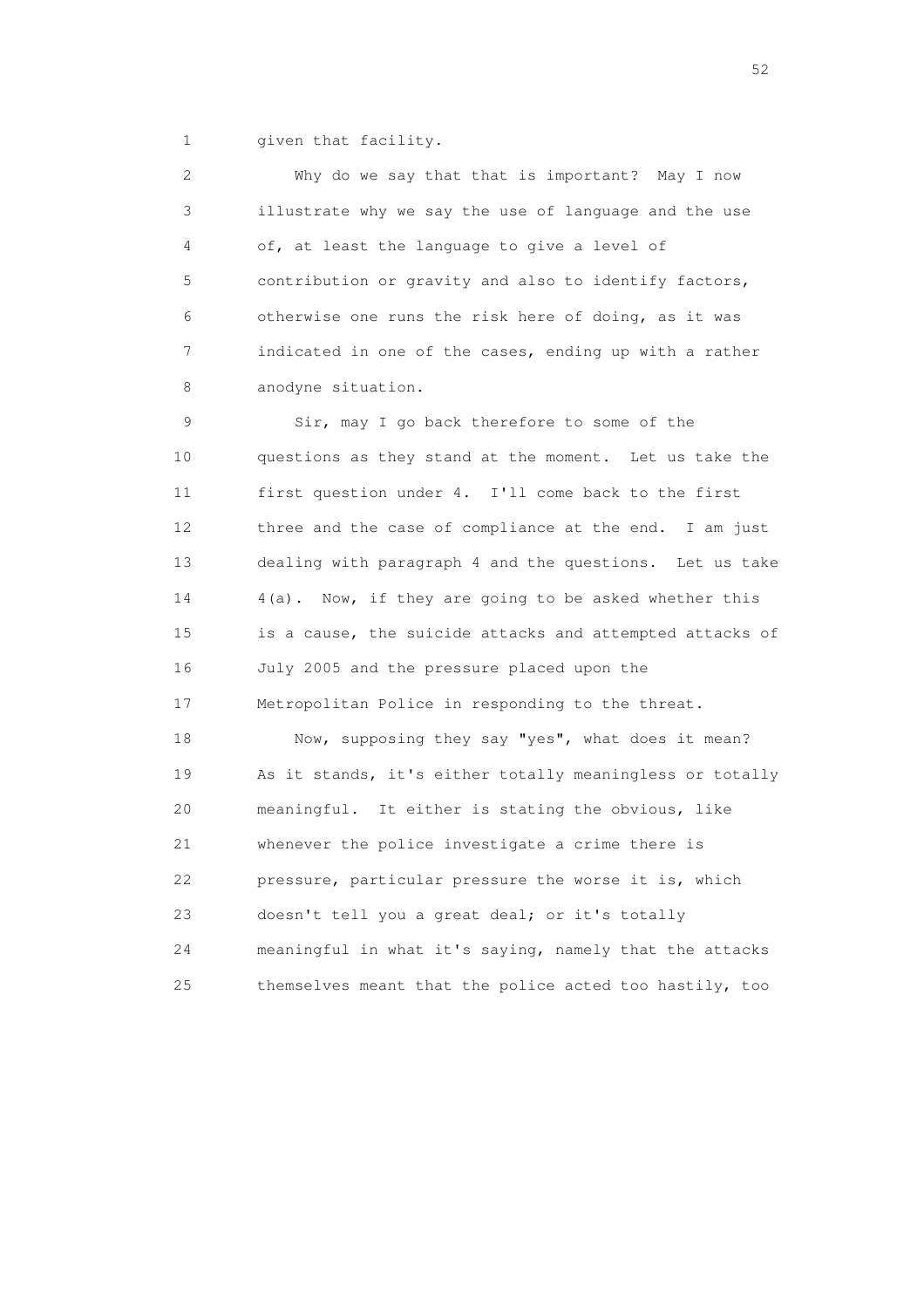1 improperly, made mistakes. What does it mean?

 2 So we would submit that if a question like that is 3 going to be answered, on the balance of probabilities 4 "yes", and those who pose the question -- and we 5 didn't -- undoubtedly are expecting an answer "yes" to 6 that, well, then, the further questions that have to be 7 asked; and this is why we say that in this kind of 8 inquest, a jury must be left with the facility to go 9 further. Whether they qualify it in that box, as they 10 go through, or whether they do it at the end with 11 a residual paragraph, in other words, "In relation to 12 these questions, are there other matters or factors 13 which you feel of particular importance" and so on, they 14 could do it there. It perhaps doesn't matter where they 15 do it. It may be preferable to do it in relation to the 16 precise question that they are being asked.

 17 You will see immediately that if the answer to this 18 one is yes, one would want to know in what way do you 19 say it has contributed to the death? And then you begin 20 to get what is really needed from this inquest, in other 21 words what is it that the jury find on the balance of 22 probabilities has caused or contributed to the death as 23 a result of that.

 24 Then there is the further question that having 25 decided the contribution it's made, for example a jury

 $\sim$  53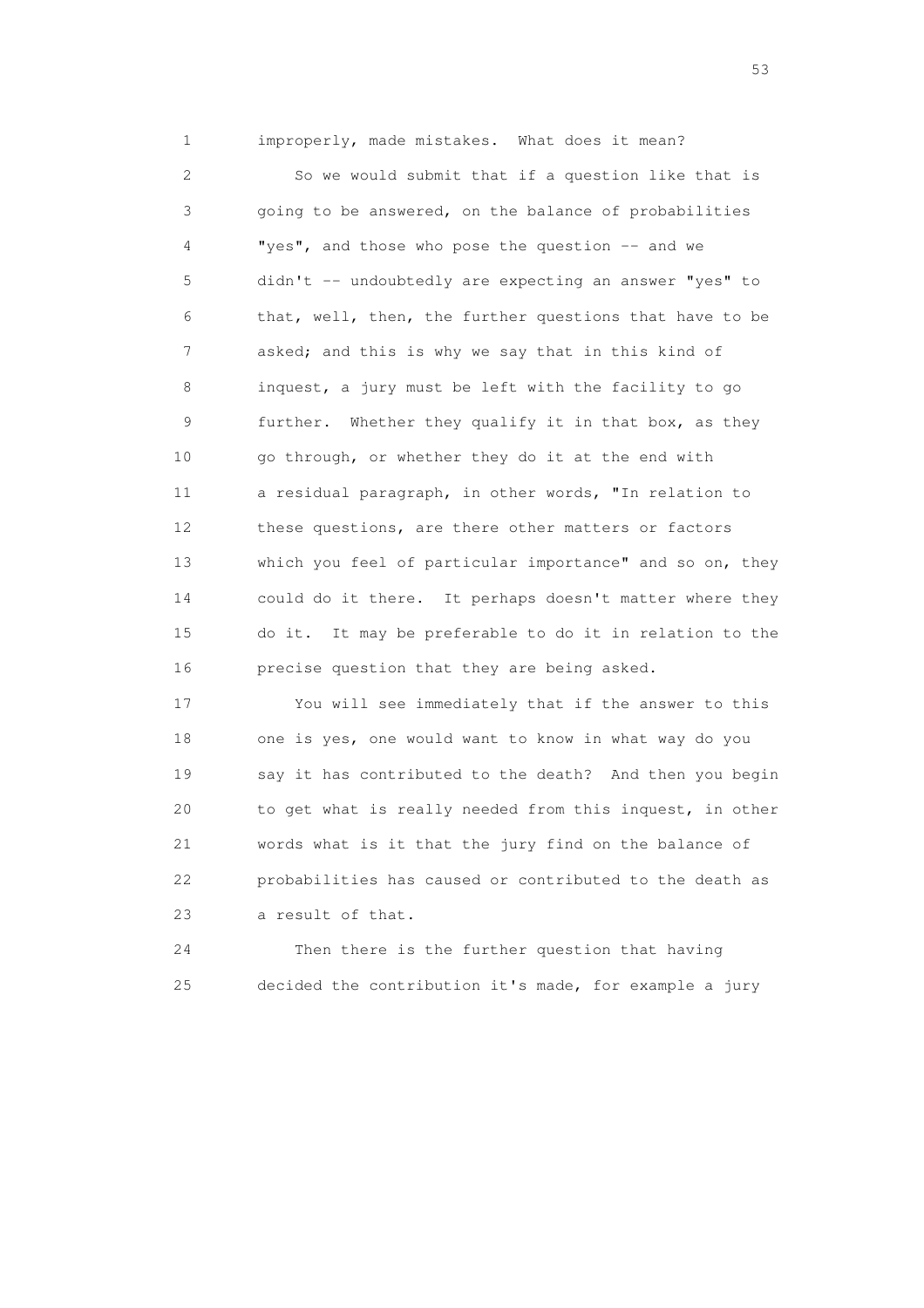1 could say: because we think on the balance of 2 probability it's caused people to not render the kind of 3 level of judgment that they should have had; well, then 4 the question is obviously which judgments and what 5 impact does that have.

 6 Of course there would be -- I can't hear anybody 7 saying it but mentally people may be saying, well, this 8 is getting too complicated. We say not. This is 9 precisely what this sort of inquest with this gravity of 10 issue absolutely demands of a jury doing a narrative; 11 unless the question is meaningless, and we don't propose 12 for a moment that it was put forward on a meaningless 13 basis, it must have a meaning. How do you distill the 14 meaning? The yes/no is a useful way of triggering 15 a response, but it's only the tip of the iceberg. 16 That's why we say there has to be these residuals, and I 17 call them residuals for the sake of argument.

 18 When you begin to go through the questions, and I'll 19 go through them as quickly as possible, bearing in mind 20 time, with the similar framework placed on top of each 21 one, taking the next one, the failure to obtain better 22 photographic images. We are aware of some of them. One 23 of them still has to be put before the jury but that can 24 be done quite quickly.

25 The question here is: if they say yes, there was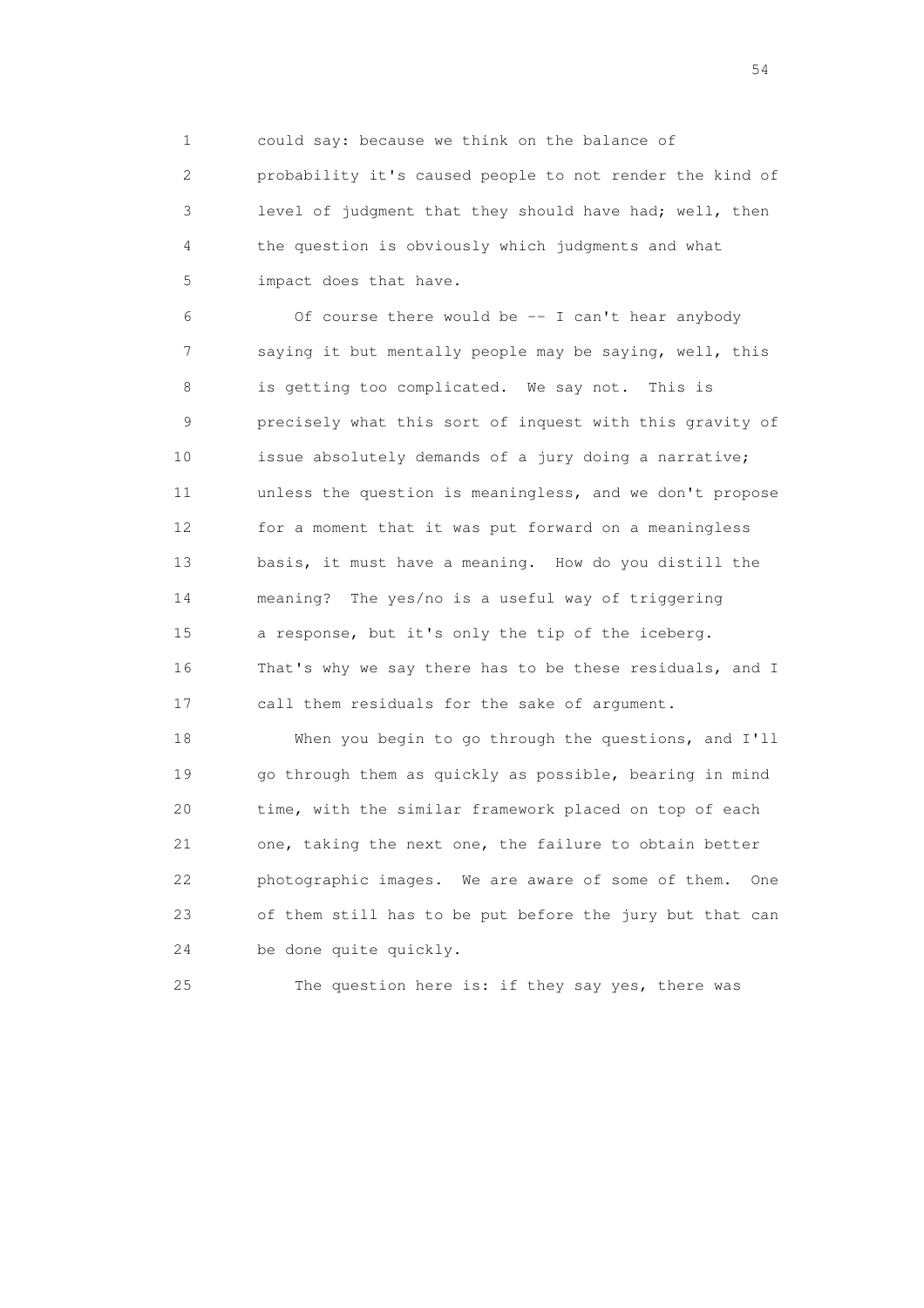1 a failure to obtain better photographic images that were 2 available, the real question is to what extent would 3 this have affected what happened? In other words, if 4 they are saying it's a cause, how much of a cause, at 5 what level does it come in?

 6 Given, again, we have heard that perhaps other than 7 attributing matters to Jean Charles de Menezes, which is 8 the approach Mr McDowall and Cressida Dick took, the 9 only other real matter that they pinpointed was 10 identification. So plainly they may think that that is 11 a serious, and I'm going to use the word failure, it's 12 a serious failure, or omission or inability to obtain or 13 whatever the -- however they find it.

 14 Therefore once again the failure to obtain better 15 ones is impliedly judgmental, that they failed to do it, 16 but to what extent does it matter? They may say it 17 wouldn't make a great deal of difference, I don't know 18 how they will view it; they may say it makes all the 19 difference in the world and that is really a serious 20 failure. We say that's important not just for this case 21 but obviously for others and any recommendations you may 22 wish to make.

 23 We say, we have put it in, obviously, provide all 24 members of the surveillance teams with it, because we 25 have this position in this case that not all members

the state of the state of the state of the state of the state of the state of the state of the state of the state of the state of the state of the state of the state of the state of the state of the state of the state of t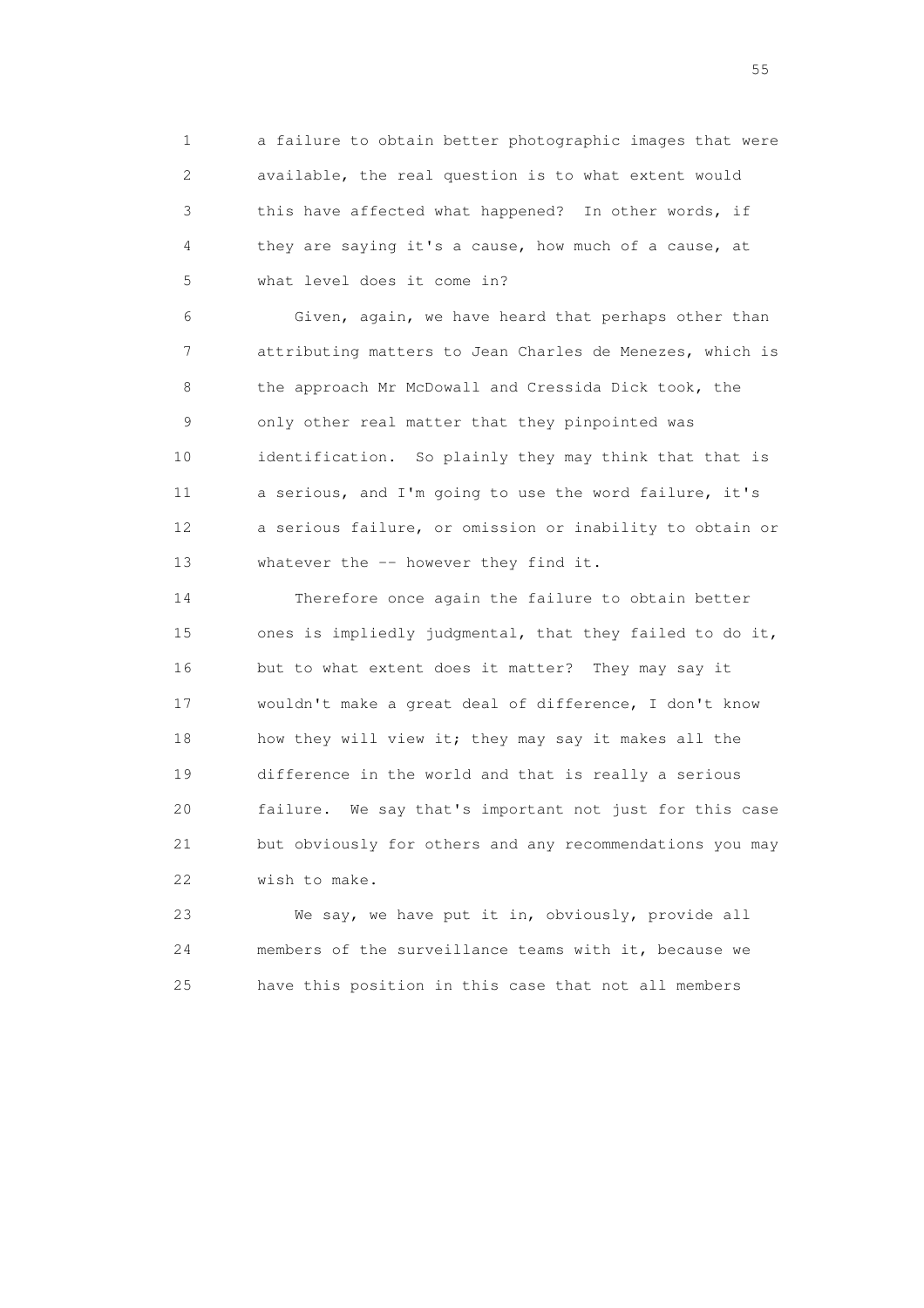1 were provided. But that's a lesser factor. The main 2 thing is obtaining the better photographic images. 3 So I move to the next one, and that is the content 4 and tone. It's one we have inserted. Again, we say 5 this is important because it's clear from your own 6 ruling that you indicated that plainly what was being 7 said at the briefings influenced the thinking. There 8 can't be any question about that.

 9 Therefore, if the briefings influenced the thinking, 10 there are two aspects to that. One -- they are both 11 causative, we say, and it's not again a matter of 12 a formality, it is saying, well, to what extent did what 13 was said at the briefings, it's much the same, it comes 14 back to the first question: what kind of influence was 15 it; not just was it an influence, what kind of influence 16 was it? Did it produce a situation in which officers 17 had one view, which we obviously have argued they did 18 have as a result.

 19 Now, I put it to, and I mentioned it before, so I am 20 sorry to rehearse one of the points I made before, but 21 it's one of the first questions I asked Mr McDowall. 22 SIR MICHAEL WRIGHT: Yes, I remember it well. 23 MR MANSFIELD: He said they should have been told the other

 24 side of the question, not that they were just deadly and 25 up for it, which was well known anyway because of what

 $56<sup>o</sup>$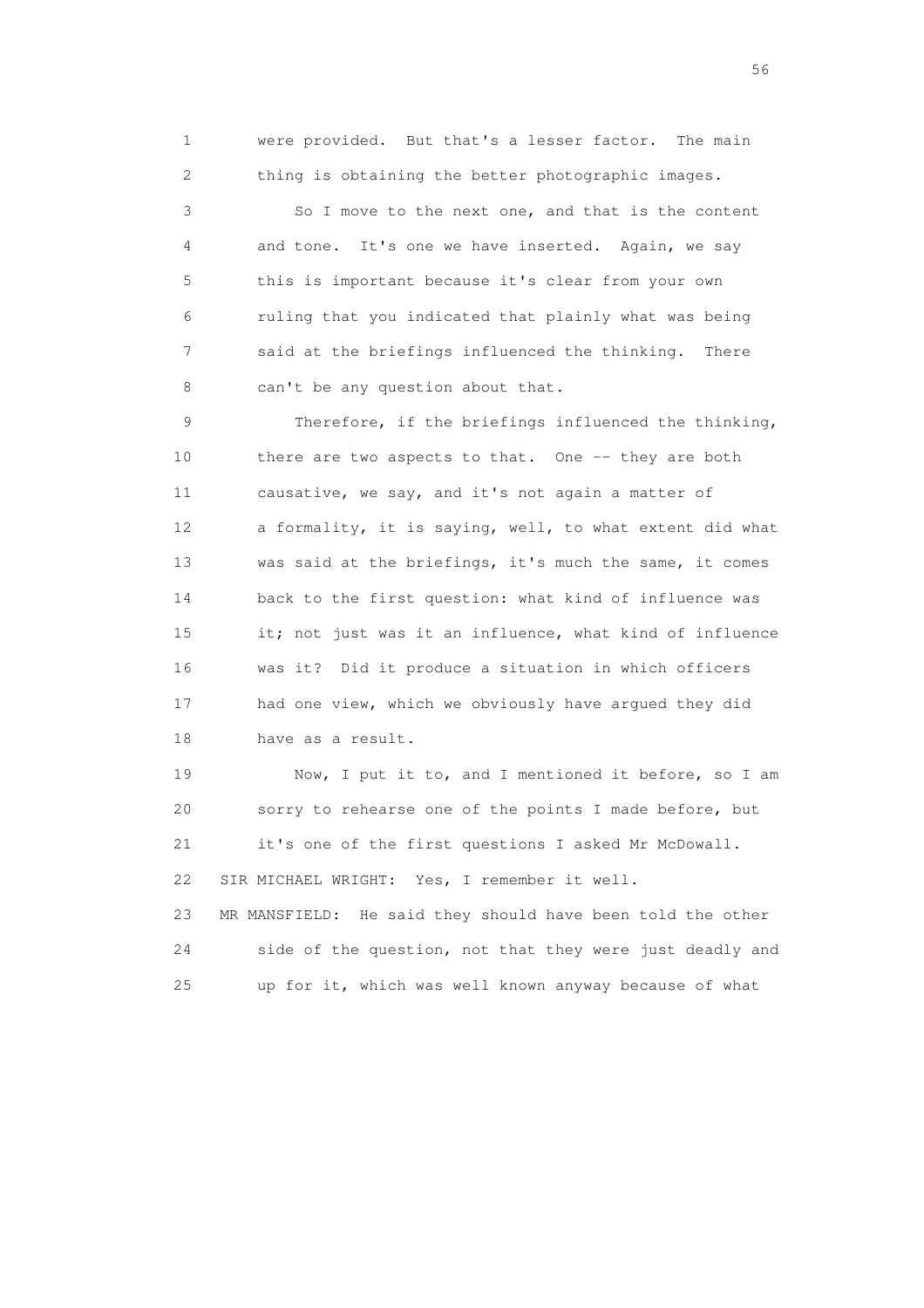1 had happened the previous day, but it would have been 2 fair to say to them, well, we just don't know at the 3 moment whether in fact one of these people coming out is 4 or isn't.

 5 So in other words a more balanced briefing, we say, 6 might have contributed on the balance of probabilities 7 to the death, and it would be for the jury to decide how 8 important they think it is as a causal factor. One 9 cannot really say it plays no part in this case at all, 10 what they were being told before they went. In fact, 11 the officers themselves are saying it absolutely played 12 a major part in what they thought and what they did. 13 That's the whole context of the arguments that were put 14 before you in relation to what short form verdicts 15 should be left.

 16 So we say it can hardly be left out of this part of 17 it, and on the assumption -- I hope it's a fair one -- 18 that the answer to that question would almost certainly 19 be yes, that the content and tone did, the question is 20 to what extent and in what way did it.

 21 So the jury must be allowed an opportunity to 22 explain in their own words, because at the moment they 23 have no opportunity to explain in their own words. Is 24 there a fear about what the jury may say, or is it the 25 fear that it may be inconsistent -- I understand that --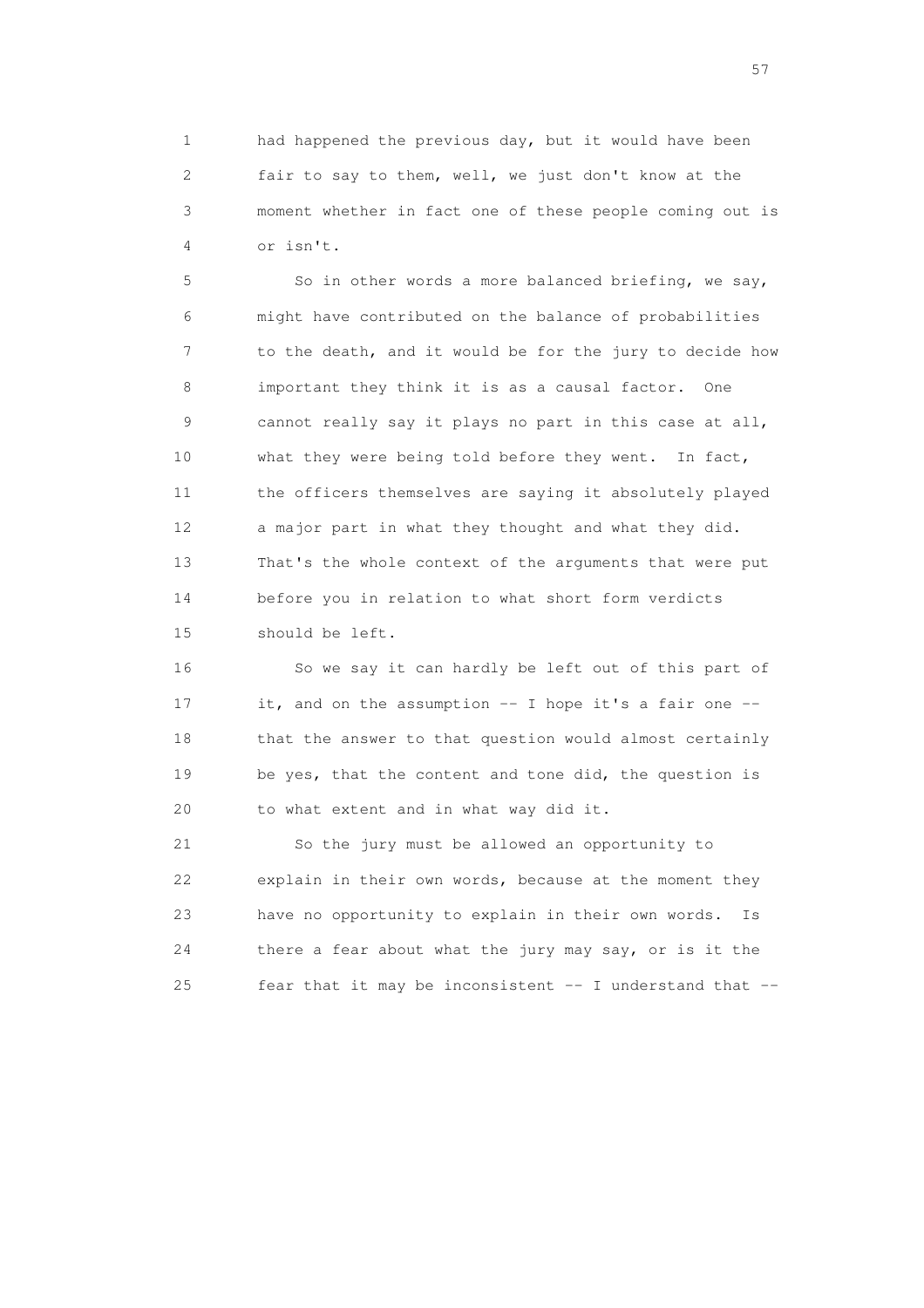1 with other things that they are finding?

 2 One can see from the questions that they have asked 3 that they are an interested jury and they are asking, 4 I think, 98 per cent of the time relevant questions, and 5 therefore they are going to be a jury, in my submission, 6 who will listen to what you have to say very carefully, 7 and in particular the exhortation that they should not 8 transgress the rulings that you give, that they have to 9 be careful that they are not producing some kind of 10 named civil or criminal liability, all the parameters of 11 which we are aware. Otherwise it becomes just ticking 12 a box, and we say this kind of inquest can't be just 13 about ticking boxes; it must be about a more 14 sophisticated, as it were, elaboration.

 15 So again we say it is a causal factor. Can I just 16 turn it on its head for a moment? Suppose you decide it 17 is not a causal factor. The jury are entitled 18 themselves to say that it is. You would have to be able 19 to say to yourself, and all of us, at this stage that no 20 reasonable jury properly directed on the balance of 21 probabilities could find that it was a cause in order to 22 omit it altogether, and in my submission that puts it in 23 stark relief, and we say it plainly meets that test, and 24 a jury would be entitled to come back with that.

25 Therefore one moves to the next one. That is the

the state of the state of the state of the state of the state of the state of the state of the state of the state of the state of the state of the state of the state of the state of the state of the state of the state of t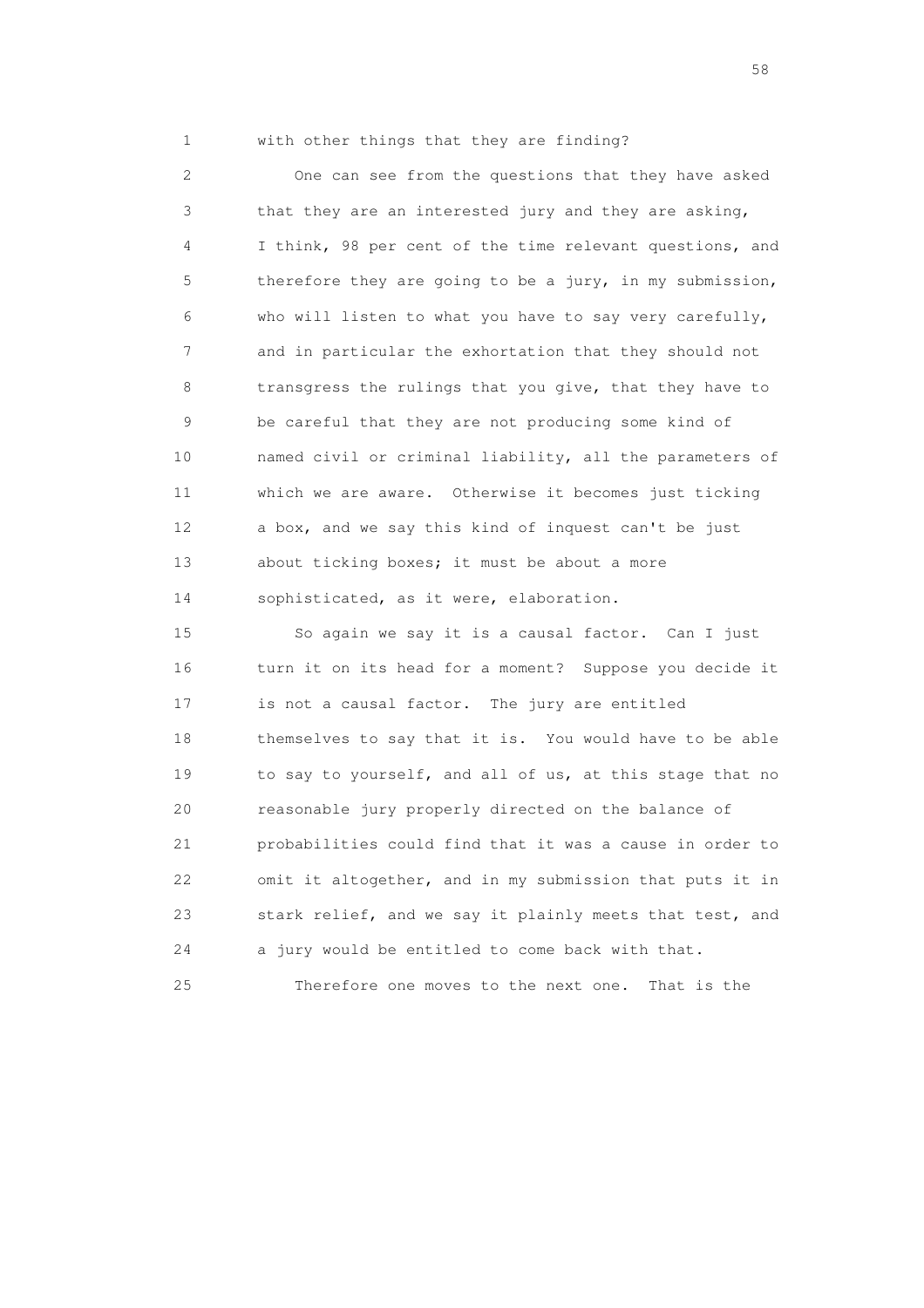1 difficulty of providing an identification. Now, this 2 raises and touches on and overlaps with the next 3 question, over the page, because it's -- 4 SIR MICHAEL WRIGHT: This is all to do with the five-minute 5 window. 6 MR MANSFIELD: Yes. Perhaps I do not need to elaborate it, 7 but it is important, because if it's left as it is, the 8 general difficulty, it doesn't really tell you what the 9 difficulty is that they see. A general difficulty is 10 too vague and doesn't really help. What was the 11 difficulty in this case? May I just illustrate it? It 12 isn't here as a question, but it's sort of implied. 13 I go back to the evidence of Ivor. Is this because the 14 image was so poor -- which is what he was saying -- that 15 he would never have been able to identify -- 16 SIR MICHAEL WRIGHT: I think it was James who said he could 17 have it for a week. It doesn't matter. 18 MR MANSFIELD: I think it was Ivor who went on to say he 19 would need an ATM machine, that type of evidence, to 20 confirm it. 21 But that was plainly the view of at least one, 22 perhaps two surveillance officers. Now, that's quite 23 important. In other words there was never going to be 24 an identification that went beyond "we can't rule him 25 out". Now, that's important, to know whether that's the

 $59<sub>2</sub>$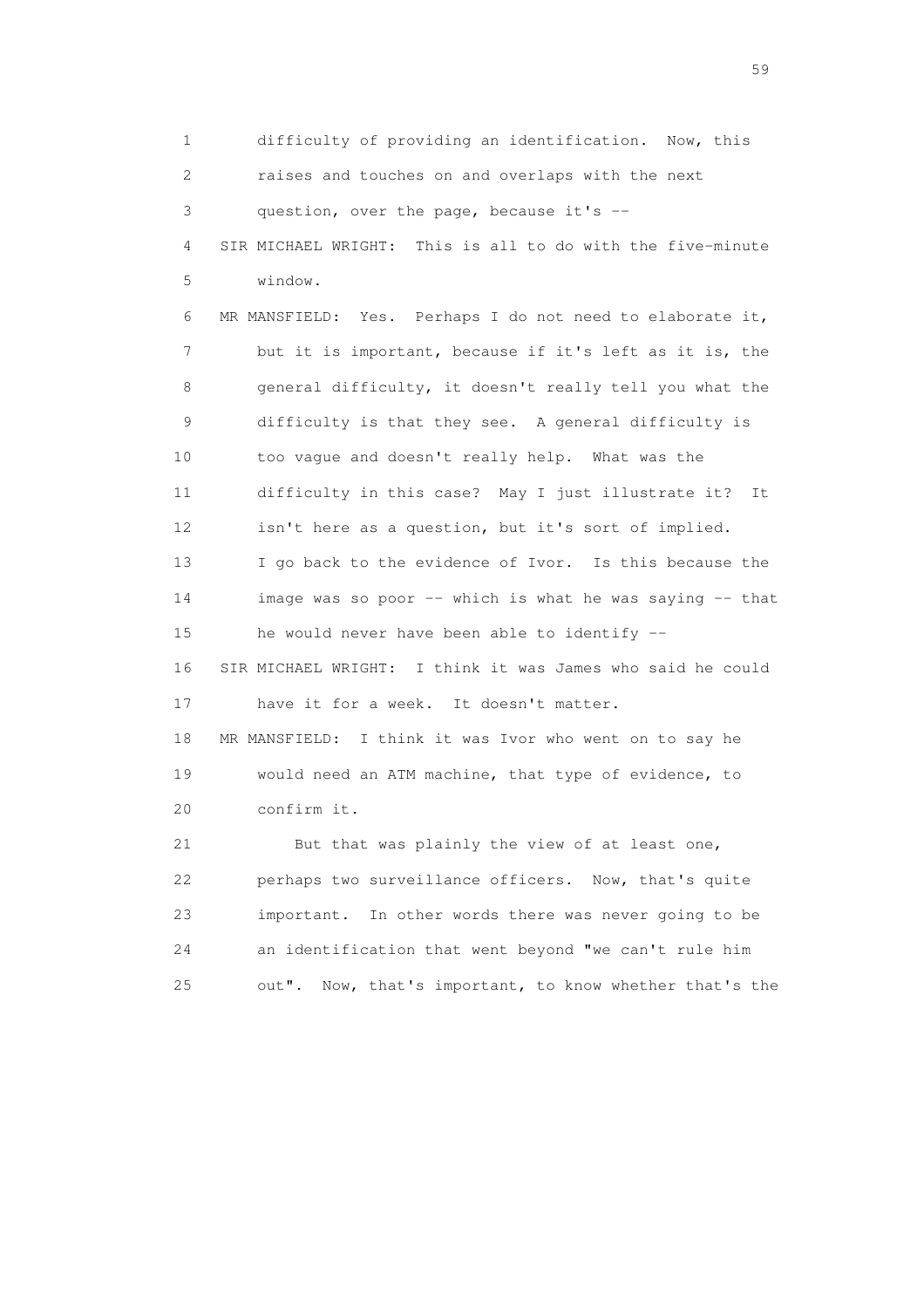1 case, because this goes again to the heart of at least 2 what McDowall and Dick were saying that identification 3 was at the root of this, and it comes back to the 4 question of what was going on in the command room 5 knowing that it -- well, they don't admit that it was 6 a poor image, so it's for the jury to decide as 7 a factor, is it the poor quality of the image which is 8 the reverse side of an earlier question about better 9 photographic images?

 10 Now, they could put it in there or they could put it 11 in here. But there must be some reference to the fact 12 that this whole operation was based on that one image, 13 and at the moment it's very difficult to distill that. 14 The question is: should it should be launched on that 15 one image? Again, I put it, I hope, in stark relief.

 16 We say that the jury must be entitled at some point 17 to indicate their view of that on the balance of 18 probabilities as a contributory cause, and it's 19 a factor, in other words that's why we are saying we 20 have got -- they must be entitled if they wish to 21 identify particular factors, either under the question 22 concerned or at the end if they feel it's that important 23 that it's the factor that has led more than any other. 24 So once again, I hope I have made clear on that

25 particular question why identification is important. Of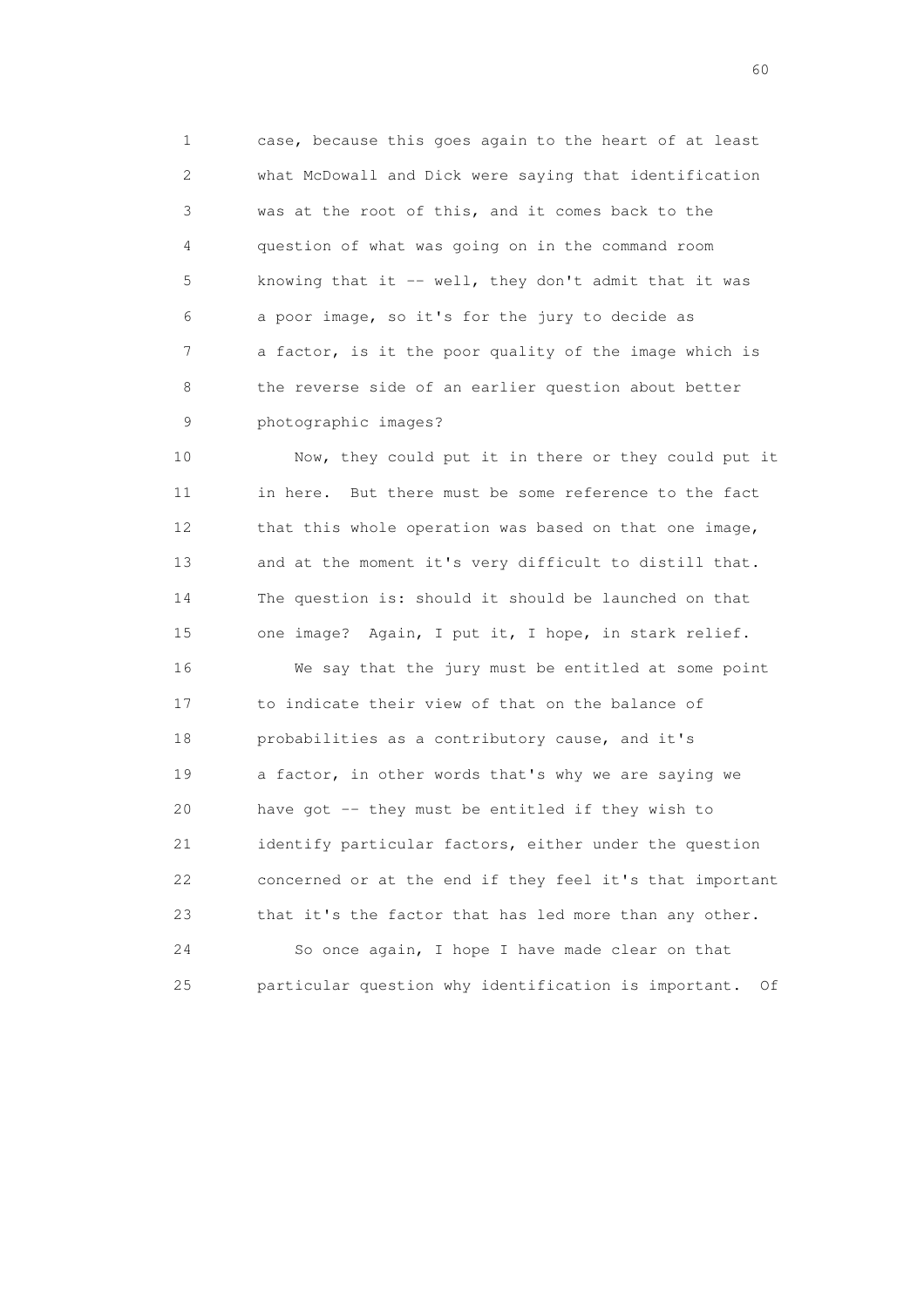1 course the other problem that arises here, the general 2 difficulty, is the general difficulty -- and I know 3 Mr Gibbs says we know where all the red team was. We 4 don't know where all the red team was.

 5 What we know is that seven members of the red team 6 were not in a position to identify at all. They don't 7 claim, and we have all their statements, they even saw 8 Jean Charles de Menezes. So we are down to three 9 basically Harry, Edward in the car opposite and Tango 2. 10 Three out of the ten.

 11 The question the jury must be entitled to ask, not 12 in relation obviously to the duty of care issue which 13 I raised before, but in relation to on the balance of 14 probabilities responsibility for the difficulty under 15 this question, is that the lack of officers able to, as 16 it were, provide -- the inability that you have 17 described it as to provide an identification. They may 18 say: nonsense, it was an impossibility, no officer 19 could, so they don't have to do that.

 20 We say there is material there on the balance of 21 probabilities for them to identify that as a factor 22 under that particular question, or it could come into 23 another question. That's why there has to be, we say, 24 a residual category, because some of these don't fit 25 neatly into boxes and they must be able, as it were, to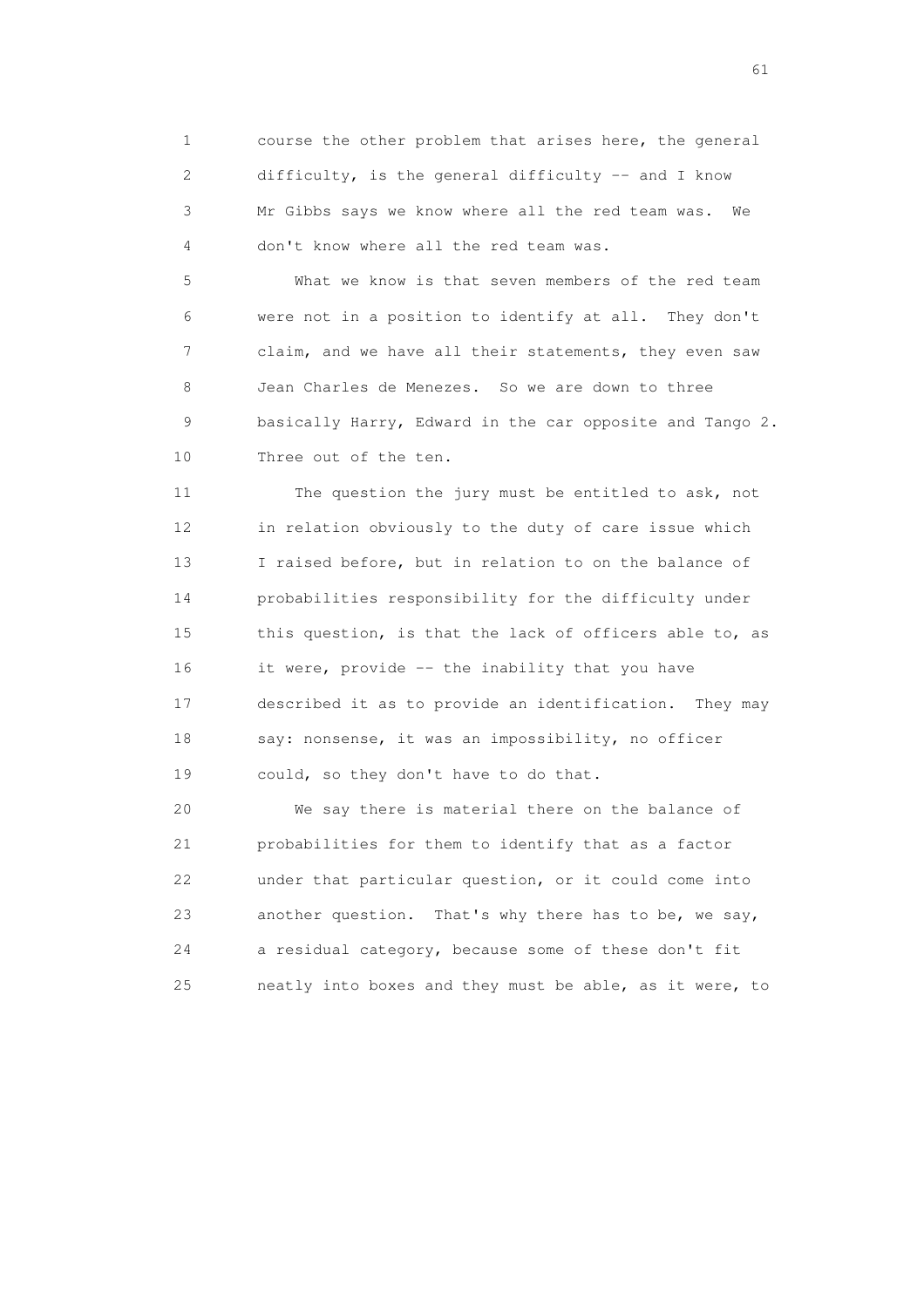1 expand if they wish.

 2 I go past the next one as I have already dealt with 3 it.

 4 The innocent behaviour is again a question posed by 5 others. Unless it is meaningless, we say it is 6 obviously relevant, in the way that it has been posed, 7 because they are saying it had an effect on some 8 officers.

 9 The real question here is the extent to which that 10 played a part, so the jury should be, if they want to, 11 in answer to that question, to what extent do the jury 12 feel that that reasonably or unreasonably played a part 13 in this case. They must be allowed to express that, 14 because as members of the public, when viewing certain 15 types of behaviour, they may wish to qualify how they 16 think that played the role that the officers say it did, 17 whether it's getting on and off the bus at Brixton or 18 wherever.

 19 Again, each question poses further ones, not too 20 many but just obvious ones for distilling really what is 21 to be gained from knowing that. In other words in the 22 level of impact on the case as a whole.

23 The next one --

 24 SIR MICHAEL WRIGHT: Pause there, if you will, Mr Mansfield. 25 I have had a plea for mercy.

 $\sim$  62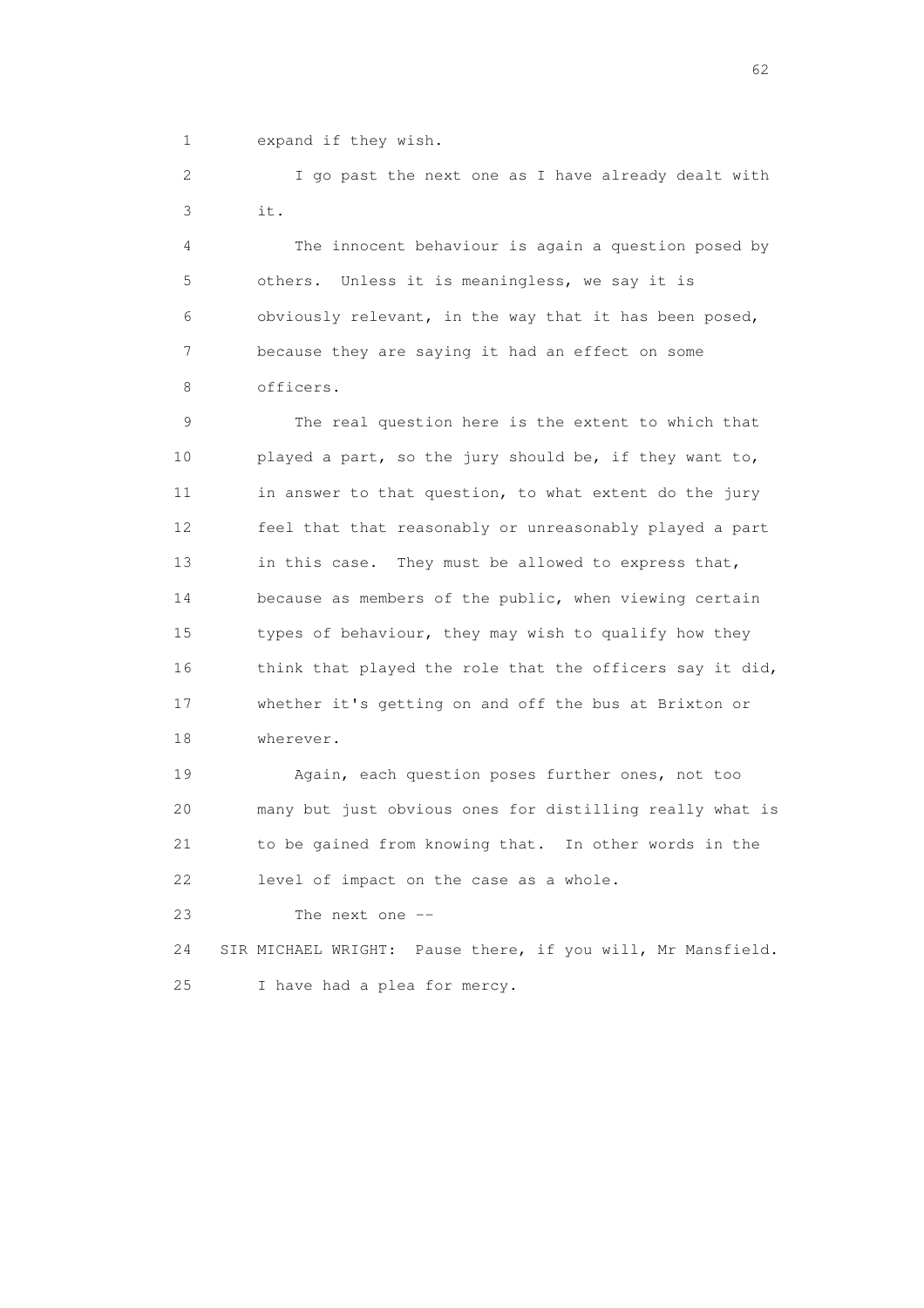1 MR MANSFIELD: I am so sorry if I have been going too fast. 2 SIR MICHAEL WRIGHT: No, we would just like a break. Ten 3 to. 4 (11.40 am) 5 (A short break) 6 (11.55 am) 7 SIR MICHAEL WRIGHT: I think I should make it clear that the 8 time restrictions are such that we must finish these 9 submissions before the midday break. That is what 10 I intend to achieve. 11 MR HILLIARD: I suspect you mean before the lunch break. 12 The midday break would be very tight indeed. 13 SIR MICHAEL WRIGHT: Yes. The short adjournment, if you 14 like. I think everybody should direct their minds to 15 submissions with that limitation in mind. Mr Mansfield. 16 MR MANSFIELD: Sir, yes. I have indicated probably ten 17 minutes more, just a bit more. I think, sir, with due 18 respect you have the points. 19 SIR MICHAEL WRIGHT: Yes, I do. 20 MR MANSFIELD: It is all on paper anyway. If I can run 21 through the remaining questions as illustrative of the 22 points we have making, it becomes rather clear how one 23 applies to each question. The one I had got to was (g), 24 the failure to communicate the views of surveillance 25 officers.

experience of the contract of the contract of the contract of the contract of the contract of the contract of the contract of the contract of the contract of the contract of the contract of the contract of the contract of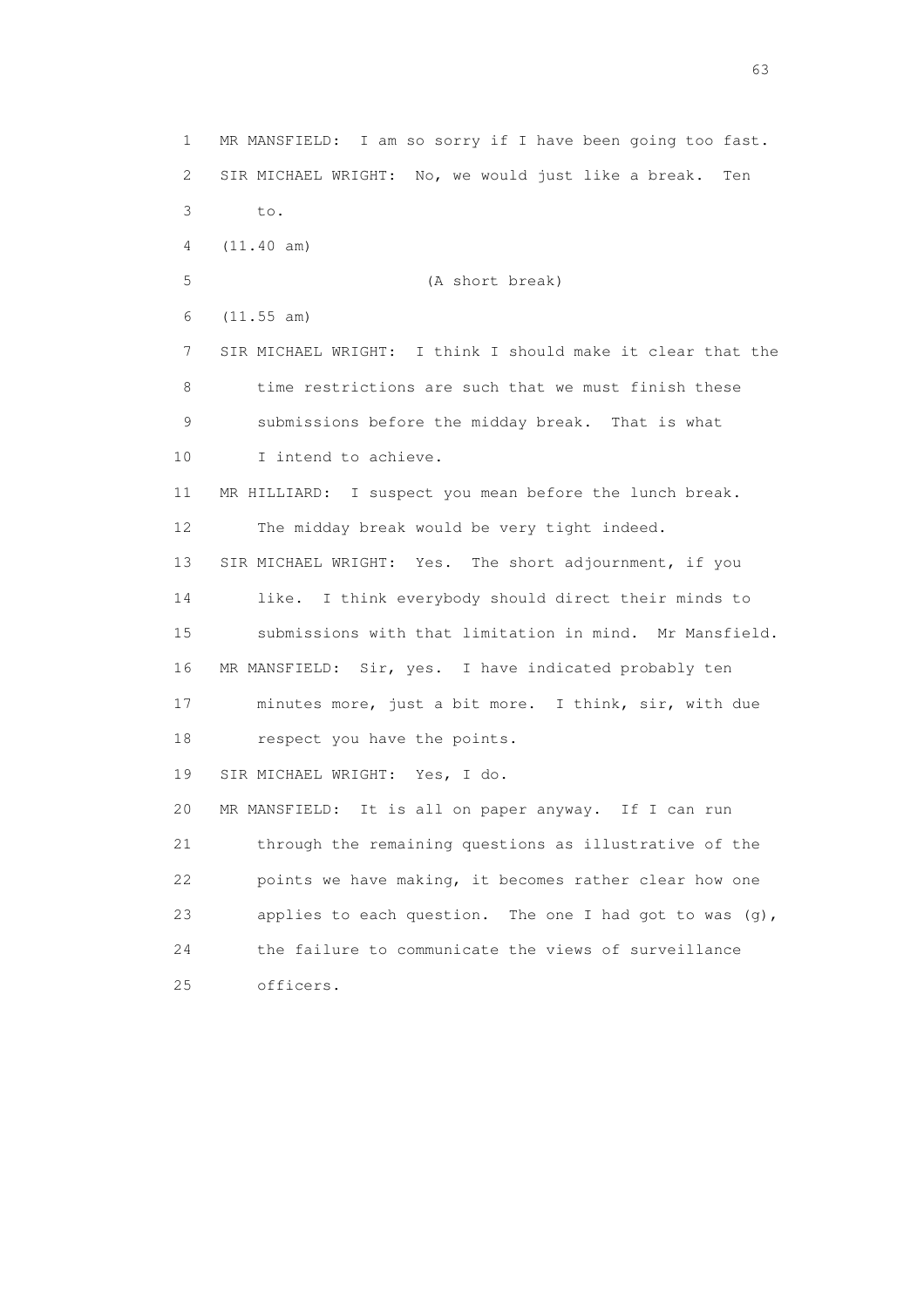1 Well, I think we are all aware of the particular 2 point in time to which that refers. Although it has 3 a general application, there is a very crucial time 4 which involves James, Lawrence and others, and questions 5 being posed about percentages and 1 to 10 and so on.

 6 There plainly was a failure. The question is, and 7 we say it has a -- plays a part, it is causative. The 8 question of course everyone needs to know is: to what 9 extent did it cause and how did it cause what happened 10 in the carriage? That's the key matter on top of just 11 answering the question yes or no. So it's back to the 12 level of contribution or gravity, which means 13 considering the impact on the sequence of events of that 14 failure to communicate.

 15 The next one down, (h), the failure to know the 16 position of the firearms teams. Again it's very 17 obvious. I appreciate that officers have had very 18 different views about the necessity of this. But there 19 is on the balance of probabilities again a causal 20 relationship because it bears upon orders that are 21 given, either on the ground or orders that are given 22 from the control centre at New Scotland Yard.

 23 If they were to answer yes to that, we say it is 24 a failure; to what extent did it cause? Same question, 25 once again. So there is always a secondary question, at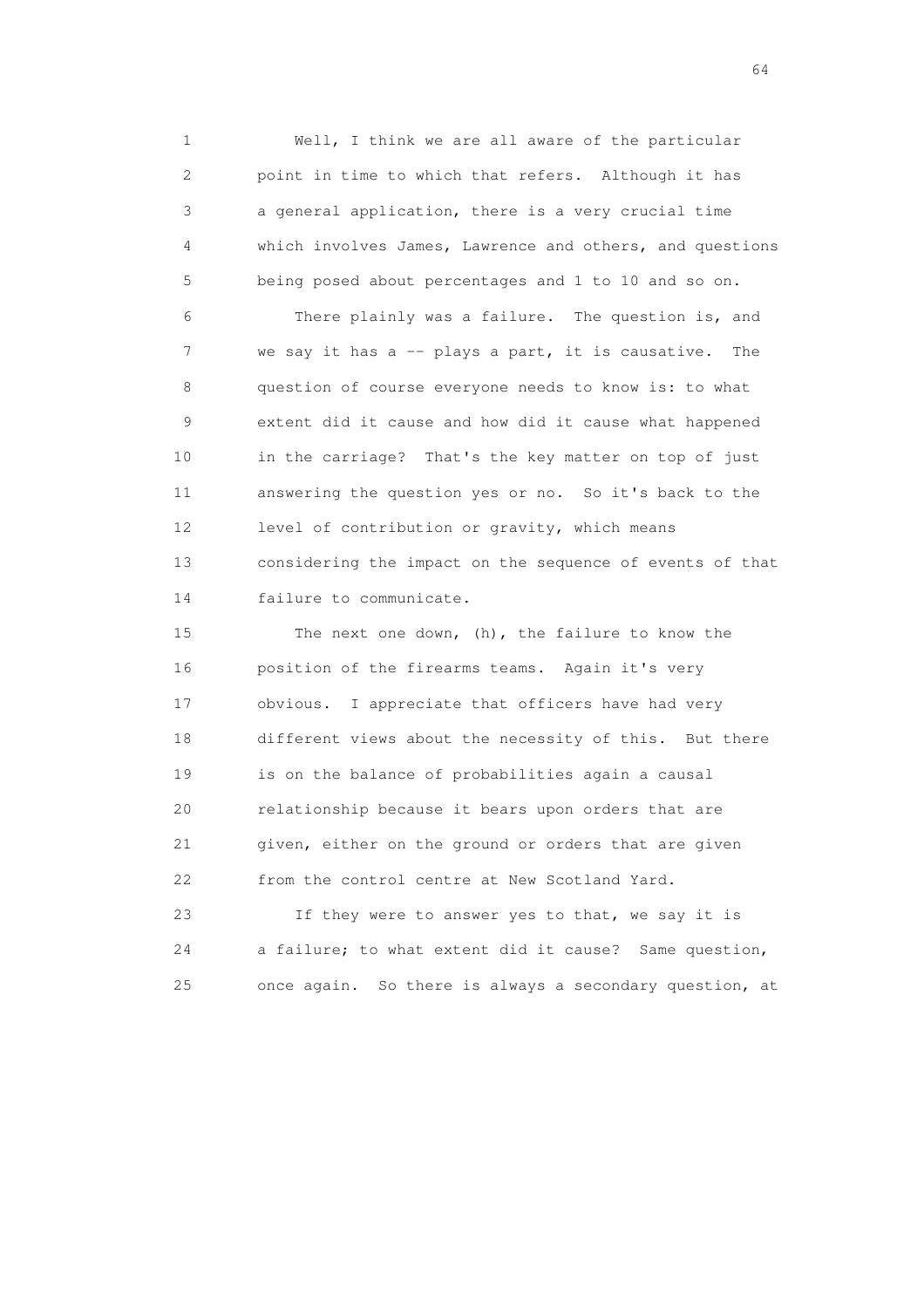1 least at the level of contribution.

 2 The next one down, the communications system. We 3 do, sir, say, and it's interesting that in a sense that 4 wasn't a matter that was seen to be, although you have 5 asked many, many questions yourself about this issue, 6 and it's plain there was a totally inefficient 7 communications system. Can I say why this is important? 8 There may be a juror, I'm not saying that there is, who 9 picked up on the issue I have raised, I know more than 10 once. We say it's causative. It's capable of being 11 causative on the balance of probabilities.

 12 They had a resource available that day which perhaps 13 would have short-circuited everything, and that's 14 motorcycles. What on earth they were doing only being 15 able to, as it were, communicate by mobile phone is 16 completely pointless. They had two bikes with two 17 officers, and in a sense they are available either at 18 the Scotia Road end or at the other end, because they 19 were there, they went on it, the reason they weren't 20 actually deployed at any stage was because of 21 communications failure.

 22 We say that's extremely important that the jury 23 should consider it, and in other words it merely 24 illustrates that we as lawyers do not have the monopoly 25 of what is central and what is not. Therefore it's very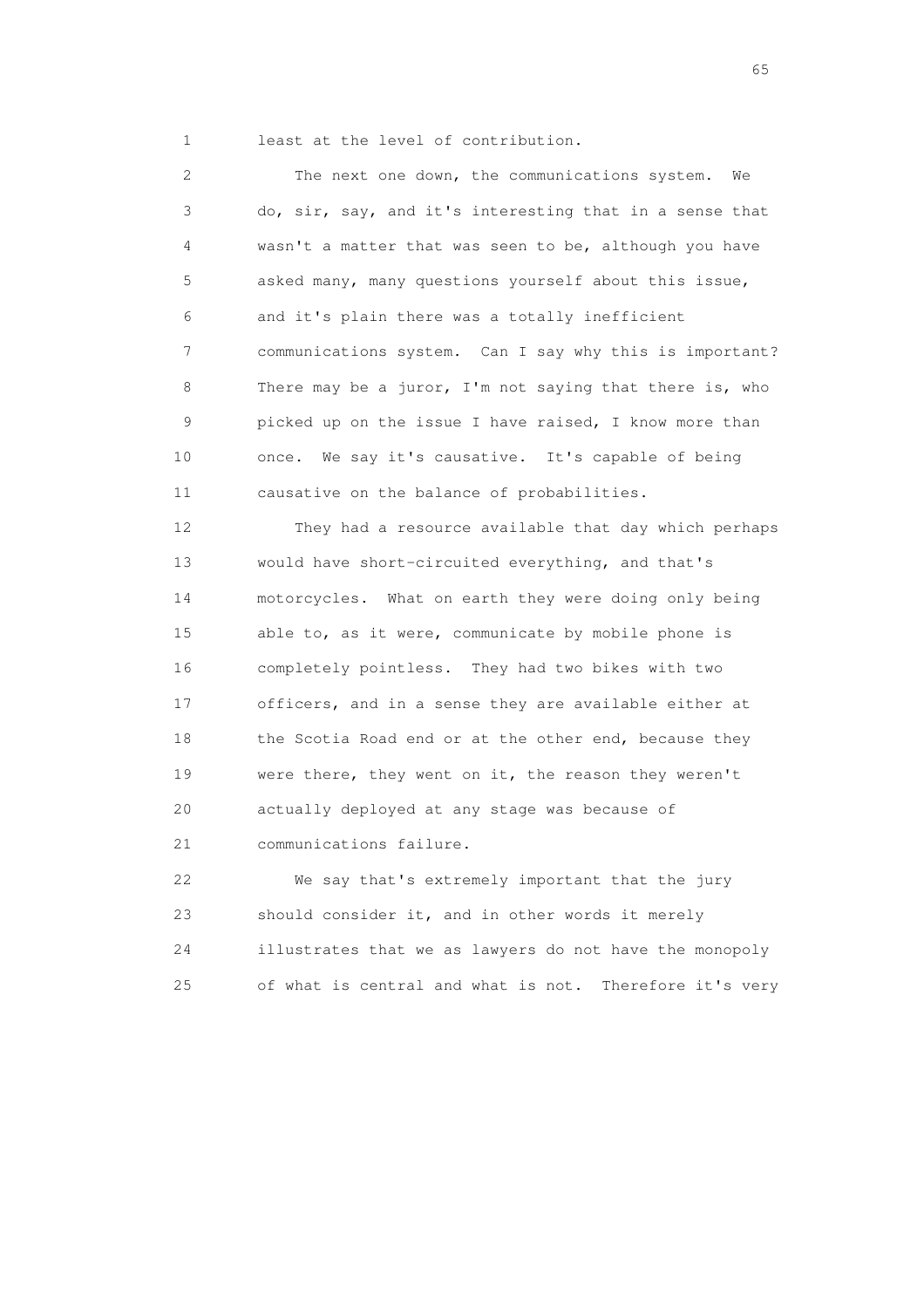1 easy to overlook something which a jury, and this comes 2 back to the general point, a jury may say we think this 3 is important provided it doesn't transgress any of the 4 parameters. They should be entitled, if it doesn't fit 5 into that one, that particular box, that they should 6 have the facility at the end to add it. So we say 7 that's no minor matter and we say it might well have 8 short-circuited the whole sequence of events.

 9 The final one, almost, there is one more to go, on 10 that page, the failure to use the surveillance, SO12, 11 after he got off the bus. I appreciate Mr Hilliard's 12 addition. Effectively we are saying, I hope clearly, it 13 was the failure to use surveillance officers at any 14 stage, either before CO19 said they were in a position, 15 because Ivor was plainly offering to do it even before 16 that, as well as obviously afterwards when he's already 17 on the escalator because of the lack of communications 18 and all the rest of it.

 19 So we are saying throughout, it's not dependent on 20 the CO19 aspect of it. So if CO19's going to be 21 inserted in there, we say it's both before and after 22 CO19 say they are available, it should have been left to 23 the surveillance officers.

 24 But again, there is an obvious rating question, in 25 other words how important, what impact, what level of

 $\sim$  66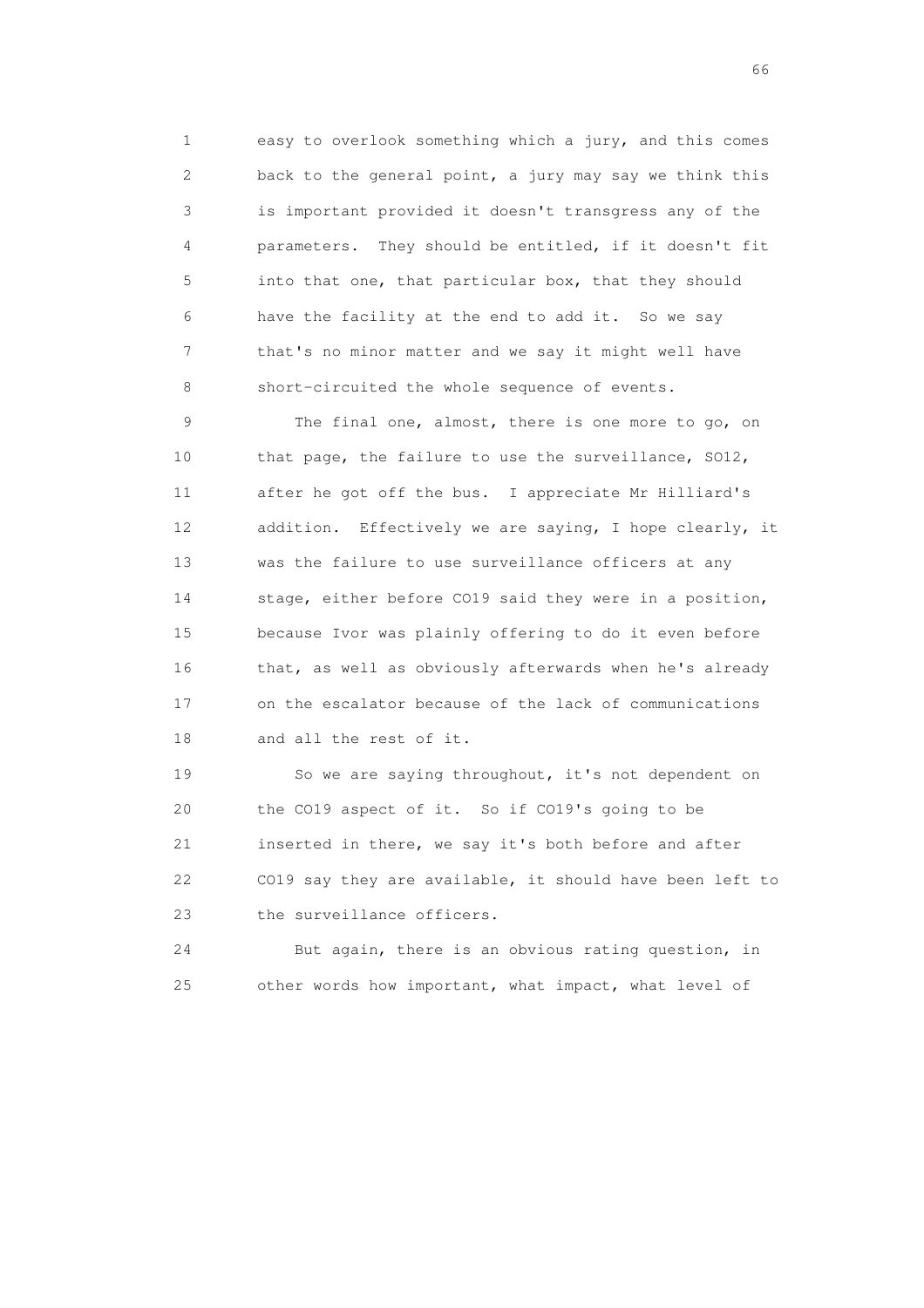1 contribution; obviously if it's an answer yes, we would 2 expect it to be near the top but they may not think so. 3 Then the last question of the lettered ones that we 4 have posed is the content and tone of the instruction. 5 Really, in part that's based on an observation that you 6 made yourself in paragraph 19. The sentence reads:

 7 "They were then told with some force to stop the man 8 getting on the tube, an order which can only have 9 reinforced their belief."

 10 We accept that. It's a causal factor. The moment 11 that happens. And of course the officers pray it in aid 12 to some extent, because it wasn't just a plain order, 13 "stop", "stop him before he gets on the tube". TJ84 and 14 Dick are both involved in this. Trojan 84 was saying 15 effectively to this jury: I was going to only do one 16 thing and that is relay religiously to the word, to the 17 letter, exactly what I was being told by the DSO, and it 18 was checked twice, as it were, in order for this -- 19 checked twice by the team leader, before he issued red, 20 that this is in fact, this was the command.

 21 So it was obviously regarded by the team leader as 22 extremely important before he issued the command, of the 23 order to state red, and plainly we say it must have had, 24 as you have indicated, an effect.

25 Now, the question is: what effect? This is not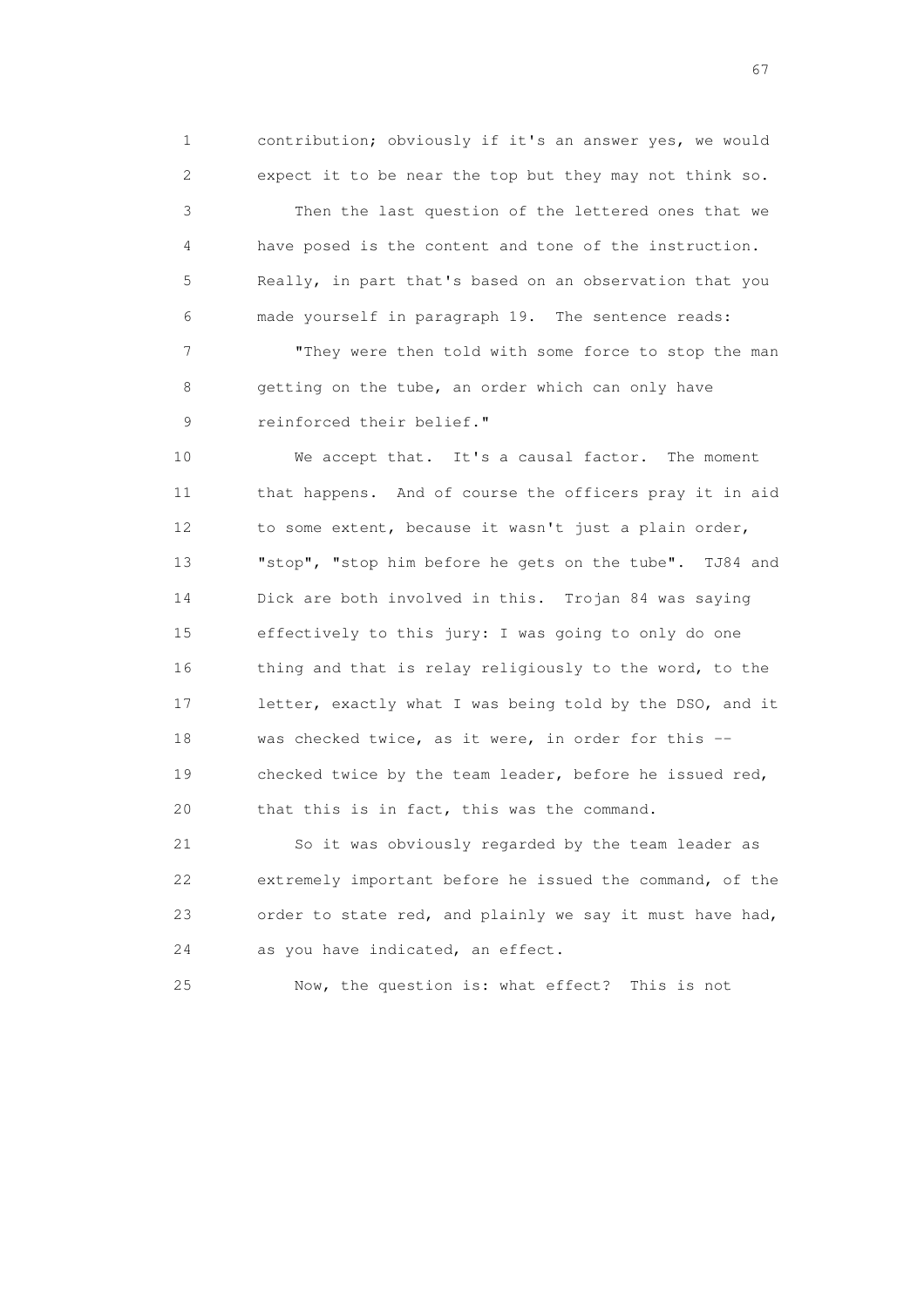1 again an idle question, for this reason: one of the 2 things that this inquest has undoubtedly brought to 3 light, if I may put it this way, it may have changed and 4 when I get a document tomorrow morning or whenever I get 5 it, maybe we will be told but perhaps not, it will be in 6 the redacted part. What it's brought to light is that 7 there was not any clear language. There was a clear, it 8 is said, understanding that this wasn't a critical shot 9 being ordered, but the question was: what was the level 10 of command that was being said; in other words, was 11 there an urgency that was infused in the way in which it 12 was put over the radio that actually this was somebody 13 who had been almost accommodated there and then as 14 a there and then bomber. I know the officers said "no 15 preconceived ideas, we didn't go that far", but there 16 was an urgency to such an extent that the officers -- 17 C12 had got out of the car before the order was even 18 given.

 19 So there plainly was -- that urgency has a role. 20 Therefore the content and tone comes from Dick through 21 TJ84, through to Ralph, and obviously the officers who 22 are listening to whatever is being conveyed at the end 23 of the day. The jury may feel it doesn't rate very 24 highly but it plays a part, and it's important for the 25 future. The reason why we have posed it is this: rather

entration of the contract of the contract of the contract of the contract of the contract of the contract of the contract of the contract of the contract of the contract of the contract of the contract of the contract of t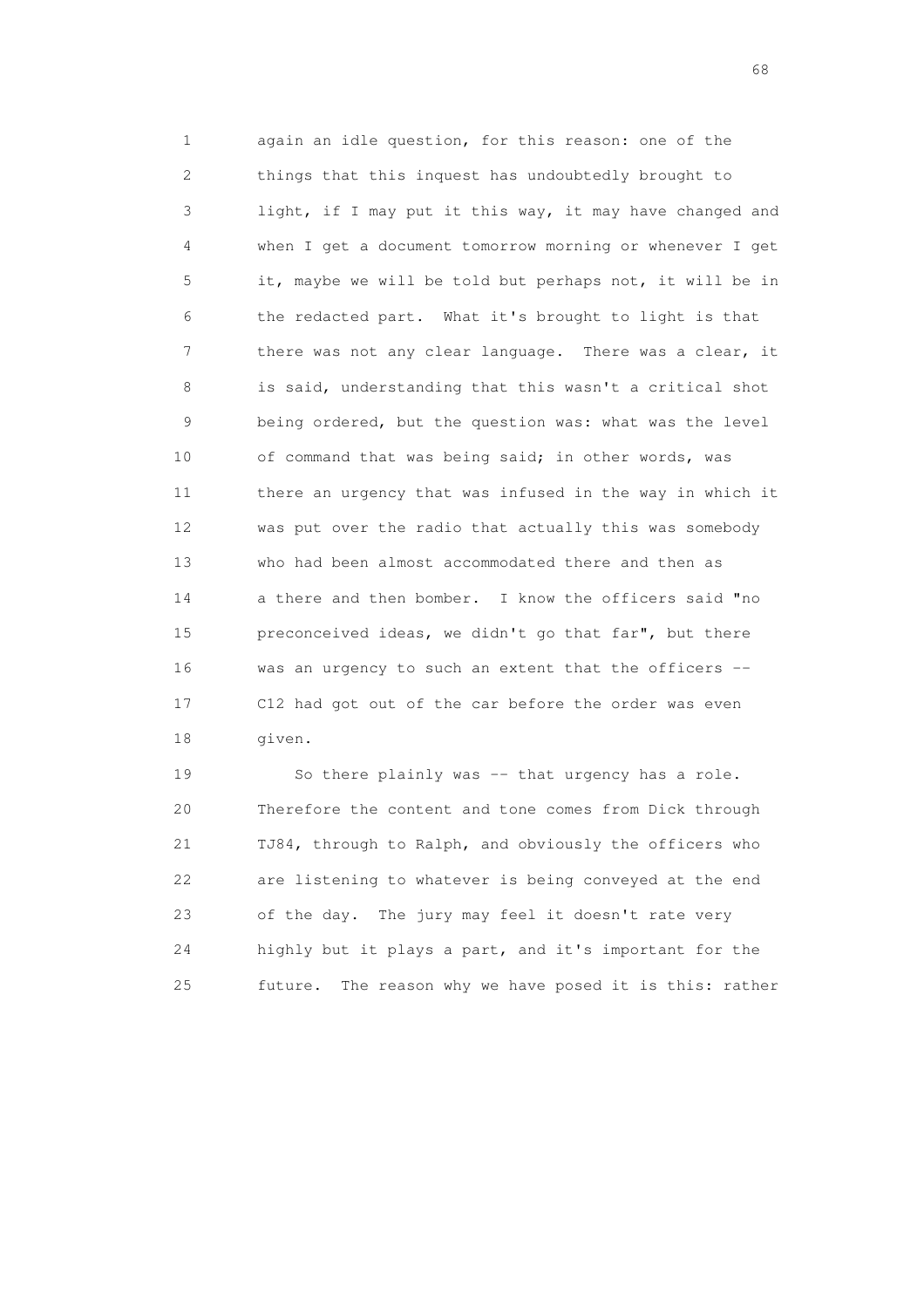1 like the motorcycles, it may be important in future for 2 those in command to ensure that there is no risk of any 3 overlay of meaning being imparted, even unconsciously, 4 and therefore there should be very clear command 5 language.

 6 So in a sense the jury may say, "No, it doesn't 7 matter, that was fine", but on the other hand if it was 8 not fine and the language used on the day was 9 inappropriate or thought to be inappropriate, and this 10 may go back to the first question, the pressure of 11 events. That's why one needs to know how it all ties 12 up. In other words, one doesn't want, as it were, 13 unconnected thinking in the way that some things 14 happened. One wants an overview here, and maybe you 15 can't put it in both of those questions.

 16 You may need what I am coming to next and finally of 17 course are those extra paragraphs where the jury may be 18 entitled then to look back over the factors, not just 19 the questions but the factors contained within each 20 question and put together a narrative, because you are 21 probably aware -- I'm sorry to say probably, I don't 22 mean that. You are very aware -- I'm sorry, I didn't 23 mean probably aware -- on the balance of probabilities 24 that the cases indicate -- you could have what's called 25 a freestanding narrative. You could have said to this

entral de la construction de la construction de la construction de la construction de la construction de la co<br>1990 : la construction de la construction de la construction de la construction de la construction de la const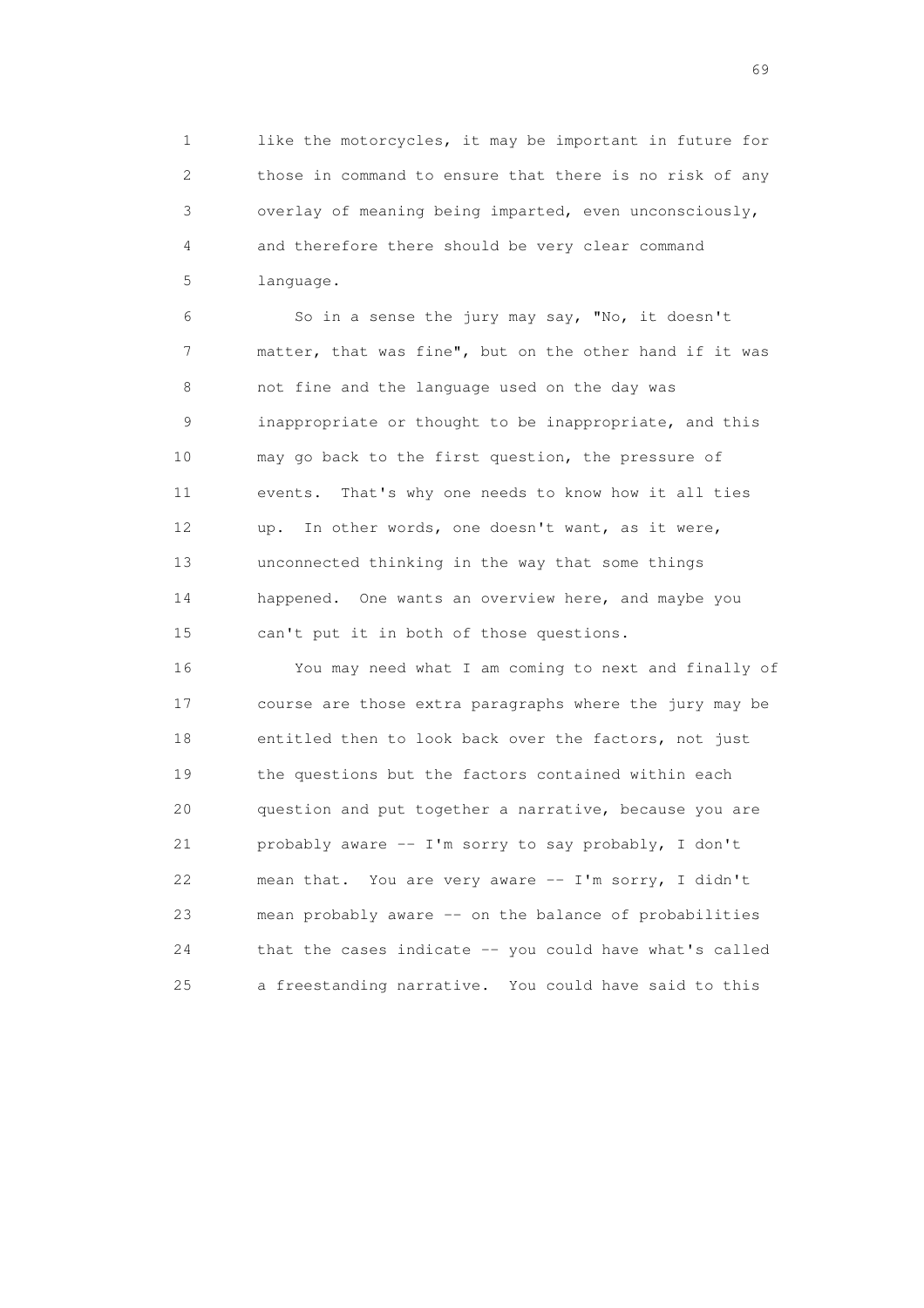1 jury -- and that was one of the issues, certainly in the 2 Cash case, a freestanding narrative in which you say to 3 the jury: provided you don't transgress, just tell us 4 what you have found in a narrative. 5 SIR MICHAEL WRIGHT: Save a lot of time. 6 MR MANSFIELD: Save a lot of time. Here all one is doing is 7 saying: right, we have given you guidance in the 8 questions which contain certain factors. Now is your 9 opportunity. First of all we could have missed some, 10 and really as I have just illustrated, that is entirely 11 possible, that we have missed some. We may not. On the 12 assumption that most have been covered and you could say 13 it in your summing-up that most have been covered, the 14 need therefore may be much less to include factors that 15 we have not thought of. But certainly in terms of box 16 6, effectively, the opportunity to express it in, we 17 call strong epithets is extremely important in 18 identifying additional factors within the question which 19 I have just been through, and the language we have set 20 out at the bottom of the page is entirely permissible. 21 Without, as it were, running those three paragraphs, 22 5, 6 and 7 together, without that facility, this inquest 23 will have deprived this jury of their main function,

 24 which is to provide not only the short form verdicts 25 which you will be indicating but also the narrative that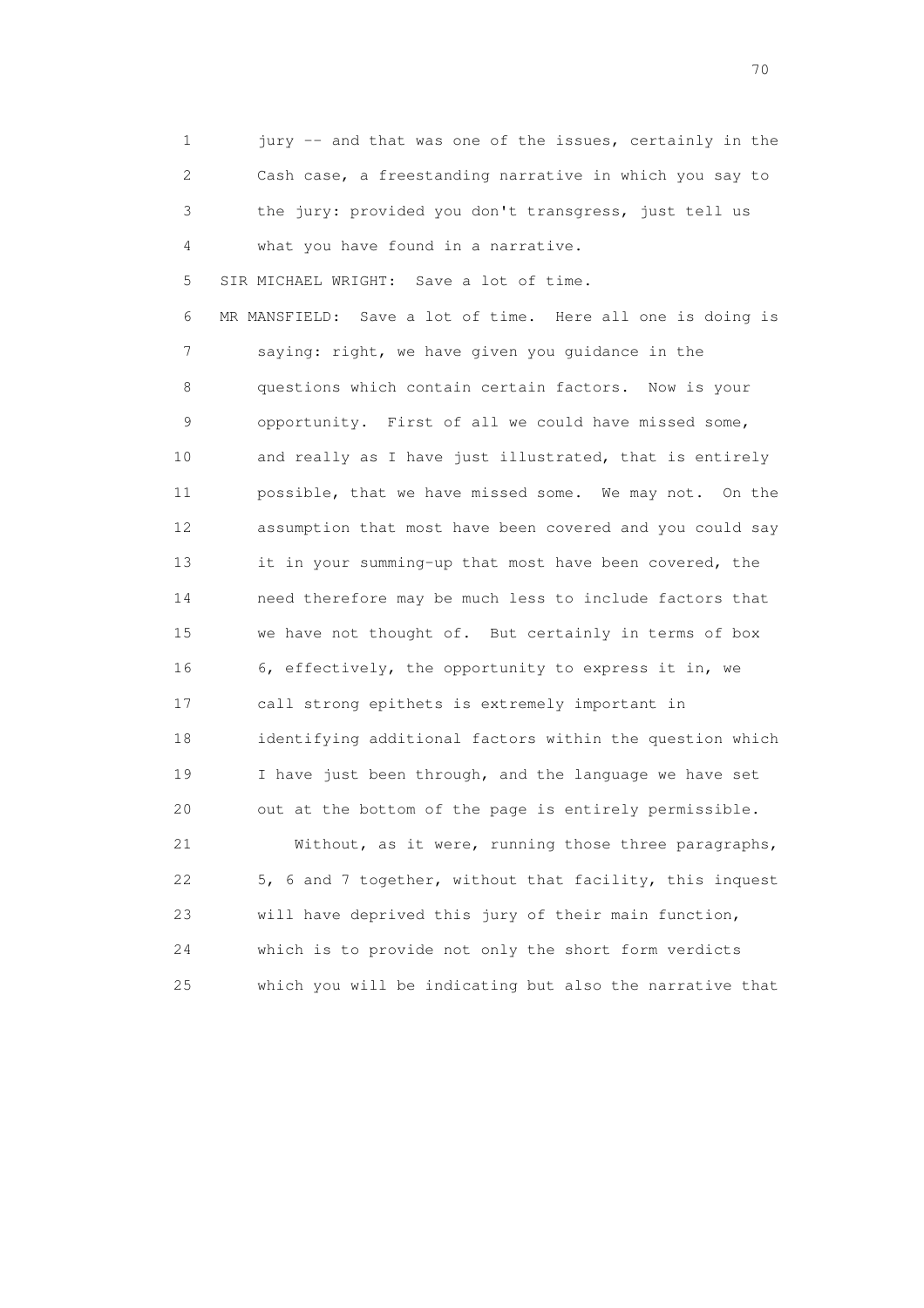1 goes well beyond the ambit of the short form.

 2 May I just go back to the short form for a moment? 3 That is question 1, and the words "armed police". If 4 they find that these were shouted, obviously if they 5 find they didn't, it obviously doesn't arise in quite 6 the same way. It plainly arises if they find that these 7 words were shouted by C12.

8 SIR MICHAEL WRIGHT: We are only leaving C12.

 9 MR MANSFIELD: Yes. So that it then does arise as to 10 whether this constitutes an instruction, it's extremely 11 important again for the future, because the jury may 12 have a view about that, as to whether it's enough in the 13 context of any case that you just say you are armed 14 police. I think the clearest rendition of what should 15 happen was given by Andrew when I asked him the question 16 of really the -- and it doesn't take long to say it, 17 "armed police, stand still, sit still", whatever, "show 18 me your hands", it can be done within seconds, certainly 19 within the seconds that we are dealing with here.

 20 As members of the public, the jury may wish to 21 indicate whether that does afford an instruction, 22 because of course the issue that is raised by C12 is, by 23 claiming that he did that, was the assessment question. 24 And the assessment question is related to compliance, 25 and ie non-compliance. If the jury find that it doesn't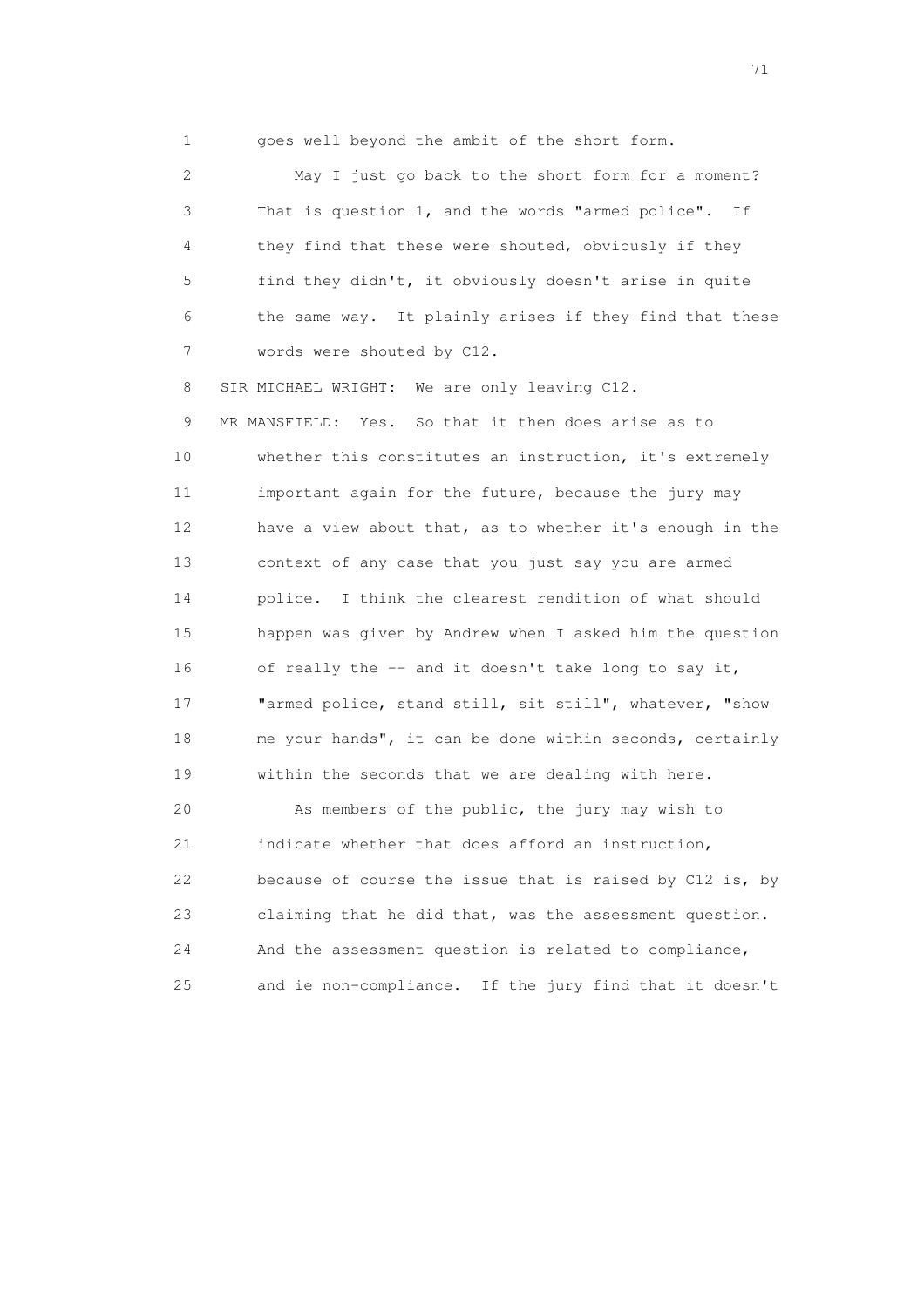1 constitute an instruction from which he could reasonably 2 have complied, that again would be informative not only 3 for the present but for the future.

 4 So it's in that context that we would and we are 5 grateful for the opportunity to address you on these 6 matters, that a reconsideration is given to the global 7 effect of merely providing yes/no answers and actually 8 restricting the jury from making, as it were, their 9 assessment and their judgment in relation to what 10 factors and to what degree. 11 SIR MICHAEL WRIGHT: Thank you very much, Mr Mansfield. 12 I know Mr Horwell will want to say something. 13 Mr Perry probably is next, unless anybody has anything 14 they want to add in the ordinary batting order? Very 15 well. Mr Perry. 16 Submissions by MR PERRY 17 MR PERRY: Sir, thank you very much. Sir, our starting 18 point is that the matters now advanced were the subject 19 of full submissions on the 21st and -- 20 SIR MICHAEL WRIGHT: I have your point about the lateness of 21 it. 22 MR PERRY: Yes. It's an additional point in relation to 23 that, sir, it's the approach that now should be taken to 24 this. I am going to adopt what we put in the written 25 submissions to save time. But given that these matters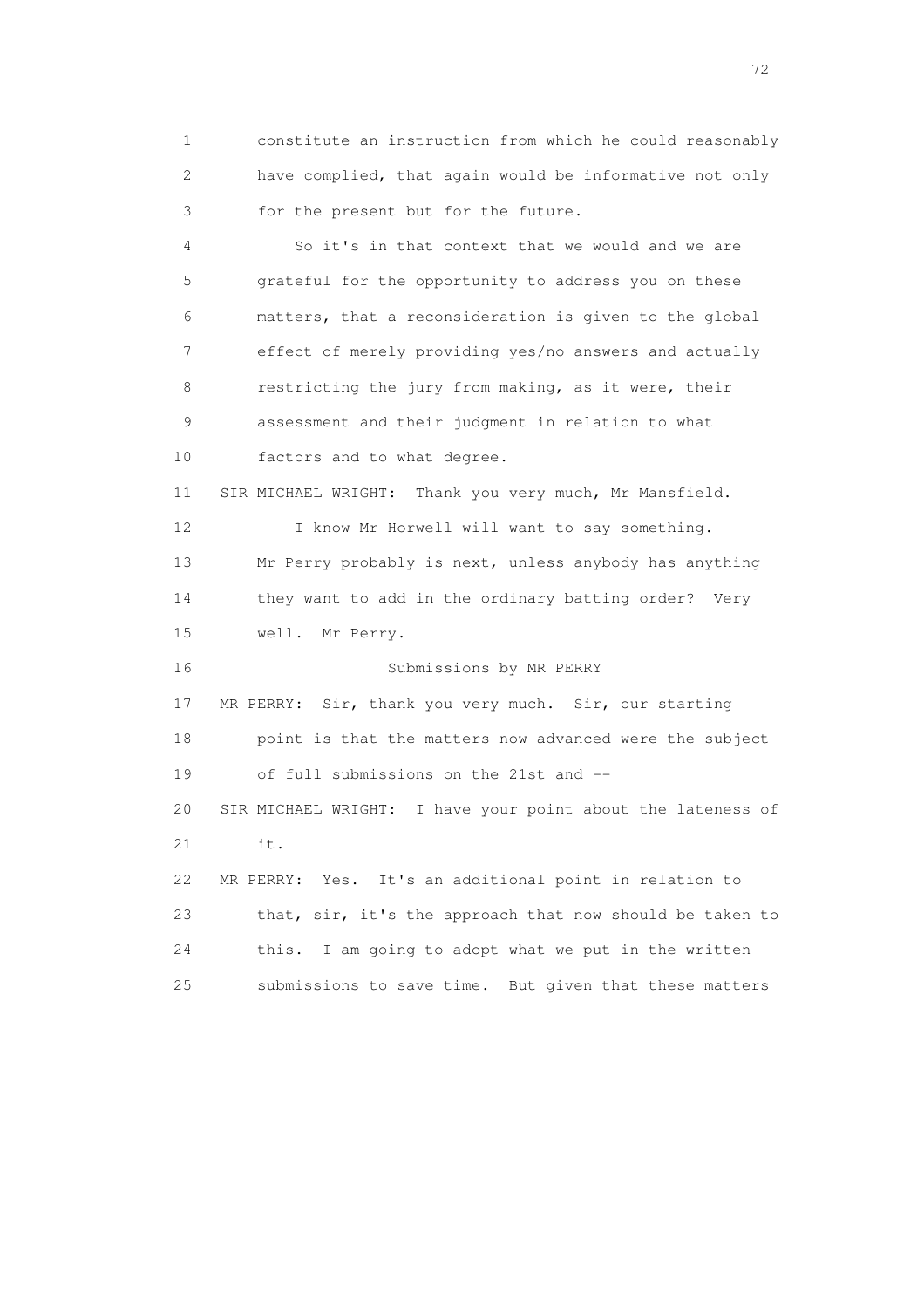1 were the subject of full submissions on 20 and 2 21 November and that those submissions were followed by 3 a period of reflection by you, and that that period of 4 reflection was followed by a reserved ruling, then we 5 would submit that it would have to be on the basis of 6 compelling reasons now for the questions to be changed 7 from the format in which they were provided to the 8 parties in your confidential ruling.

 9 SIR MICHAEL WRIGHT: I don't pretend to be omniscient. 10 MR PERRY: I fully accept that, sir. The only point is that 11 what we have said in our document is the whole point of 12 having a period set aside last week was for the parties, 13 if they were dissatisfied with any matter, for that then 14 to form the basis of an application if necessary.

 15 Now, call me old-fashioned, but I think a ruling is 16 a ruling. What are we going to do? Are we going to 17 have further submissions during the course of the 18 summing-up? Are we going to have further argument on 19 these matters, particularly as of course the ruling on 20 a confidential basis has been made known to the 21 interested parties? So there is that factor. So the 22 starting point, we would submit, is there would have to 23 be compelling reasons. We are not submitting that you 24 could be forced into perpetuating error by being 25 stubborn and resistant to any form of change. We are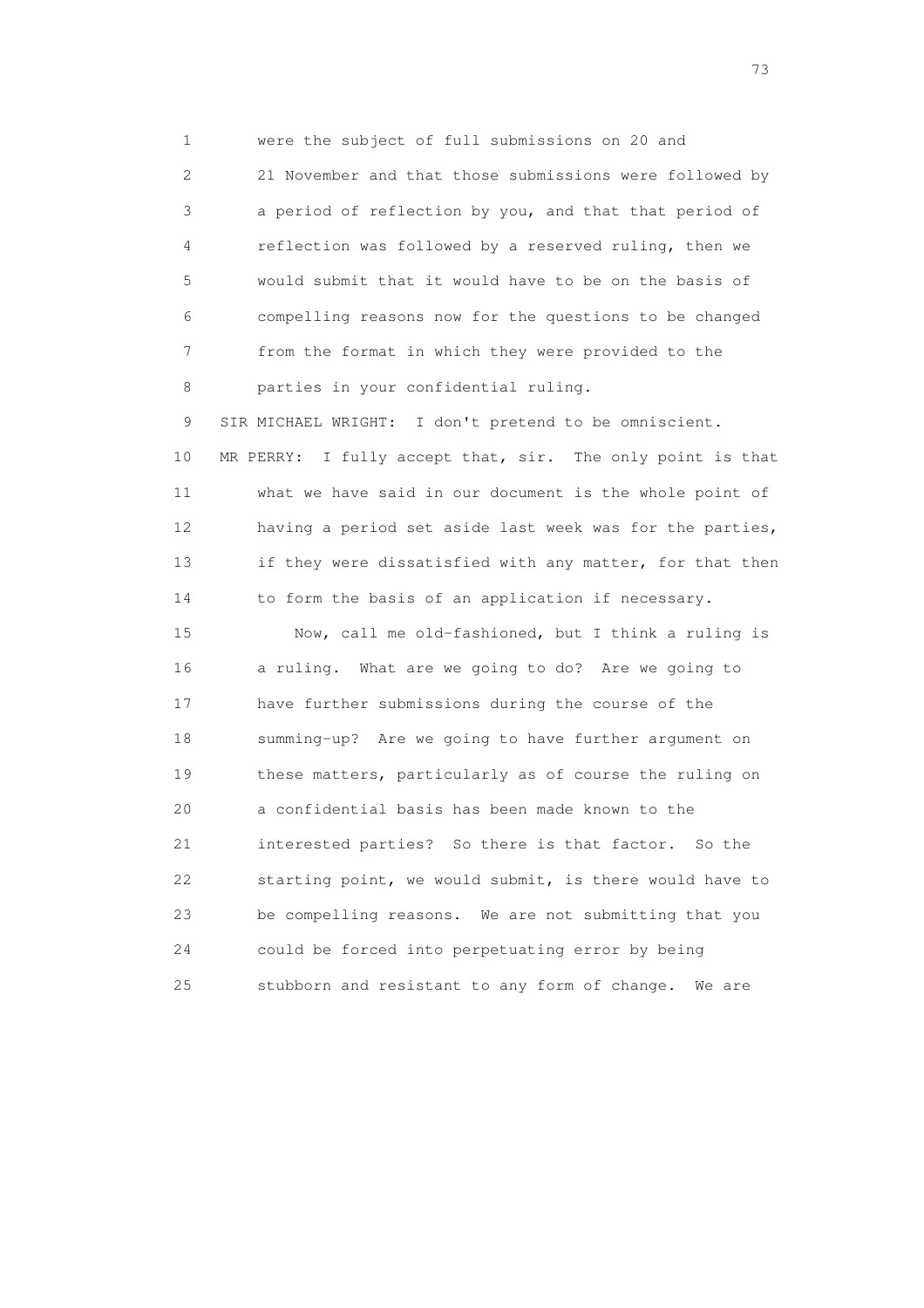1 not submitting that. But we are saying that a good 2 starting point would be there would have to be 3 compelling reasons. 4 SIR MICHAEL WRIGHT: Yes. 5 MR PERRY: Sir, may I just deal then with the submissions by 6 adopting the submissions document that we have prepared. 7 SIR MICHAEL WRIGHT: Yes. 8 MR PERRY: And by adding these few short points. 9 First of all, in relation to the content and tone of 10 the order to stop, we make one short point. The 11 submissions that have been made to you this morning 12 overlook the fact that the command given to Trojan 84 13 was relayed to him by Trojan 80 and not by the DSO. So 14 that has simply been overlooked in its entirety. 15 The second point, dealing with the window of 16 opportunity submission, may we simply invite you, sir, 17 to see our original written submissions between 18 paragraphs 3.8.1 to 3.8.11. The short point is that 19 there was not any window of opportunity, it's wholly 20 unrealistic to suggest that there was such 21 an opportunity, and it is simply wrong to suggest that 22 there was. There is no proper evidential basis for 23 suggesting that there was. 24 In relation to the communications point, we do

25 object to the form of the question. If there is to be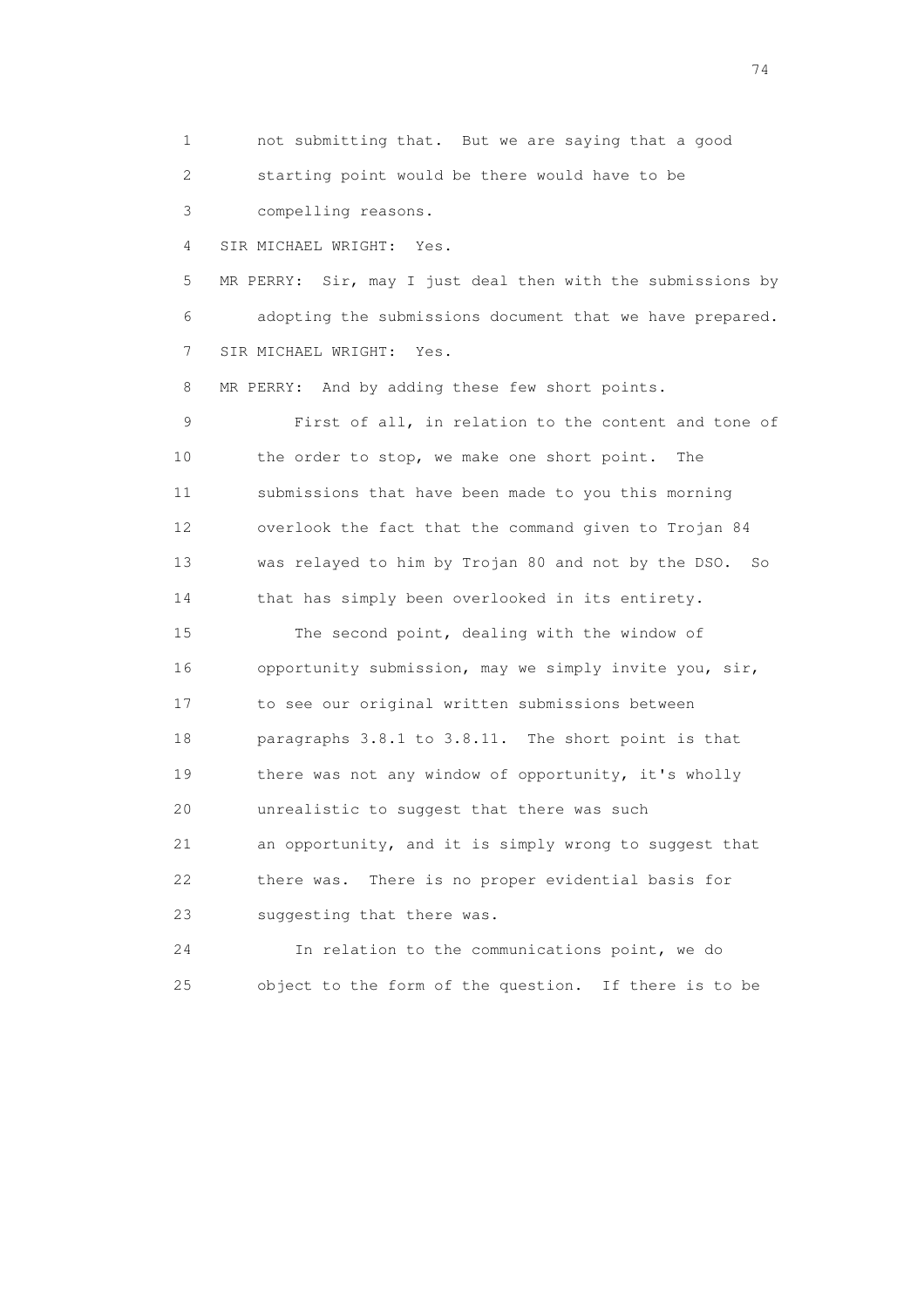1 a question in relation to communications generally, it 2 should not be premised on the suggestion that there was 3 not an efficient communications system, and at the very 4 least it would have to be framed in terms which referred 5 to the operations of the communications system as it 6 existed between the various teams.

7 SIR MICHAEL WRIGHT: Yes.

 8 MR PERRY: Sir, the next point, the tone and content of the 9 briefings, we would simply make this preliminary 10 observation: it was not in draft 2 of the submissions 11 that were made to you on 20 and 21 November, so it 12 appears to be a new allegation, that that rather 13 undermines the suggestion now that this is absolutely 14 central to the question that the jury has to consider. 15 We do say that it's a significant fact that, during the 16 course of the proceedings, this was not put either to 17 Mr Purser or to Trojan 84, and we submit as a simple 18 aspect of fairness, it should not now be left to the 19 jury as a potential implicit criticism of either 20 Trojan 84 or Mr Purser.

 21 However, in any event, and more fundamental 22 an objection, it's not capable of being causative either 23 on a criminal or civil standard of proof because the key 24 events were between 9.33 and 10.03, and no reasonable 25 jury could find it to have been a cause, given the

na matsay na katalog as na kasang na mga 175 may 2008. Ang isang isang nagsang nagsang nagsang nagsang nagsang<br>Tagapang nagsang nagsang nagsang nagsang nagsang nagsang nagsang nagsang nagsang nagsang nagsang nagsang nagsa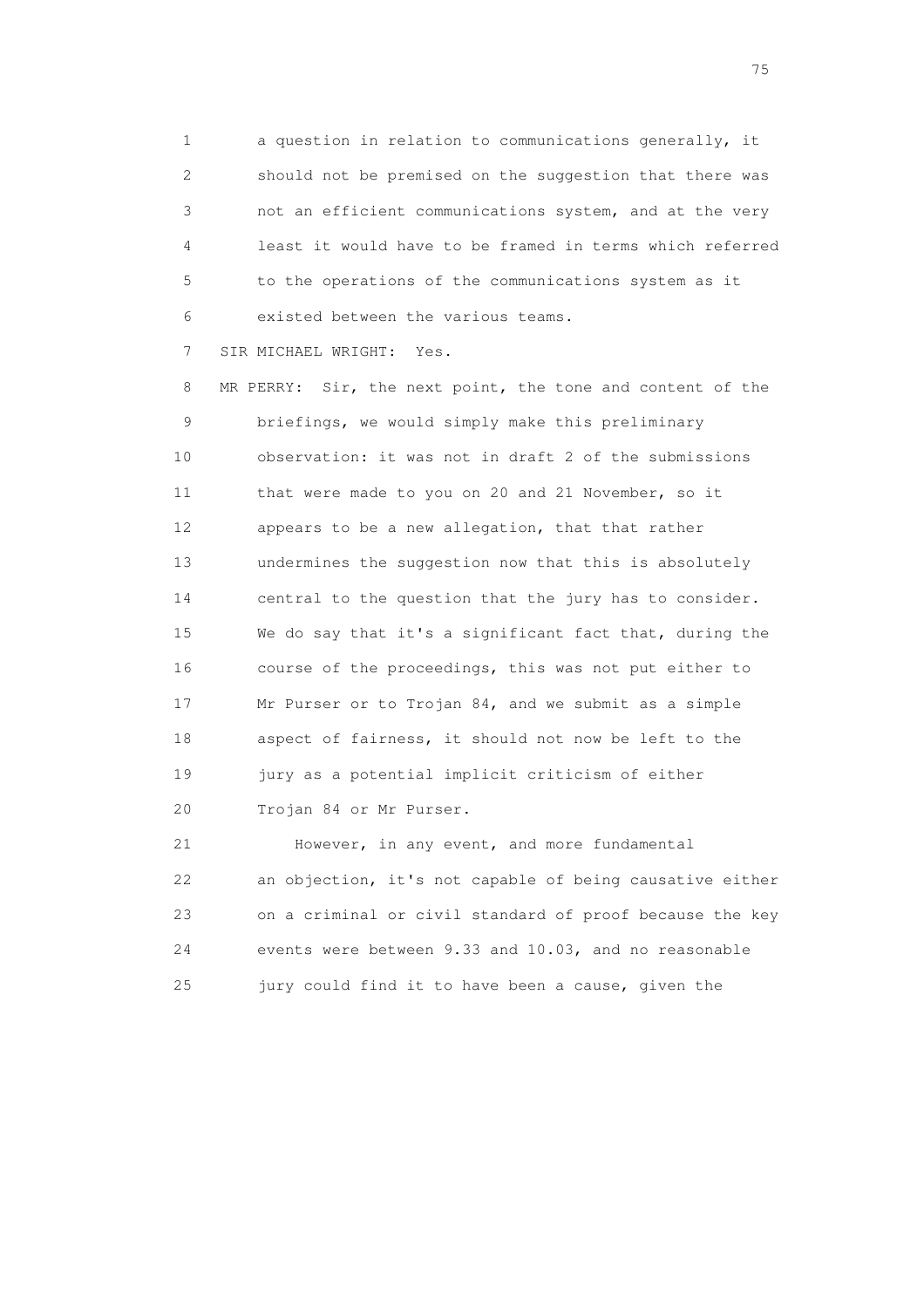1 evidence given by the firearms officers themselves. 2 Sir, so far as the evidence given by Mr McDowall is 3 concerned, which it's said is the basis of the 4 criticism, may we simply refer you to 25 September this 5 year at page 86, between lines 4 and 16 of the 6 transcript, where some questions were put to 7 Mr McDowall. He said he didn't know the details of the 8 briefing, and that was simply not followed up. If it 9 was so central and important, it should have been. If 10 it wasn't, then it shouldn't now be left.

 11 Sir, finally, in relation to the question on the use 12 of SO12, our essential submission is the current 13 question is apt to capture the important nature of the 14 jury's conclusions. If there is going to be a question 15 on the potential use of SO12 officers to do the stop, it 16 would have to be much more analytical than the question 17 as currently framed, and it would have to be broken down 18 because it would have to deal with, first of all, the 19 possibility that if it had been thought that CO19 were 20 in a position to conduct the stop when Mr de Menezes got 21 off the bus, were CO19 the appropriate resource to be 22 used? So in other words you would have to have some 23 indication of what the jury's view about all that 24 evidence was.

25 And secondly, if it had been thought that CO19 were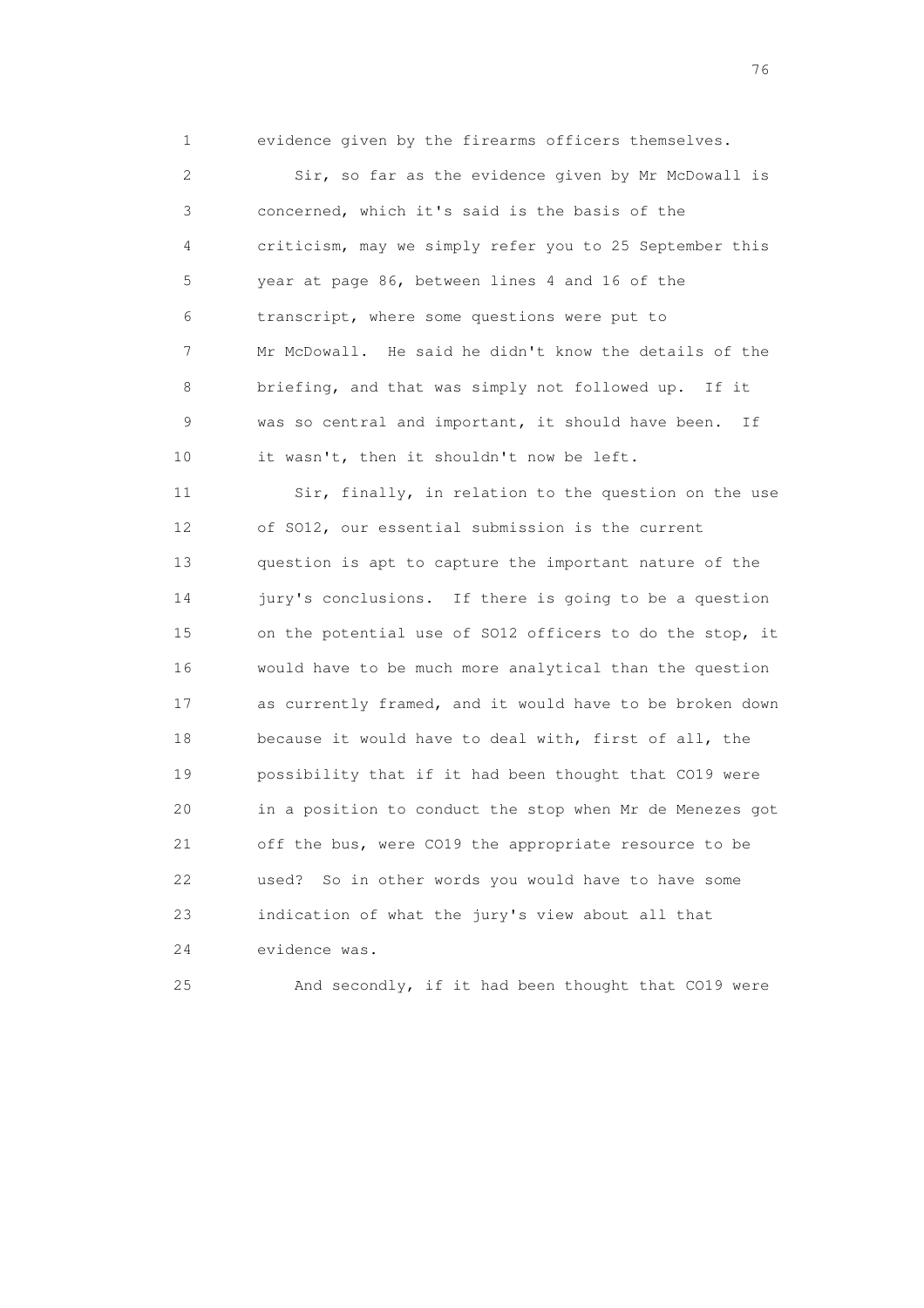1 in a position to conduct the stop almost immediately 2 after the order had been given to SO12, were CO19 the 3 more appropriate resource to be used to conduct it at 4 that stage? 5 SIR MICHAEL WRIGHT: I didn't think there was any issue 6 about that. Everybody agrees that they were or would 7 have been. The problem was is simply that they were not 8 in position -- or were thought not to be in position. 9 MR PERRY: Yes. Well, if there is going to be some issue in 10 relation to this, we would submit it has to be -- you 11 would have to phrase the questions in a more analytical 12 way. 13 SIR MICHAEL WRIGHT: I understand the point. They would 14 have to be more detailed questions. 15 MR PERRY: Yes, and it's the point going back to the 16 submissions that were made this morning in relation to 17 the firearms officers, there would have to be a very 18 detailed and balanced direction to the jury or reminder 19 to the jury of what the relevant evidence was in 20 relation to the points. 21 Of course, we do submit that infecting this type of 22 question, although it's been disavowed as being 23 influenced by hindsight at all, you do have to take 24 great care when dealing with a submission of that 25 nature, given what we all know now.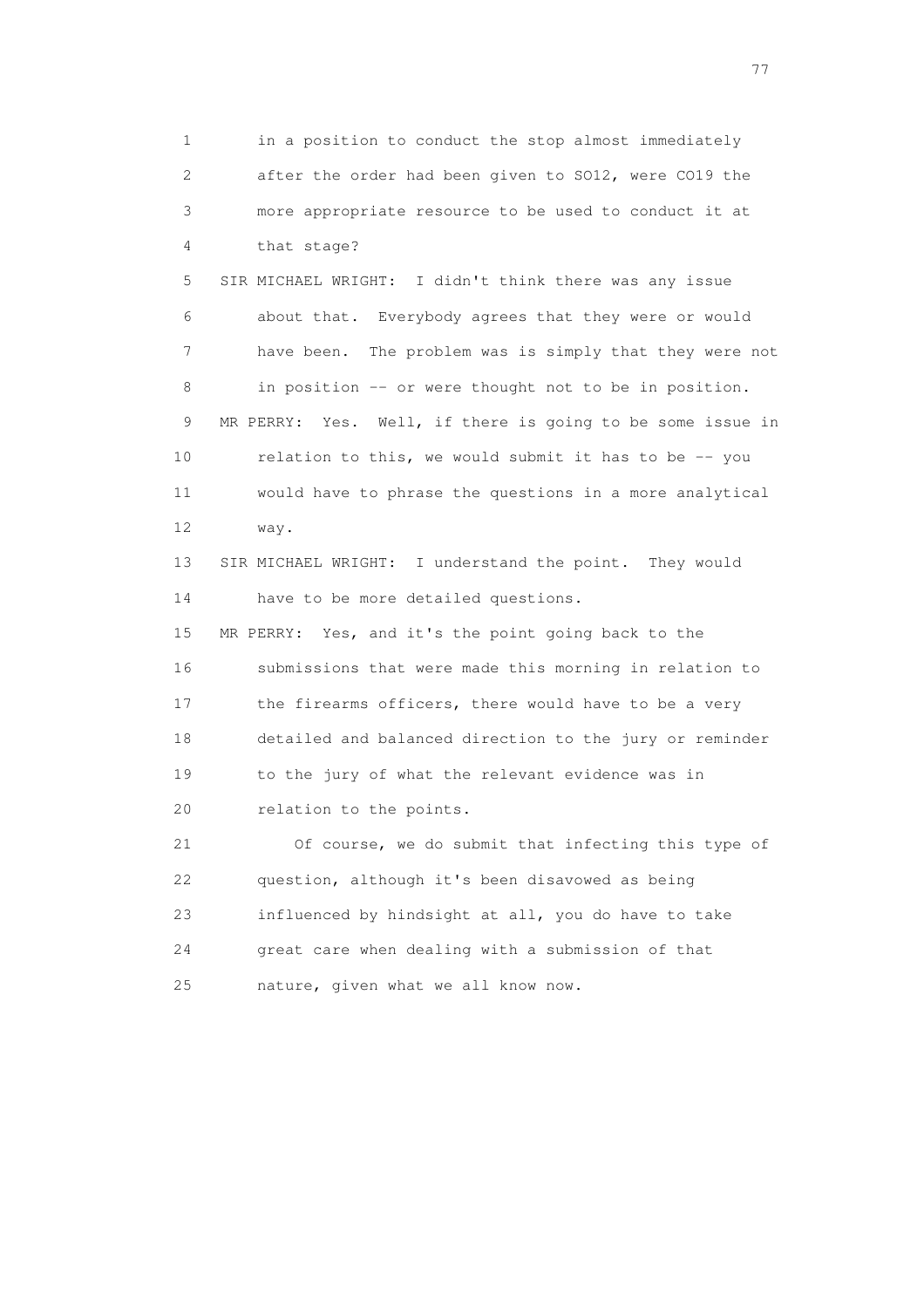1 So sir, we do say that the original questions were 2 appropriate and we have made our main response in the 3 written submissions, but we would invite you to take 4 those initial matters into account. 5 SIR MICHAEL WRIGHT: Thank you very much. Mr Stern. 6 Submissions by MR STERN 7 MR STERN: Sir, may I deal briefly with the last point 8 raised by my learned friend Mr Mansfield in relation to 9 the question of the instruction to Mr de Menezes. 10 You will have seen from the latest series of 11 narrative questions that they seek to ask, the insertion 12 of that just under number 1. 13 SIR MICHAEL WRIGHT: Yes. 14 MR STERN: Sir, this question was raised by Mr Mansfield in 15 his submissions of 13 November, that is to say the 16 original submissions document, and indeed featured as 17 a proposed question in the narrative documents that we 18 were given or handed out on the precise day of the 19 argument. You will find the reference at page 46, 20 paragraph 53. 21 SIR MICHAEL WRIGHT: Yes. 22 MR STERN: You will see 53(iii): 23 "The events within the carriage, in particular ..." 24 Then it sets out -- 25 SIR MICHAEL WRIGHT: (c) is the one you are looking at?

n and the state of the state of the state of the state of the state of the state of the state of the state of the state of the state of the state of the state of the state of the state of the state of the state of the stat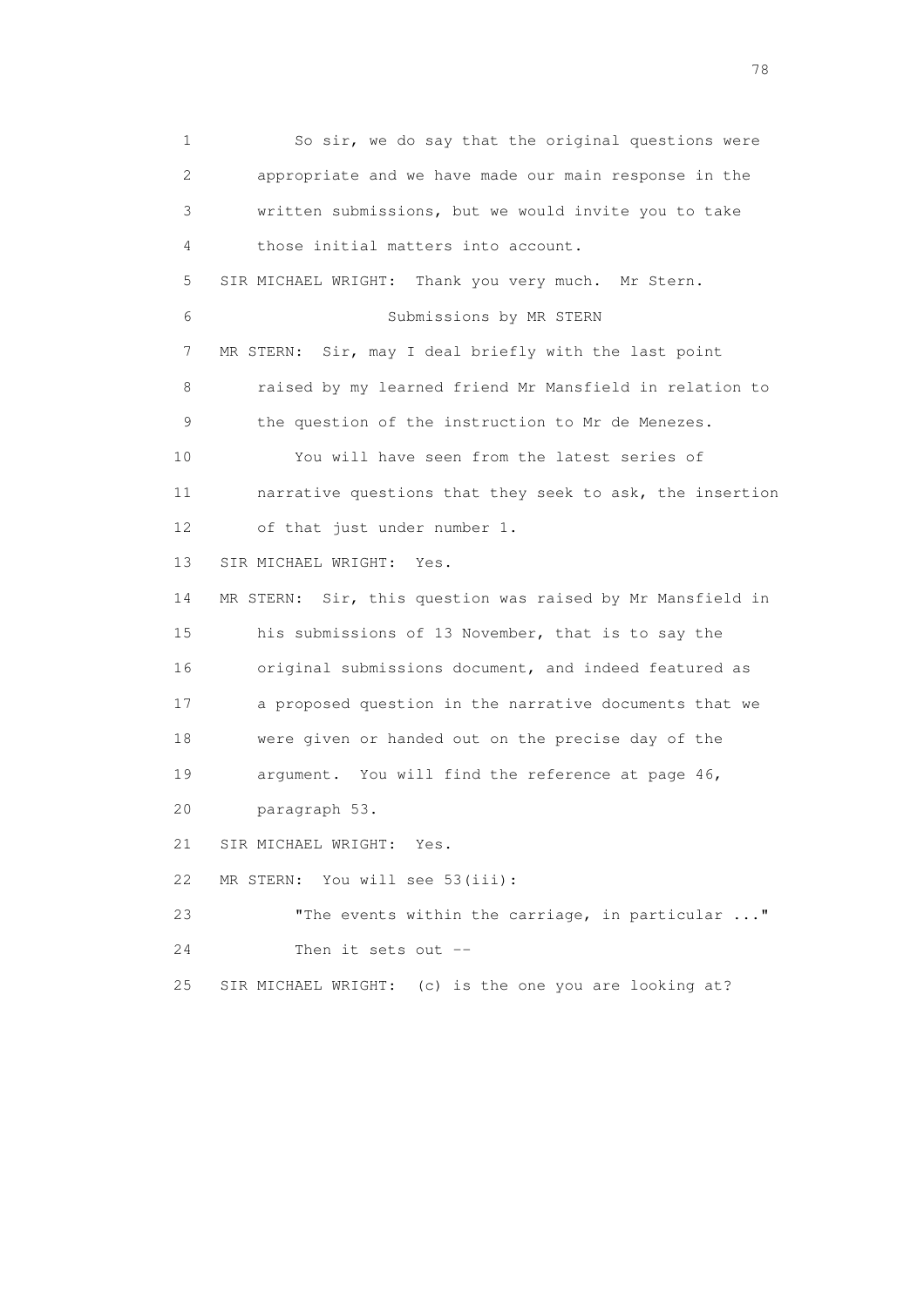1 MR STERN: Precisely. As I say, the narrative questions 2 that were handed out on the morning of the argument 3 included the very question that is now sought to be 4 included or reargued again.

5 SIR MICHAEL WRIGHT: Yes.

 6 MR STERN: I assume that you, having looked at those 7 questions, decided not to include that particular one 8 for good reason, and it was not included in your ruling 9 as one of the questions that ought to be left to the 10 jury.

 11 So my prime objection is that basis. The second is, 12 if one needs any further objection, because in my 13 submission it was for good reason that you determined 14 not to include that question, I adopt the arguments and 15 submissions of my learned friend Mr Hilliard in relation 16 to the question that he has put before you this morning, 17 and in addition to which it not only overlaps with other 18 questions but it is -- offends against the principle 19 that questions should be clear and simple. This again 20 is a question that if you were to leave it, it would 21 require a considerable number of other questions to be 22 put and another -- a number of factors to be put before 23 the jury in order that they could answer that question. 24 I can give you a number of examples as to why, but

25 there are probably about nine or ten different points in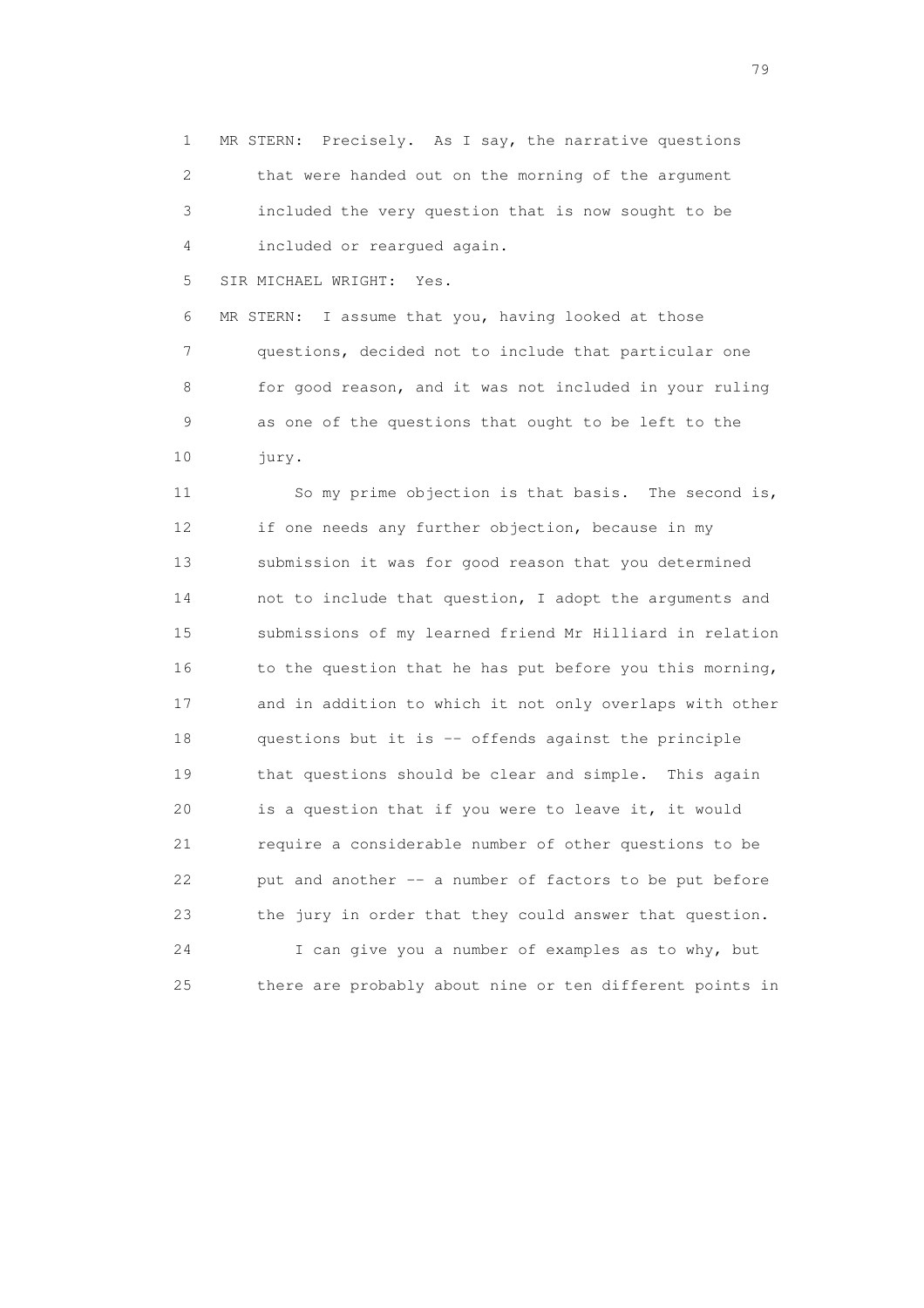1 relation to that question that I could submit to you. 2 So for those two principal reasons -- as I say, the 3 fact that it has already been argued, you have already 4 determined it, and second of all, it offends against 5 that principle of a clear and simple question, in my 6 submission it should not be included. 7 SIR MICHAEL WRIGHT: Thank you. Ms Leek. 8 Submissions by MS LEEK 9 MS LEEK: Sir, I wonder if I might just address you very 10 briefly on proposed questions 4(c) and 4(k), both of 11 which have been addressed by Mr Perry. 12 SIR MICHAEL WRIGHT: Yes. 13 MS LEEK: Might I preface what I say by reiterating that the 14 freer rein you give to the jury, of course the greater 15 risk there is that there will be a contravention of 16 rules 36 and 42. 17 SIR MICHAEL WRIGHT: I am very conscious of that. 18 MS LEEK: Sir, in relation to 4(k), I adopt my learned 19 friend Mr Hilliard's submissions in relation to that 20 question. There is no real factual issue in relation to 21 what was said by Trojan 84 or by Mr Esposito. Likewise,  $22$  there is no issue as to the tone in which  $-$  23 SIR MICHAEL WRIGHT: Sorry? 24 MS LEEK: There is no issue, as I understand it, as to the 25 tone in which it was said. There was no

entration of the state of the state of the state of the state of the state of the state of the state of the state of the state of the state of the state of the state of the state of the state of the state of the state of t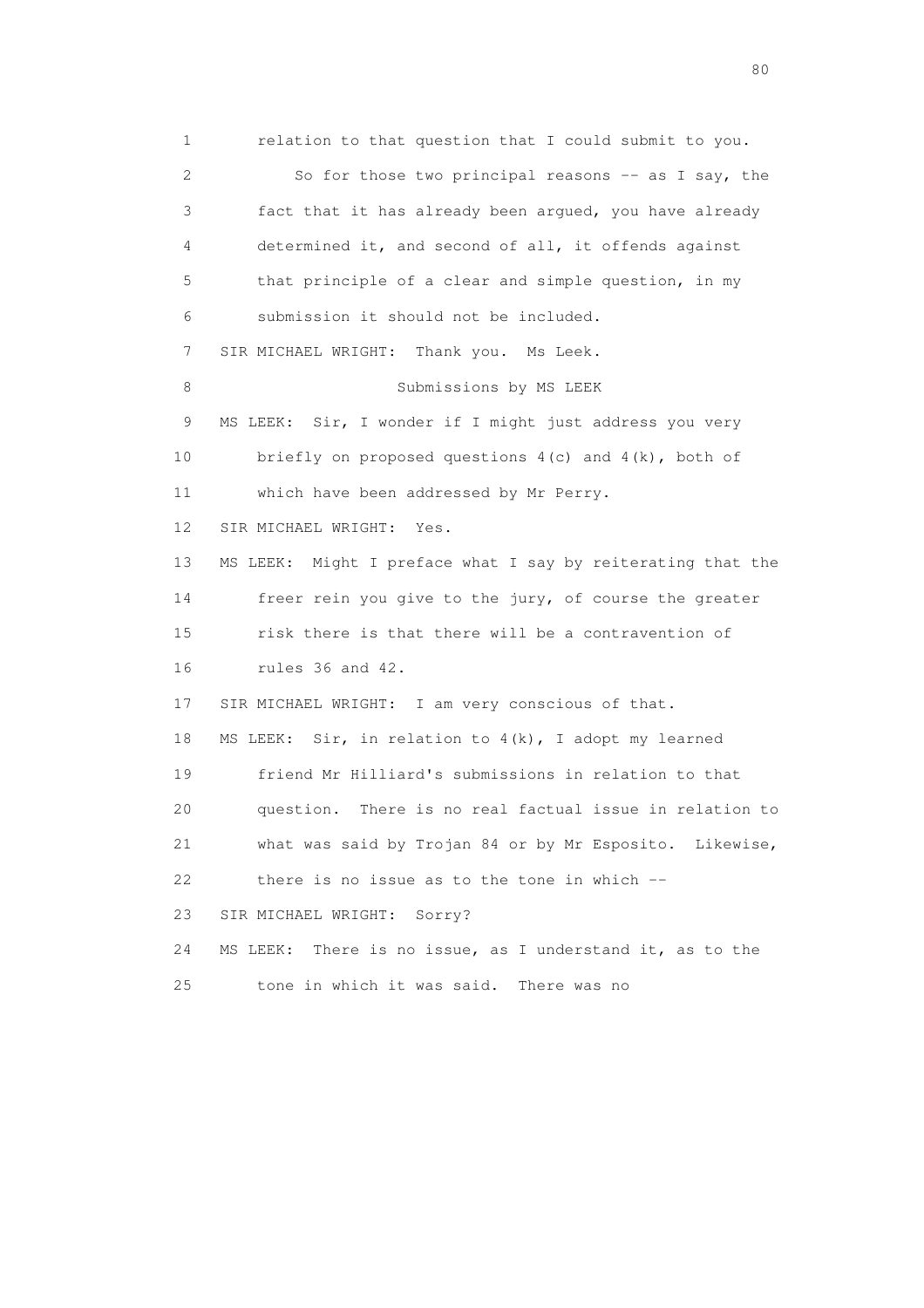1 misunderstanding by any officer as to what was required, 2 and the fact that there was some urgency in the tone was 3 natural and was required in the situation. It's 4 extremely difficult to see what possible criticism there 5 could be --

 6 SIR MICHAEL WRIGHT: Or what purpose the question -- 7 MS LEEK: Or what purpose the question serves, absolutely.

 8 Sir, as to 4(c), this is where I part company from 9 what my learned friend Mr Hilliard has said, which is 10 that this is not a question which will add to the jury's 11 task. I beg to differ on that. There were a number of 12 briefings, the first of which was at Leman Street; there 13 was then a briefing by Mr Purser at Nightingale Lane, 14 and a follow-up brief briefing by Trojan 84.

 15 Those briefings had a significant number of 16 component parts. What is it that was said to be 17 inappropriate? What is it that was said to be 18 causative? By all accounts, the officers found the 19 briefings to be balanced, the best briefings that they 20 had ever had was said by some, and completely measured. 21 Sir, again it's difficult to see what the purpose of 22 this question is. Which bit of the tone of which 23 briefing is it said caused or contributed in a more than 24 minimal or trivial fashion --

25 SIR MICHAEL WRIGHT: It did make them all understand that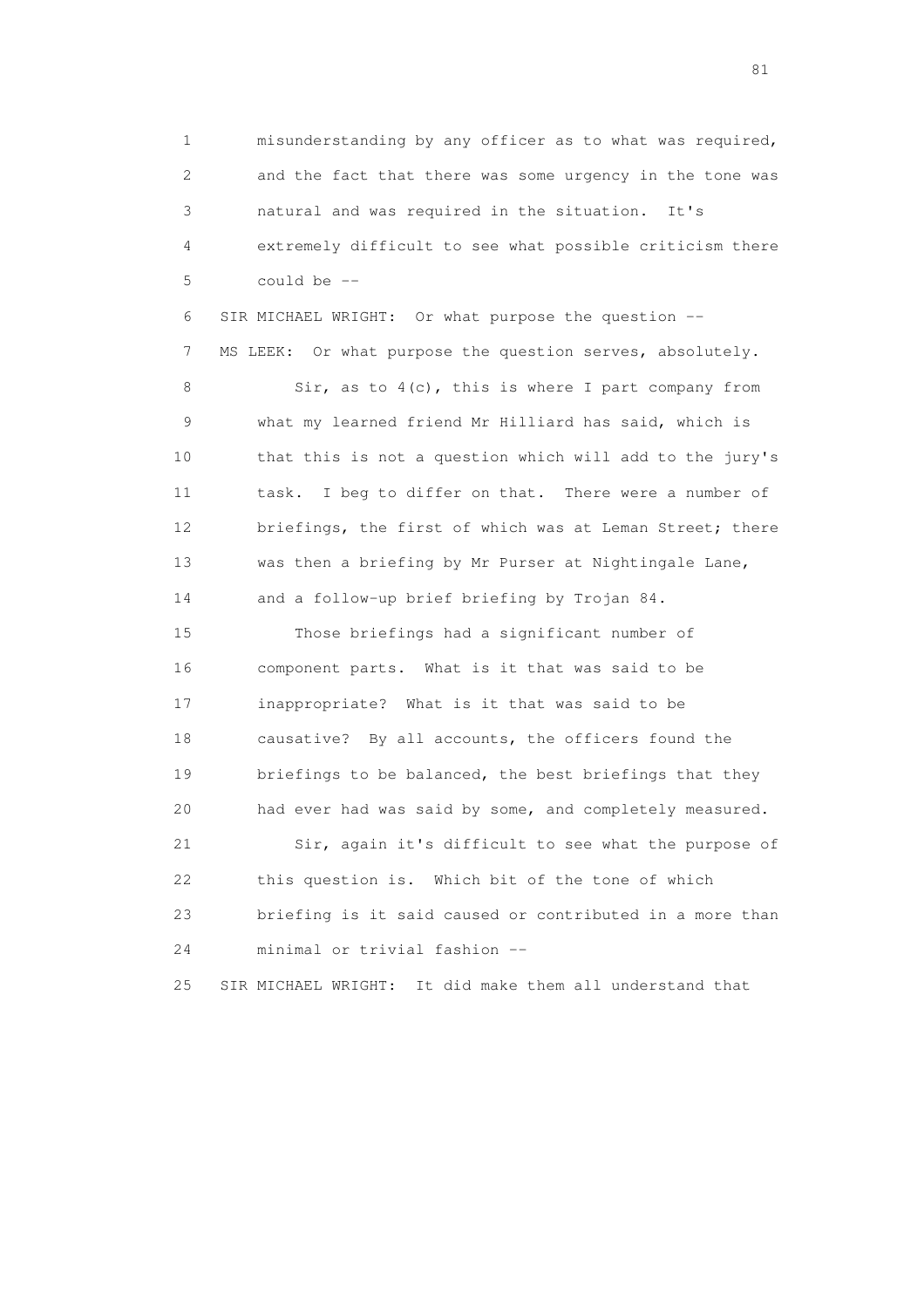1 they might not be coming home that night.

 2 MS LEEK: It did, sir, but by the same token they were all 3 told that they may or may not confront a suicide bomber 4 and that they may or may not have to use a critical 5 shot. Sir, that's the whole point of the balance in 6 these briefings which appears to have been set out to 7 the satisfaction of all officers who understood (a) the 8 seriousness, but (b) the possibility that they may or 9 may not have to confront a suicide bomber at the end of 10 the day.

 11 So the breadth of this question, in my submission, 12 would add significantly to the task of the jury, and 13 it's very difficult to break down exactly what is 14 required by it, and what the precise cause is. 15 SIR MICHAEL WRIGHT: Thank you very much. Mr Gibbs. 16 Submissions by MR GIBBS 17 MR GIBBS: Sir, I have very little to say. On the subject 18 of the general questions which it's proposed might be 19 asked, and questions like: to what extent did X, Y, Z 20 cause, if you find that it did cause or contribute. 21 I have nothing to add to the submissions that my learned 22 friend Mr Hilliard has made to you.

 23 As to specific questions, you will remember that we 24 have made detailed submissions both in writing and 25 orally on an earlier date about this, and we read your

experience of the state of the state of the state of the state of the state of the state of the state of the s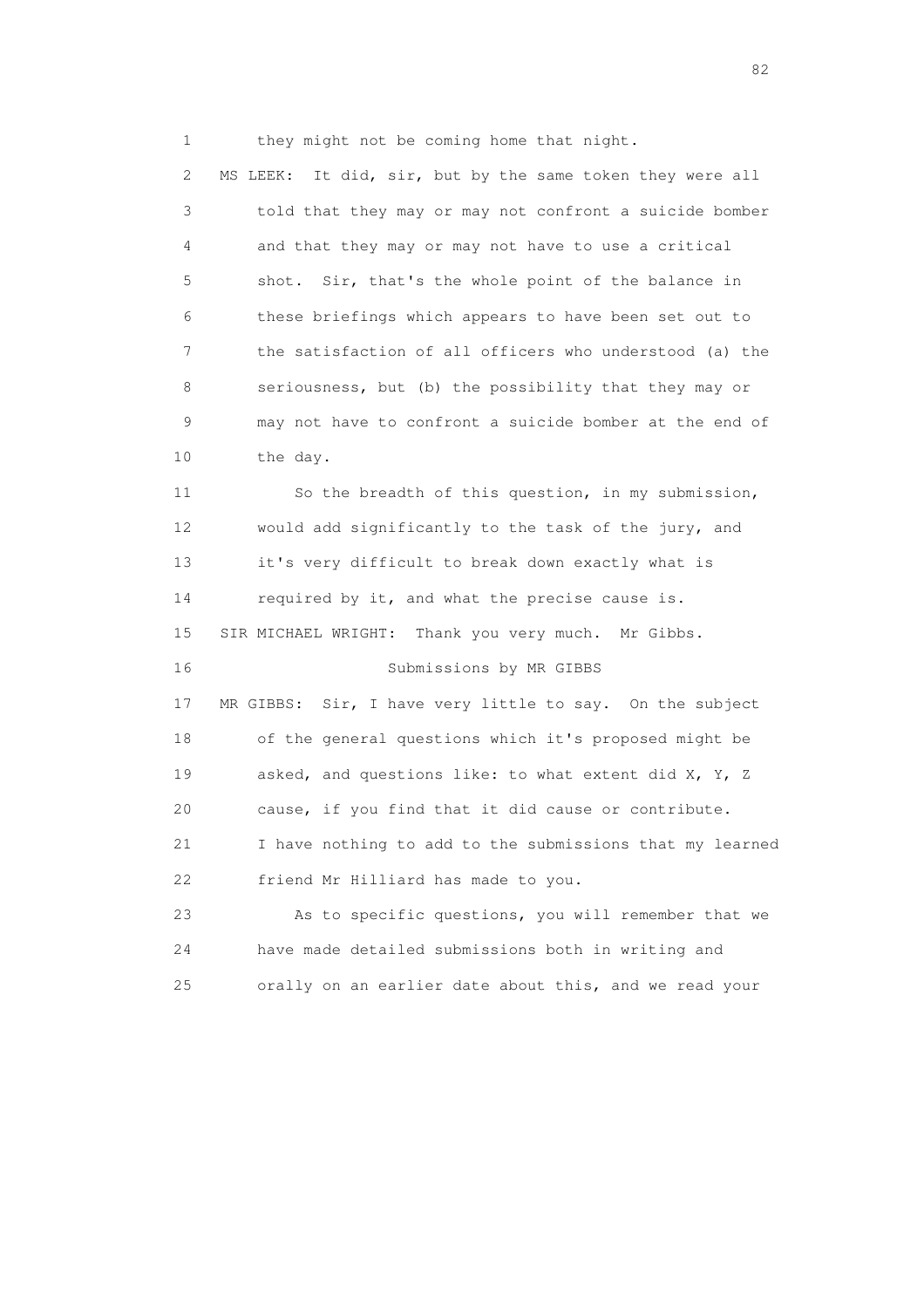1 ruling, we understood your ruling, we respected that you 2 had thought about it, and that you were exercising your 3 discretion as to how best to elicit the jury's verdict. 4 That, of course, is a broad and powerful discretion. 5 We understand the temptation to come back and have 6 another go, and I'm going to try to resist it, because 7 I am entirely confident that you will recognise a dish 8 that you have seen before which has been re-heated, as 9 is only too painfully set out in my learned friend 10 Mr Perry's written document. 11 SIR MICHAEL WRIGHT: I am not going to invite you to, but 12 you might like to reconsider the wording. That's quite 13 all right, Mr Gibbs. 14 MR GIBBS: I think I said what I meant, and I think I meant 15 what I said. 16 SIR MICHAEL WRIGHT: I ask no more. Very well. Mr King? 17 MR KING: No, thank you, sir. 18 SIR MICHAEL WRIGHT: Mr Horwell. 19 Submissions by MR HORWELL 20 MR HORWELL: We don't object to the lateness of 21 Mr Mansfield's submissions this morning. We do object 22 to their repetition of submissions made ten days ago, 23 and I join with the submissions that have been made, 24 serious and significant submissions that have been made 25 this morning, that a ruling is a ruling. We have not

experience and the contract of the contract of the contract of the contract of the contract of the contract of the contract of the contract of the contract of the contract of the contract of the contract of the contract of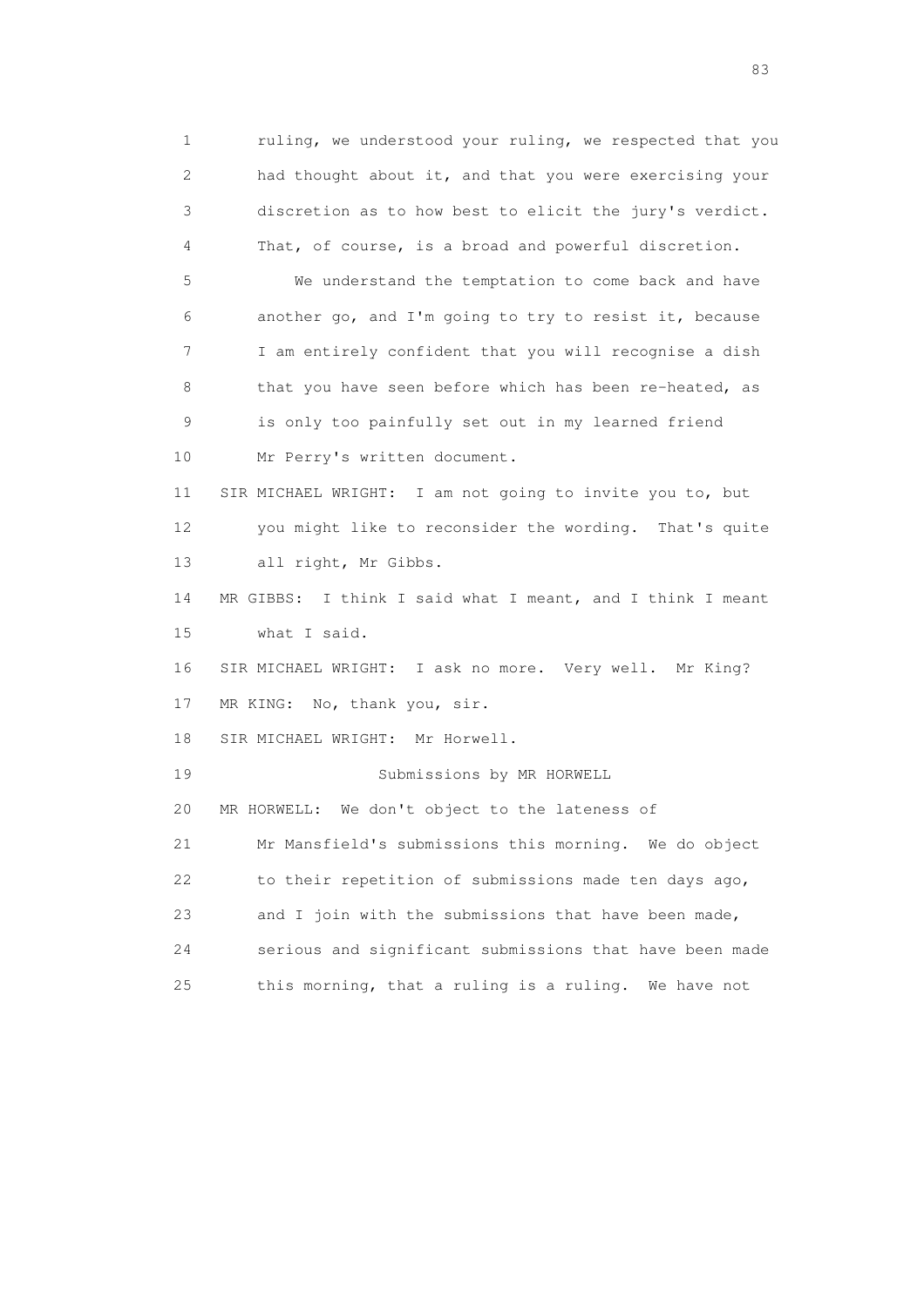1 come here to re-argue either your ruling or the 2 questions that have been set out in the form; only to 3 discuss their content and their specific wording, which 4 is obviously something we have been unable to argue 5 until today.

 6 I will deal with some of the points that have been 7 raised, but can I come to the questionnaire. 8 SIR MICHAEL WRIGHT: Yes, as redrafted? 9 MR HORWELL: Yes, as redrafted, as ruled upon by you, sir. 10 Question number 4, the general question itself, we 11 would -- Mr Stern has redrafted the questions for C2 and 12 C12, each of them having the standard of proof and we 13 would welcome, I think Mr Hilliard has effectively said

 15 The general question number 4, caused or contributed 16 to the death of Mr de Menezes, the test is more than 17 minimal and we would suggest that that be put in the 18 question.

14 this this morning, that change to these questions.

 19 4(b), the fact that better photographic images of 20 the suspect Hussain Osman were not obtained and provided 21 to the surveillance team. We would suggest that that 22 question could and should benefit from re-wording 23 because there is no issue that the police had other 24 photographic images of Hussain Osman. If this question 25 has any merit at all, it has to be on the basis that the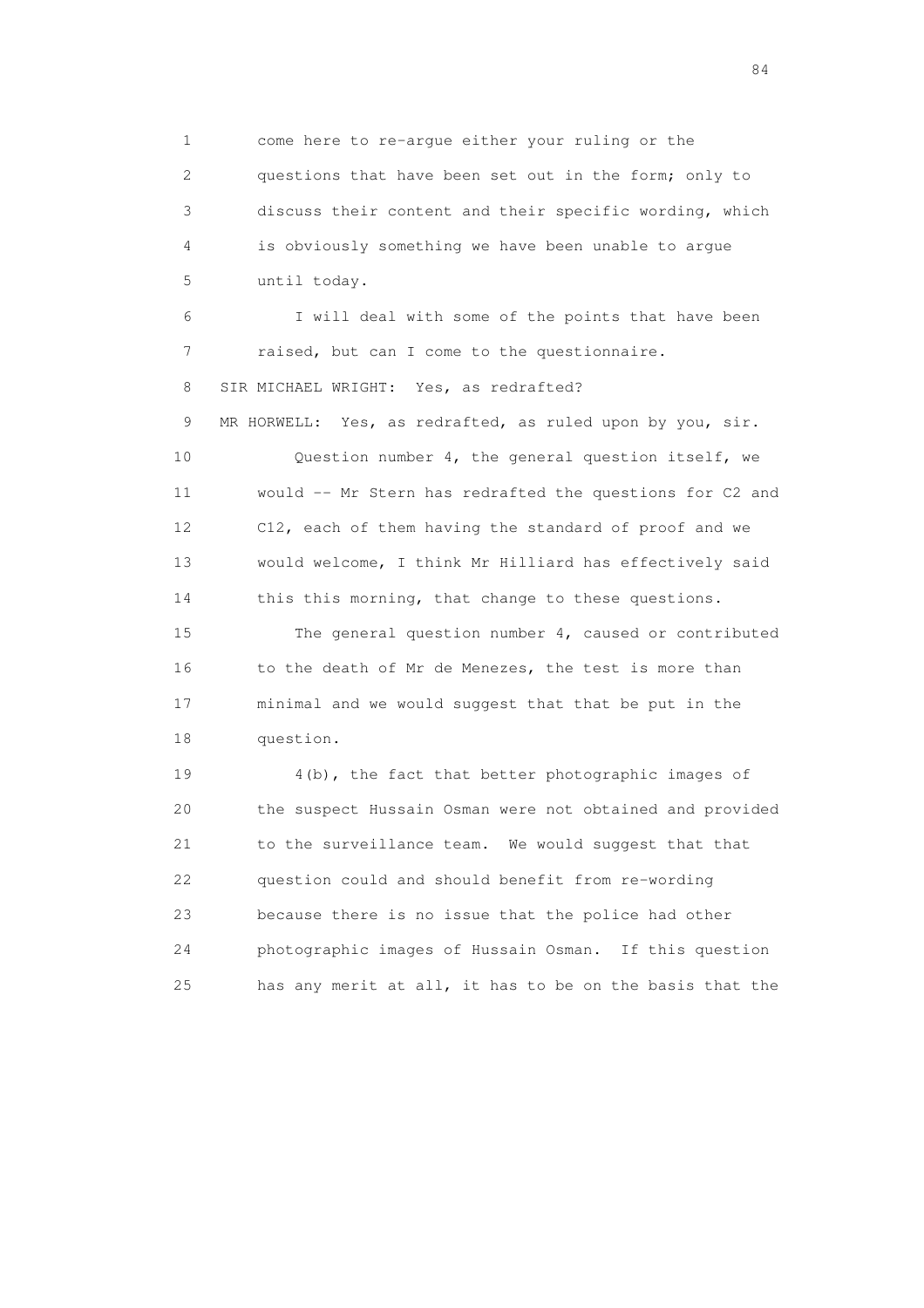1 police should have used those other photographs. When 2 one looks at the evidence, there is no dispute at all 3 that Hussain Osman had not been identified by the time 4 of the shooting as one of those present at Ragstone. 5 And although it was the view of one officer that it was 6 the same man in the wedding photographs, they were not 7 of course attributed to being Hussain Osman.

 8 So we would suggest a re-wording to this extent: did 9 the Metropolitan Police have a better photograph or 10 photographs of the suspect Hussain Osman which could 11 have been safely attributed to Hussain Osman by the time 12 the surveillance officers were deployed? Because that 13 is the test, we would submit.

 14 We would further submit that the evidence is very 15 much one way on that topic, but if the question is to be 16 asked, it should be directed in that fashion.

17 Question (g) --

 18 SIR MICHAEL WRIGHT: What about the DVLA photograph in the 19 light of the most recent evidence?

 20 MR HORWELL: We do not exclude that. That is obviously part 21 of the photographic image issue, and of course the jury

22 will hear further evidence on that tomorrow.

 23 Question (g) was redrafted by Mr Hilliard when he 24 was on his feet this morning, and --

25 SIR MICHAEL WRIGHT: Always a good place to do it.

experience of the contract of the contract of the contract of the contract of the contract of the contract of the contract of the contract of the contract of the contract of the contract of the contract of the contract of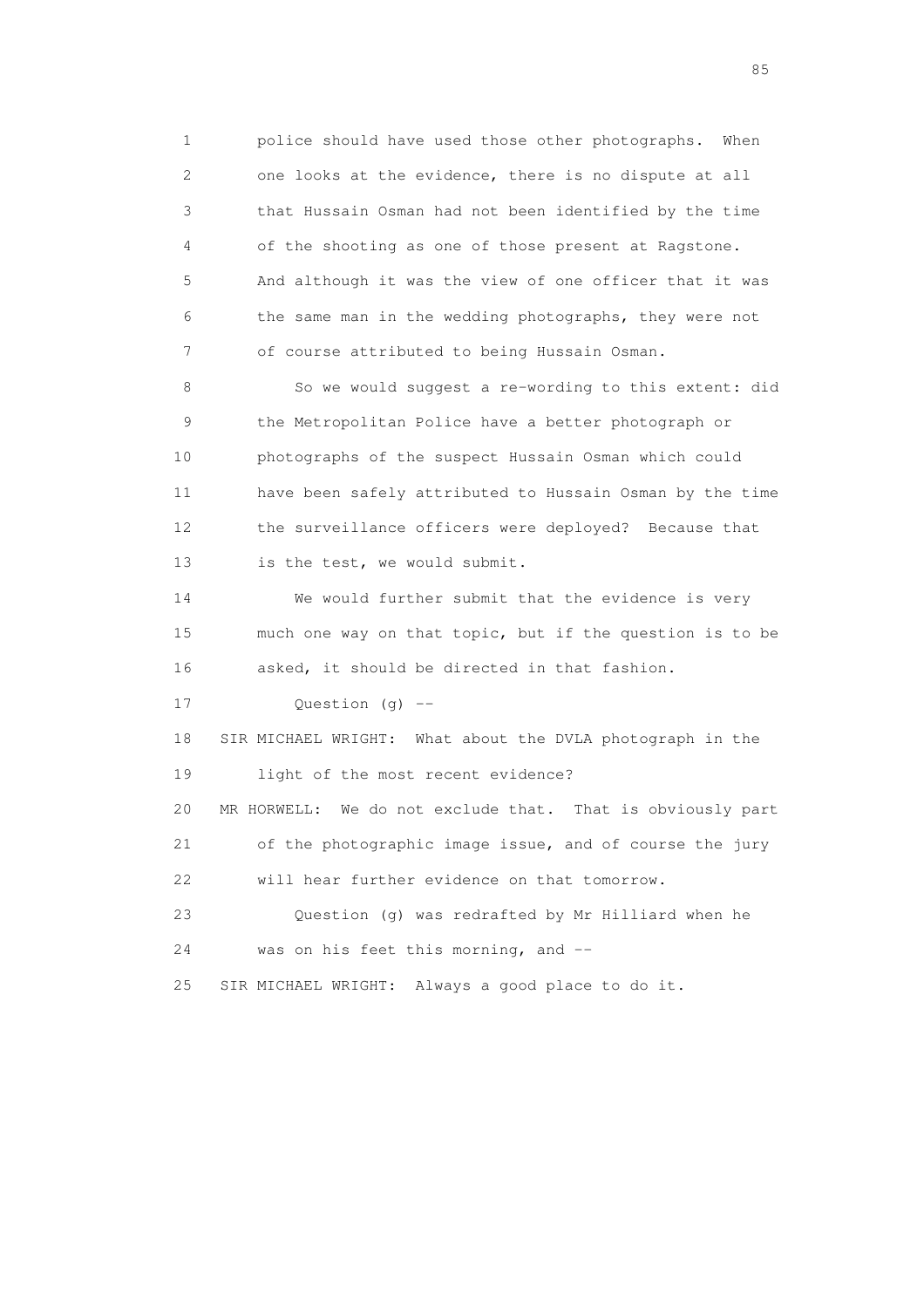1 MR HORWELL: It is. Whether it was done before or on his 2 feet, it was redrafted and notice of it given to us at 3 that time. It is a better question, we submit, than 4 that which is contained there, and Mr Perry has made 5 suggestions in addition, and we suggest that the 6 question could also benefit from those additions. We do 7 submit that the question as it stands serves no useful 8 purpose.

 9 Can I then come to, and only in short measure, some 10 of the issues that have been re-heated, re-argued, 11 re-hashed during the course of this morning. Any 12 question that is based on the communication system, we 13 have these concerns: the communications system that was 14 in existence in July of 2005 was not perfect, and we all 15 know that. But the jury has heard no evidence 16 whatsoever, or certainly insufficient evidence, as to 17 what other options might have been available. The jury 18 has heard that the police in an operation of this nature 19 have to use, in the main, an encrypted system, and 20 therefore what else was available to the 21 Metropolitan Police on that day? The fact that the 22 system was not perfect, we don't need a jury to answer 23 that. The fact is the police had no option but to use 24 the systems that they had, and therefore this is not 25 only in addition to your ruling and therefore falls foul

entration of the contract of the contract of the contract of the contract of the contract of the contract of the contract of the contract of the contract of the contract of the contract of the contract of the contract of t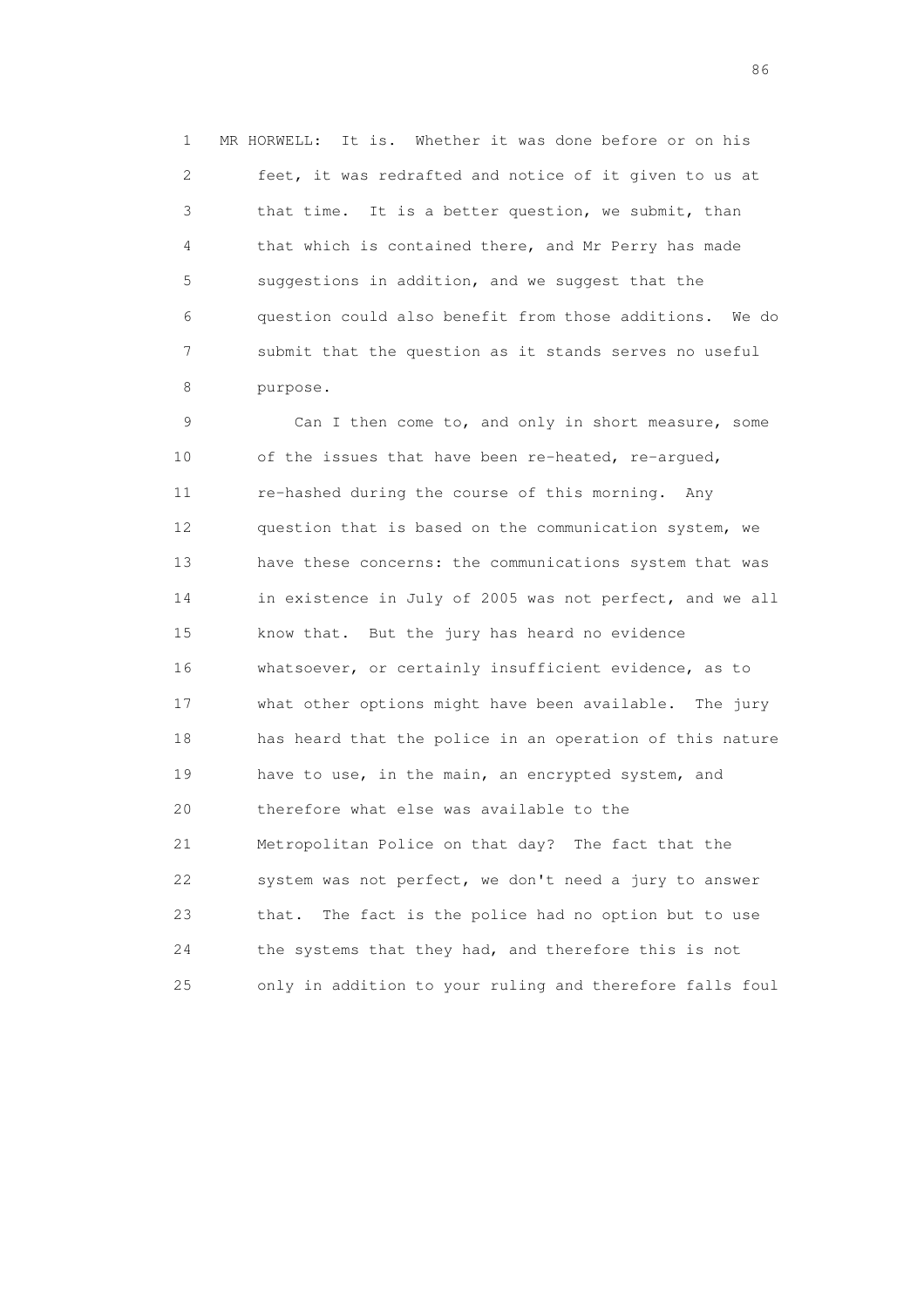1 of that test, we would submit that the jury have not 2 even begun to hear sufficient evidence to enable them to 3 answer this question. If I can fall into the trap of 4 referring to that which was argued more than a week ago, 5 it is the point that we raised that there is only 6 a purpose in asking this jury a question if they have 7 heard full evidence on the topic, and they have not. 8 Therefore the utility of any response from the jury 9 would not simply be extremely limited. It would be 10 worthless, in our submission.

 11 The window of opportunity, the point that never ever 12 seems to go away, notwithstanding the fact that the 13 evidence has put an end to it on many occasions. That's 14 not only my submission, and my repeated submission, this 15 is the submission of your own counsel in the document 16 that they prepared following the submissions of all 17 interested persons, and it's at page 25, paragraph 41:

 18 "It is difficult even with the benefit of hindsight 19 to say that a plan to stop any possible suspect before 20 they got to the nearest bus stop was practicable or 21 desirable. One could not be sure that a person would be 22 identified in the few minutes it would take for him or 23 her to walk to the bus stop on Upper Tulse Hill. If 24 a low threshold for identifications were set, then the 25 plan would involve firearms officers performing highly

experience of the state of the state of the state of the state of the state of the state of the state of the state of the state of the state of the state of the state of the state of the state of the state of the state of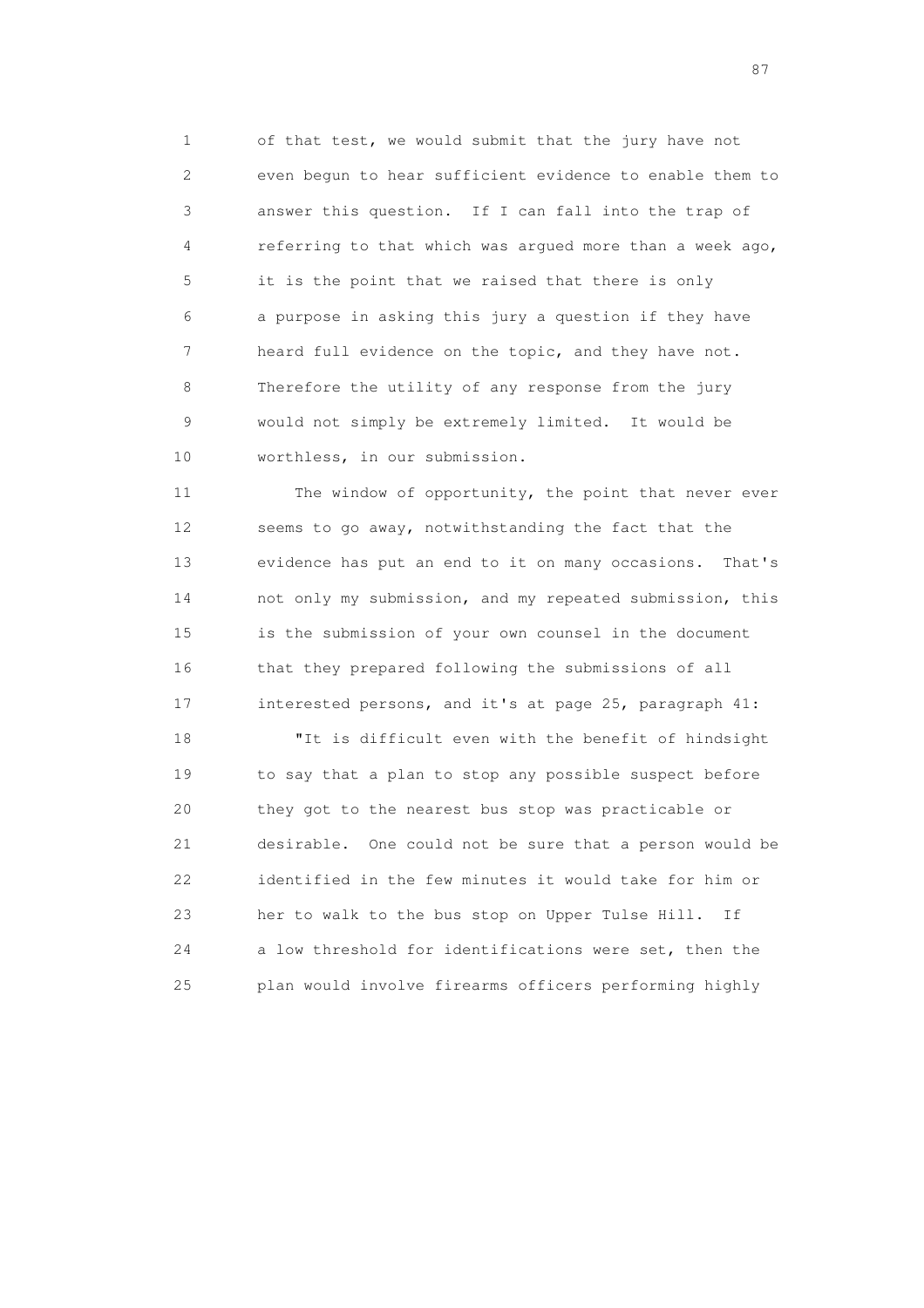1 visible challenges at regular intervals not far from the 2 premises. The operation would then have ceased to be 3 covert very quickly."

 4 That is a fair reflection on the evidence, and 5 therefore what on earth is the purpose of asking this 6 jury any question on that topic when the evidence is one 7 way?

 8 You have heard repeated submissions this morning on 9 the basis that the Galbraith test must apply to 10 questions that are being put to the jury, in the sense 11 that -- a modified test, obviously -- there has to be an 12 evidential issue for the jury to resolve. There isn't 13 one. The point has gone. And having gone, it should 14 remain in that position. We shouldn't try and breathe 15 life into it, even at the 11th hour.

 16 The briefing. Of course the officers believed they 17 may not come back that night. They faced the prospect 18 of confronting suicide bombers. There was nothing 19 unbalanced or improper in the briefing that they 20 received, and therefore again -- 21 SIR MICHAEL WRIGHT: My question was not intended to -- 22 didn't have the implication that it did.

23 MR HORWELL: I know, sir.

 24 SIR MICHAEL WRIGHT: The implication is that they were made 25 to realise what an extraordinarily grave situation they

en de la construction de la construction de la construction de la construction de la construction de la constr<br>1880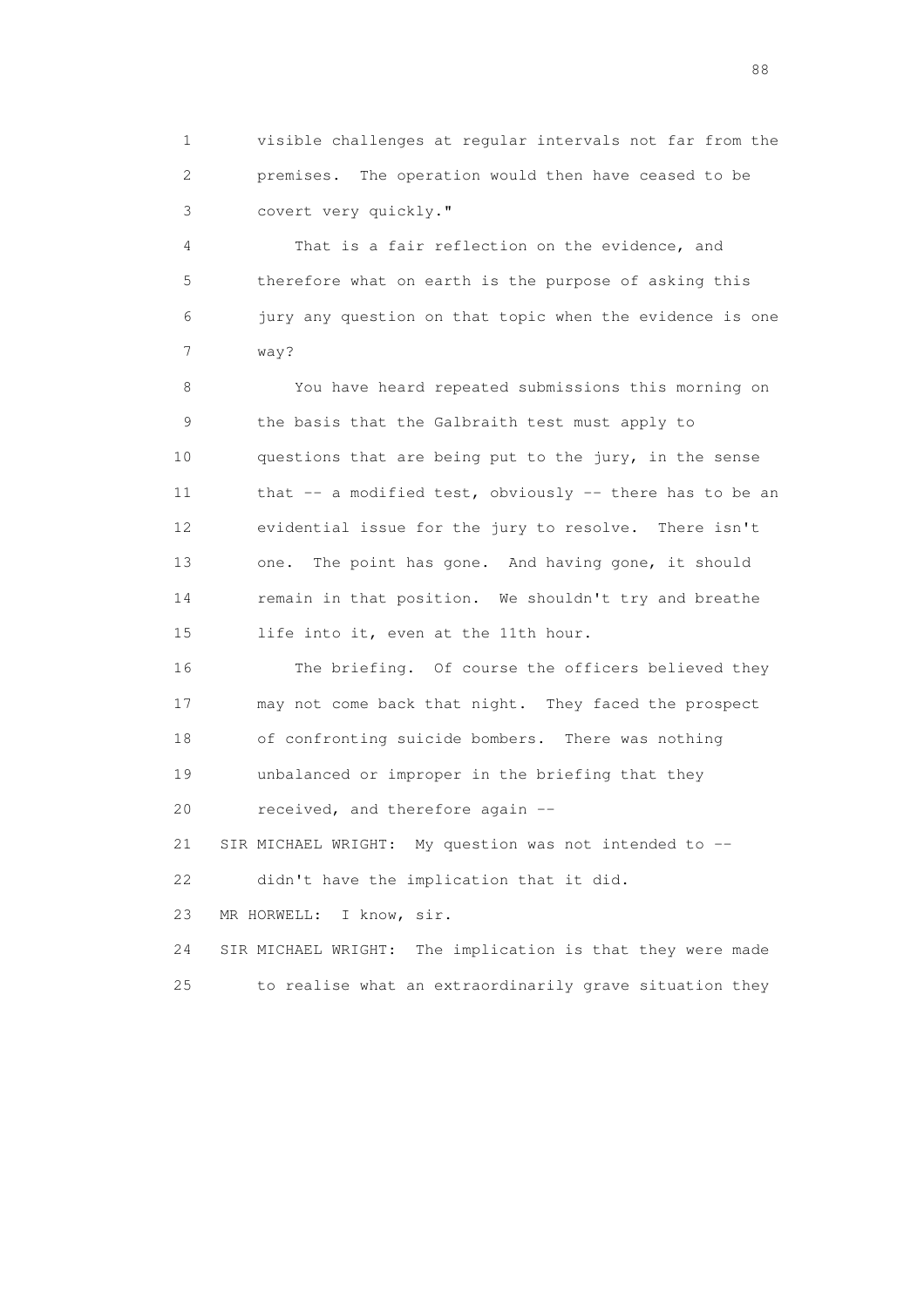1 were facing.

 2 MR HORWELL: Which was the reality, and therefore how on 3 earth can a briefing be criticised for correctly and 4 adequately informing police officers of the 5 extraordinary dangers they faced? 6 Contrary to your ruling, Mr Mansfield has again 7 sought to revive the general question, his general 8 question that he suggests to the jury that -- 9 SIR MICHAEL WRIGHT: You mean the wrap-up question? 10 MR HORWELL: Yes. As I have said, we have had a ruling on 11 this already. The purpose of the questions is to 12 identify the relevant issues upon which you believe 13 answers are required. The general question is in 14 defiance of that approach. It's the reason why we have 15 sent the jury away for three weeks, is for you to 16 identify the relevant and proper questions now to ask 17 them. There is no need, in addition, for a general 18 question, in our submission. 19 It can lead, as has been pointed out more than once 20 this morning, to inconsistencies. We submit that having 21 decided to ask the questions that you have, that should 22 be an end to the matter. 23 Those are our submissions. 24 SIR MICHAEL WRIGHT: Thank you very much, Mr Horwell. 25 Mr Hilliard.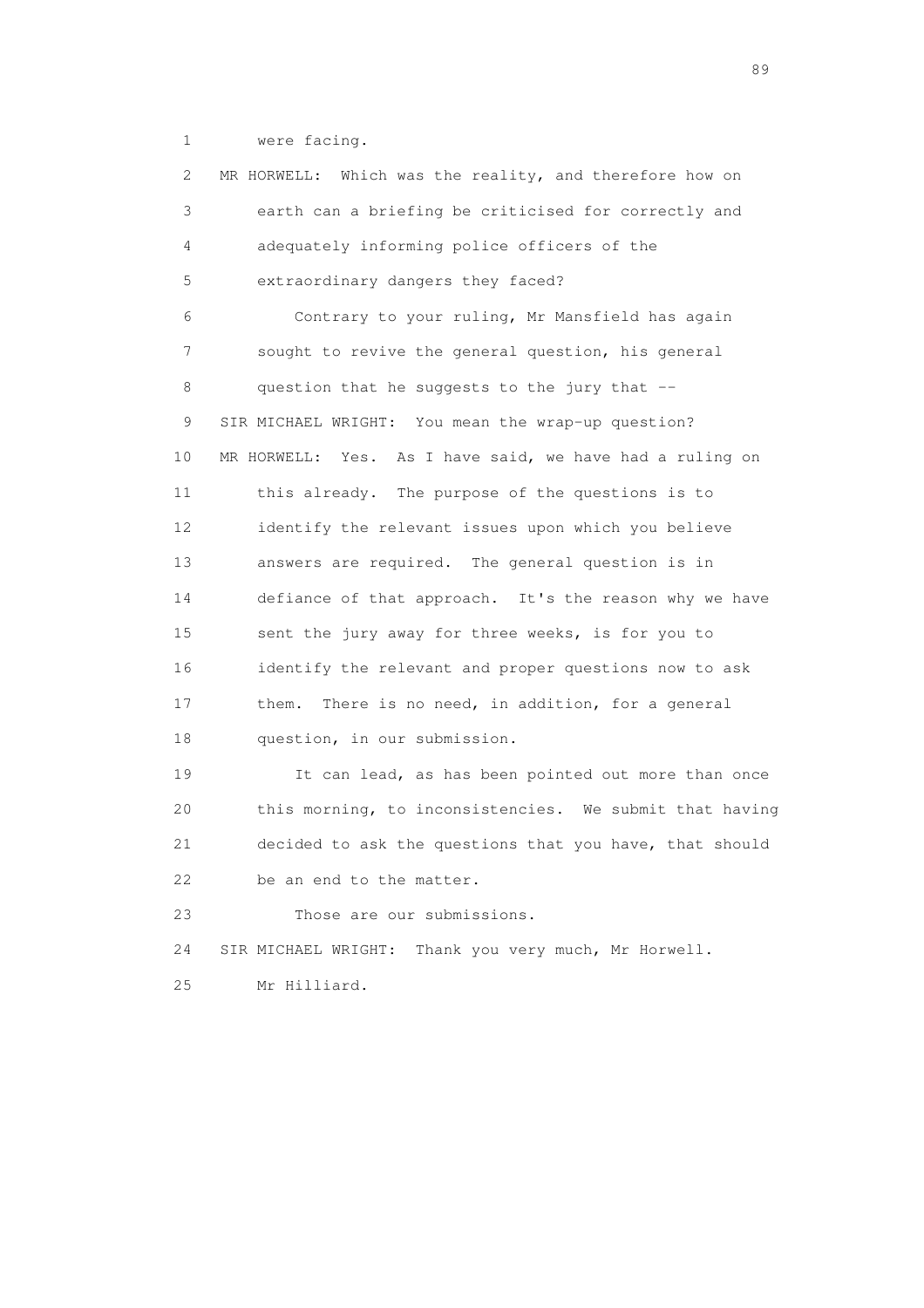1 Further submissions by MR HILLIARD 2 MR HILLIARD: Sir, the only point to add is this: so far as 3 the question of ascribing the degree of contribution 4 that any factor has made, I think we would only point 5 out that one lawyer might have considerable difficulty 6 with that, let alone, in our submission, 11 lay persons 7 who all have to agree. 8 SIR MICHAEL WRIGHT: The wrap-up question. 9 MR HILLIARD: It's the part of the question about ascribing 10 a degree of causation to particular factors. Beyond 11 that, there is nothing I wish to add. 12 SIR MICHAEL WRIGHT: Thank you very much. 13 MR HILLIARD: Can I just raise this before I sit down: 14 I hope that all my learned friends have been provided 15 with a copy of a draft inquisition and the draft written 16 legal directions. 17 SIR MICHAEL WRIGHT: Yes. 18 MR HILLIARD: Obviously were any of the questions to change, 19 then that might affect possibly some of the text. There 20 might be consequential amendments towards the end of the 21 legal directions, but apart from that, the query really 22 is whether there are any objections to anything in 23 either of those documents. 24 SIR MICHAEL WRIGHT: Are there? 25 Further submissions by MR MANSFIELD

entration of the contract of the contract of the contract of the contract of the contract of the contract of the contract of the contract of the contract of the contract of the contract of the contract of the contract of t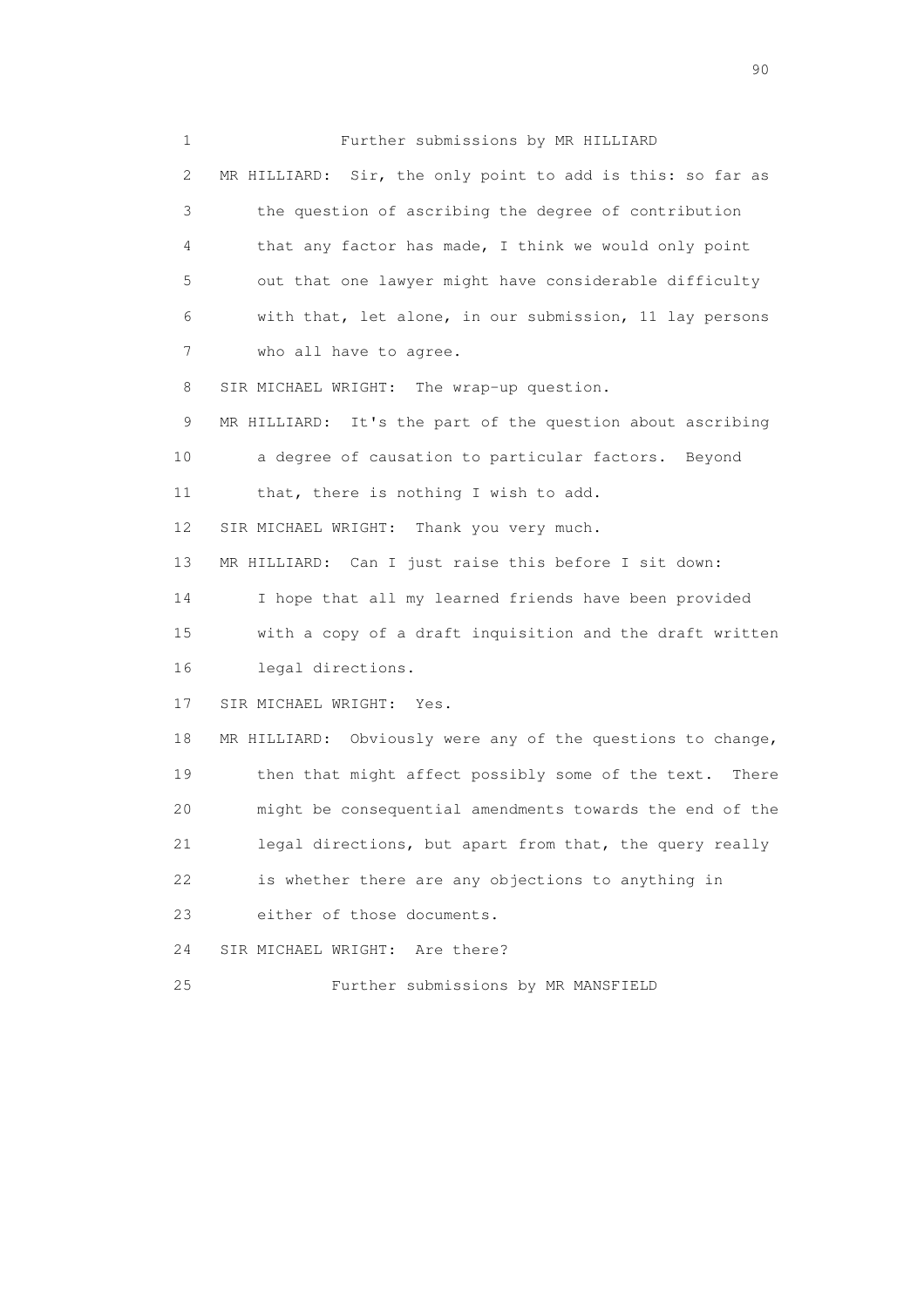1 MR MANSFIELD: Sir, may I just note, may I just add, it's 2 a matter that has occurred to me before today but 3 I hadn't troubled you with it until now, and it may be 4 that it has occurred to you as well. In fact, 5 I remember during discussion at an earlier stage that 6 you posed a question when dealing with the short form 7 verdicts, particularly in relation to what happened in 8 the carriage, where if they are going to be left with 9 lawful and open, you were concerned about the converse 10 arising when only lawful is being left. 11 Now, this has arisen in previous cases, whereby in

 12 our submission it is necessary to consider whether the 13 jury should in fact, as a matter of your direction, be 14 indicated to them why unlawful killing is not within the 15 ambit. Otherwise they are going to wonder why it is 16 only put one way.

17 And why it isn't --

 18 SIR MICHAEL WRIGHT: The direction in law on lawful killing 19 will have to involve the only relevant area, which is 20 the area of self-defence.

 21 MR MANSFIELD: Yes, but of course -- I appreciate that 22 I think, sir, you will see --

 23 SIR MICHAEL WRIGHT: Which effectively answers the question. 24 MR MANSFIELD: Yes. Well, to some extent it does, but it 25 raises the question as well, why are we only considering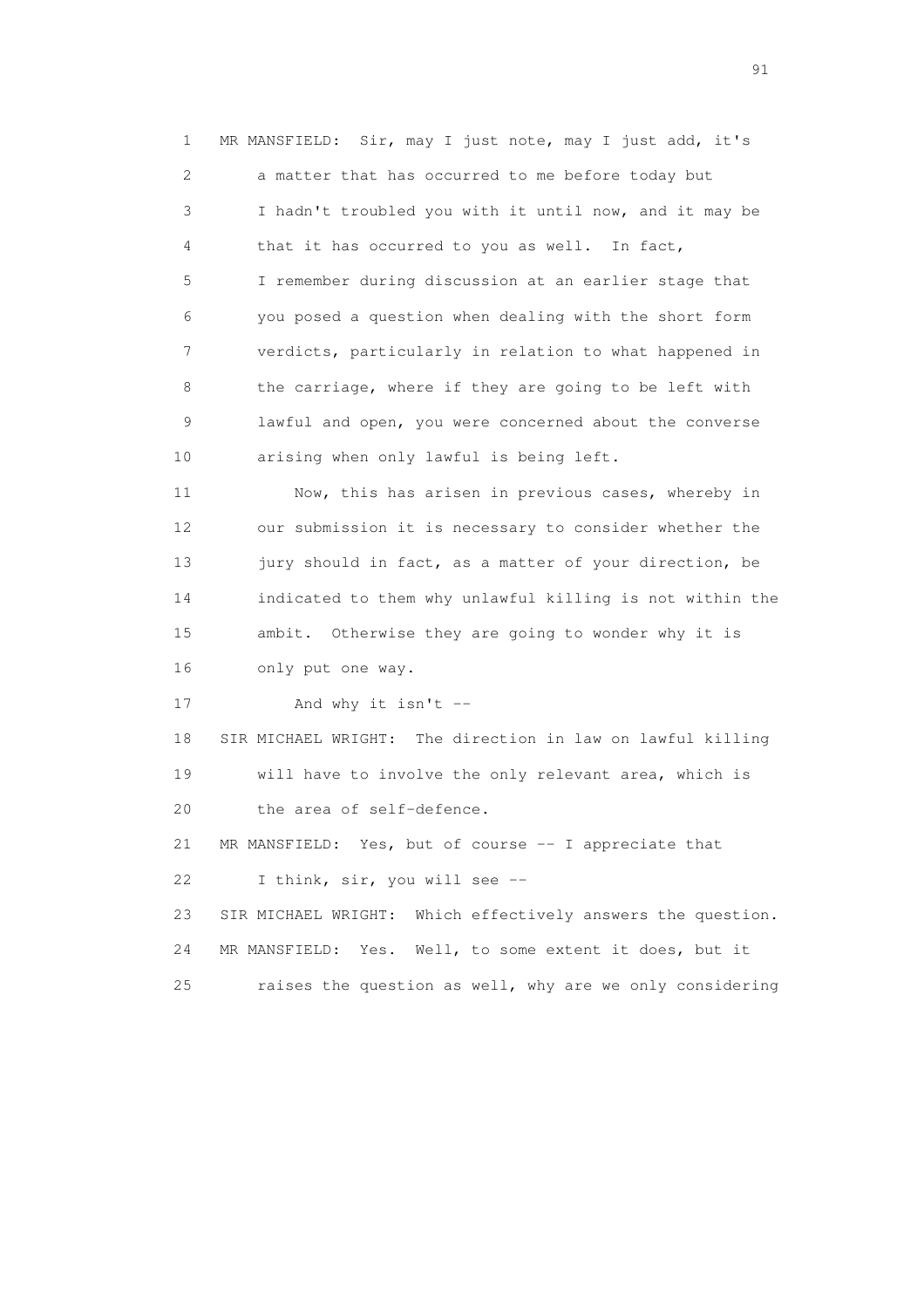1 it in that context? Because of course the standard -- 2 you are not considering it as unlawful because the 3 standard of proof is different. 4 SIR MICHAEL WRIGHT: That's right, again we are in the 5 gap -- not in the gap but we are differentiating between 6 the two levels of proof. 7 MR MANSFIELD: Yes. On occasion coroners have thought it 8 desirable at least to indicate to the jury the territory 9 with which they are dealing. 10 MR HILLIARD: Can I just interrupt to help? 11 MR MANSFIELD: Yes, certainly. 12 MR HILLIARD: If the question is that -- should you be 13 saying something somewhere in the summing-up about why 14 the jury are not considering unlawful killing, then in 15 my submission there is force in that, it would be wise 16 to do it, but not in my submission, it wouldn't need to 17 go in these written directions. 18 MR MANSFIELD: No, no, I am not suggesting that. 19 MR HILLIARD: If that's the point that's being raised, then 20 with respect I support it, and we can leave it there. 21 SIR MICHAEL WRIGHT: I am giving nothing away if I tell you 22 that what is I hope a fairly full and accurate 23 definition of the elements of the defence of 24 self-defence will be in the summing-up. 25 MR MANSFIELD: Yes, I thought I would raise it now.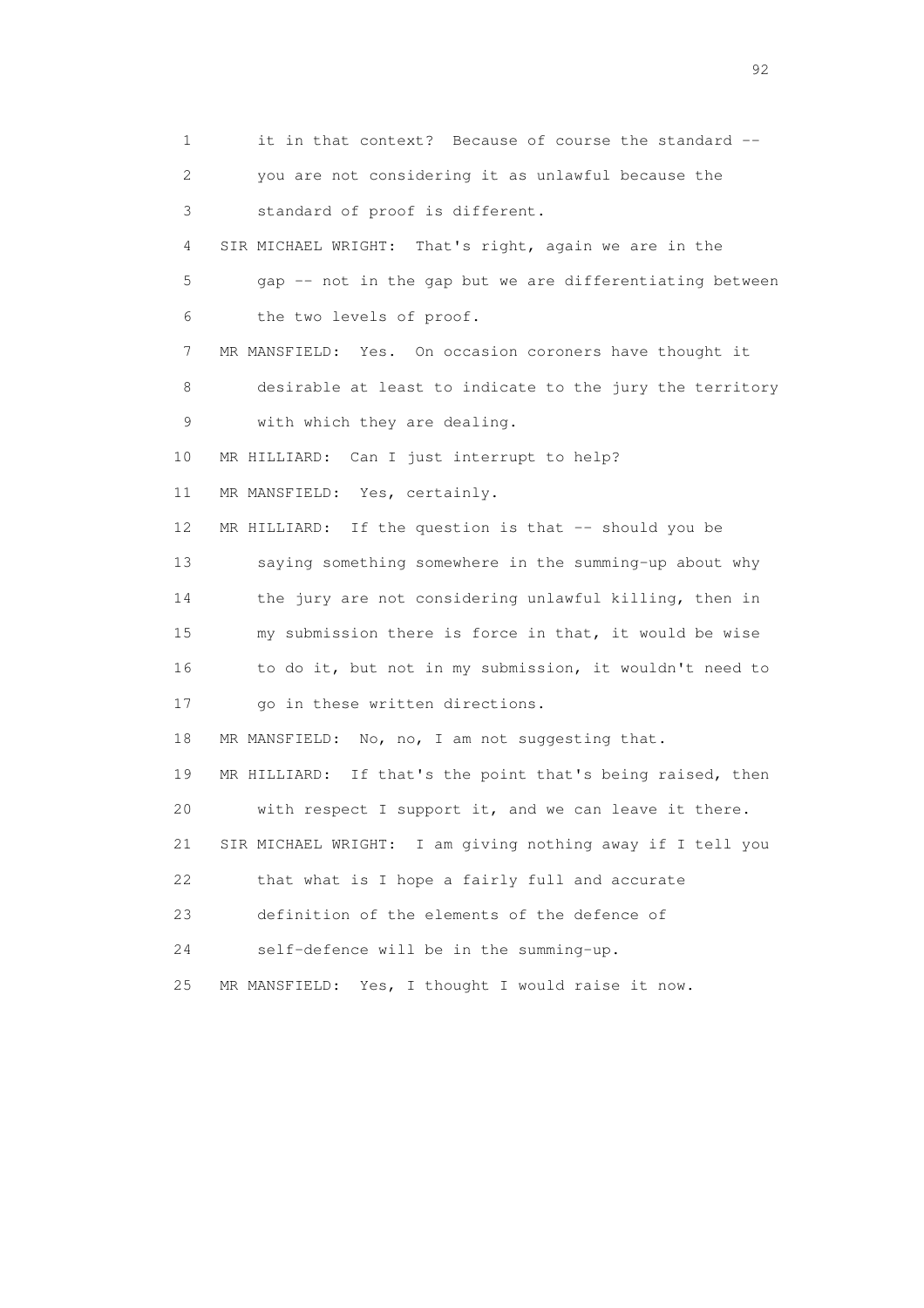1 SIR MICHAEL WRIGHT: Quite all right. Thank you all very 2 much.

 3 What I am intending to do is this: because of the 4 constraints on time and because I need to reflect on 5 these matters, I need to reflect quite a little on what 6 has been said to me this morning, I'm not going to give 7 a formal ruling but I will ask in due course for every 8 interested party's representatives to be emailed later 9 today with the final version of the questions, and that 10 will in effect amount to the ruling.

11 I will, however, arrange to see -- and I will give 12 reasons for the arrival at the final list of questions 13 which will probably be handed down after the jury have 14 gone out, but they will be available to all the parties 15 in due course.

 16 I hope that will meet the necessary requirements of 17 the procedure.

18 Anything else, Mr Hilliard?

19 MR HILLIARD: No, thank you.

20 MR MANSFIELD: Sir, I'm so sorry, may I just raise one

21 matter?

22 SIR MICHAEL WRIGHT: Yes, please.

 23 MR MANSFIELD: It for obvious reasons would be important if 24 we may have -- I'm not entirely clear, it may be my 25 fault, I wasn't listening as carefully as I could to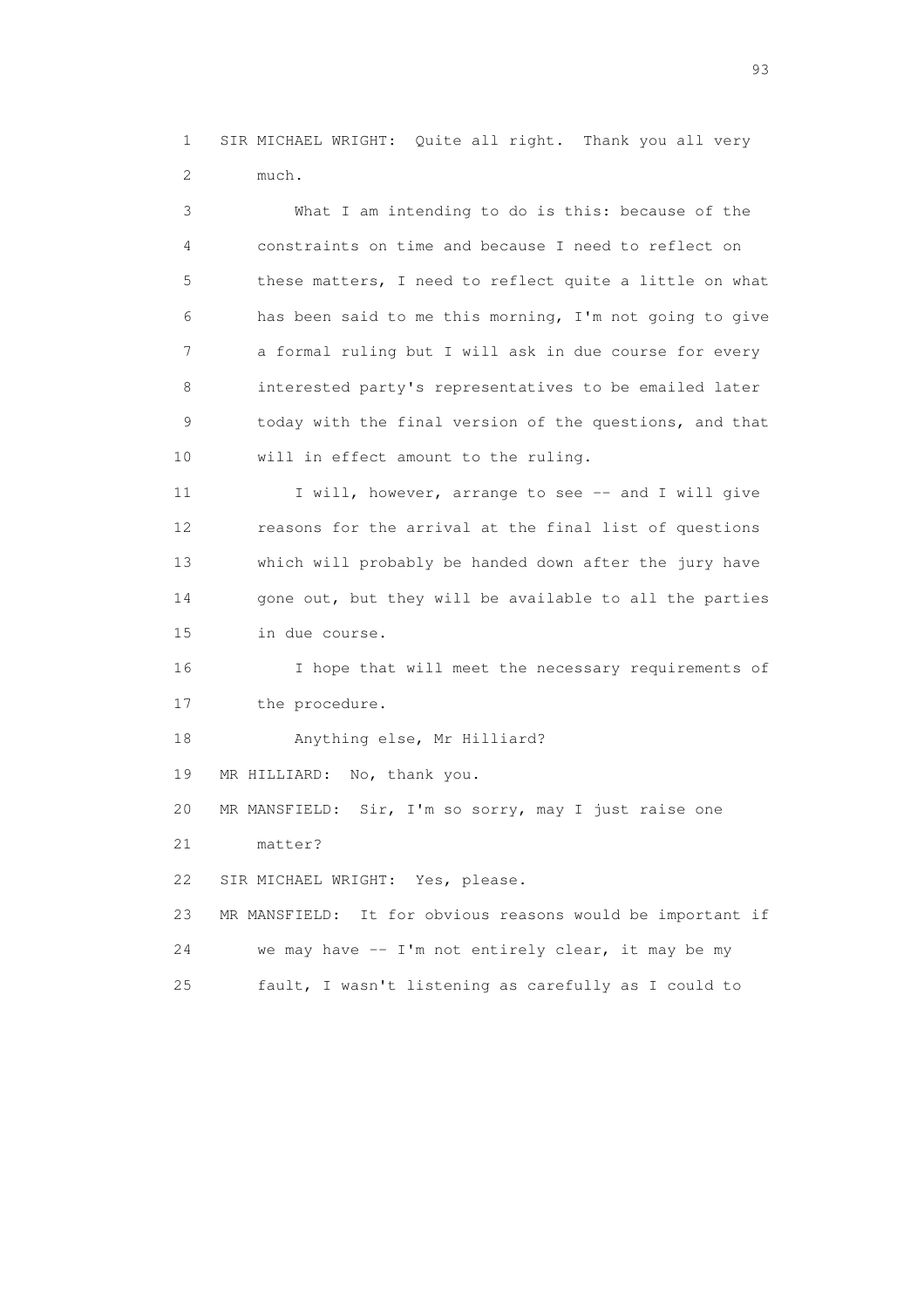1 what you were saying -- is it anticipated that we will 2 receive today the questions ... 3 SIR MICHAEL WRIGHT: Subject to the logistics, yes. 4 MR MANSFIELD: Yes. 5 SIR MICHAEL WRIGHT: I have to look at them and if necessary 6 do some redrafting. 7 MR MANSFIELD: Yes, I appreciate that. I'm not trying to 8 accelerate anything. It's just that obviously for 9 reasons that may be very clear, we would need to know 10 today if possible. 11 SIR MICHAEL WRIGHT: I think it is intended that you 12 should -- I'm reliant on Mr Hilliard and Mr Hough at the 13 moment. 14 MR HILLIARD: There is no difficulty about communicating 15 that to everybody today. That logistically can be done. 16 SIR MICHAEL WRIGHT: There you are. I don't think anybody 17 is giving you an undertaking, Mr Mansfield, but we think 18 you will get it. 19 MR MANSFIELD: I understand. 20 SIR MICHAEL WRIGHT: Thank you all very much. In that case, 21 as far as we are all concerned, we will meet again 22 tomorrow at 10 o'clock. 23 (12.45 pm) 24 (The court adjourned until 10.00 am on 25 Tuesday, 2 December 2008)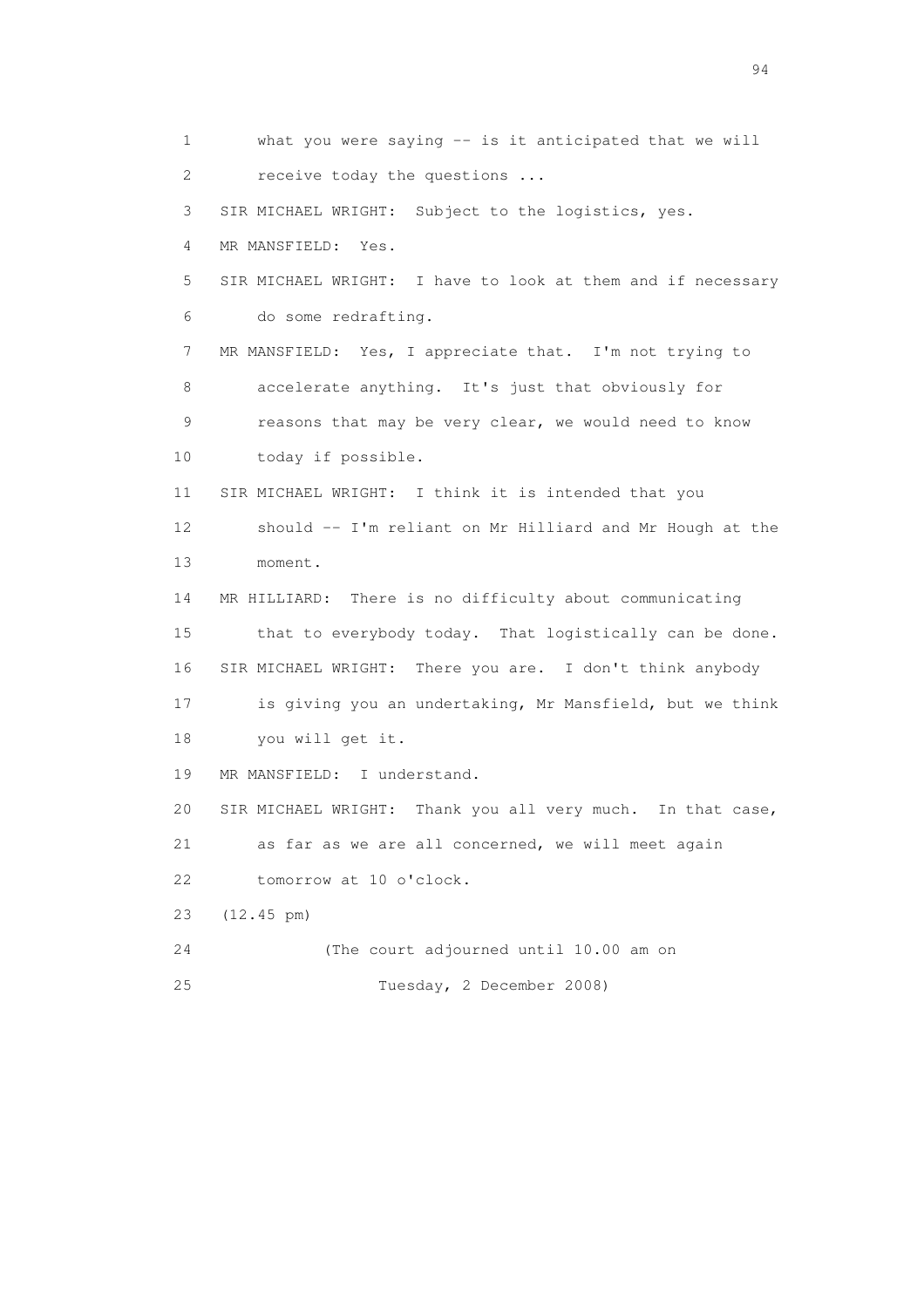| $\mathbf 1$ | INDEX                              |      |
|-------------|------------------------------------|------|
| 2           |                                    | PAGE |
| 2           |                                    |      |
| 3           |                                    | 1    |
| 4           |                                    |      |
| 5           | Submissions on transcript          | 7    |
| 6           | availability to jury               |      |
| 7           |                                    |      |
| 8           | Submissions by MR HILLIARD         | 7    |
| 9           |                                    |      |
| 10          | Submissions by MR MANSFIELD        | 10   |
| 11          |                                    |      |
| 12          | Submissions by MR STERN            | 11   |
| 13          |                                    |      |
| 14          | Submissions by MR GIBBS            | 15   |
| 15          |                                    |      |
| 16          | Submissions by MS LEEK             | 18   |
| 17          |                                    |      |
| 18          | Submissions by MR KING             | 19   |
| 19          |                                    |      |
| 20          | Submissions by MR HORWELL          | 20   |
| 21          |                                    |      |
| 22          | Further submissions by MR HILLIARD | 22   |
| 23          |                                    |      |
| 24          |                                    | 23   |
| 25          |                                    |      |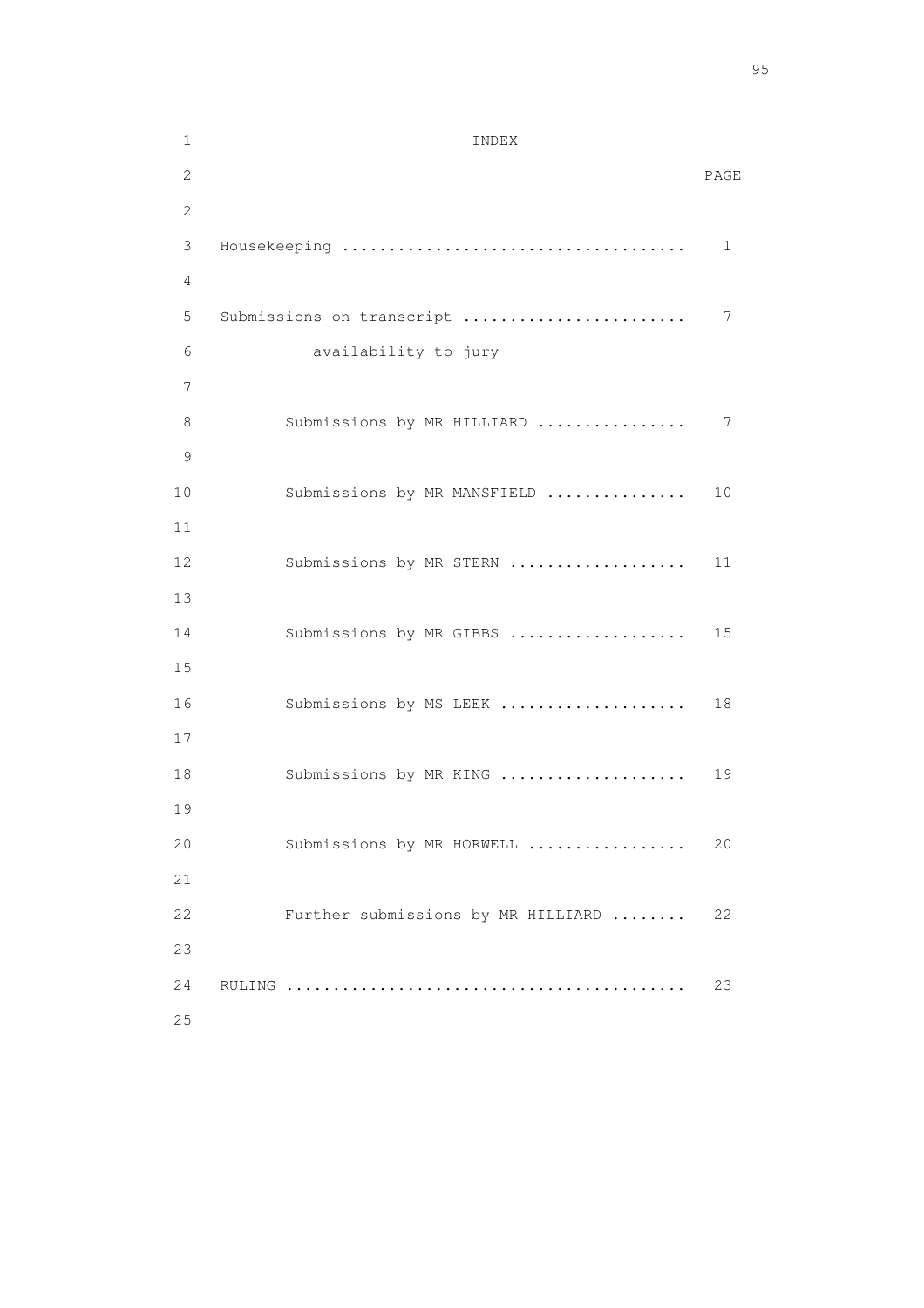1 Submissions on questions to jury ................... 23 2 3 Submissions by MR HILLIARD ................ 23 4 5 Submissions by MR STERN ..................... 27 6 7 Submissions by MR MANSFIELD ................ 28 8 9 Further submissions by MR STERN ........... 31 10 11 Further submissions by MR HILLIARD ........ 33 12 13 RULING ........................................... 34 14 15 Submissions on document re: ...................... 34 16 questions to jury 17 18 Submissions by MR HILLIARD ................... 34 19 20 Submissions by MR MANSFIELD ................ 45 21 22 Submissions by MR PERRY ................... 72 23 24 Submissions by MR STERN ...................... 78 25